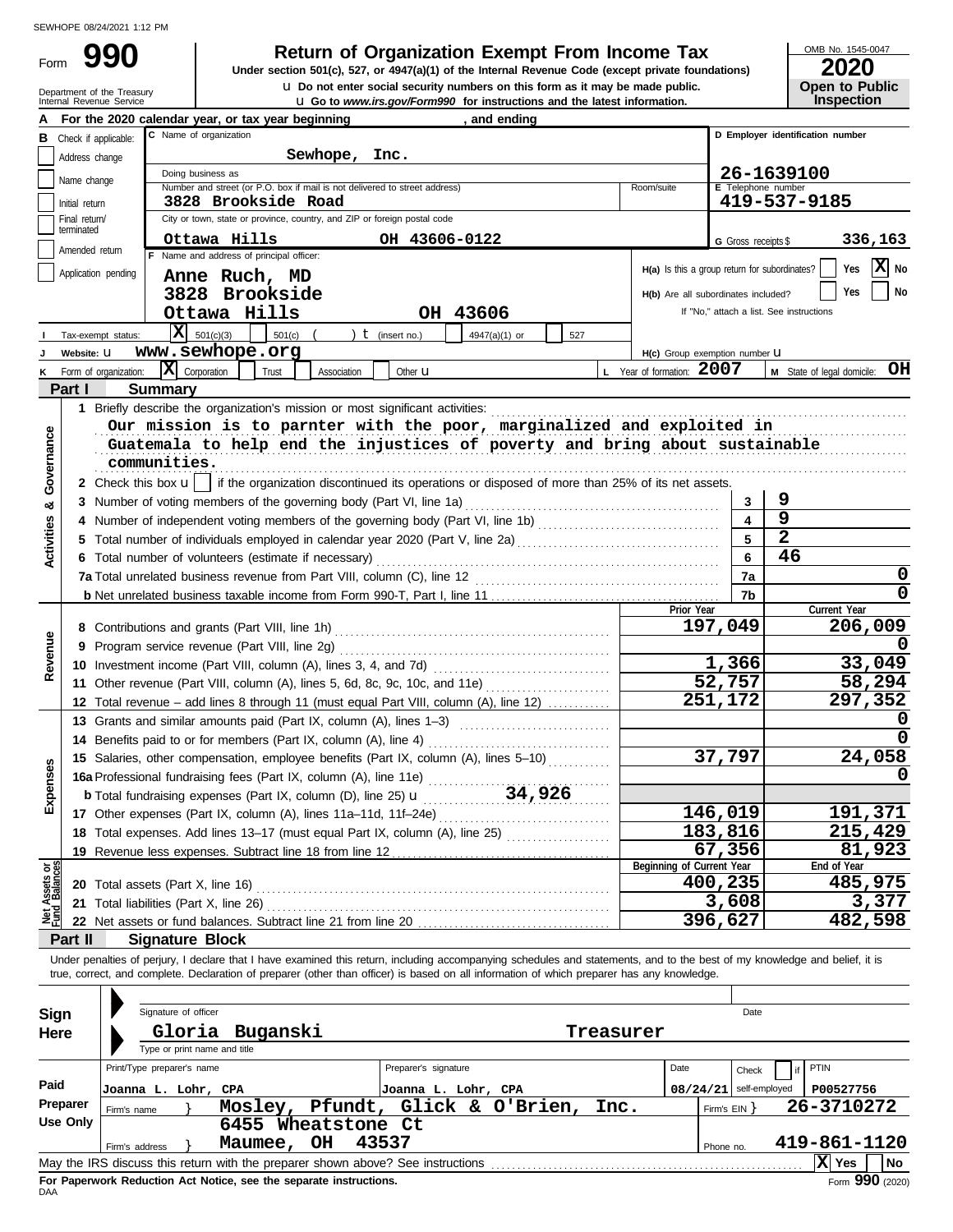|                | Form 990 (2020) ${\bf Sew hope}$ , ${\bf Inc.}$                                                                                                                                                                         |                        |                                                                                                                                           | 26-1639100  | Page 2                                 |
|----------------|-------------------------------------------------------------------------------------------------------------------------------------------------------------------------------------------------------------------------|------------------------|-------------------------------------------------------------------------------------------------------------------------------------------|-------------|----------------------------------------|
| Part III       | <b>Statement of Program Service Accomplishments</b>                                                                                                                                                                     |                        |                                                                                                                                           |             | $\overline{\mathbf{x}}$                |
|                | 1 Briefly describe the organization's mission:<br>Our Mission is to partner with the poor, marginalized and exploited in<br>Guatemala to help end the injustices of poverty and bring about sustainable<br>communities. |                        |                                                                                                                                           |             |                                        |
|                |                                                                                                                                                                                                                         |                        |                                                                                                                                           |             |                                        |
| $\mathbf{2}$   | Did the organization undertake any significant program services during the year which were not listed on the<br>prior Form 990 or 990-EZ?                                                                               |                        |                                                                                                                                           |             | Yes $\overline{X}$ No                  |
| 3<br>services? | If "Yes," describe these new services on Schedule O.<br>Did the organization cease conducting, or make significant changes in how it conducts, any program                                                              |                        |                                                                                                                                           |             | $\sqrt{}$ Yes $\overline{\text{X}}$ No |
| 4              | If "Yes," describe these changes on Schedule O.<br>Describe the organization's program service accomplishments for each of its three largest program services, as measured by                                           |                        |                                                                                                                                           |             |                                        |
|                | expenses. Section 501(c)(3) and 501(c)(4) organizations are required to report the amount of grants and allocations to others,<br>the total expenses, and revenue, if any, for each program service reported.           |                        |                                                                                                                                           |             |                                        |
|                |                                                                                                                                                                                                                         |                        |                                                                                                                                           |             |                                        |
| 4a (Code:      | See Schedule O                                                                                                                                                                                                          |                        | ) (Expenses $\sqrt[3]{68}$ , $\sqrt{682}$ including grants of $\sqrt[3]{2}$ (Revenue $\sqrt[3]{2}$ ) (Revenue $\sqrt[3]{2}$ )             |             |                                        |
|                |                                                                                                                                                                                                                         |                        |                                                                                                                                           |             |                                        |
|                |                                                                                                                                                                                                                         |                        |                                                                                                                                           |             |                                        |
|                |                                                                                                                                                                                                                         |                        |                                                                                                                                           |             |                                        |
|                |                                                                                                                                                                                                                         |                        |                                                                                                                                           |             |                                        |
|                |                                                                                                                                                                                                                         |                        |                                                                                                                                           |             |                                        |
| 4b (Code:      | See Schedule O                                                                                                                                                                                                          |                        | ) (Expenses $\frac{1}{2}$ , $\frac{67,274}{1}$ including grants of $\frac{1}{2}$ , $\frac{1}{2}$ (Revenue $\frac{1}{2}$ , $\frac{1}{2}$ ) |             |                                        |
|                |                                                                                                                                                                                                                         |                        |                                                                                                                                           |             |                                        |
|                |                                                                                                                                                                                                                         |                        |                                                                                                                                           |             |                                        |
|                |                                                                                                                                                                                                                         |                        |                                                                                                                                           |             |                                        |
|                |                                                                                                                                                                                                                         |                        |                                                                                                                                           |             |                                        |
|                |                                                                                                                                                                                                                         |                        |                                                                                                                                           |             |                                        |
|                |                                                                                                                                                                                                                         |                        |                                                                                                                                           |             |                                        |
| 4c (Code:      | Nutrition/Public Health:                                                                                                                                                                                                |                        | ) (Expenses $\sqrt[3]{25}$ , 966 including grants of $\sqrt[3]{25}$ ) (Revenue $\sqrt[3]{25}$                                             |             |                                        |
|                | 3 fishponds built on our property raised one thousand fish.<br>used to feed children or sold for school income.                                                                                                         |                        |                                                                                                                                           |             | Fish were                              |
|                |                                                                                                                                                                                                                         |                        |                                                                                                                                           |             |                                        |
|                |                                                                                                                                                                                                                         |                        |                                                                                                                                           |             |                                        |
|                |                                                                                                                                                                                                                         |                        |                                                                                                                                           |             |                                        |
|                |                                                                                                                                                                                                                         |                        |                                                                                                                                           |             |                                        |
|                |                                                                                                                                                                                                                         |                        |                                                                                                                                           |             |                                        |
| (Expenses \$   | 4d Other program services (Describe on Schedule O.)<br>3,372                                                                                                                                                            | including grants of \$ |                                                                                                                                           | (Revenue \$ |                                        |
|                | 4e Total program service expenses <b>u</b>                                                                                                                                                                              | 165,294                |                                                                                                                                           |             |                                        |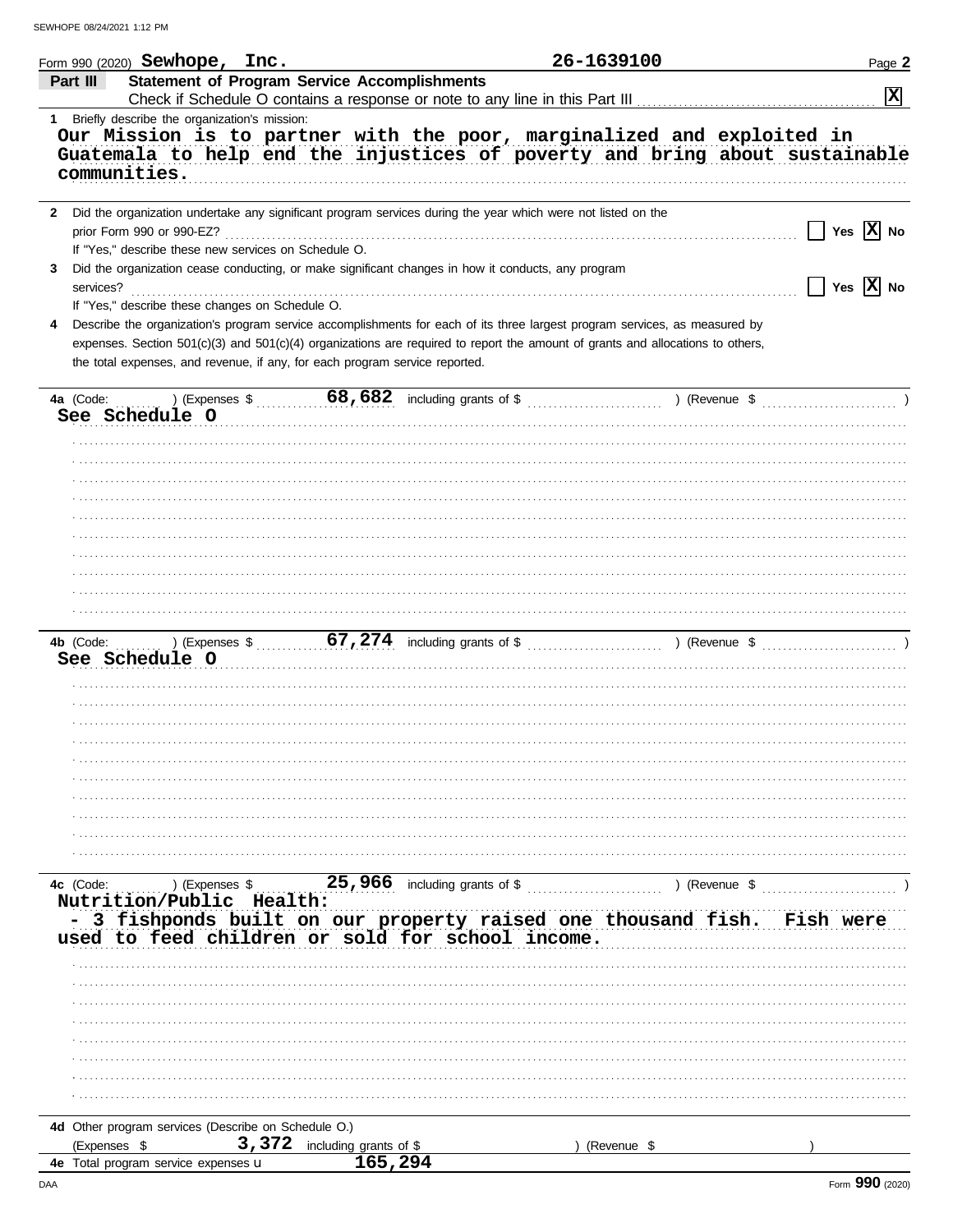|     |         | Form 990 (2020) Sewhope, Inc.      |                                        | 26-1639100                                                                                                              |                 |             | Page 3      |
|-----|---------|------------------------------------|----------------------------------------|-------------------------------------------------------------------------------------------------------------------------|-----------------|-------------|-------------|
|     | Part IV |                                    | <b>Checklist of Required Schedules</b> |                                                                                                                         |                 |             |             |
|     |         |                                    |                                        |                                                                                                                         |                 | Yes         | No          |
| 1   |         |                                    |                                        | Is the organization described in section $501(c)(3)$ or $4947(a)(1)$ (other than a private foundation)? If "Yes,"       |                 |             |             |
|     |         | complete Schedule A                |                                        |                                                                                                                         | 1               | X           |             |
| 2   |         |                                    |                                        | Is the organization required to complete Schedule B, Schedule of Contributors (see instructions)?                       | $\overline{2}$  | $\mathbf x$ |             |
| 3   |         |                                    |                                        | Did the organization engage in direct or indirect political campaign activities on behalf of or in opposition to        |                 |             |             |
|     |         |                                    |                                        | candidates for public office? If "Yes," complete Schedule C, Part I                                                     | 3               |             | X           |
| 4   |         |                                    |                                        | Section 501(c)(3) organizations. Did the organization engage in lobbying activities, or have a section 501(h)           |                 |             |             |
|     |         |                                    |                                        | election in effect during the tax year? If "Yes," complete Schedule C, Part II                                          | 4               |             | x           |
| 5   |         |                                    |                                        | Is the organization a section $501(c)(4)$ , $501(c)(5)$ , or $501(c)(6)$ organization that receives membership dues,    |                 |             |             |
|     |         |                                    |                                        | assessments, or similar amounts as defined in Revenue Procedure 98-19? If "Yes," complete Schedule C, Part III          | 5               |             | X           |
|     |         |                                    |                                        |                                                                                                                         |                 |             |             |
| 6   |         |                                    |                                        | Did the organization maintain any donor advised funds or any similar funds or accounts for which donors                 |                 |             |             |
|     |         |                                    |                                        | have the right to provide advice on the distribution or investment of amounts in such funds or accounts? If             |                 |             | X           |
|     |         | "Yes," complete Schedule D, Part I |                                        |                                                                                                                         | 6               |             |             |
| 7   |         |                                    |                                        | Did the organization receive or hold a conservation easement, including easements to preserve open space,               |                 |             |             |
|     |         |                                    |                                        | the environment, historic land areas, or historic structures? If "Yes," complete Schedule D, Part II                    | 7               |             | x           |
| 8   |         |                                    |                                        | Did the organization maintain collections of works of art, historical treasures, or other similar assets? If "Yes,"     |                 |             |             |
|     |         | complete Schedule D, Part III      |                                        |                                                                                                                         | 8               |             | X           |
| 9   |         |                                    |                                        | Did the organization report an amount in Part X, line 21, for escrow or custodial account liability, serve as a         |                 |             |             |
|     |         |                                    |                                        | custodian for amounts not listed in Part X; or provide credit counseling, debt management, credit repair, or            |                 |             |             |
|     |         |                                    |                                        | debt negotiation services? If "Yes," complete Schedule D, Part IV                                                       | 9               |             | X           |
| 10  |         |                                    |                                        | Did the organization, directly or through a related organization, hold assets in donor-restricted endowments            |                 |             |             |
|     |         |                                    |                                        | or in quasi endowments? If "Yes," complete Schedule D, Part V                                                           | 10              |             | x           |
| 11  |         |                                    |                                        | If the organization's answer to any of the following questions is "Yes," then complete Schedule D, Parts VI,            |                 |             |             |
|     |         | VII, VIII, IX, or X as applicable. |                                        |                                                                                                                         |                 |             |             |
| a   |         |                                    |                                        | Did the organization report an amount for land, buildings, and equipment in Part X, line 10? If "Yes,"                  |                 |             |             |
|     |         | complete Schedule D, Part VI       |                                        |                                                                                                                         | 11a             | X           |             |
| b   |         |                                    |                                        | Did the organization report an amount for investments—other securities in Part X, line 12, that is 5% or more           |                 |             |             |
|     |         |                                    |                                        | of its total assets reported in Part X, line 16? If "Yes," complete Schedule D, Part VII                                | 11 b            |             | X           |
| c   |         |                                    |                                        | Did the organization report an amount for investments-program related in Part X, line 13, that is 5% or more            |                 |             |             |
|     |         |                                    |                                        | of its total assets reported in Part X, line 16? If "Yes," complete Schedule D, Part VIII                               | 11c             |             | x           |
| d   |         |                                    |                                        | Did the organization report an amount for other assets in Part X, line 15, that is 5% or more of its total assets       |                 |             |             |
|     |         |                                    |                                        |                                                                                                                         |                 | X           |             |
|     |         |                                    |                                        | reported in Part X, line 16? If "Yes," complete Schedule D, Part IX                                                     | 11d             | $\mathbf X$ |             |
| е   |         |                                    |                                        | Did the organization report an amount for other liabilities in Part X, line 25? If "Yes," complete Schedule D, Part X   | 11e             |             |             |
|     |         |                                    |                                        | Did the organization's separate or consolidated financial statements for the tax year include a footnote that addresses |                 |             |             |
|     |         |                                    |                                        | the organization's liability for uncertain tax positions under FIN 48 (ASC 740)? If "Yes," complete Schedule D, Part X  | 11f             |             | x           |
|     |         |                                    |                                        | Did the organization obtain separate, independent audited financial statements for the tax year? If "Yes," complete     |                 |             |             |
|     |         |                                    |                                        |                                                                                                                         | 12a             |             | X           |
| b   |         |                                    |                                        | Was the organization included in consolidated, independent audited financial statements for the tax year? If            |                 |             |             |
|     |         |                                    |                                        | "Yes," and if the organization answered "No" to line 12a, then completing Schedule D, Parts XI and XII is optional      | 12 <sub>b</sub> |             | X           |
| 13  |         |                                    |                                        |                                                                                                                         | 13              |             | $\mathbf x$ |
| 14a |         |                                    |                                        | Did the organization maintain an office, employees, or agents outside of the United States?                             | 14a             | x           |             |
| b   |         |                                    |                                        | Did the organization have aggregate revenues or expenses of more than \$10,000 from grantmaking,                        |                 |             |             |
|     |         |                                    |                                        | fundraising, business, investment, and program service activities outside the United States, or aggregate               |                 |             |             |
|     |         |                                    |                                        | foreign investments valued at \$100,000 or more? If "Yes," complete Schedule F, Parts I and IV                          | 14 <sub>b</sub> | X           |             |
| 15  |         |                                    |                                        | Did the organization report on Part IX, column (A), line 3, more than \$5,000 of grants or other assistance to or       |                 |             |             |
|     |         |                                    |                                        | for any foreign organization? If "Yes," complete Schedule F, Parts II and IV                                            | 15              |             | X           |
| 16  |         |                                    |                                        | Did the organization report on Part IX, column (A), line 3, more than \$5,000 of aggregate grants or other              |                 |             |             |
|     |         |                                    |                                        | assistance to or for foreign individuals? If "Yes," complete Schedule F, Parts III and IV                               | 16              |             | X           |
| 17  |         |                                    |                                        | Did the organization report a total of more than \$15,000 of expenses for professional fundraising services on          |                 |             |             |
|     |         |                                    |                                        | Part IX, column (A), lines 6 and 11e? If "Yes," complete Schedule G, Part I See instructions                            | 17              |             | X           |
| 18  |         |                                    |                                        | Did the organization report more than \$15,000 total of fundraising event gross income and contributions on             |                 |             |             |
|     |         |                                    |                                        |                                                                                                                         |                 | X           |             |
|     |         |                                    |                                        | Part VIII, lines 1c and 8a? If "Yes," complete Schedule G, Part II                                                      | 18              |             |             |
| 19  |         |                                    |                                        | Did the organization report more than \$15,000 of gross income from gaming activities on Part VIII, line 9a?            |                 |             |             |
|     |         |                                    |                                        |                                                                                                                         | 19              |             | X           |
| 20a |         |                                    |                                        | Did the organization operate one or more hospital facilities? If "Yes," complete Schedule H                             | 20a             |             | $\mathbf x$ |
| b   |         |                                    |                                        |                                                                                                                         | 20 <sub>b</sub> |             |             |
| 21  |         |                                    |                                        | Did the organization report more than \$5,000 of grants or other assistance to any domestic organization or             |                 |             |             |
|     |         |                                    |                                        |                                                                                                                         | 21              |             | x           |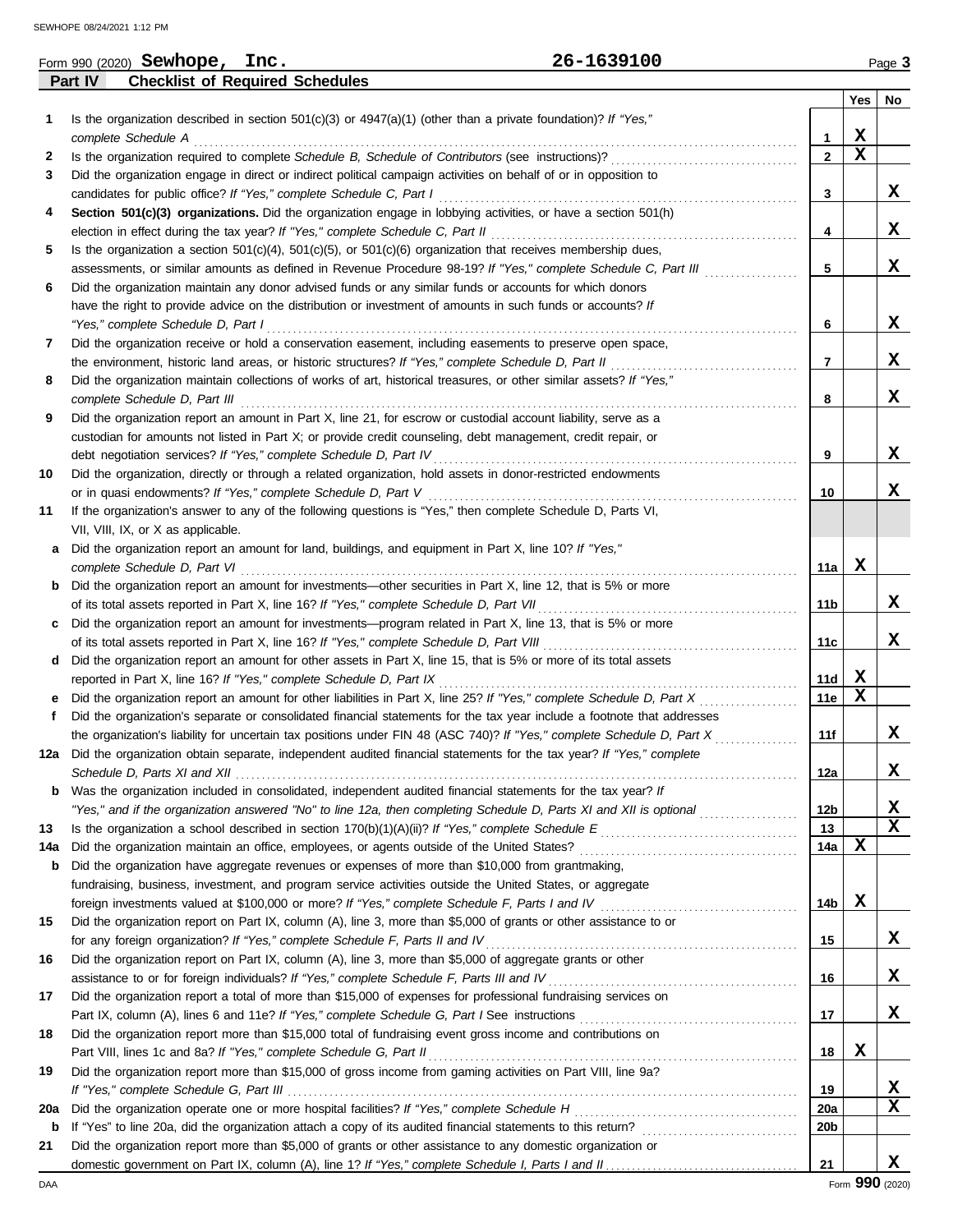|     | 26-1639100<br>Form 990 (2020) Sewhope, Inc.                                                                                                                     |                      |                |     |             | Page 4          |
|-----|-----------------------------------------------------------------------------------------------------------------------------------------------------------------|----------------------|----------------|-----|-------------|-----------------|
|     | <b>Checklist of Required Schedules (continued)</b><br>Part IV                                                                                                   |                      |                |     |             |                 |
|     |                                                                                                                                                                 |                      |                |     | Yes         | No              |
| 22  | Did the organization report more than \$5,000 of grants or other assistance to or for domestic individuals on                                                   |                      |                |     |             |                 |
|     | Part IX, column (A), line 2? If "Yes," complete Schedule I, Parts I and III                                                                                     |                      |                | 22  |             | X               |
| 23  | Did the organization answer "Yes" to Part VII, Section A, line 3, 4, or 5 about compensation of the                                                             |                      |                |     |             |                 |
|     | organization's current and former officers, directors, trustees, key employees, and highest compensated                                                         |                      |                |     |             |                 |
|     | employees? If "Yes," complete Schedule J                                                                                                                        |                      |                | 23  |             | X               |
|     | 24a Did the organization have a tax-exempt bond issue with an outstanding principal amount of more than                                                         |                      |                |     |             |                 |
|     | \$100,000 as of the last day of the year, that was issued after December 31, 2002? If "Yes," answer lines 24b                                                   |                      |                |     |             |                 |
|     | through 24d and complete Schedule K. If "No," go to line 25a                                                                                                    |                      |                | 24a |             | X               |
| b   | Did the organization invest any proceeds of tax-exempt bonds beyond a temporary period exception?                                                               |                      |                | 24b |             |                 |
| c   | Did the organization maintain an escrow account other than a refunding escrow at any time during the year                                                       |                      |                |     |             |                 |
|     | to defease any tax-exempt bonds?                                                                                                                                |                      |                | 24c |             |                 |
| d   | Did the organization act as an "on behalf of" issuer for bonds outstanding at any time during the year?                                                         |                      |                | 24d |             |                 |
| 25а | Section 501(c)(3), 501(c)(4), and 501(c)(29) organizations. Did the organization engage in an excess benefit                                                    |                      |                |     |             |                 |
|     | transaction with a disqualified person during the year? If "Yes," complete Schedule L, Part I                                                                   |                      |                | 25a |             | x               |
| b   | Is the organization aware that it engaged in an excess benefit transaction with a disqualified person in a prior                                                |                      |                |     |             |                 |
|     | year, and that the transaction has not been reported on any of the organization's prior Forms 990 or 990-EZ?                                                    |                      |                |     |             |                 |
|     | If "Yes," complete Schedule L, Part I                                                                                                                           |                      |                | 25b |             | x               |
| 26  | Did the organization report any amount on Part X, line 5 or 22, for receivables from or payables to any current                                                 |                      |                |     |             |                 |
|     | or former officer, director, trustee, key employee, creator or founder, substantial contributor, or 35%                                                         |                      |                |     |             |                 |
|     | controlled entity or family member of any of these persons? If "Yes," complete Schedule L, Part II                                                              |                      |                | 26  |             | X               |
| 27  | Did the organization provide a grant or other assistance to any current or former officer, director, trustee, key                                               |                      |                |     |             |                 |
|     | employee, creator or founder, substantial contributor or employee thereof, a grant selection committee                                                          |                      |                |     |             |                 |
|     | member, or to a 35% controlled entity (including an employee thereof) or family member of any of these                                                          |                      |                |     |             |                 |
|     | persons? If "Yes," complete Schedule L, Part III                                                                                                                |                      |                | 27  |             | X               |
| 28  | Was the organization a party to a business transaction with one of the following parties (see Schedule L, Part                                                  |                      |                |     |             |                 |
|     | IV instructions, for applicable filing thresholds, conditions, and exceptions):                                                                                 |                      |                |     |             |                 |
| а   | A current or former officer, director, trustee, key employee, creator or founder, or substantial contributor? If                                                |                      |                |     |             |                 |
|     | "Yes," complete Schedule L, Part IV                                                                                                                             |                      |                | 28a |             | X               |
| b   | A family member of any individual described in line 28a? If "Yes," complete Schedule L, Part IV                                                                 |                      |                | 28b |             | $\mathbf x$     |
| c   | A 35% controlled entity of one or more individuals and/or organizations described in lines 28a or 28b? If                                                       |                      |                |     |             |                 |
|     | "Yes," complete Schedule L, Part IV                                                                                                                             |                      |                | 28c |             | X               |
| 29  | Did the organization receive more than \$25,000 in non-cash contributions? If "Yes," complete Schedule M                                                        |                      |                | 29  | $\mathbf x$ |                 |
| 30  | Did the organization receive contributions of art, historical treasures, or other similar assets, or qualified                                                  |                      |                |     |             |                 |
|     | conservation contributions? If "Yes," complete Schedule M                                                                                                       |                      |                | 30  |             | X               |
| 31  | Did the organization liquidate, terminate, or dissolve and cease operations? If "Yes," complete Schedule N, Part I                                              |                      |                | 31  |             | X               |
| 32  | Did the organization sell, exchange, dispose of, or transfer more than 25% of its net assets? If "Yes,"                                                         |                      |                |     |             |                 |
|     | complete Schedule N, Part II                                                                                                                                    |                      |                | 32  |             | X               |
| 33  | Did the organization own 100% of an entity disregarded as separate from the organization under Regulations                                                      |                      |                |     |             |                 |
|     | sections 301.7701-2 and 301.7701-3? If "Yes," complete Schedule R, Part I                                                                                       |                      |                | 33  | X           |                 |
| 34  | Was the organization related to any tax-exempt or taxable entity? If "Yes," complete Schedule R, Part II, III,                                                  |                      |                |     |             |                 |
|     | or IV, and Part V, line 1                                                                                                                                       |                      |                | 34  |             | X               |
| 35a | Did the organization have a controlled entity within the meaning of section 512(b)(13)?                                                                         |                      |                | 35a |             | $\mathbf x$     |
| b   | If "Yes" to line 35a, did the organization receive any payment from or engage in any transaction with a                                                         |                      |                |     |             |                 |
|     | controlled entity within the meaning of section 512(b)(13)? If "Yes," complete Schedule R, Part V, line 2                                                       |                      |                | 35b |             |                 |
| 36  | Section 501(c)(3) organizations. Did the organization make any transfers to an exempt non-charitable                                                            |                      |                |     |             |                 |
|     | related organization? If "Yes," complete Schedule R, Part V, line 2                                                                                             |                      |                | 36  |             | X               |
| 37  | Did the organization conduct more than 5% of its activities through an entity that is not a related organization                                                |                      |                |     |             |                 |
|     | and that is treated as a partnership for federal income tax purposes? If "Yes," complete Schedule R, Part VI                                                    |                      |                | 37  |             | X               |
| 38  | Did the organization complete Schedule O and provide explanations in Schedule O for Part VI, lines 11b and                                                      |                      |                |     |             |                 |
|     | 19? Note: All Form 990 filers are required to complete Schedule O.                                                                                              |                      |                | 38  | X           |                 |
|     | Statements Regarding Other IRS Filings and Tax Compliance<br>Part V                                                                                             |                      |                |     |             |                 |
|     | Check if Schedule O contains a response or note to any line in this Part V                                                                                      |                      |                |     |             |                 |
|     |                                                                                                                                                                 |                      |                |     | Yes         | No              |
|     |                                                                                                                                                                 |                      | 3              |     |             |                 |
| 1a  | Enter the number reported in Box 3 of Form 1096. Enter -0- if not applicable<br>Enter the number of Forms W-2G included in line 1a. Enter -0- if not applicable | 1a<br>1 <sub>b</sub> | $\overline{0}$ |     |             |                 |
| b   | Did the organization comply with backup withholding rules for reportable payments to vendors and                                                                |                      |                |     |             |                 |
| c   |                                                                                                                                                                 |                      |                | 1c  |             | x               |
|     |                                                                                                                                                                 |                      |                |     |             | Form 990 (2020) |
| DAA |                                                                                                                                                                 |                      |                |     |             |                 |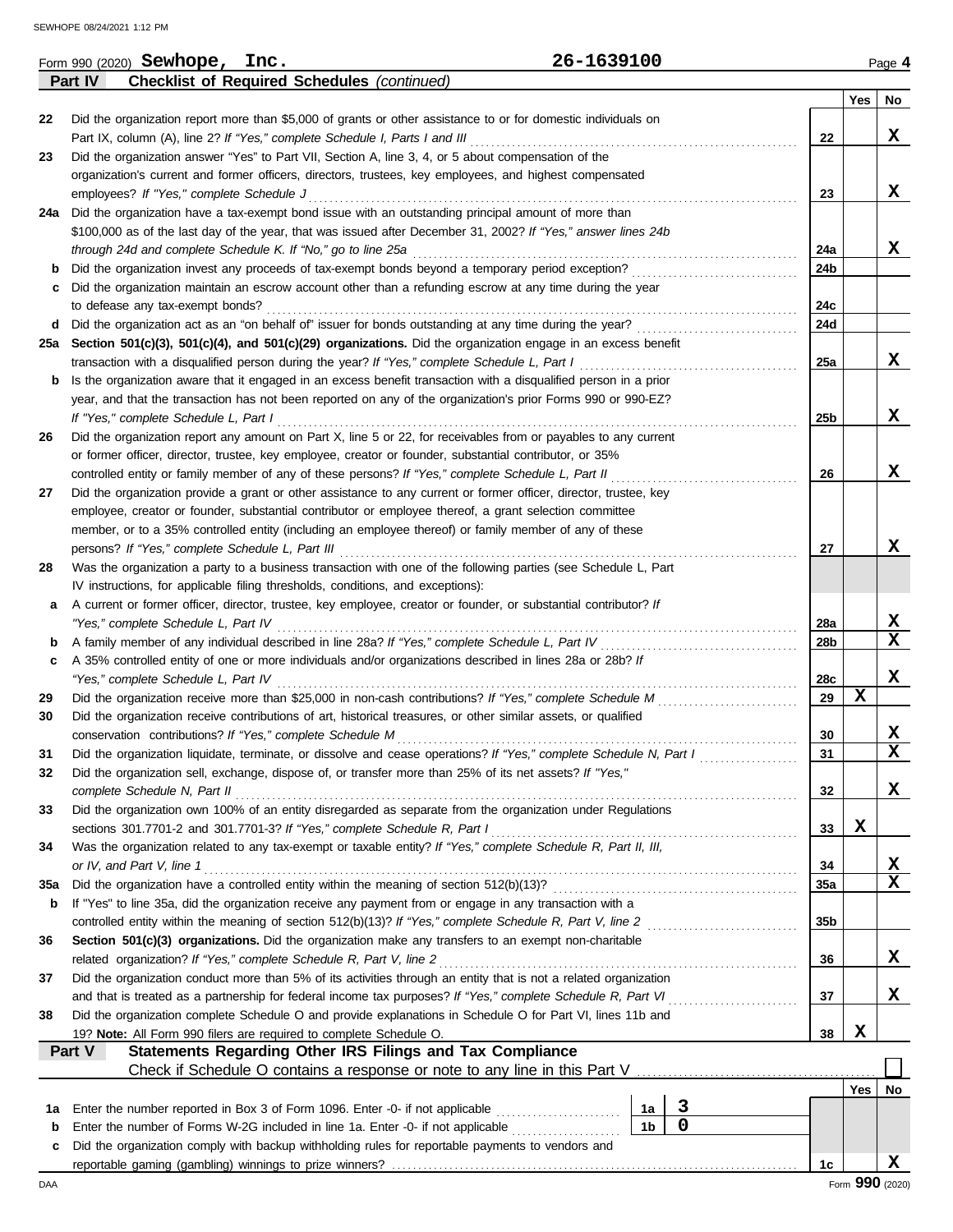| Statements Regarding Other IRS Filings and Tax Compliance (continued)<br>Part V<br>Yes<br>No<br>2a Enter the number of employees reported on Form W-3, Transmittal of Wage and Tax<br>$\mathbf{2}$<br>Statements, filed for the calendar year ending with or within the year covered by this return<br>2a<br>X<br>If at least one is reported on line 2a, did the organization file all required federal employment tax returns?<br>2b<br>b<br>Note: If the sum of lines 1a and 2a is greater than 250, you may be required to e-file (see instructions)<br>X<br>Did the organization have unrelated business gross income of \$1,000 or more during the year?<br>За<br>За<br>If "Yes," has it filed a Form 990-T for this year? If "No" to line 3b, provide an explanation on Schedule O<br>3b<br>b<br>At any time during the calendar year, did the organization have an interest in, or a signature or other authority over,<br>4a<br>X<br>a financial account in a foreign country (such as a bank account, securities account, or other financial account)?<br>4a<br>If "Yes," enter the name of the foreign country $\mathbf{u}$ Guatemala<br>b<br>See instructions for filing requirements for FinCEN Form 114, Report of Foreign Bank and Financial Accounts (FBAR).<br>X<br>5a<br>Was the organization a party to a prohibited tax shelter transaction at any time during the tax year?<br>5a<br>x<br>5 <sub>b</sub><br>Did any taxable party notify the organization that it was or is a party to a prohibited tax shelter transaction?<br>b<br>5c<br>If "Yes" to line 5a or 5b, did the organization file Form 8886-T?<br>c<br>Does the organization have annual gross receipts that are normally greater than \$100,000, and did the<br>6а<br>x<br>organization solicit any contributions that were not tax deductible as charitable contributions?<br>6a<br>If "Yes," did the organization include with every solicitation an express statement that such contributions or<br>b<br>gifts were not tax deductible?<br>6b<br>Organizations that may receive deductible contributions under section 170(c).<br>7<br>Did the organization receive a payment in excess of \$75 made partly as a contribution and partly for goods<br>а<br>and services provided to the payor?<br>7a<br>If "Yes," did the organization notify the donor of the value of the goods or services provided?<br>If "Yes," did the organization notify the donor of the value of the goods or services provided?<br>7b<br>b<br>Did the organization sell, exchange, or otherwise dispose of tangible personal property for which it was<br>c<br>7c<br>7d<br>d<br>7е<br>Did the organization receive any funds, directly or indirectly, to pay premiums on a personal benefit contract?<br>е<br>7f<br>Did the organization, during the year, pay premiums, directly or indirectly, on a personal benefit contract?<br>f<br>7g<br>If the organization received a contribution of qualified intellectual property, did the organization file Form 8899 as required?<br>g<br>7h<br>If the organization received a contribution of cars, boats, airplanes, or other vehicles, did the organization file a Form 1098-C?<br>h<br>Sponsoring organizations maintaining donor advised funds. Did a donor advised fund maintained by the<br>8<br>8<br>Sponsoring organizations maintaining donor advised funds.<br>9<br>Did the sponsoring organization make any taxable distributions under section 4966?<br>9a<br>а<br>9b<br>b<br>Section 501(c)(7) organizations. Enter:<br>10<br>10a<br>Initiation fees and capital contributions included on Part VIII, line 12 [11] [11] [12] [11] [12] [11] [12] [1<br>10b<br>Gross receipts, included on Form 990, Part VIII, line 12, for public use of club facilities<br>b<br>Section 501(c)(12) organizations. Enter:<br>11<br>11a<br>Gross income from members or shareholders<br>а<br>Gross income from other sources (Do not net amounts due or paid to other sources<br>b<br>11 <sub>b</sub><br>against amounts due or received from them.)<br>Section 4947(a)(1) non-exempt charitable trusts. Is the organization filing Form 990 in lieu of Form 1041?<br>12a<br>12a<br>b<br>Section 501(c)(29) qualified nonprofit health insurance issuers.<br>13<br>13а<br>Is the organization licensed to issue qualified health plans in more than one state?<br>a<br>Note: See the instructions for additional information the organization must report on Schedule O.<br>Enter the amount of reserves the organization is required to maintain by the states in which<br>b<br>13 <sub>b</sub><br>13 <sub>c</sub><br>Enter the amount of reserves on hand<br>c<br>x<br>Did the organization receive any payments for indoor tanning services during the tax year?<br>14a<br>14a<br>14b<br>b<br>Is the organization subject to the section 4960 tax on payment(s) of more than \$1,000,000 in remuneration or<br>15<br>X<br>excess parachute payment(s) during the year?<br>15<br>If "Yes," see instructions and file Form 4720, Schedule N.<br>X<br>16<br>Is the organization an educational institution subject to the section 4968 excise tax on net investment income?<br>16 | 26-1639100<br>Form 990 (2020) Sewhope, Inc. |  | Page 5 |
|-------------------------------------------------------------------------------------------------------------------------------------------------------------------------------------------------------------------------------------------------------------------------------------------------------------------------------------------------------------------------------------------------------------------------------------------------------------------------------------------------------------------------------------------------------------------------------------------------------------------------------------------------------------------------------------------------------------------------------------------------------------------------------------------------------------------------------------------------------------------------------------------------------------------------------------------------------------------------------------------------------------------------------------------------------------------------------------------------------------------------------------------------------------------------------------------------------------------------------------------------------------------------------------------------------------------------------------------------------------------------------------------------------------------------------------------------------------------------------------------------------------------------------------------------------------------------------------------------------------------------------------------------------------------------------------------------------------------------------------------------------------------------------------------------------------------------------------------------------------------------------------------------------------------------------------------------------------------------------------------------------------------------------------------------------------------------------------------------------------------------------------------------------------------------------------------------------------------------------------------------------------------------------------------------------------------------------------------------------------------------------------------------------------------------------------------------------------------------------------------------------------------------------------------------------------------------------------------------------------------------------------------------------------------------------------------------------------------------------------------------------------------------------------------------------------------------------------------------------------------------------------------------------------------------------------------------------------------------------------------------------------------------------------------------------------------------------------------------------------------------------------------------------------------------------------------------------------------------------------------------------------------------------------------------------------------------------------------------------------------------------------------------------------------------------------------------------------------------------------------------------------------------------------------------------------------------------------------------------------------------------------------------------------------------------------------------------------------------------------------------------------------------------------------------------------------------------------------------------------------------------------------------------------------------------------------------------------------------------------------------------------------------------------------------------------------------------------------------------------------------------------------------------------------------------------------------------------------------------------------------------------------------------------------------------------------------------------------------------------------------------------------------------------------------------------------------------------------------------------------------------------------------------------------------------------------------------------------------------------------------------------------------------------------------------------------------------------------------------------------------------------------------------------------------------------------------------------------------------------------------------------------------------------------------------------------------------------------------------------------------------------------------------------------------------------------------------------------------------------------------------------------------------------------------------------------------|---------------------------------------------|--|--------|
|                                                                                                                                                                                                                                                                                                                                                                                                                                                                                                                                                                                                                                                                                                                                                                                                                                                                                                                                                                                                                                                                                                                                                                                                                                                                                                                                                                                                                                                                                                                                                                                                                                                                                                                                                                                                                                                                                                                                                                                                                                                                                                                                                                                                                                                                                                                                                                                                                                                                                                                                                                                                                                                                                                                                                                                                                                                                                                                                                                                                                                                                                                                                                                                                                                                                                                                                                                                                                                                                                                                                                                                                                                                                                                                                                                                                                                                                                                                                                                                                                                                                                                                                                                                                                                                                                                                                                                                                                                                                                                                                                                                                                                                                                                                                                                                                                                                                                                                                                                                                                                                                                                                                                                                                 |                                             |  |        |
|                                                                                                                                                                                                                                                                                                                                                                                                                                                                                                                                                                                                                                                                                                                                                                                                                                                                                                                                                                                                                                                                                                                                                                                                                                                                                                                                                                                                                                                                                                                                                                                                                                                                                                                                                                                                                                                                                                                                                                                                                                                                                                                                                                                                                                                                                                                                                                                                                                                                                                                                                                                                                                                                                                                                                                                                                                                                                                                                                                                                                                                                                                                                                                                                                                                                                                                                                                                                                                                                                                                                                                                                                                                                                                                                                                                                                                                                                                                                                                                                                                                                                                                                                                                                                                                                                                                                                                                                                                                                                                                                                                                                                                                                                                                                                                                                                                                                                                                                                                                                                                                                                                                                                                                                 |                                             |  |        |
|                                                                                                                                                                                                                                                                                                                                                                                                                                                                                                                                                                                                                                                                                                                                                                                                                                                                                                                                                                                                                                                                                                                                                                                                                                                                                                                                                                                                                                                                                                                                                                                                                                                                                                                                                                                                                                                                                                                                                                                                                                                                                                                                                                                                                                                                                                                                                                                                                                                                                                                                                                                                                                                                                                                                                                                                                                                                                                                                                                                                                                                                                                                                                                                                                                                                                                                                                                                                                                                                                                                                                                                                                                                                                                                                                                                                                                                                                                                                                                                                                                                                                                                                                                                                                                                                                                                                                                                                                                                                                                                                                                                                                                                                                                                                                                                                                                                                                                                                                                                                                                                                                                                                                                                                 |                                             |  |        |
|                                                                                                                                                                                                                                                                                                                                                                                                                                                                                                                                                                                                                                                                                                                                                                                                                                                                                                                                                                                                                                                                                                                                                                                                                                                                                                                                                                                                                                                                                                                                                                                                                                                                                                                                                                                                                                                                                                                                                                                                                                                                                                                                                                                                                                                                                                                                                                                                                                                                                                                                                                                                                                                                                                                                                                                                                                                                                                                                                                                                                                                                                                                                                                                                                                                                                                                                                                                                                                                                                                                                                                                                                                                                                                                                                                                                                                                                                                                                                                                                                                                                                                                                                                                                                                                                                                                                                                                                                                                                                                                                                                                                                                                                                                                                                                                                                                                                                                                                                                                                                                                                                                                                                                                                 |                                             |  |        |
|                                                                                                                                                                                                                                                                                                                                                                                                                                                                                                                                                                                                                                                                                                                                                                                                                                                                                                                                                                                                                                                                                                                                                                                                                                                                                                                                                                                                                                                                                                                                                                                                                                                                                                                                                                                                                                                                                                                                                                                                                                                                                                                                                                                                                                                                                                                                                                                                                                                                                                                                                                                                                                                                                                                                                                                                                                                                                                                                                                                                                                                                                                                                                                                                                                                                                                                                                                                                                                                                                                                                                                                                                                                                                                                                                                                                                                                                                                                                                                                                                                                                                                                                                                                                                                                                                                                                                                                                                                                                                                                                                                                                                                                                                                                                                                                                                                                                                                                                                                                                                                                                                                                                                                                                 |                                             |  |        |
|                                                                                                                                                                                                                                                                                                                                                                                                                                                                                                                                                                                                                                                                                                                                                                                                                                                                                                                                                                                                                                                                                                                                                                                                                                                                                                                                                                                                                                                                                                                                                                                                                                                                                                                                                                                                                                                                                                                                                                                                                                                                                                                                                                                                                                                                                                                                                                                                                                                                                                                                                                                                                                                                                                                                                                                                                                                                                                                                                                                                                                                                                                                                                                                                                                                                                                                                                                                                                                                                                                                                                                                                                                                                                                                                                                                                                                                                                                                                                                                                                                                                                                                                                                                                                                                                                                                                                                                                                                                                                                                                                                                                                                                                                                                                                                                                                                                                                                                                                                                                                                                                                                                                                                                                 |                                             |  |        |
|                                                                                                                                                                                                                                                                                                                                                                                                                                                                                                                                                                                                                                                                                                                                                                                                                                                                                                                                                                                                                                                                                                                                                                                                                                                                                                                                                                                                                                                                                                                                                                                                                                                                                                                                                                                                                                                                                                                                                                                                                                                                                                                                                                                                                                                                                                                                                                                                                                                                                                                                                                                                                                                                                                                                                                                                                                                                                                                                                                                                                                                                                                                                                                                                                                                                                                                                                                                                                                                                                                                                                                                                                                                                                                                                                                                                                                                                                                                                                                                                                                                                                                                                                                                                                                                                                                                                                                                                                                                                                                                                                                                                                                                                                                                                                                                                                                                                                                                                                                                                                                                                                                                                                                                                 |                                             |  |        |
|                                                                                                                                                                                                                                                                                                                                                                                                                                                                                                                                                                                                                                                                                                                                                                                                                                                                                                                                                                                                                                                                                                                                                                                                                                                                                                                                                                                                                                                                                                                                                                                                                                                                                                                                                                                                                                                                                                                                                                                                                                                                                                                                                                                                                                                                                                                                                                                                                                                                                                                                                                                                                                                                                                                                                                                                                                                                                                                                                                                                                                                                                                                                                                                                                                                                                                                                                                                                                                                                                                                                                                                                                                                                                                                                                                                                                                                                                                                                                                                                                                                                                                                                                                                                                                                                                                                                                                                                                                                                                                                                                                                                                                                                                                                                                                                                                                                                                                                                                                                                                                                                                                                                                                                                 |                                             |  |        |
|                                                                                                                                                                                                                                                                                                                                                                                                                                                                                                                                                                                                                                                                                                                                                                                                                                                                                                                                                                                                                                                                                                                                                                                                                                                                                                                                                                                                                                                                                                                                                                                                                                                                                                                                                                                                                                                                                                                                                                                                                                                                                                                                                                                                                                                                                                                                                                                                                                                                                                                                                                                                                                                                                                                                                                                                                                                                                                                                                                                                                                                                                                                                                                                                                                                                                                                                                                                                                                                                                                                                                                                                                                                                                                                                                                                                                                                                                                                                                                                                                                                                                                                                                                                                                                                                                                                                                                                                                                                                                                                                                                                                                                                                                                                                                                                                                                                                                                                                                                                                                                                                                                                                                                                                 |                                             |  |        |
|                                                                                                                                                                                                                                                                                                                                                                                                                                                                                                                                                                                                                                                                                                                                                                                                                                                                                                                                                                                                                                                                                                                                                                                                                                                                                                                                                                                                                                                                                                                                                                                                                                                                                                                                                                                                                                                                                                                                                                                                                                                                                                                                                                                                                                                                                                                                                                                                                                                                                                                                                                                                                                                                                                                                                                                                                                                                                                                                                                                                                                                                                                                                                                                                                                                                                                                                                                                                                                                                                                                                                                                                                                                                                                                                                                                                                                                                                                                                                                                                                                                                                                                                                                                                                                                                                                                                                                                                                                                                                                                                                                                                                                                                                                                                                                                                                                                                                                                                                                                                                                                                                                                                                                                                 |                                             |  |        |
|                                                                                                                                                                                                                                                                                                                                                                                                                                                                                                                                                                                                                                                                                                                                                                                                                                                                                                                                                                                                                                                                                                                                                                                                                                                                                                                                                                                                                                                                                                                                                                                                                                                                                                                                                                                                                                                                                                                                                                                                                                                                                                                                                                                                                                                                                                                                                                                                                                                                                                                                                                                                                                                                                                                                                                                                                                                                                                                                                                                                                                                                                                                                                                                                                                                                                                                                                                                                                                                                                                                                                                                                                                                                                                                                                                                                                                                                                                                                                                                                                                                                                                                                                                                                                                                                                                                                                                                                                                                                                                                                                                                                                                                                                                                                                                                                                                                                                                                                                                                                                                                                                                                                                                                                 |                                             |  |        |
|                                                                                                                                                                                                                                                                                                                                                                                                                                                                                                                                                                                                                                                                                                                                                                                                                                                                                                                                                                                                                                                                                                                                                                                                                                                                                                                                                                                                                                                                                                                                                                                                                                                                                                                                                                                                                                                                                                                                                                                                                                                                                                                                                                                                                                                                                                                                                                                                                                                                                                                                                                                                                                                                                                                                                                                                                                                                                                                                                                                                                                                                                                                                                                                                                                                                                                                                                                                                                                                                                                                                                                                                                                                                                                                                                                                                                                                                                                                                                                                                                                                                                                                                                                                                                                                                                                                                                                                                                                                                                                                                                                                                                                                                                                                                                                                                                                                                                                                                                                                                                                                                                                                                                                                                 |                                             |  |        |
|                                                                                                                                                                                                                                                                                                                                                                                                                                                                                                                                                                                                                                                                                                                                                                                                                                                                                                                                                                                                                                                                                                                                                                                                                                                                                                                                                                                                                                                                                                                                                                                                                                                                                                                                                                                                                                                                                                                                                                                                                                                                                                                                                                                                                                                                                                                                                                                                                                                                                                                                                                                                                                                                                                                                                                                                                                                                                                                                                                                                                                                                                                                                                                                                                                                                                                                                                                                                                                                                                                                                                                                                                                                                                                                                                                                                                                                                                                                                                                                                                                                                                                                                                                                                                                                                                                                                                                                                                                                                                                                                                                                                                                                                                                                                                                                                                                                                                                                                                                                                                                                                                                                                                                                                 |                                             |  |        |
|                                                                                                                                                                                                                                                                                                                                                                                                                                                                                                                                                                                                                                                                                                                                                                                                                                                                                                                                                                                                                                                                                                                                                                                                                                                                                                                                                                                                                                                                                                                                                                                                                                                                                                                                                                                                                                                                                                                                                                                                                                                                                                                                                                                                                                                                                                                                                                                                                                                                                                                                                                                                                                                                                                                                                                                                                                                                                                                                                                                                                                                                                                                                                                                                                                                                                                                                                                                                                                                                                                                                                                                                                                                                                                                                                                                                                                                                                                                                                                                                                                                                                                                                                                                                                                                                                                                                                                                                                                                                                                                                                                                                                                                                                                                                                                                                                                                                                                                                                                                                                                                                                                                                                                                                 |                                             |  |        |
|                                                                                                                                                                                                                                                                                                                                                                                                                                                                                                                                                                                                                                                                                                                                                                                                                                                                                                                                                                                                                                                                                                                                                                                                                                                                                                                                                                                                                                                                                                                                                                                                                                                                                                                                                                                                                                                                                                                                                                                                                                                                                                                                                                                                                                                                                                                                                                                                                                                                                                                                                                                                                                                                                                                                                                                                                                                                                                                                                                                                                                                                                                                                                                                                                                                                                                                                                                                                                                                                                                                                                                                                                                                                                                                                                                                                                                                                                                                                                                                                                                                                                                                                                                                                                                                                                                                                                                                                                                                                                                                                                                                                                                                                                                                                                                                                                                                                                                                                                                                                                                                                                                                                                                                                 |                                             |  |        |
|                                                                                                                                                                                                                                                                                                                                                                                                                                                                                                                                                                                                                                                                                                                                                                                                                                                                                                                                                                                                                                                                                                                                                                                                                                                                                                                                                                                                                                                                                                                                                                                                                                                                                                                                                                                                                                                                                                                                                                                                                                                                                                                                                                                                                                                                                                                                                                                                                                                                                                                                                                                                                                                                                                                                                                                                                                                                                                                                                                                                                                                                                                                                                                                                                                                                                                                                                                                                                                                                                                                                                                                                                                                                                                                                                                                                                                                                                                                                                                                                                                                                                                                                                                                                                                                                                                                                                                                                                                                                                                                                                                                                                                                                                                                                                                                                                                                                                                                                                                                                                                                                                                                                                                                                 |                                             |  |        |
|                                                                                                                                                                                                                                                                                                                                                                                                                                                                                                                                                                                                                                                                                                                                                                                                                                                                                                                                                                                                                                                                                                                                                                                                                                                                                                                                                                                                                                                                                                                                                                                                                                                                                                                                                                                                                                                                                                                                                                                                                                                                                                                                                                                                                                                                                                                                                                                                                                                                                                                                                                                                                                                                                                                                                                                                                                                                                                                                                                                                                                                                                                                                                                                                                                                                                                                                                                                                                                                                                                                                                                                                                                                                                                                                                                                                                                                                                                                                                                                                                                                                                                                                                                                                                                                                                                                                                                                                                                                                                                                                                                                                                                                                                                                                                                                                                                                                                                                                                                                                                                                                                                                                                                                                 |                                             |  |        |
|                                                                                                                                                                                                                                                                                                                                                                                                                                                                                                                                                                                                                                                                                                                                                                                                                                                                                                                                                                                                                                                                                                                                                                                                                                                                                                                                                                                                                                                                                                                                                                                                                                                                                                                                                                                                                                                                                                                                                                                                                                                                                                                                                                                                                                                                                                                                                                                                                                                                                                                                                                                                                                                                                                                                                                                                                                                                                                                                                                                                                                                                                                                                                                                                                                                                                                                                                                                                                                                                                                                                                                                                                                                                                                                                                                                                                                                                                                                                                                                                                                                                                                                                                                                                                                                                                                                                                                                                                                                                                                                                                                                                                                                                                                                                                                                                                                                                                                                                                                                                                                                                                                                                                                                                 |                                             |  |        |
|                                                                                                                                                                                                                                                                                                                                                                                                                                                                                                                                                                                                                                                                                                                                                                                                                                                                                                                                                                                                                                                                                                                                                                                                                                                                                                                                                                                                                                                                                                                                                                                                                                                                                                                                                                                                                                                                                                                                                                                                                                                                                                                                                                                                                                                                                                                                                                                                                                                                                                                                                                                                                                                                                                                                                                                                                                                                                                                                                                                                                                                                                                                                                                                                                                                                                                                                                                                                                                                                                                                                                                                                                                                                                                                                                                                                                                                                                                                                                                                                                                                                                                                                                                                                                                                                                                                                                                                                                                                                                                                                                                                                                                                                                                                                                                                                                                                                                                                                                                                                                                                                                                                                                                                                 |                                             |  |        |
|                                                                                                                                                                                                                                                                                                                                                                                                                                                                                                                                                                                                                                                                                                                                                                                                                                                                                                                                                                                                                                                                                                                                                                                                                                                                                                                                                                                                                                                                                                                                                                                                                                                                                                                                                                                                                                                                                                                                                                                                                                                                                                                                                                                                                                                                                                                                                                                                                                                                                                                                                                                                                                                                                                                                                                                                                                                                                                                                                                                                                                                                                                                                                                                                                                                                                                                                                                                                                                                                                                                                                                                                                                                                                                                                                                                                                                                                                                                                                                                                                                                                                                                                                                                                                                                                                                                                                                                                                                                                                                                                                                                                                                                                                                                                                                                                                                                                                                                                                                                                                                                                                                                                                                                                 |                                             |  |        |
|                                                                                                                                                                                                                                                                                                                                                                                                                                                                                                                                                                                                                                                                                                                                                                                                                                                                                                                                                                                                                                                                                                                                                                                                                                                                                                                                                                                                                                                                                                                                                                                                                                                                                                                                                                                                                                                                                                                                                                                                                                                                                                                                                                                                                                                                                                                                                                                                                                                                                                                                                                                                                                                                                                                                                                                                                                                                                                                                                                                                                                                                                                                                                                                                                                                                                                                                                                                                                                                                                                                                                                                                                                                                                                                                                                                                                                                                                                                                                                                                                                                                                                                                                                                                                                                                                                                                                                                                                                                                                                                                                                                                                                                                                                                                                                                                                                                                                                                                                                                                                                                                                                                                                                                                 |                                             |  |        |
|                                                                                                                                                                                                                                                                                                                                                                                                                                                                                                                                                                                                                                                                                                                                                                                                                                                                                                                                                                                                                                                                                                                                                                                                                                                                                                                                                                                                                                                                                                                                                                                                                                                                                                                                                                                                                                                                                                                                                                                                                                                                                                                                                                                                                                                                                                                                                                                                                                                                                                                                                                                                                                                                                                                                                                                                                                                                                                                                                                                                                                                                                                                                                                                                                                                                                                                                                                                                                                                                                                                                                                                                                                                                                                                                                                                                                                                                                                                                                                                                                                                                                                                                                                                                                                                                                                                                                                                                                                                                                                                                                                                                                                                                                                                                                                                                                                                                                                                                                                                                                                                                                                                                                                                                 |                                             |  |        |
|                                                                                                                                                                                                                                                                                                                                                                                                                                                                                                                                                                                                                                                                                                                                                                                                                                                                                                                                                                                                                                                                                                                                                                                                                                                                                                                                                                                                                                                                                                                                                                                                                                                                                                                                                                                                                                                                                                                                                                                                                                                                                                                                                                                                                                                                                                                                                                                                                                                                                                                                                                                                                                                                                                                                                                                                                                                                                                                                                                                                                                                                                                                                                                                                                                                                                                                                                                                                                                                                                                                                                                                                                                                                                                                                                                                                                                                                                                                                                                                                                                                                                                                                                                                                                                                                                                                                                                                                                                                                                                                                                                                                                                                                                                                                                                                                                                                                                                                                                                                                                                                                                                                                                                                                 |                                             |  |        |
|                                                                                                                                                                                                                                                                                                                                                                                                                                                                                                                                                                                                                                                                                                                                                                                                                                                                                                                                                                                                                                                                                                                                                                                                                                                                                                                                                                                                                                                                                                                                                                                                                                                                                                                                                                                                                                                                                                                                                                                                                                                                                                                                                                                                                                                                                                                                                                                                                                                                                                                                                                                                                                                                                                                                                                                                                                                                                                                                                                                                                                                                                                                                                                                                                                                                                                                                                                                                                                                                                                                                                                                                                                                                                                                                                                                                                                                                                                                                                                                                                                                                                                                                                                                                                                                                                                                                                                                                                                                                                                                                                                                                                                                                                                                                                                                                                                                                                                                                                                                                                                                                                                                                                                                                 |                                             |  |        |
|                                                                                                                                                                                                                                                                                                                                                                                                                                                                                                                                                                                                                                                                                                                                                                                                                                                                                                                                                                                                                                                                                                                                                                                                                                                                                                                                                                                                                                                                                                                                                                                                                                                                                                                                                                                                                                                                                                                                                                                                                                                                                                                                                                                                                                                                                                                                                                                                                                                                                                                                                                                                                                                                                                                                                                                                                                                                                                                                                                                                                                                                                                                                                                                                                                                                                                                                                                                                                                                                                                                                                                                                                                                                                                                                                                                                                                                                                                                                                                                                                                                                                                                                                                                                                                                                                                                                                                                                                                                                                                                                                                                                                                                                                                                                                                                                                                                                                                                                                                                                                                                                                                                                                                                                 |                                             |  |        |
|                                                                                                                                                                                                                                                                                                                                                                                                                                                                                                                                                                                                                                                                                                                                                                                                                                                                                                                                                                                                                                                                                                                                                                                                                                                                                                                                                                                                                                                                                                                                                                                                                                                                                                                                                                                                                                                                                                                                                                                                                                                                                                                                                                                                                                                                                                                                                                                                                                                                                                                                                                                                                                                                                                                                                                                                                                                                                                                                                                                                                                                                                                                                                                                                                                                                                                                                                                                                                                                                                                                                                                                                                                                                                                                                                                                                                                                                                                                                                                                                                                                                                                                                                                                                                                                                                                                                                                                                                                                                                                                                                                                                                                                                                                                                                                                                                                                                                                                                                                                                                                                                                                                                                                                                 |                                             |  |        |
|                                                                                                                                                                                                                                                                                                                                                                                                                                                                                                                                                                                                                                                                                                                                                                                                                                                                                                                                                                                                                                                                                                                                                                                                                                                                                                                                                                                                                                                                                                                                                                                                                                                                                                                                                                                                                                                                                                                                                                                                                                                                                                                                                                                                                                                                                                                                                                                                                                                                                                                                                                                                                                                                                                                                                                                                                                                                                                                                                                                                                                                                                                                                                                                                                                                                                                                                                                                                                                                                                                                                                                                                                                                                                                                                                                                                                                                                                                                                                                                                                                                                                                                                                                                                                                                                                                                                                                                                                                                                                                                                                                                                                                                                                                                                                                                                                                                                                                                                                                                                                                                                                                                                                                                                 |                                             |  |        |
|                                                                                                                                                                                                                                                                                                                                                                                                                                                                                                                                                                                                                                                                                                                                                                                                                                                                                                                                                                                                                                                                                                                                                                                                                                                                                                                                                                                                                                                                                                                                                                                                                                                                                                                                                                                                                                                                                                                                                                                                                                                                                                                                                                                                                                                                                                                                                                                                                                                                                                                                                                                                                                                                                                                                                                                                                                                                                                                                                                                                                                                                                                                                                                                                                                                                                                                                                                                                                                                                                                                                                                                                                                                                                                                                                                                                                                                                                                                                                                                                                                                                                                                                                                                                                                                                                                                                                                                                                                                                                                                                                                                                                                                                                                                                                                                                                                                                                                                                                                                                                                                                                                                                                                                                 |                                             |  |        |
|                                                                                                                                                                                                                                                                                                                                                                                                                                                                                                                                                                                                                                                                                                                                                                                                                                                                                                                                                                                                                                                                                                                                                                                                                                                                                                                                                                                                                                                                                                                                                                                                                                                                                                                                                                                                                                                                                                                                                                                                                                                                                                                                                                                                                                                                                                                                                                                                                                                                                                                                                                                                                                                                                                                                                                                                                                                                                                                                                                                                                                                                                                                                                                                                                                                                                                                                                                                                                                                                                                                                                                                                                                                                                                                                                                                                                                                                                                                                                                                                                                                                                                                                                                                                                                                                                                                                                                                                                                                                                                                                                                                                                                                                                                                                                                                                                                                                                                                                                                                                                                                                                                                                                                                                 |                                             |  |        |
|                                                                                                                                                                                                                                                                                                                                                                                                                                                                                                                                                                                                                                                                                                                                                                                                                                                                                                                                                                                                                                                                                                                                                                                                                                                                                                                                                                                                                                                                                                                                                                                                                                                                                                                                                                                                                                                                                                                                                                                                                                                                                                                                                                                                                                                                                                                                                                                                                                                                                                                                                                                                                                                                                                                                                                                                                                                                                                                                                                                                                                                                                                                                                                                                                                                                                                                                                                                                                                                                                                                                                                                                                                                                                                                                                                                                                                                                                                                                                                                                                                                                                                                                                                                                                                                                                                                                                                                                                                                                                                                                                                                                                                                                                                                                                                                                                                                                                                                                                                                                                                                                                                                                                                                                 |                                             |  |        |
|                                                                                                                                                                                                                                                                                                                                                                                                                                                                                                                                                                                                                                                                                                                                                                                                                                                                                                                                                                                                                                                                                                                                                                                                                                                                                                                                                                                                                                                                                                                                                                                                                                                                                                                                                                                                                                                                                                                                                                                                                                                                                                                                                                                                                                                                                                                                                                                                                                                                                                                                                                                                                                                                                                                                                                                                                                                                                                                                                                                                                                                                                                                                                                                                                                                                                                                                                                                                                                                                                                                                                                                                                                                                                                                                                                                                                                                                                                                                                                                                                                                                                                                                                                                                                                                                                                                                                                                                                                                                                                                                                                                                                                                                                                                                                                                                                                                                                                                                                                                                                                                                                                                                                                                                 |                                             |  |        |
|                                                                                                                                                                                                                                                                                                                                                                                                                                                                                                                                                                                                                                                                                                                                                                                                                                                                                                                                                                                                                                                                                                                                                                                                                                                                                                                                                                                                                                                                                                                                                                                                                                                                                                                                                                                                                                                                                                                                                                                                                                                                                                                                                                                                                                                                                                                                                                                                                                                                                                                                                                                                                                                                                                                                                                                                                                                                                                                                                                                                                                                                                                                                                                                                                                                                                                                                                                                                                                                                                                                                                                                                                                                                                                                                                                                                                                                                                                                                                                                                                                                                                                                                                                                                                                                                                                                                                                                                                                                                                                                                                                                                                                                                                                                                                                                                                                                                                                                                                                                                                                                                                                                                                                                                 |                                             |  |        |
|                                                                                                                                                                                                                                                                                                                                                                                                                                                                                                                                                                                                                                                                                                                                                                                                                                                                                                                                                                                                                                                                                                                                                                                                                                                                                                                                                                                                                                                                                                                                                                                                                                                                                                                                                                                                                                                                                                                                                                                                                                                                                                                                                                                                                                                                                                                                                                                                                                                                                                                                                                                                                                                                                                                                                                                                                                                                                                                                                                                                                                                                                                                                                                                                                                                                                                                                                                                                                                                                                                                                                                                                                                                                                                                                                                                                                                                                                                                                                                                                                                                                                                                                                                                                                                                                                                                                                                                                                                                                                                                                                                                                                                                                                                                                                                                                                                                                                                                                                                                                                                                                                                                                                                                                 |                                             |  |        |
|                                                                                                                                                                                                                                                                                                                                                                                                                                                                                                                                                                                                                                                                                                                                                                                                                                                                                                                                                                                                                                                                                                                                                                                                                                                                                                                                                                                                                                                                                                                                                                                                                                                                                                                                                                                                                                                                                                                                                                                                                                                                                                                                                                                                                                                                                                                                                                                                                                                                                                                                                                                                                                                                                                                                                                                                                                                                                                                                                                                                                                                                                                                                                                                                                                                                                                                                                                                                                                                                                                                                                                                                                                                                                                                                                                                                                                                                                                                                                                                                                                                                                                                                                                                                                                                                                                                                                                                                                                                                                                                                                                                                                                                                                                                                                                                                                                                                                                                                                                                                                                                                                                                                                                                                 |                                             |  |        |
|                                                                                                                                                                                                                                                                                                                                                                                                                                                                                                                                                                                                                                                                                                                                                                                                                                                                                                                                                                                                                                                                                                                                                                                                                                                                                                                                                                                                                                                                                                                                                                                                                                                                                                                                                                                                                                                                                                                                                                                                                                                                                                                                                                                                                                                                                                                                                                                                                                                                                                                                                                                                                                                                                                                                                                                                                                                                                                                                                                                                                                                                                                                                                                                                                                                                                                                                                                                                                                                                                                                                                                                                                                                                                                                                                                                                                                                                                                                                                                                                                                                                                                                                                                                                                                                                                                                                                                                                                                                                                                                                                                                                                                                                                                                                                                                                                                                                                                                                                                                                                                                                                                                                                                                                 |                                             |  |        |
|                                                                                                                                                                                                                                                                                                                                                                                                                                                                                                                                                                                                                                                                                                                                                                                                                                                                                                                                                                                                                                                                                                                                                                                                                                                                                                                                                                                                                                                                                                                                                                                                                                                                                                                                                                                                                                                                                                                                                                                                                                                                                                                                                                                                                                                                                                                                                                                                                                                                                                                                                                                                                                                                                                                                                                                                                                                                                                                                                                                                                                                                                                                                                                                                                                                                                                                                                                                                                                                                                                                                                                                                                                                                                                                                                                                                                                                                                                                                                                                                                                                                                                                                                                                                                                                                                                                                                                                                                                                                                                                                                                                                                                                                                                                                                                                                                                                                                                                                                                                                                                                                                                                                                                                                 |                                             |  |        |
|                                                                                                                                                                                                                                                                                                                                                                                                                                                                                                                                                                                                                                                                                                                                                                                                                                                                                                                                                                                                                                                                                                                                                                                                                                                                                                                                                                                                                                                                                                                                                                                                                                                                                                                                                                                                                                                                                                                                                                                                                                                                                                                                                                                                                                                                                                                                                                                                                                                                                                                                                                                                                                                                                                                                                                                                                                                                                                                                                                                                                                                                                                                                                                                                                                                                                                                                                                                                                                                                                                                                                                                                                                                                                                                                                                                                                                                                                                                                                                                                                                                                                                                                                                                                                                                                                                                                                                                                                                                                                                                                                                                                                                                                                                                                                                                                                                                                                                                                                                                                                                                                                                                                                                                                 |                                             |  |        |
|                                                                                                                                                                                                                                                                                                                                                                                                                                                                                                                                                                                                                                                                                                                                                                                                                                                                                                                                                                                                                                                                                                                                                                                                                                                                                                                                                                                                                                                                                                                                                                                                                                                                                                                                                                                                                                                                                                                                                                                                                                                                                                                                                                                                                                                                                                                                                                                                                                                                                                                                                                                                                                                                                                                                                                                                                                                                                                                                                                                                                                                                                                                                                                                                                                                                                                                                                                                                                                                                                                                                                                                                                                                                                                                                                                                                                                                                                                                                                                                                                                                                                                                                                                                                                                                                                                                                                                                                                                                                                                                                                                                                                                                                                                                                                                                                                                                                                                                                                                                                                                                                                                                                                                                                 |                                             |  |        |
|                                                                                                                                                                                                                                                                                                                                                                                                                                                                                                                                                                                                                                                                                                                                                                                                                                                                                                                                                                                                                                                                                                                                                                                                                                                                                                                                                                                                                                                                                                                                                                                                                                                                                                                                                                                                                                                                                                                                                                                                                                                                                                                                                                                                                                                                                                                                                                                                                                                                                                                                                                                                                                                                                                                                                                                                                                                                                                                                                                                                                                                                                                                                                                                                                                                                                                                                                                                                                                                                                                                                                                                                                                                                                                                                                                                                                                                                                                                                                                                                                                                                                                                                                                                                                                                                                                                                                                                                                                                                                                                                                                                                                                                                                                                                                                                                                                                                                                                                                                                                                                                                                                                                                                                                 |                                             |  |        |
|                                                                                                                                                                                                                                                                                                                                                                                                                                                                                                                                                                                                                                                                                                                                                                                                                                                                                                                                                                                                                                                                                                                                                                                                                                                                                                                                                                                                                                                                                                                                                                                                                                                                                                                                                                                                                                                                                                                                                                                                                                                                                                                                                                                                                                                                                                                                                                                                                                                                                                                                                                                                                                                                                                                                                                                                                                                                                                                                                                                                                                                                                                                                                                                                                                                                                                                                                                                                                                                                                                                                                                                                                                                                                                                                                                                                                                                                                                                                                                                                                                                                                                                                                                                                                                                                                                                                                                                                                                                                                                                                                                                                                                                                                                                                                                                                                                                                                                                                                                                                                                                                                                                                                                                                 |                                             |  |        |
|                                                                                                                                                                                                                                                                                                                                                                                                                                                                                                                                                                                                                                                                                                                                                                                                                                                                                                                                                                                                                                                                                                                                                                                                                                                                                                                                                                                                                                                                                                                                                                                                                                                                                                                                                                                                                                                                                                                                                                                                                                                                                                                                                                                                                                                                                                                                                                                                                                                                                                                                                                                                                                                                                                                                                                                                                                                                                                                                                                                                                                                                                                                                                                                                                                                                                                                                                                                                                                                                                                                                                                                                                                                                                                                                                                                                                                                                                                                                                                                                                                                                                                                                                                                                                                                                                                                                                                                                                                                                                                                                                                                                                                                                                                                                                                                                                                                                                                                                                                                                                                                                                                                                                                                                 |                                             |  |        |
|                                                                                                                                                                                                                                                                                                                                                                                                                                                                                                                                                                                                                                                                                                                                                                                                                                                                                                                                                                                                                                                                                                                                                                                                                                                                                                                                                                                                                                                                                                                                                                                                                                                                                                                                                                                                                                                                                                                                                                                                                                                                                                                                                                                                                                                                                                                                                                                                                                                                                                                                                                                                                                                                                                                                                                                                                                                                                                                                                                                                                                                                                                                                                                                                                                                                                                                                                                                                                                                                                                                                                                                                                                                                                                                                                                                                                                                                                                                                                                                                                                                                                                                                                                                                                                                                                                                                                                                                                                                                                                                                                                                                                                                                                                                                                                                                                                                                                                                                                                                                                                                                                                                                                                                                 |                                             |  |        |
|                                                                                                                                                                                                                                                                                                                                                                                                                                                                                                                                                                                                                                                                                                                                                                                                                                                                                                                                                                                                                                                                                                                                                                                                                                                                                                                                                                                                                                                                                                                                                                                                                                                                                                                                                                                                                                                                                                                                                                                                                                                                                                                                                                                                                                                                                                                                                                                                                                                                                                                                                                                                                                                                                                                                                                                                                                                                                                                                                                                                                                                                                                                                                                                                                                                                                                                                                                                                                                                                                                                                                                                                                                                                                                                                                                                                                                                                                                                                                                                                                                                                                                                                                                                                                                                                                                                                                                                                                                                                                                                                                                                                                                                                                                                                                                                                                                                                                                                                                                                                                                                                                                                                                                                                 |                                             |  |        |
|                                                                                                                                                                                                                                                                                                                                                                                                                                                                                                                                                                                                                                                                                                                                                                                                                                                                                                                                                                                                                                                                                                                                                                                                                                                                                                                                                                                                                                                                                                                                                                                                                                                                                                                                                                                                                                                                                                                                                                                                                                                                                                                                                                                                                                                                                                                                                                                                                                                                                                                                                                                                                                                                                                                                                                                                                                                                                                                                                                                                                                                                                                                                                                                                                                                                                                                                                                                                                                                                                                                                                                                                                                                                                                                                                                                                                                                                                                                                                                                                                                                                                                                                                                                                                                                                                                                                                                                                                                                                                                                                                                                                                                                                                                                                                                                                                                                                                                                                                                                                                                                                                                                                                                                                 |                                             |  |        |
|                                                                                                                                                                                                                                                                                                                                                                                                                                                                                                                                                                                                                                                                                                                                                                                                                                                                                                                                                                                                                                                                                                                                                                                                                                                                                                                                                                                                                                                                                                                                                                                                                                                                                                                                                                                                                                                                                                                                                                                                                                                                                                                                                                                                                                                                                                                                                                                                                                                                                                                                                                                                                                                                                                                                                                                                                                                                                                                                                                                                                                                                                                                                                                                                                                                                                                                                                                                                                                                                                                                                                                                                                                                                                                                                                                                                                                                                                                                                                                                                                                                                                                                                                                                                                                                                                                                                                                                                                                                                                                                                                                                                                                                                                                                                                                                                                                                                                                                                                                                                                                                                                                                                                                                                 |                                             |  |        |
|                                                                                                                                                                                                                                                                                                                                                                                                                                                                                                                                                                                                                                                                                                                                                                                                                                                                                                                                                                                                                                                                                                                                                                                                                                                                                                                                                                                                                                                                                                                                                                                                                                                                                                                                                                                                                                                                                                                                                                                                                                                                                                                                                                                                                                                                                                                                                                                                                                                                                                                                                                                                                                                                                                                                                                                                                                                                                                                                                                                                                                                                                                                                                                                                                                                                                                                                                                                                                                                                                                                                                                                                                                                                                                                                                                                                                                                                                                                                                                                                                                                                                                                                                                                                                                                                                                                                                                                                                                                                                                                                                                                                                                                                                                                                                                                                                                                                                                                                                                                                                                                                                                                                                                                                 |                                             |  |        |
|                                                                                                                                                                                                                                                                                                                                                                                                                                                                                                                                                                                                                                                                                                                                                                                                                                                                                                                                                                                                                                                                                                                                                                                                                                                                                                                                                                                                                                                                                                                                                                                                                                                                                                                                                                                                                                                                                                                                                                                                                                                                                                                                                                                                                                                                                                                                                                                                                                                                                                                                                                                                                                                                                                                                                                                                                                                                                                                                                                                                                                                                                                                                                                                                                                                                                                                                                                                                                                                                                                                                                                                                                                                                                                                                                                                                                                                                                                                                                                                                                                                                                                                                                                                                                                                                                                                                                                                                                                                                                                                                                                                                                                                                                                                                                                                                                                                                                                                                                                                                                                                                                                                                                                                                 |                                             |  |        |
|                                                                                                                                                                                                                                                                                                                                                                                                                                                                                                                                                                                                                                                                                                                                                                                                                                                                                                                                                                                                                                                                                                                                                                                                                                                                                                                                                                                                                                                                                                                                                                                                                                                                                                                                                                                                                                                                                                                                                                                                                                                                                                                                                                                                                                                                                                                                                                                                                                                                                                                                                                                                                                                                                                                                                                                                                                                                                                                                                                                                                                                                                                                                                                                                                                                                                                                                                                                                                                                                                                                                                                                                                                                                                                                                                                                                                                                                                                                                                                                                                                                                                                                                                                                                                                                                                                                                                                                                                                                                                                                                                                                                                                                                                                                                                                                                                                                                                                                                                                                                                                                                                                                                                                                                 |                                             |  |        |
|                                                                                                                                                                                                                                                                                                                                                                                                                                                                                                                                                                                                                                                                                                                                                                                                                                                                                                                                                                                                                                                                                                                                                                                                                                                                                                                                                                                                                                                                                                                                                                                                                                                                                                                                                                                                                                                                                                                                                                                                                                                                                                                                                                                                                                                                                                                                                                                                                                                                                                                                                                                                                                                                                                                                                                                                                                                                                                                                                                                                                                                                                                                                                                                                                                                                                                                                                                                                                                                                                                                                                                                                                                                                                                                                                                                                                                                                                                                                                                                                                                                                                                                                                                                                                                                                                                                                                                                                                                                                                                                                                                                                                                                                                                                                                                                                                                                                                                                                                                                                                                                                                                                                                                                                 |                                             |  |        |
|                                                                                                                                                                                                                                                                                                                                                                                                                                                                                                                                                                                                                                                                                                                                                                                                                                                                                                                                                                                                                                                                                                                                                                                                                                                                                                                                                                                                                                                                                                                                                                                                                                                                                                                                                                                                                                                                                                                                                                                                                                                                                                                                                                                                                                                                                                                                                                                                                                                                                                                                                                                                                                                                                                                                                                                                                                                                                                                                                                                                                                                                                                                                                                                                                                                                                                                                                                                                                                                                                                                                                                                                                                                                                                                                                                                                                                                                                                                                                                                                                                                                                                                                                                                                                                                                                                                                                                                                                                                                                                                                                                                                                                                                                                                                                                                                                                                                                                                                                                                                                                                                                                                                                                                                 |                                             |  |        |
|                                                                                                                                                                                                                                                                                                                                                                                                                                                                                                                                                                                                                                                                                                                                                                                                                                                                                                                                                                                                                                                                                                                                                                                                                                                                                                                                                                                                                                                                                                                                                                                                                                                                                                                                                                                                                                                                                                                                                                                                                                                                                                                                                                                                                                                                                                                                                                                                                                                                                                                                                                                                                                                                                                                                                                                                                                                                                                                                                                                                                                                                                                                                                                                                                                                                                                                                                                                                                                                                                                                                                                                                                                                                                                                                                                                                                                                                                                                                                                                                                                                                                                                                                                                                                                                                                                                                                                                                                                                                                                                                                                                                                                                                                                                                                                                                                                                                                                                                                                                                                                                                                                                                                                                                 |                                             |  |        |
|                                                                                                                                                                                                                                                                                                                                                                                                                                                                                                                                                                                                                                                                                                                                                                                                                                                                                                                                                                                                                                                                                                                                                                                                                                                                                                                                                                                                                                                                                                                                                                                                                                                                                                                                                                                                                                                                                                                                                                                                                                                                                                                                                                                                                                                                                                                                                                                                                                                                                                                                                                                                                                                                                                                                                                                                                                                                                                                                                                                                                                                                                                                                                                                                                                                                                                                                                                                                                                                                                                                                                                                                                                                                                                                                                                                                                                                                                                                                                                                                                                                                                                                                                                                                                                                                                                                                                                                                                                                                                                                                                                                                                                                                                                                                                                                                                                                                                                                                                                                                                                                                                                                                                                                                 |                                             |  |        |
|                                                                                                                                                                                                                                                                                                                                                                                                                                                                                                                                                                                                                                                                                                                                                                                                                                                                                                                                                                                                                                                                                                                                                                                                                                                                                                                                                                                                                                                                                                                                                                                                                                                                                                                                                                                                                                                                                                                                                                                                                                                                                                                                                                                                                                                                                                                                                                                                                                                                                                                                                                                                                                                                                                                                                                                                                                                                                                                                                                                                                                                                                                                                                                                                                                                                                                                                                                                                                                                                                                                                                                                                                                                                                                                                                                                                                                                                                                                                                                                                                                                                                                                                                                                                                                                                                                                                                                                                                                                                                                                                                                                                                                                                                                                                                                                                                                                                                                                                                                                                                                                                                                                                                                                                 |                                             |  |        |
|                                                                                                                                                                                                                                                                                                                                                                                                                                                                                                                                                                                                                                                                                                                                                                                                                                                                                                                                                                                                                                                                                                                                                                                                                                                                                                                                                                                                                                                                                                                                                                                                                                                                                                                                                                                                                                                                                                                                                                                                                                                                                                                                                                                                                                                                                                                                                                                                                                                                                                                                                                                                                                                                                                                                                                                                                                                                                                                                                                                                                                                                                                                                                                                                                                                                                                                                                                                                                                                                                                                                                                                                                                                                                                                                                                                                                                                                                                                                                                                                                                                                                                                                                                                                                                                                                                                                                                                                                                                                                                                                                                                                                                                                                                                                                                                                                                                                                                                                                                                                                                                                                                                                                                                                 |                                             |  |        |
|                                                                                                                                                                                                                                                                                                                                                                                                                                                                                                                                                                                                                                                                                                                                                                                                                                                                                                                                                                                                                                                                                                                                                                                                                                                                                                                                                                                                                                                                                                                                                                                                                                                                                                                                                                                                                                                                                                                                                                                                                                                                                                                                                                                                                                                                                                                                                                                                                                                                                                                                                                                                                                                                                                                                                                                                                                                                                                                                                                                                                                                                                                                                                                                                                                                                                                                                                                                                                                                                                                                                                                                                                                                                                                                                                                                                                                                                                                                                                                                                                                                                                                                                                                                                                                                                                                                                                                                                                                                                                                                                                                                                                                                                                                                                                                                                                                                                                                                                                                                                                                                                                                                                                                                                 |                                             |  |        |
|                                                                                                                                                                                                                                                                                                                                                                                                                                                                                                                                                                                                                                                                                                                                                                                                                                                                                                                                                                                                                                                                                                                                                                                                                                                                                                                                                                                                                                                                                                                                                                                                                                                                                                                                                                                                                                                                                                                                                                                                                                                                                                                                                                                                                                                                                                                                                                                                                                                                                                                                                                                                                                                                                                                                                                                                                                                                                                                                                                                                                                                                                                                                                                                                                                                                                                                                                                                                                                                                                                                                                                                                                                                                                                                                                                                                                                                                                                                                                                                                                                                                                                                                                                                                                                                                                                                                                                                                                                                                                                                                                                                                                                                                                                                                                                                                                                                                                                                                                                                                                                                                                                                                                                                                 |                                             |  |        |
|                                                                                                                                                                                                                                                                                                                                                                                                                                                                                                                                                                                                                                                                                                                                                                                                                                                                                                                                                                                                                                                                                                                                                                                                                                                                                                                                                                                                                                                                                                                                                                                                                                                                                                                                                                                                                                                                                                                                                                                                                                                                                                                                                                                                                                                                                                                                                                                                                                                                                                                                                                                                                                                                                                                                                                                                                                                                                                                                                                                                                                                                                                                                                                                                                                                                                                                                                                                                                                                                                                                                                                                                                                                                                                                                                                                                                                                                                                                                                                                                                                                                                                                                                                                                                                                                                                                                                                                                                                                                                                                                                                                                                                                                                                                                                                                                                                                                                                                                                                                                                                                                                                                                                                                                 |                                             |  |        |
|                                                                                                                                                                                                                                                                                                                                                                                                                                                                                                                                                                                                                                                                                                                                                                                                                                                                                                                                                                                                                                                                                                                                                                                                                                                                                                                                                                                                                                                                                                                                                                                                                                                                                                                                                                                                                                                                                                                                                                                                                                                                                                                                                                                                                                                                                                                                                                                                                                                                                                                                                                                                                                                                                                                                                                                                                                                                                                                                                                                                                                                                                                                                                                                                                                                                                                                                                                                                                                                                                                                                                                                                                                                                                                                                                                                                                                                                                                                                                                                                                                                                                                                                                                                                                                                                                                                                                                                                                                                                                                                                                                                                                                                                                                                                                                                                                                                                                                                                                                                                                                                                                                                                                                                                 | If "Yes," complete Form 4720, Schedule O.   |  |        |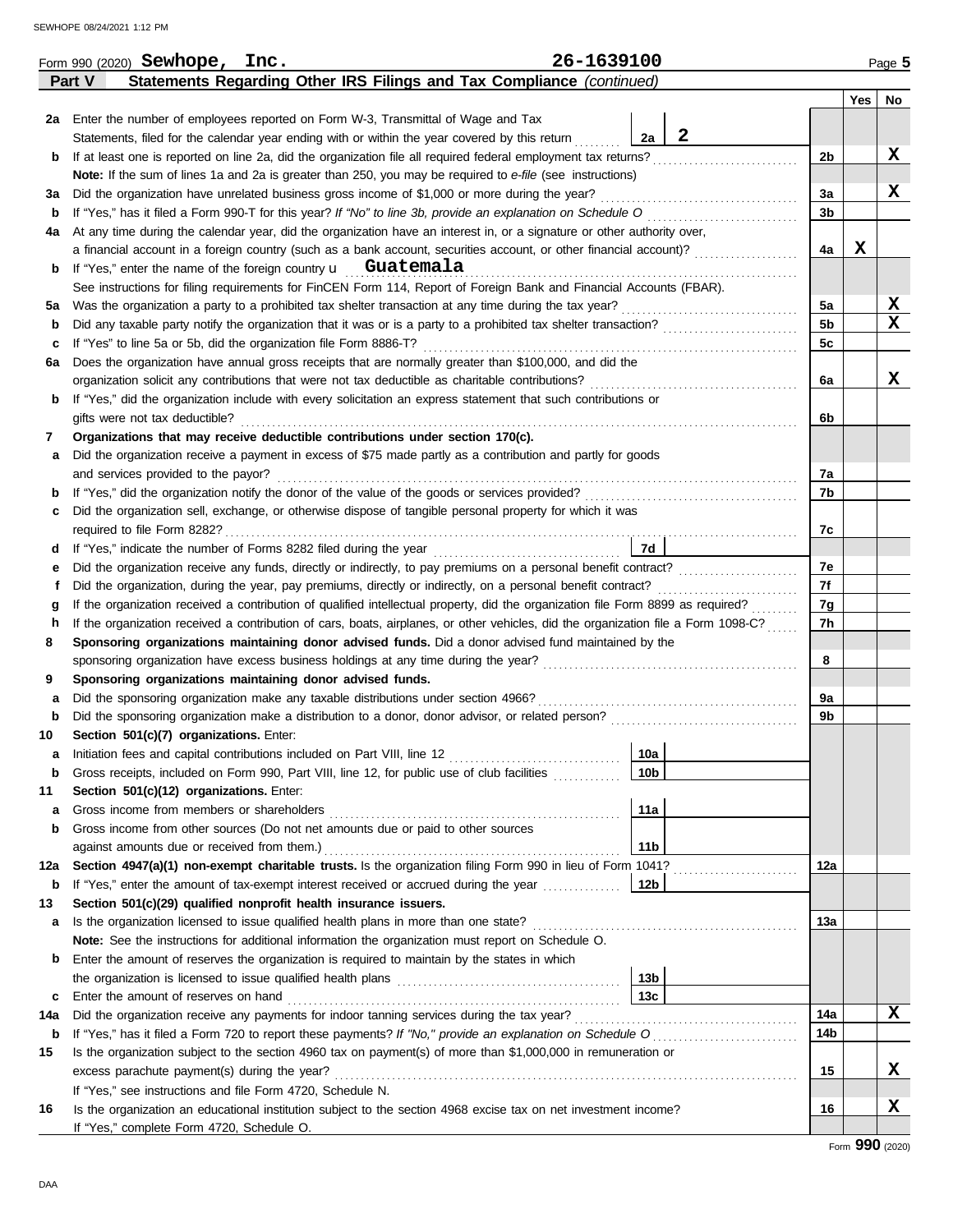|     |                | Form 990 (2020) Sewhope, Inc.                                                                                                       |                   |              |                  |                               | 26-1639100 |          |    |   |                 |             | Page 6 |
|-----|----------------|-------------------------------------------------------------------------------------------------------------------------------------|-------------------|--------------|------------------|-------------------------------|------------|----------|----|---|-----------------|-------------|--------|
|     | <b>Part VI</b> | Governance, Management, and Disclosure For each "Yes" response to lines 2 through 7b below, and for a "No"                          |                   |              |                  |                               |            |          |    |   |                 |             |        |
|     |                | response to line 8a, 8b, or 10b below, describe the circumstances, processes, or changes on Schedule O. See instructions.           |                   |              |                  |                               |            |          |    |   |                 |             |        |
|     |                |                                                                                                                                     |                   |              |                  |                               |            |          |    |   |                 |             |        |
|     |                | Section A. Governing Body and Management                                                                                            |                   |              |                  |                               |            |          |    |   |                 |             |        |
|     |                |                                                                                                                                     |                   |              |                  |                               |            |          |    |   |                 | Yes         | No     |
| 1а  |                | Enter the number of voting members of the governing body at the end of the tax year                                                 |                   |              |                  |                               |            |          | 1a | 9 |                 |             |        |
|     |                | If there are material differences in voting rights among members of the governing body, or                                          |                   |              |                  |                               |            |          |    |   |                 |             |        |
|     |                | if the governing body delegated broad authority to an executive committee or similar                                                |                   |              |                  |                               |            |          |    |   |                 |             |        |
|     |                | committee, explain on Schedule O.                                                                                                   |                   |              |                  |                               |            |          |    |   |                 |             |        |
| b   |                | Enter the number of voting members included on line 1a, above, who are independent                                                  |                   |              |                  |                               |            |          | 1b | 9 |                 |             |        |
| 2   |                | Did any officer, director, trustee, or key employee have a family relationship or a business relationship with                      |                   |              |                  |                               |            |          |    |   |                 |             |        |
|     |                | any other officer, director, trustee, or key employee?                                                                              |                   |              |                  |                               |            |          |    |   | 2               | х           |        |
| 3   |                | Did the organization delegate control over management duties customarily performed by or under the direct                           |                   |              |                  |                               |            |          |    |   |                 |             |        |
|     |                | supervision of officers, directors, trustees, or key employees to a management company or other person?                             |                   |              |                  |                               |            |          |    |   | 3               |             | x      |
| 4   |                | Did the organization make any significant changes to its governing documents since the prior Form 990 was filed?                    |                   |              |                  |                               |            |          |    |   | 4               |             | X      |
| 5   |                | Did the organization become aware during the year of a significant diversion of the organization's assets?                          |                   |              |                  |                               |            |          |    |   | 5               |             | X      |
|     |                | Did the organization have members or stockholders?                                                                                  |                   |              |                  |                               |            |          |    |   | 6               |             | x      |
| 6   |                |                                                                                                                                     |                   |              |                  |                               |            |          |    |   |                 |             |        |
| 7a  |                | Did the organization have members, stockholders, or other persons who had the power to elect or appoint                             |                   |              |                  |                               |            |          |    |   |                 |             |        |
|     |                | one or more members of the governing body?                                                                                          |                   |              |                  |                               |            |          |    |   | 7a              |             | x      |
| b   |                | Are any governance decisions of the organization reserved to (or subject to approval by) members,                                   |                   |              |                  |                               |            |          |    |   |                 |             |        |
|     |                | stockholders, or persons other than the governing body?                                                                             |                   |              |                  |                               |            |          |    |   | 7b              |             | X.     |
| 8   |                | Did the organization contemporaneously document the meetings held or written actions undertaken during the year by the following:   |                   |              |                  |                               |            |          |    |   |                 |             |        |
| а   |                | The governing body?                                                                                                                 |                   |              |                  |                               |            |          |    |   | 8a              | X           |        |
| b   |                | Each committee with authority to act on behalf of the governing body?                                                               |                   |              |                  |                               |            |          |    |   | 8b              | X           |        |
| 9   |                | Is there any officer, director, trustee, or key employee listed in Part VII, Section A, who cannot be reached at                    |                   |              |                  |                               |            |          |    |   |                 |             |        |
|     |                |                                                                                                                                     |                   |              |                  |                               |            |          |    |   | 9               |             | x      |
|     |                | Section B. Policies (This Section B requests information about policies not required by the Internal Revenue Code.)                 |                   |              |                  |                               |            |          |    |   |                 |             |        |
|     |                |                                                                                                                                     |                   |              |                  |                               |            |          |    |   |                 | Yes         | No     |
| 10a |                | Did the organization have local chapters, branches, or affiliates?                                                                  |                   |              |                  |                               |            |          |    |   | 10a             |             | x      |
| b   |                | If "Yes," did the organization have written policies and procedures governing the activities of such chapters,                      |                   |              |                  |                               |            |          |    |   |                 |             |        |
|     |                | affiliates, and branches to ensure their operations are consistent with the organization's exempt purposes?                         |                   |              |                  |                               |            |          |    |   | 10b             |             |        |
| 11a |                | Has the organization provided a complete copy of this Form 990 to all members of its governing body before filing the form?         |                   |              |                  |                               |            |          |    |   | 11a             | x           |        |
| b   |                | Describe in Schedule O the process, if any, used by the organization to review this Form 990.                                       |                   |              |                  |                               |            |          |    |   |                 |             |        |
| 12a |                | Did the organization have a written conflict of interest policy? If "No," go to line 13                                             |                   |              |                  |                               |            |          |    |   | 12a             | X           |        |
| b   |                | Were officers, directors, or trustees, and key employees required to disclose annually interests that could give rise to conflicts? |                   |              |                  |                               |            |          |    |   | 12 <sub>b</sub> | X           |        |
|     |                | Did the organization regularly and consistently monitor and enforce compliance with the policy? If "Yes,"                           |                   |              |                  |                               |            |          |    |   |                 |             |        |
|     |                | describe in Schedule O how this was done                                                                                            |                   |              |                  |                               |            |          |    |   | 12c             | $\mathbf x$ |        |
| 13  |                | Did the organization have a written whistleblower policy?                                                                           |                   |              |                  |                               |            |          |    |   | 13              | х           |        |
|     |                | Did the organization have a written document retention and destruction policy?                                                      |                   |              |                  |                               |            |          |    |   | 14              | x           |        |
| 14  |                | Did the process for determining compensation of the following persons include a review and approval by                              |                   |              |                  |                               |            |          |    |   |                 |             |        |
| 15  |                |                                                                                                                                     |                   |              |                  |                               |            |          |    |   |                 |             |        |
|     |                | independent persons, comparability data, and contemporaneous substantiation of the deliberation and decision?                       |                   |              |                  |                               |            |          |    |   |                 |             |        |
| a   |                | The organization's CEO, Executive Director, or top management official                                                              |                   |              |                  |                               |            |          |    |   | 15a             | х           |        |
| b   |                | Other officers or key employees of the organization                                                                                 |                   |              |                  |                               |            |          |    |   | 15b             |             | x      |
|     |                | If "Yes" to line 15a or 15b, describe the process in Schedule O (see instructions).                                                 |                   |              |                  |                               |            |          |    |   |                 |             |        |
| 16a |                | Did the organization invest in, contribute assets to, or participate in a joint venture or similar arrangement                      |                   |              |                  |                               |            |          |    |   |                 |             |        |
|     |                | with a taxable entity during the year?                                                                                              |                   |              |                  |                               |            |          |    |   | 16a             |             | x      |
|     |                | If "Yes," did the organization follow a written policy or procedure requiring the organization to evaluate its                      |                   |              |                  |                               |            |          |    |   |                 |             |        |
|     |                | participation in joint venture arrangements under applicable federal tax law, and take steps to safeguard the                       |                   |              |                  |                               |            |          |    |   |                 |             |        |
|     |                |                                                                                                                                     |                   |              |                  |                               |            |          |    |   | 16b             |             |        |
|     |                | <b>Section C. Disclosure</b>                                                                                                        |                   |              |                  |                               |            |          |    |   |                 |             |        |
| 17  |                | List the states with which a copy of this Form 990 is required to be filed $\mathbf{u}$ OH                                          |                   |              |                  |                               |            |          |    |   |                 |             |        |
| 18  |                | Section 6104 requires an organization to make its Forms 1023 (1024 or 1024-A, if applicable), 990, and 990-T (Section 501(c)        |                   |              |                  |                               |            |          |    |   |                 |             |        |
|     |                | (3)s only) available for public inspection. Indicate how you made these available. Check all that apply.                            |                   |              |                  |                               |            |          |    |   |                 |             |        |
|     | X              | Own website                                                                                                                         | Another's website | Upon request |                  | Other (explain on Schedule O) |            |          |    |   |                 |             |        |
| 19  |                | Describe on Schedule O whether (and if so, how) the organization made its governing documents, conflict of interest policy, and     |                   |              |                  |                               |            |          |    |   |                 |             |        |
|     |                | financial statements available to the public during the tax year.                                                                   |                   |              |                  |                               |            |          |    |   |                 |             |        |
| 20  |                | State the name, address, and telephone number of the person who possesses the organization's books and records u                    |                   |              |                  |                               |            |          |    |   |                 |             |        |
|     |                | Gloria Buganski                                                                                                                     |                   |              | 5238 Snowden Dr. |                               |            |          |    |   |                 |             |        |
|     | Toledo         |                                                                                                                                     |                   |              |                  |                               |            | OH 43623 |    |   | 419-344-8273    |             |        |

DAA Form **990** (2020)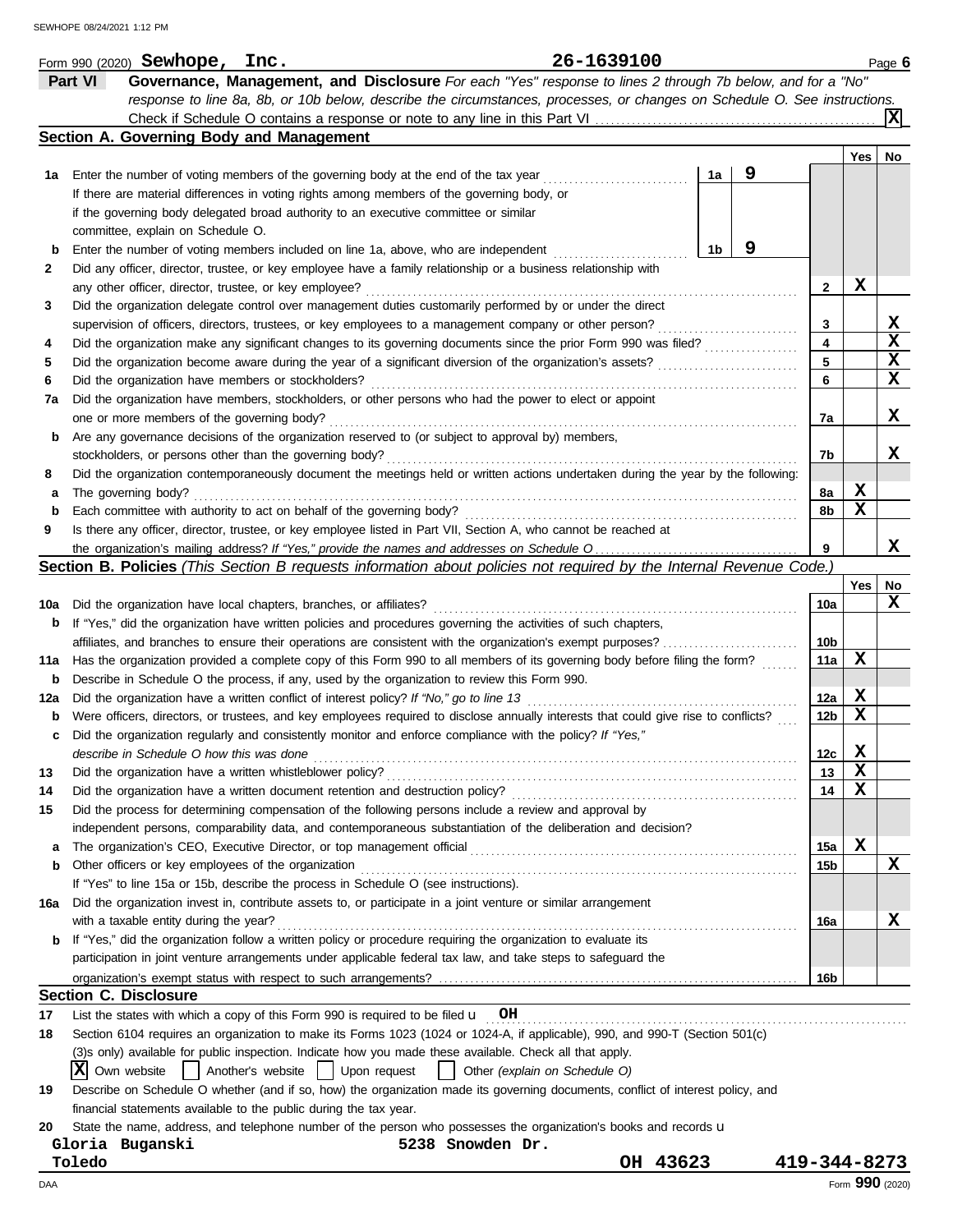| Form 990 (2020) <b>Sewhope,</b>                                                                                                                                                                                                                                                                                               | Inc.                                                              |                                                                                                                                                                                                                                                                                                                                                                                                                                                                                                                                                                                                      | 26-1639100                                                                |                                                                                | Page 7                                                                                                |
|-------------------------------------------------------------------------------------------------------------------------------------------------------------------------------------------------------------------------------------------------------------------------------------------------------------------------------|-------------------------------------------------------------------|------------------------------------------------------------------------------------------------------------------------------------------------------------------------------------------------------------------------------------------------------------------------------------------------------------------------------------------------------------------------------------------------------------------------------------------------------------------------------------------------------------------------------------------------------------------------------------------------------|---------------------------------------------------------------------------|--------------------------------------------------------------------------------|-------------------------------------------------------------------------------------------------------|
| Part VII                                                                                                                                                                                                                                                                                                                      |                                                                   | Compensation of Officers, Directors, Trustees, Key Employees, Highest Compensated Employees, and                                                                                                                                                                                                                                                                                                                                                                                                                                                                                                     |                                                                           |                                                                                |                                                                                                       |
| <b>Independent Contractors</b>                                                                                                                                                                                                                                                                                                |                                                                   |                                                                                                                                                                                                                                                                                                                                                                                                                                                                                                                                                                                                      |                                                                           |                                                                                |                                                                                                       |
|                                                                                                                                                                                                                                                                                                                               |                                                                   | Check if Schedule O contains a response or note to any line in this Part VII                                                                                                                                                                                                                                                                                                                                                                                                                                                                                                                         |                                                                           |                                                                                |                                                                                                       |
| Section A.                                                                                                                                                                                                                                                                                                                    |                                                                   | Officers, Directors, Trustees, Key Employees, and Highest Compensated Employees                                                                                                                                                                                                                                                                                                                                                                                                                                                                                                                      |                                                                           |                                                                                |                                                                                                       |
| 1a Complete this table for all persons required to be listed. Report compensation for the calendar year ending with or within the<br>organization's tax year.                                                                                                                                                                 |                                                                   |                                                                                                                                                                                                                                                                                                                                                                                                                                                                                                                                                                                                      |                                                                           |                                                                                |                                                                                                       |
| • List all of the organization's current officers, directors, trustees (whether individuals or organizations), regardless of amount of<br>compensation. Enter -0- in columns (D), (E), and (F) if no compensation was paid.                                                                                                   |                                                                   |                                                                                                                                                                                                                                                                                                                                                                                                                                                                                                                                                                                                      |                                                                           |                                                                                |                                                                                                       |
| • List all of the organization's current key employees, if any. See instructions for definition of "key employee."                                                                                                                                                                                                            |                                                                   |                                                                                                                                                                                                                                                                                                                                                                                                                                                                                                                                                                                                      |                                                                           |                                                                                |                                                                                                       |
| • List the organization's five current highest compensated employees (other than an officer, director, trustee, or key employee)<br>who received reportable compensation (Box 5 of Form W-2 and/or Box 7 of Form 1099-MISC) of more than \$100,000 from the<br>organization and any related organizations.                    |                                                                   |                                                                                                                                                                                                                                                                                                                                                                                                                                                                                                                                                                                                      |                                                                           |                                                                                |                                                                                                       |
| List all of the organization's former officers, key employees, and highest compensated employees who received more than<br>\$100,000 of reportable compensation from the organization and any related organizations.                                                                                                          |                                                                   |                                                                                                                                                                                                                                                                                                                                                                                                                                                                                                                                                                                                      |                                                                           |                                                                                |                                                                                                       |
| • List all of the organization's former directors or trustees that received, in the capacity as a former director or trustee of the<br>organization, more than \$10,000 of reportable compensation from the organization and any related organizations.<br>See instructions for the order in which to list the persons above. |                                                                   |                                                                                                                                                                                                                                                                                                                                                                                                                                                                                                                                                                                                      |                                                                           |                                                                                |                                                                                                       |
| ΙXΙ<br>Check this box if neither the organization nor any related organization compensated any current officer, director, or trustee.                                                                                                                                                                                         |                                                                   |                                                                                                                                                                                                                                                                                                                                                                                                                                                                                                                                                                                                      |                                                                           |                                                                                |                                                                                                       |
| (A)                                                                                                                                                                                                                                                                                                                           | (B)                                                               | (C)                                                                                                                                                                                                                                                                                                                                                                                                                                                                                                                                                                                                  | (D)                                                                       | (E)                                                                            | (F)                                                                                                   |
| Name and title                                                                                                                                                                                                                                                                                                                | Average<br>hours<br>per week<br>(list any<br>hours for<br>related | Position<br>(do not check more than one<br>box, unless person is both an<br>officer and a director/trustee)<br>$\frac{1}{\log \frac{1}{\log \frac{1}{\log \frac{1}{\log \frac{1}{\log \frac{1}{\log \frac{1}{\log \frac{1}{\log \frac{1}{\log \frac{1}{\log \frac{1}{\log \frac{1}{\log \frac{1}{\log \frac{1}{\log \frac{1}{\log \frac{1}{\log \frac{1}{\log \frac{1}{\log \frac{1}{\log \frac{1}{\log \frac{1}{\log \frac{1}{\log \frac{1}{\log \frac{1}{\log \frac{1}{\log \frac{1}{\log \frac{1}{\log \frac{1}{\log \frac{1}{\log \frac{1}{\log \frac{1}{\log \frac{$<br><b>Tage</b><br>Ğ<br>Κēλ | Reportable<br>compensation<br>from the<br>organization<br>(W-2/1099-MISC) | Reportable<br>compensation<br>from related<br>organizations<br>(W-2/1099-MISC) | Estimated amount<br>of other<br>compensation<br>from the<br>organization and<br>related organizations |

|                                                    | וטו טווטוו<br>related<br>organizations<br>below<br>dotted line) | Individual trustee<br>or director | Institutional trust | Officer     | Key employee | Highest compensated<br>employee | Former | (11210001000) |             | related organizations |
|----------------------------------------------------|-----------------------------------------------------------------|-----------------------------------|---------------------|-------------|--------------|---------------------------------|--------|---------------|-------------|-----------------------|
| $(1)$ Timothy Kuhn, BE                             | 5.00                                                            |                                   |                     |             |              |                                 |        |               |             |                       |
| Secretary                                          | 0.00                                                            | $\mathbf x$                       |                     | $\mathbf x$ |              |                                 |        | $\mathbf 0$   | $\mathbf 0$ | 0                     |
| (2) Gloria Buganski                                |                                                                 |                                   |                     |             |              |                                 |        |               |             |                       |
|                                                    | 15.00                                                           |                                   |                     |             |              |                                 |        |               |             |                       |
| Treasurer                                          | 0.00                                                            | $\mathbf x$                       |                     | $\mathbf x$ |              |                                 |        | 0             | 0           | $\mathbf 0$           |
| (3) Anne Ruch, MD                                  |                                                                 |                                   |                     |             |              |                                 |        |               |             |                       |
|                                                    | 25.00                                                           |                                   |                     |             |              |                                 |        |               |             |                       |
| Chairman                                           | 0.00                                                            | $\mathbf x$                       |                     | $\mathbf x$ |              |                                 |        | 0             | 0           | $\mathbf 0$           |
| (4) David Mallory, MD                              |                                                                 |                                   |                     |             |              |                                 |        |               |             |                       |
|                                                    | 3.00                                                            |                                   |                     |             |              |                                 |        |               |             |                       |
| Medical & Educationa                               | 0.00                                                            | $\mathbf x$                       |                     |             |              |                                 |        | 0             | 0           | $\mathbf 0$           |
| $(5)$ Gary Collins, $MD$                           |                                                                 |                                   |                     |             |              |                                 |        |               |             |                       |
|                                                    | 3.00                                                            |                                   |                     |             |              |                                 |        |               |             |                       |
| Director of Pediatri<br>(6) Randall Ruch, PHD, MPH | 0.00                                                            | $\mathbf x$                       |                     |             |              |                                 |        | 0             | 0           | $\mathbf 0$           |
|                                                    | 11.00                                                           |                                   |                     |             |              |                                 |        |               |             |                       |
| Vice Chairman                                      | 0.00                                                            | $\mathbf x$                       |                     | $\mathbf x$ |              |                                 |        | 0             | 0           | $\mathbf 0$           |
| (7) Roxanne Ward, $M \triangleleft d$              |                                                                 |                                   |                     |             |              |                                 |        |               |             |                       |
|                                                    | 3.00                                                            |                                   |                     |             |              |                                 |        |               |             |                       |
| Director of Educatio                               | 0.00                                                            | $\mathbf x$                       |                     |             |              |                                 |        | 0             | 0           | $\mathbf 0$           |
| $(8)$ Dorothea Sawicki,                            | PhD                                                             |                                   |                     |             |              |                                 |        |               |             |                       |
|                                                    | 3.00                                                            |                                   |                     |             |              |                                 |        |               |             |                       |
| Trustee                                            | 0.00                                                            | $\mathbf x$                       |                     |             |              |                                 |        | 0             | 0           | $\mathbf 0$           |
| $(9)$ Gregory Smith, $\mathbb{P}$ hD               |                                                                 |                                   |                     |             |              |                                 |        |               |             |                       |
|                                                    | 2.00                                                            |                                   |                     |             |              |                                 |        |               |             |                       |
| Education Committee                                | 0.00                                                            | $\mathbf x$                       |                     |             |              |                                 |        | 0             | 0           | $\mathbf 0$           |
| (10)                                               |                                                                 |                                   |                     |             |              |                                 |        |               |             |                       |
|                                                    |                                                                 |                                   |                     |             |              |                                 |        |               |             |                       |
|                                                    |                                                                 |                                   |                     |             |              |                                 |        |               |             |                       |
| (11)                                               |                                                                 |                                   |                     |             |              |                                 |        |               |             |                       |
|                                                    |                                                                 |                                   |                     |             |              |                                 |        |               |             |                       |
|                                                    |                                                                 |                                   |                     |             |              |                                 |        |               |             |                       |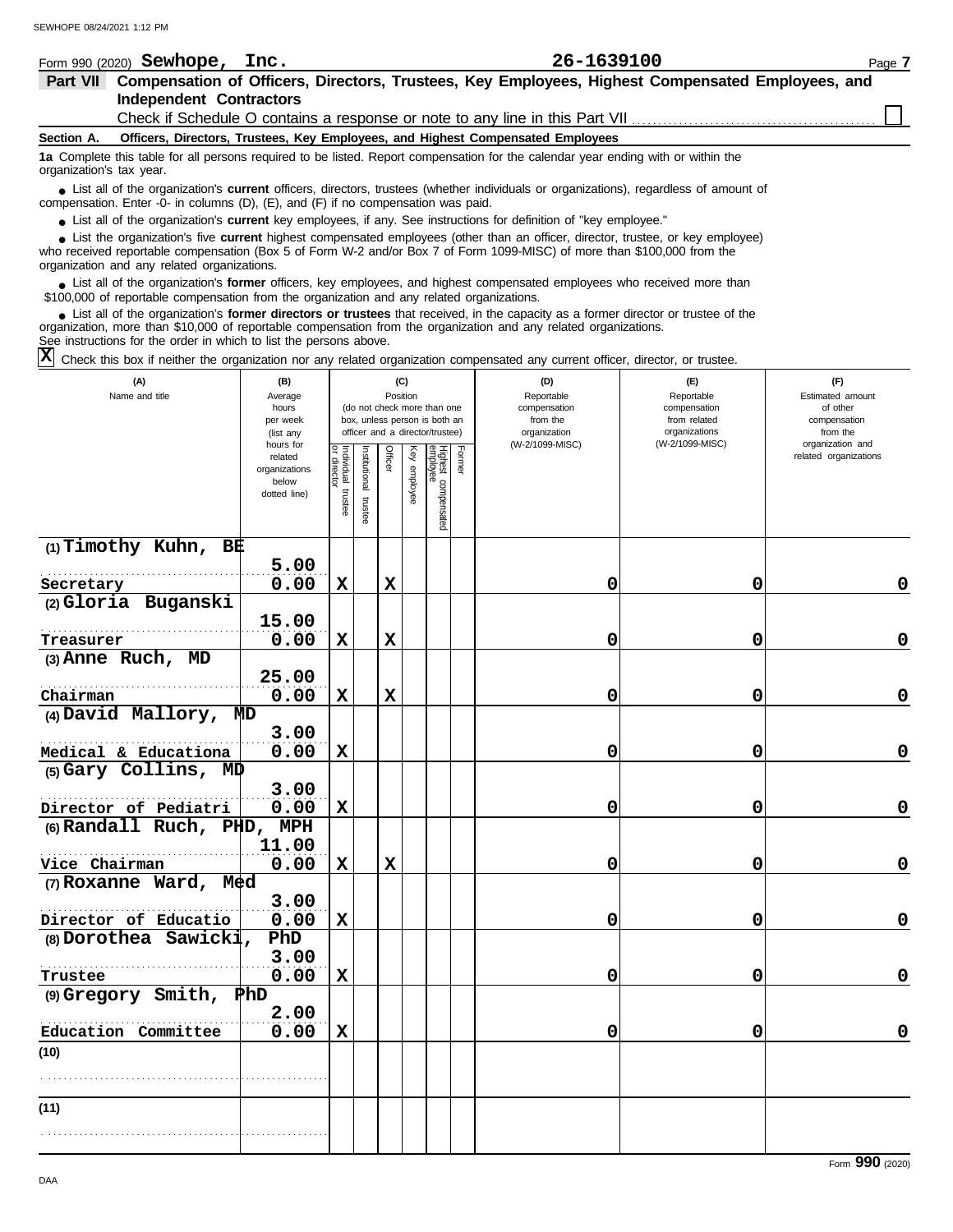| Part VII     | SEWHOPE 08/24/2021 1:12 PM<br>Form 990 (2020) Sewhope, Inc.                                                                                                                                                          |                                                                |                                      |                       |         |                 |                                                                                                 |        | 26-1639100<br>Section A. Officers, Directors, Trustees, Key Employees, and Highest Compensated Employees (continued) |                                                                                                                                                                                                                                |                       |                                             | Page 8 |
|--------------|----------------------------------------------------------------------------------------------------------------------------------------------------------------------------------------------------------------------|----------------------------------------------------------------|--------------------------------------|-----------------------|---------|-----------------|-------------------------------------------------------------------------------------------------|--------|----------------------------------------------------------------------------------------------------------------------|--------------------------------------------------------------------------------------------------------------------------------------------------------------------------------------------------------------------------------|-----------------------|---------------------------------------------|--------|
|              | (A)<br>Name and title                                                                                                                                                                                                | (B)<br>Average<br>hours<br>per week<br>(list any               |                                      |                       |         | (C)<br>Position | (do not check more than one<br>box, unless person is both an<br>officer and a director/trustee) |        | (D)<br>Reportable<br>compensation<br>from the<br>organization                                                        | (E)<br>Reportable<br>compensation<br>from related<br>organizations                                                                                                                                                             | Estimated amount      | (F)<br>of other<br>compensation<br>from the |        |
|              |                                                                                                                                                                                                                      | hours for<br>related<br>organizations<br>below<br>dotted line) | Individual<br>or director<br>trustee | Institutional trustee | Officer | Key employee    | Highest compensated<br>employee                                                                 | Former | (W-2/1099-MISC)                                                                                                      | (W-2/1099-MISC)                                                                                                                                                                                                                | related organizations | organization and                            |        |
|              |                                                                                                                                                                                                                      |                                                                |                                      |                       |         |                 |                                                                                                 |        |                                                                                                                      |                                                                                                                                                                                                                                |                       |                                             |        |
|              |                                                                                                                                                                                                                      |                                                                |                                      |                       |         |                 |                                                                                                 |        |                                                                                                                      |                                                                                                                                                                                                                                |                       |                                             |        |
|              |                                                                                                                                                                                                                      |                                                                |                                      |                       |         |                 |                                                                                                 |        |                                                                                                                      |                                                                                                                                                                                                                                |                       |                                             |        |
|              |                                                                                                                                                                                                                      |                                                                |                                      |                       |         |                 |                                                                                                 |        |                                                                                                                      |                                                                                                                                                                                                                                |                       |                                             |        |
|              |                                                                                                                                                                                                                      |                                                                |                                      |                       |         |                 |                                                                                                 |        |                                                                                                                      |                                                                                                                                                                                                                                |                       |                                             |        |
|              |                                                                                                                                                                                                                      |                                                                |                                      |                       |         |                 |                                                                                                 |        |                                                                                                                      |                                                                                                                                                                                                                                |                       |                                             |        |
|              |                                                                                                                                                                                                                      |                                                                |                                      |                       |         |                 |                                                                                                 |        |                                                                                                                      |                                                                                                                                                                                                                                |                       |                                             |        |
|              |                                                                                                                                                                                                                      |                                                                |                                      |                       |         |                 |                                                                                                 |        |                                                                                                                      |                                                                                                                                                                                                                                |                       |                                             |        |
| 1b<br>c<br>d | <b>Total from continuation sheets to Part VII, Section A </b>                                                                                                                                                        |                                                                |                                      |                       |         |                 |                                                                                                 | u<br>u |                                                                                                                      |                                                                                                                                                                                                                                |                       |                                             |        |
| 2            | Total number of individuals (including but not limited to those listed above) who received more than \$100,000 of<br>reportable compensation from the organization $\bf{u}$ 0                                        |                                                                |                                      |                       |         |                 |                                                                                                 |        |                                                                                                                      |                                                                                                                                                                                                                                |                       |                                             |        |
| 3            | Did the organization list any former officer, director, trustee, key employee, or highest compensated                                                                                                                |                                                                |                                      |                       |         |                 |                                                                                                 |        |                                                                                                                      |                                                                                                                                                                                                                                |                       | Yes                                         | No     |
| 4            | For any individual listed on line 1a, is the sum of reportable compensation and other compensation from the<br>organization and related organizations greater than \$150,000? If "Yes," complete Schedule J for such |                                                                |                                      |                       |         |                 |                                                                                                 |        |                                                                                                                      |                                                                                                                                                                                                                                | 3                     |                                             | x      |
| 5            | Did any person listed on line 1a receive or accrue compensation from any unrelated organization or individual                                                                                                        |                                                                |                                      |                       |         |                 |                                                                                                 |        |                                                                                                                      | individual with a construction of the construction of the construction of the construction of the construction of the construction of the construction of the construction of the construction of the construction of the cons | 4                     |                                             | x      |
|              | Section B. Independent Contractors                                                                                                                                                                                   |                                                                |                                      |                       |         |                 |                                                                                                 |        |                                                                                                                      |                                                                                                                                                                                                                                | 5                     |                                             | х      |
| 1            | Complete this table for your five highest compensated independent contractors that received more than \$100,000 of                                                                                                   |                                                                |                                      |                       |         |                 |                                                                                                 |        |                                                                                                                      | compensation from the organization. Report compensation for the calendar year ending with or within the organization's tax year.                                                                                               |                       |                                             |        |
|              |                                                                                                                                                                                                                      | (A)<br>Name and business address                               |                                      |                       |         |                 |                                                                                                 |        |                                                                                                                      | (B)<br>Description of services                                                                                                                                                                                                 |                       | (C)<br>Compensation                         |        |
|              |                                                                                                                                                                                                                      |                                                                |                                      |                       |         |                 |                                                                                                 |        |                                                                                                                      |                                                                                                                                                                                                                                |                       |                                             |        |
|              |                                                                                                                                                                                                                      |                                                                |                                      |                       |         |                 |                                                                                                 |        |                                                                                                                      |                                                                                                                                                                                                                                |                       |                                             |        |
|              |                                                                                                                                                                                                                      |                                                                |                                      |                       |         |                 |                                                                                                 |        |                                                                                                                      |                                                                                                                                                                                                                                |                       |                                             |        |
|              |                                                                                                                                                                                                                      |                                                                |                                      |                       |         |                 |                                                                                                 |        |                                                                                                                      |                                                                                                                                                                                                                                |                       |                                             |        |
| 2            | Total number of independent contractors (including but not limited to those listed above) who<br>received more than \$100,000 of compensation from the organization u                                                |                                                                |                                      |                       |         |                 |                                                                                                 |        |                                                                                                                      | 0                                                                                                                                                                                                                              |                       |                                             |        |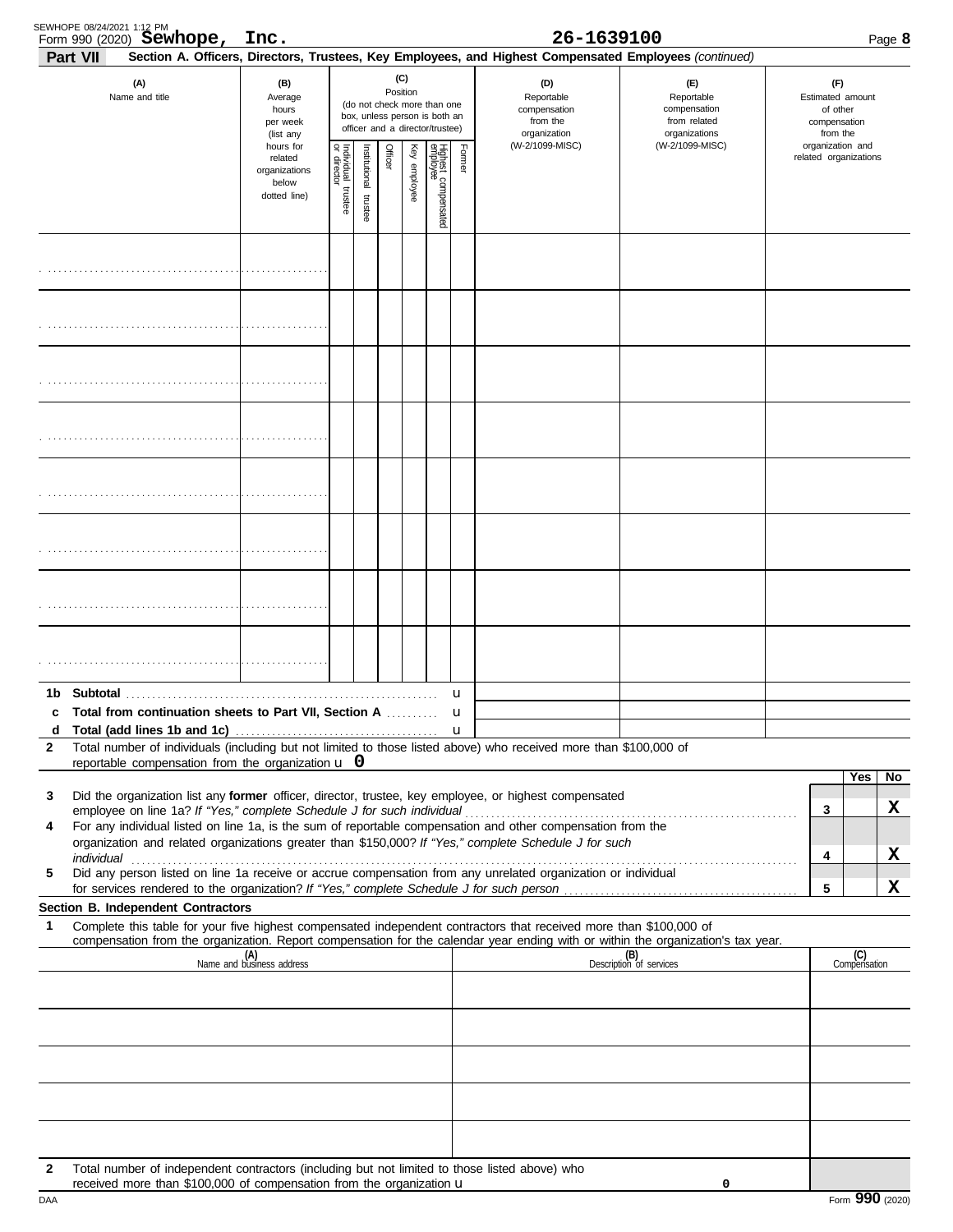|  | (2020)<br>Sewhope<br>---<br>Form 990<br>rnc. | .639100<br>ЭΔ. | Page |
|--|----------------------------------------------|----------------|------|
|--|----------------------------------------------|----------------|------|

#### **Part VIII Statement of Revenue** Check if Schedule O contains a response or note to any line in this Part VIII **(A) (B) (C) (D)** Total revenue Related or exempt Unrelated Revenue excluded function revenue business revenue from tax under sections 512-514 Gifts, Grants<br>illar Amounts **Contributions, Gifts, Grants and Other Similar Amounts 1a 1a** Federated campaigns **. . . . . . . . . . . . 1b b** Membership dues **. . . . . . . . . . . . . .** . . **1c c** Fundraising events **. . . . . . . . . . . . . .** . . **1d d** Related organizations ............... **1e** Contributions,<br>and Other Sim **e** Government grants (contributions) . . . . . . . . . . . . **f** All other contributions, gifts, grants, and similar amounts not included above ....... **206,009 1f 1g** \$ . . . . . . . . . . . . . . . . . . . . . **56,785 g** Noncash contributions included in lines 1a-1f . . . . . **206,009** u **h Total.** Add lines 1a–1f . . . . . . . . . . . . . . . . . . . . . . . . . . . . . . . . . . . . . . . . Business Code Program Service<br>Revenue **2a** . . . . . . . . . . . . . . . . . . . . . . . . . . . . . . . . . . . . . . . . . . . . . . . . . . . . . . . **Program Service b c** . . . . . . . . . . . . . . . . . . . . . . . . . . . . . . . . . . . . . . . . . . . . . . . . . . . . . . . **d** . . . . . . . . . . . . . . . . . . . . . . . . . . . . . . . . . . . . . . . . . . . . . . . . . . . . . . . **e** . . . . . . . . . . . . . . . . . . . . . . . . . . . . . . . . . . . . . . . . . . . . . . . . . . . . . . . **f** All other program service revenue . . . . . . . . . . . . . . . . . . . **g Total.** Add lines 2a–2f . . . . . . . . . . . . . . . . . . . . . . . . . . . . . . . . . . . . . . . . u **3** Investment income (including dividends, interest, and **275 275** other similar amounts) . . . . . . . . . . . . . . . . . . . . . . . . . . . . . . . . . . . . . . . u u **4** Income from investment of tax-exempt bond proceeds ...... **5** Royalties . . . . . . . . . . . . . . . . . . . . . . . . . . . . . . . . . . . . . . . . . . . . . . . . . . . . . u (i) Real (ii) Personal **6a 6a** Gross rents **6b b** Less: rental expenses **6c c** Rental inc. or (loss) **d** Net rental income or (loss) . . . . . . . . . . . . . . . . . . . . . . . . . . . . . . . . . . . u **7a** Gross amount from (i) Securities (ii) Other sales of assets **58,105 7a** other than inventory Revenue **b** Less: cost or other **Other Revenue 7b 25,331** basis and sales exps. **32,774 7c c** Gain or (loss) **Other 32,774 32,774 d** u Net gain or (loss) . . . . . . . . . . . . . . . . . . . . . . . . . . . . . . . . . . . . . . . . . . . . . **8a** Gross income from fundraising events (not including \$ . . . . . . . . . . . . . . . . . . . . . . of contributions reported on line 1c). **71,774** See Part IV, line 18 . . . . . . . . . . . . . . . . . . . . **8a 8b 13,480 b** Less: direct expenses ................ **58,294 58,294** u **c** Net income or (loss) from fundraising events . . . . . . . . . . . . . . **9a** Gross income from gaming activities. See Part IV, line 19 . . . . . . . . . . . . . . . . . . . . **9a 9b b** Less: direct expenses ............... u Net income or (loss) from gaming activities . . . . . . . . . . . . . . . . . . **c** 10a Gross sales of inventory, less returns and allowances . . . . . . . . **10a 10b b** Less: cost of goods sold ...... **c** Net income or (loss) from sales of inventory ................ u Business Code **Revenue Miscellaneous 11a** . . . . . . . . . . . . . . . . . . . . . . . . . . . . . . . . . . . . . . . . . . . . . . . . . . . . . . . **b c d** All other revenue . . . . . . . . . . . . . . . . . . . . . . . . . . . . . . . . . . . . . **e Total.** Add lines 11a–11d . . . . . . . . . . . . . . . . . . . . . . . . . . . . . . . . . . . . u **297,352 0 0 91,343** Total revenue. See instructions ................. **12** u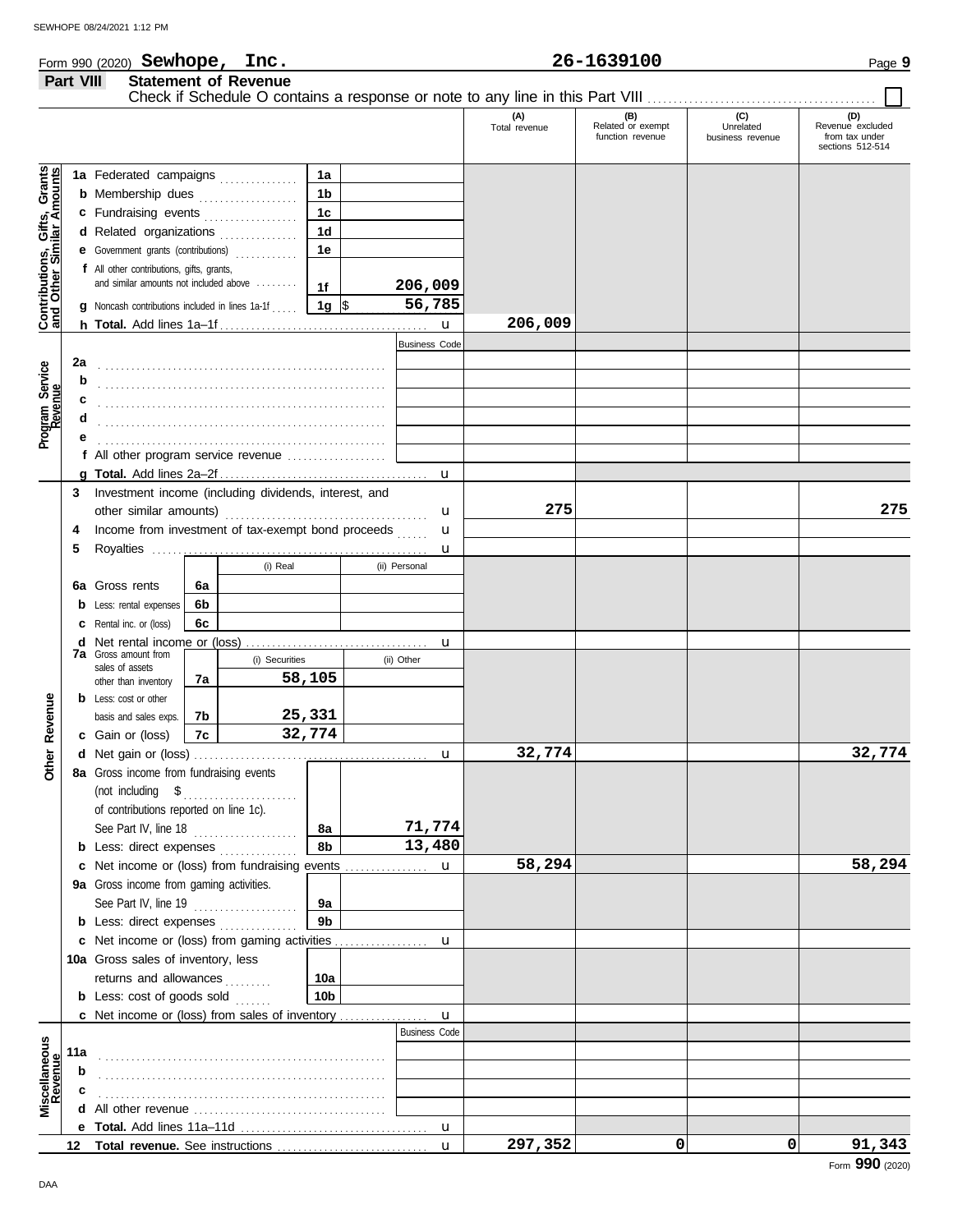#### **Part IX Statement of Functional Expenses** *Section 501(c)(3) and 501(c)(4) organizations must complete all columns. All other organizations must complete column (A). Do not include amounts reported on lines 6b, 7b, 8b, 9b, and 10b of Part VIII.* **1 2 3 4 5 6 7 8 9 10 11 a** Management ................................. **b** Legal . . . . . . . . . . . . . . . . . . . . . . . . . . . . . . . . . . . . . . . . . **c** Accounting . . . . . . . . . . . . . . . . . . . . . . . . . . . . . . . . . . . **d** Lobbying . . . . . . . . . . . . . . . . . . . . . . . . . . . . . . . . . . . . . **e** Professional fundraising services. See Part IV, line 17 **f g** Other. (If line 11g amount exceeds 10% of line 25, column **12** Advertising and promotion . . . . . . . . . . . . . . . . . . . **13 14 15 16 17 18 19 20 21 22 23 24 a b c d e** All other expenses . . . . . . . . . . . . . . . . . . . . . . . . . . . **25 26** Grants and other assistance to domestic organizations and domestic governments. See Part IV, line 21 . . . . . . . . . . Grants and other assistance to domestic individuals. See Part IV, line 22 . . . . . . . . . . . . . Grants and other assistance to foreign organizations, foreign governments, and foreign individuals. See Part IV, lines 15 and 16 Benefits paid to or for members . . . . . . . . . . . . . Compensation of current officers, directors, trustees, and key employees ................ Compensation not included above to disqualified persons (as defined under section 4958(f)(1)) and persons described in section 4958(c)(3)(B) . . . . . . . Other salaries and wages ................... Pension plan accruals and contributions (include section 401(k) and 403(b) employer contributions) Other employee benefits .................... Payroll taxes . . . . . . . . . . . . . . . . . . . . . . . . . . . . . . . . . Fees for services (nonemployees): Investment management fees ................ Office expenses ................................ Information technology ...................... Royalties . . . . . . . . . . . . . . . . . . . . . . . . . . . . . . . . . . . . . Occupancy . . . . . . . . . . . . . . . . . . . . . . . . . . . . . . . . . . Travel . . . . . . . . . . . . . . . . . . . . . . . . . . . . . . . . . . . . . . . . Payments of travel or entertainment expenses for any federal, state, or local public officials Conferences, conventions, and meetings Interest . . . . . . . . . . . . . . . . . . . . . . . . . . . . . . . . . . . . . . Payments to affiliates . . . . . . . . . . . . . . . . . . . . . . . . Depreciation, depletion, and amortization Insurance . . . . . . . . . . . . . . . . . . . . . . . . . . . . . . . . . . . . Other expenses. Itemize expenses not covered above (List miscellaneous expenses on line 24e. If line 24e amount exceeds 10% of line 25, column (A) amount, list line 24e expenses on Schedule O.) Total functional expenses. Add lines 1 through 24e fundraising solicitation. Check here  $\mathbf{u}$  | if organization reported in column (B) joint costs from a combined educational campaign and **(A) (B) (C) (D)** Total expenses Program service<br>
expenses Program service<br>  $\frac{1}{2}$  Management and<br>
general expenses expenses general expenses (D)<br>Fundraising expenses . . . . . . . . . . . . . . . . . . . . . . . . . . . . . . . . . . . . . . . . . . . . . . . **Program Services 150,383 150,383 Contract Labor 18,560 18,560 18,000 <b>18,000 18,000** . . . . . . . . . . . . . . . . . . . . . . . . . . . . . . . . . . . . . . . . . . . . . . . **Telecommunications 3,234 3,234** . . . . . . . . . . . . . . . . . . . . . . . . . . . . . . . . . . . . . . . . . . . . . . . **Bank fees 1,601 608 144 849** Check if Schedule O contains a response or note to any line in this Part IX **Joint costs.** Complete this line only if the (A) amount, list line 11g expenses on Schedule O.)  $\ldots \ldots$ **22,348 1,788 9,386 11,174 1,710 137 718 855 180 180 3,698 3,698 156 156 4,292 462 498 3,332 585 585 7,550 7,550 1,132 1,132 215,429 165,294 15,209 34,926**

following SOP 98-2 (ASC 958-720)...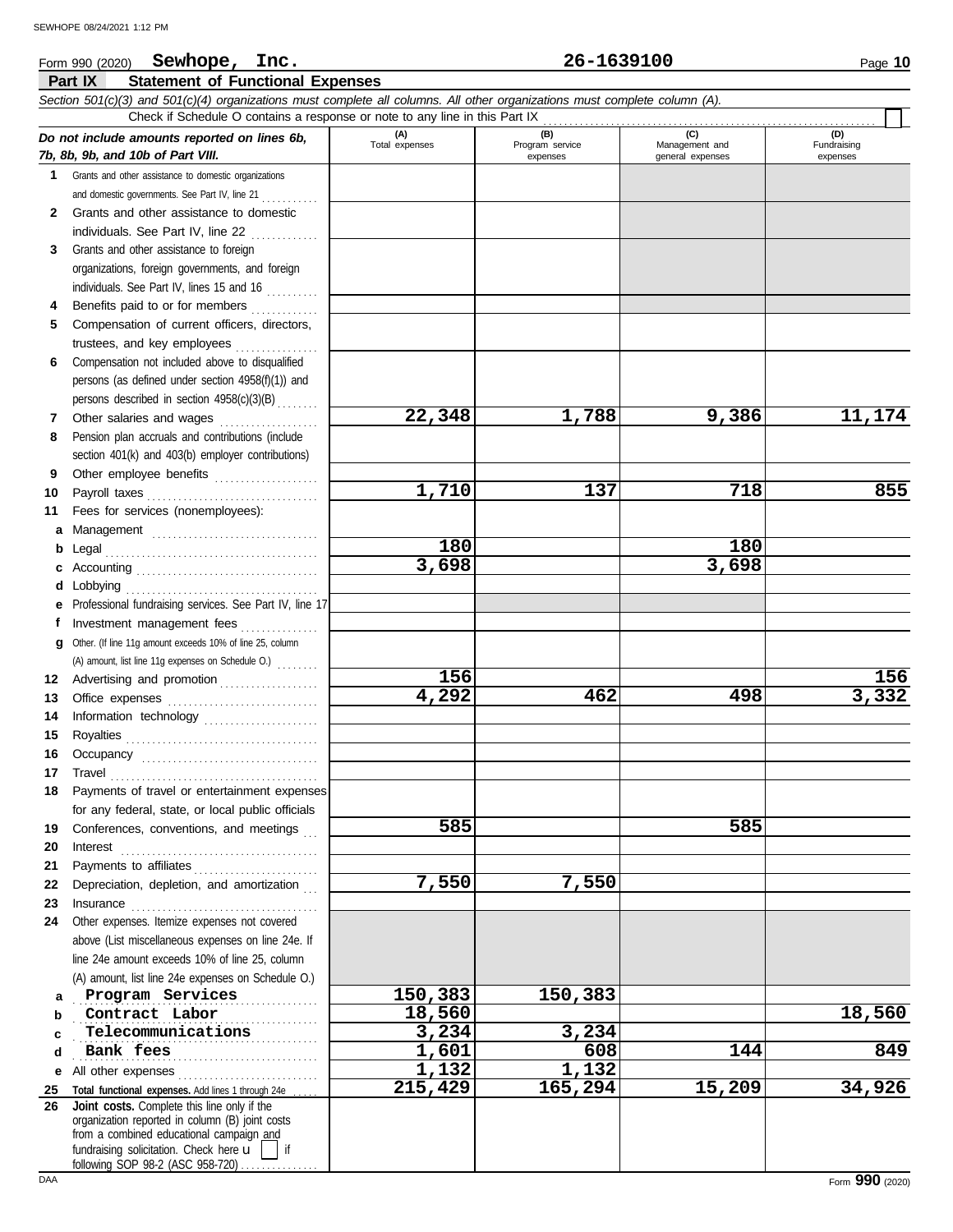| Page |  |
|------|--|
|------|--|

#### **Form 990 (2020) Sewhope, Inc.** 26-1639100 Page 11 **Part X Balance Sheet** Check if Schedule O contains a response or note to any line in this Part X **(A) (B)** Beginning of year  $\parallel$  End of year **90,799 37,597** Cash—non-interest-bearing . . . . . . . . . . . . . . . . . . . . . . . . . . . . . . . . . . . . . . . . . . . . . . . . . . . . . . . . . . . . . . **1 1 80,205 217,674 2 2** Savings and temporary cash investments . . . . . . . . . . . . . . . . . . . . . . . . . . . . . . . . . . . . . . . . . . . . . . . **3 3** Pledges and grants receivable, net . . . . . . . . . . . . . . . . . . . . . . . . . . . . . . . . . . . . . . . . . . . . . . . . . . . . . . **4 4** Accounts receivable, net . . . . . . . . . . . . . . . . . . . . . . . . . . . . . . . . . . . . . . . . . . . . . . . . . . . . . . . . . . . . . . . . . **5** Loans and other receivables from any current or former officer, director, trustee, key employee, creator or founder, substantial contributor, or 35% controlled entity or family member of any of these persons **5 6** Loans and other receivables from other disqualified persons (as defined **6** under section  $4958(f)(1)$ ), and persons described in section  $4958(c)(3)(B)$  ............. **Assets 7 7** Notes and loans receivable, net . . . . . . . . . . . . . . . . . . . . . . . . . . . . . . . . . . . . . . . . . . . . . . . . . . . . . . . . . . **16,626 8 8** Inventories for sale or use . . . . . . . . . . . . . . . . . . . . . . . . . . . . . . . . . . . . . . . . . . . . . . . . . . . . . . . . . . . . . . . . Prepaid expenses and deferred charges . . . . . . . . . . . . . . . . . . . . . . . . . . . . . . . . . . . . . . . . . . . . . . . . . **9 9 10a** Land, buildings, and equipment: cost or other **10a 281,655** basis. Complete Part VI of Schedule D **85,082 208,302 196,573 10c b** Less: accumulated depreciation . . . . . . . . . . . . . . . . . . 10b Investments—publicly traded securities . . . . . . . . . . . . . . . . . . . . . . . . . . . . . . . . . . . . . . . . . . . . . . . . . . **4,303 6,630 11 11 12 12** Investments—other securities. See Part IV, line 11 . . . . . . . . . . . . . . . . . . . . . . . . . . . . . . . . . . . . . **13 13** Investments—program-related. See Part IV, line 11 . . . . . . . . . . . . . . . . . . . . . . . . . . . . . . . . . . . . . 14 Intangible assets ......... Intangible assets . . . . . . . . . . . . . . . . . . . . . . . . . . . . . . . . . . . . . . . . . . . . . . . . . . . . . . . . . . . . . . . . . . . . . . . . . **14 27,501 15 15** Other assets. See Part IV, line 11 . . . . . . . . . . . . . . . . . . . . . . . . . . . . . . . . . . . . . . . . . . . . . . . . . . . . . . . **400,235 485,975 Total assets.** Add lines 1 through 15 (must equal line 33) . . . . . . . . . . . . . . . . . . . . . . . . . . . . . . **16 16 1,025 17** Accounts payable and accrued expenses . . . . . . . . . . . . . . . . . . . . . . . . . . . . . . . . . . . . . . . . . . . . . . . . **17 18** Grants payable . . . . . . . . . . . . . . . . . . . . . . . . . . . . . . . . . . . . . . . . . . . . . . . . . . . . . . . . . . . . . . . . . . . . . . . . . . . **18** Deferred revenue . . . . . . . . . . . . . . . . . . . . . . . . . . . . . . . . . . . . . . . . . . . . . . . . . . . . . . . . . . . . . . . . . . . . . . . . . **19 19** Tax-exempt bond liabilities . . . . . . . . . . . . . . . . . . . . . . . . . . . . . . . . . . . . . . . . . . . . . . . . . . . . . . . . . . . . . . . **20 20 21** Escrow or custodial account liability. Complete Part IV of Schedule D . . . . . . . . . . . . . . . . . . **21 22** Loans and other payables to any current or former officer, director, **Liabilities** trustee, key employee, creator or founder, substantial contributor, or 35% **22** controlled entity or family member of any of these persons Secured mortgages and notes payable to unrelated third parties ........................ **23 23** Unsecured notes and loans payable to unrelated third parties . . . . . . . . . . . . . . . . . . . . . . . . . . . **24 24 25** Other liabilities (including federal income tax, payables to related third parties, and other liabilities not included on lines 17-24). Complete Part X **2,583 3,377** of Schedule D . . . . . . . . . . . . . . . . . . . . . . . . . . . . . . . . . . . . . . . . . . . . . . . . . . . . . . . . . . . . . . . . . . . . . . . . . . . . **25 3,608 3,377 26** Total liabilities. Add lines 17 through 25 **26 Organizations that follow FASB ASC 958, check here** u Net Assets or Fund Balances **Net Assets or Fund Balances and complete lines 27, 28, 32, and 33. 27** Net assets without donor restrictions . . . . . . . . . . . . . . . . . . . . . . . . . . . . . . . . . . . . . . . . . . . . . . . . . . . . **27** Net assets with donor restrictions . . . . . . . . . . . . . . . . . . . . . . . . . . . . . . . . . . . . . . . . . . . . . . . . . . . . . . . . **28 28 Organizations that do not follow FASB ASC 958, check here** u **X and complete lines 29 through 33.** Capital stock or trust principal, or current funds . . . . . . . . . . . . . . . . . . . . . . . . . . . . . . . . . . . . . . . . . . **396,627 482,598 29 29** Paid-in or capital surplus, or land, building, or equipment fund ........................... **30 30 31** Retained earnings, endowment, accumulated income, or other funds . . . . . . . . . . . . . . . . . . . **31 396,627 482,598** Total net assets or fund balances . . . . . . . . . . . . . . . . . . . . . . . . . . . . . . . . . . . . . . . . . . . . . . . . . . . . . . . . **32 32 33** Total liabilities and net assets/fund balances . **400,235 485,975 33**

Form **990** (2020)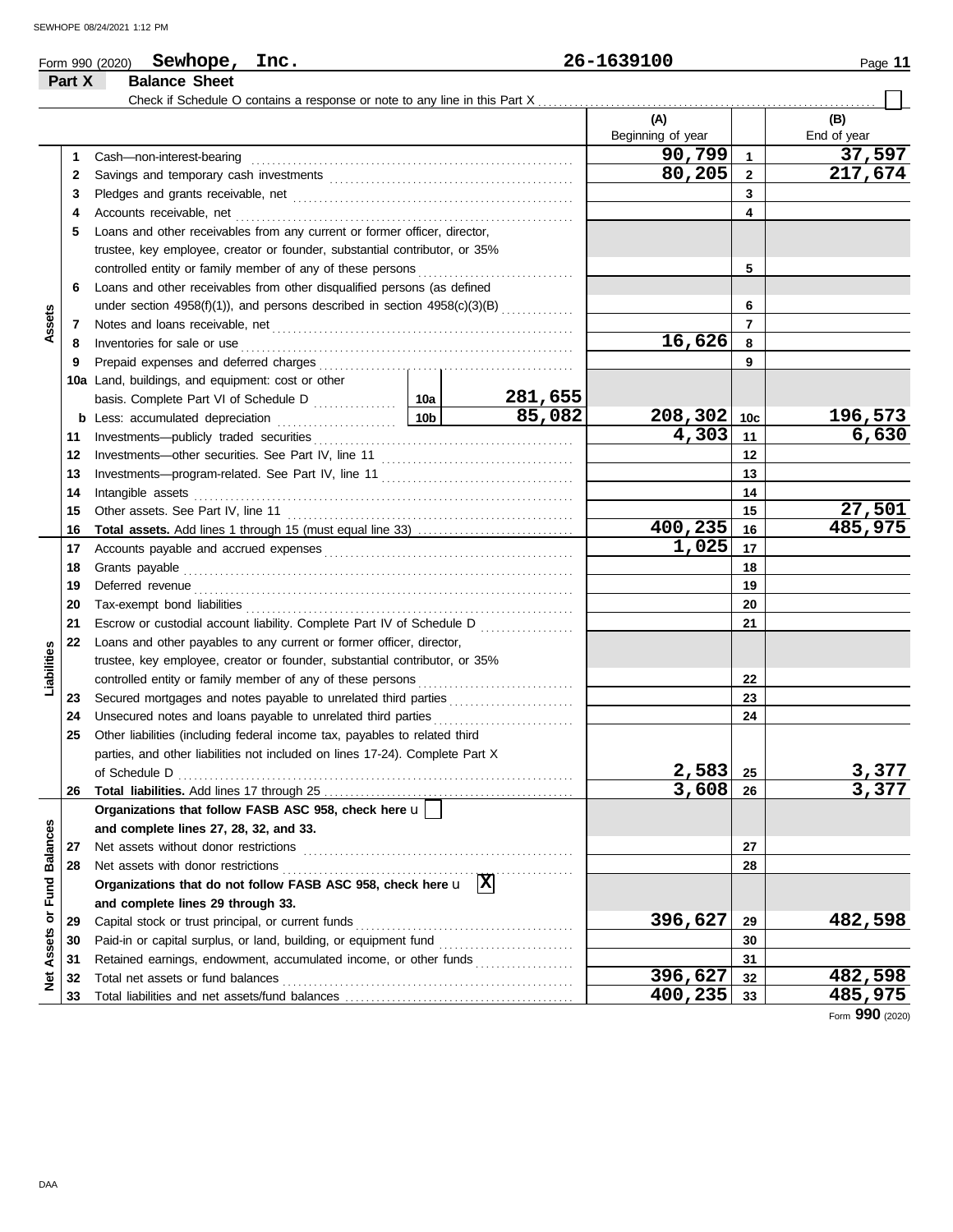|    | 26-1639100<br>Form 990 $(2020)$ Sewhope, Inc.                                                                         |                |                |          | Page 12 |
|----|-----------------------------------------------------------------------------------------------------------------------|----------------|----------------|----------|---------|
|    | Part XI<br><b>Reconciliation of Net Assets</b>                                                                        |                |                |          |         |
|    |                                                                                                                       |                |                |          |         |
| 1  |                                                                                                                       | $\mathbf{1}$   |                | 297, 352 |         |
| 2  |                                                                                                                       | $\mathbf{2}$   |                | 215,429  |         |
| 3  | Revenue less expenses. Subtract line 2 from line 1                                                                    | 3              |                | 81,923   |         |
| 4  |                                                                                                                       | 4              |                | 396,627  |         |
| 5  |                                                                                                                       | 5              |                |          | 4,048   |
| 6  |                                                                                                                       | 6              |                |          |         |
| 7  | Investment expenses                                                                                                   | $\overline{7}$ |                |          |         |
| 8  | Prior period adjustments                                                                                              | 8              |                |          |         |
| 9  |                                                                                                                       | 9              |                |          |         |
| 10 | Net assets or fund balances at end of year. Combine lines 3 through 9 (must equal Part X, line                        |                |                |          |         |
|    |                                                                                                                       | 10             |                | 482,598  |         |
|    | Part XII<br><b>Financial Statements and Reporting</b>                                                                 |                |                |          |         |
|    |                                                                                                                       |                |                |          |         |
|    |                                                                                                                       |                |                | Yes      | No      |
| 1  | $\mathbf{X}$ Cash<br>Accounting method used to prepare the Form 990:<br>Accrual<br>Other                              |                |                |          |         |
|    | If the organization changed its method of accounting from a prior year or checked "Other," explain in                 |                |                |          |         |
|    | Schedule O.                                                                                                           |                |                |          |         |
|    | 2a Were the organization's financial statements compiled or reviewed by an independent accountant?                    |                | 2a             |          | X       |
|    | If "Yes," check a box below to indicate whether the financial statements for the year were compiled or                |                |                |          |         |
|    | reviewed on a separate basis, consolidated basis, or both:                                                            |                |                |          |         |
|    | Separate basis<br>Consolidated basis<br>Both consolidated and separate basis                                          |                |                |          |         |
|    |                                                                                                                       |                | 2 <sub>b</sub> |          | х       |
|    | If "Yes," check a box below to indicate whether the financial statements for the year were audited on a               |                |                |          |         |
|    | separate basis, consolidated basis, or both:                                                                          |                |                |          |         |
|    | Consolidated basis<br>Separate basis<br>Both consolidated and separate basis                                          |                |                |          |         |
|    | c If "Yes" to line 2a or 2b, does the organization have a committee that assumes responsibility for oversight of      |                |                |          |         |
|    | the audit, review, or compilation of its financial statements and selection of an independent accountant?             |                | 2c             |          |         |
|    | If the organization changed either its oversight process or selection process during the tax year, explain on         |                |                |          |         |
|    | Schedule O.                                                                                                           |                |                |          |         |
|    | 3a As a result of a federal award, was the organization required to undergo an audit or audits as set forth in the    |                |                |          |         |
|    | Single Audit Act and OMB Circular A-133?                                                                              |                | 3a             |          | x       |
|    | <b>b</b> If "Yes," did the organization undergo the required audit or audits? If the organization did not undergo the |                |                |          |         |
|    | required audit or audits, explain why on Schedule O and describe any steps taken to undergo such audits               |                | 3b             |          |         |

Form **990** (2020)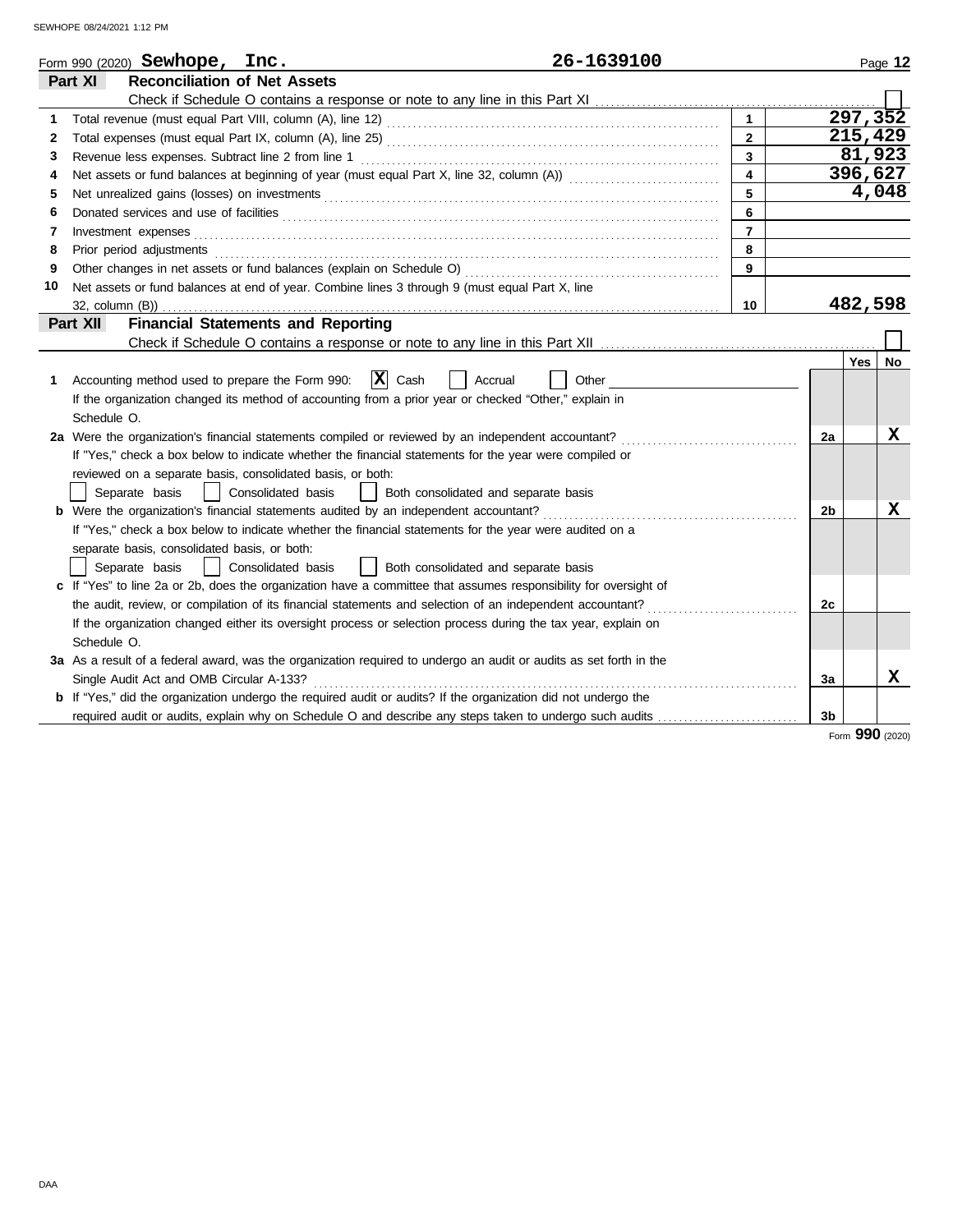**(Form 990 or 990-EZ)**

Internal Revenue Service Department of the Treasury

# **SCHEDULE A Public Charity Status and Public Support**

**Complete if the organization is a section 501(c)(3) organization or a section 4947(a)(1) nonexempt charitable trust.**

### u **Attach to Form 990 or Form 990-EZ.** u **Go to** *www.irs.gov/Form990* **for instructions and the latest information.**

| 2020                  |  |
|-----------------------|--|
| <b>Open to Public</b> |  |

OMB No. 1545-0047

| Open to Put       |
|-------------------|
| <b>Inspection</b> |

|       |          | Name of the organization | Sewhope,<br>Inc.                                           |                                                                                                                                                                                                                                                                                                                                                                                                                                                                                  |     |                                       |                               | Employer identification number<br>26-1639100 |                                             |
|-------|----------|--------------------------|------------------------------------------------------------|----------------------------------------------------------------------------------------------------------------------------------------------------------------------------------------------------------------------------------------------------------------------------------------------------------------------------------------------------------------------------------------------------------------------------------------------------------------------------------|-----|---------------------------------------|-------------------------------|----------------------------------------------|---------------------------------------------|
|       | Part I   |                          |                                                            | Reason for Public Charity Status. (All organizations must complete this part.) See instructions.                                                                                                                                                                                                                                                                                                                                                                                 |     |                                       |                               |                                              |                                             |
|       |          |                          |                                                            | The organization is not a private foundation because it is: (For lines 1 through 12, check only one box.)                                                                                                                                                                                                                                                                                                                                                                        |     |                                       |                               |                                              |                                             |
| 1     |          |                          |                                                            | A church, convention of churches, or association of churches described in section 170(b)(1)(A)(i).                                                                                                                                                                                                                                                                                                                                                                               |     |                                       |                               |                                              |                                             |
| 2     |          |                          |                                                            | A school described in section 170(b)(1)(A)(ii). (Attach Schedule E (Form 990 or 990-EZ).)                                                                                                                                                                                                                                                                                                                                                                                        |     |                                       |                               |                                              |                                             |
| 3     |          |                          |                                                            | A hospital or a cooperative hospital service organization described in section 170(b)(1)(A)(iii).                                                                                                                                                                                                                                                                                                                                                                                |     |                                       |                               |                                              |                                             |
|       |          |                          |                                                            | A medical research organization operated in conjunction with a hospital described in section 170(b)(1)(A)(iii). Enter the hospital's name,                                                                                                                                                                                                                                                                                                                                       |     |                                       |                               |                                              |                                             |
|       |          | city, and state:         |                                                            |                                                                                                                                                                                                                                                                                                                                                                                                                                                                                  |     |                                       |                               |                                              |                                             |
| 5     |          |                          |                                                            | An organization operated for the benefit of a college or university owned or operated by a governmental unit described in                                                                                                                                                                                                                                                                                                                                                        |     |                                       |                               |                                              |                                             |
|       |          |                          | section 170(b)(1)(A)(iv). (Complete Part II.)              |                                                                                                                                                                                                                                                                                                                                                                                                                                                                                  |     |                                       |                               |                                              |                                             |
| 6     |          |                          |                                                            | A federal, state, or local government or governmental unit described in section 170(b)(1)(A)(v).                                                                                                                                                                                                                                                                                                                                                                                 |     |                                       |                               |                                              |                                             |
| 7     |          |                          | described in section 170(b)(1)(A)(vi). (Complete Part II.) | An organization that normally receives a substantial part of its support from a governmental unit or from the general public                                                                                                                                                                                                                                                                                                                                                     |     |                                       |                               |                                              |                                             |
| 8     |          |                          |                                                            | A community trust described in section 170(b)(1)(A)(vi). (Complete Part II.)                                                                                                                                                                                                                                                                                                                                                                                                     |     |                                       |                               |                                              |                                             |
| 9     |          | university:              |                                                            | An agricultural research organization described in section 170(b)(1)(A)(ix) operated in conjunction with a land-grant college<br>or university or a non-land-grant college of agriculture (see instructions). Enter the name, city, and state of the college or                                                                                                                                                                                                                  |     |                                       |                               |                                              |                                             |
| 10    | <b>X</b> |                          |                                                            | An organization that normally receives: (1) more than 33 1/3% of its support from contributions, membership fees, and gross<br>receipts from activities related to its exempt functions, subject to certain exceptions; and (2) no more than 331/3% of its<br>support from gross investment income and unrelated business taxable income (less section 511 tax) from businesses<br>acquired by the organization after June 30, 1975. See section 509(a)(2). (Complete Part III.) |     |                                       |                               |                                              |                                             |
| 11    |          |                          |                                                            | An organization organized and operated exclusively to test for public safety. See section 509(a)(4).                                                                                                                                                                                                                                                                                                                                                                             |     |                                       |                               |                                              |                                             |
| 12    |          |                          |                                                            | An organization organized and operated exclusively for the benefit of, to perform the functions of, or to carry out the purposes                                                                                                                                                                                                                                                                                                                                                 |     |                                       |                               |                                              |                                             |
|       |          |                          |                                                            | of one or more publicly supported organizations described in section 509(a)(1) or section 509(a)(2). See section 509(a)(3).<br>Check the box in lines 12a through 12d that describes the type of supporting organization and complete lines 12e, 12f, and 12g.                                                                                                                                                                                                                   |     |                                       |                               |                                              |                                             |
|       | a        |                          |                                                            | Type I. A supporting organization operated, supervised, or controlled by its supported organization(s), typically by giving                                                                                                                                                                                                                                                                                                                                                      |     |                                       |                               |                                              |                                             |
|       |          |                          |                                                            | the supported organization(s) the power to regularly appoint or elect a majority of the directors or trustees of the<br>supporting organization. You must complete Part IV, Sections A and B.                                                                                                                                                                                                                                                                                    |     |                                       |                               |                                              |                                             |
|       | b        |                          |                                                            | Type II. A supporting organization supervised or controlled in connection with its supported organization(s), by having<br>control or management of the supporting organization vested in the same persons that control or manage the supported<br>organization(s). You must complete Part IV, Sections A and C.                                                                                                                                                                 |     |                                       |                               |                                              |                                             |
|       | c        |                          |                                                            | Type III functionally integrated. A supporting organization operated in connection with, and functionally integrated with,<br>its supported organization(s) (see instructions). You must complete Part IV, Sections A, D, and E.                                                                                                                                                                                                                                                 |     |                                       |                               |                                              |                                             |
|       | d        |                          |                                                            | Type III non-functionally integrated. A supporting organization operated in connection with its supported organization(s)<br>that is not functionally integrated. The organization generally must satisfy a distribution requirement and an attentiveness<br>requirement (see instructions). You must complete Part IV, Sections A and D, and Part V.                                                                                                                            |     |                                       |                               |                                              |                                             |
|       | е        |                          |                                                            | Check this box if the organization received a written determination from the IRS that it is a Type I, Type II, Type III                                                                                                                                                                                                                                                                                                                                                          |     |                                       |                               |                                              |                                             |
|       |          |                          |                                                            | functionally integrated, or Type III non-functionally integrated supporting organization.                                                                                                                                                                                                                                                                                                                                                                                        |     |                                       |                               |                                              |                                             |
|       | f        |                          | Enter the number of supported organizations                |                                                                                                                                                                                                                                                                                                                                                                                                                                                                                  |     |                                       |                               |                                              |                                             |
|       | g        |                          |                                                            | Provide the following information about the supported organization(s).                                                                                                                                                                                                                                                                                                                                                                                                           |     |                                       |                               |                                              |                                             |
|       |          | (i) Name of supported    | $(ii)$ $EIN$                                               | (iii) Type of organization                                                                                                                                                                                                                                                                                                                                                                                                                                                       |     | (iv) Is the organization              | (v) Amount of monetary        |                                              | (vi) Amount of                              |
|       |          | organization             |                                                            | (described on lines 1-10<br>above (see instructions))                                                                                                                                                                                                                                                                                                                                                                                                                            |     | listed in your governing<br>document? | support (see<br>instructions) |                                              | other support (see<br>instructions)         |
|       |          |                          |                                                            |                                                                                                                                                                                                                                                                                                                                                                                                                                                                                  | Yes | No                                    |                               |                                              |                                             |
| (A)   |          |                          |                                                            |                                                                                                                                                                                                                                                                                                                                                                                                                                                                                  |     |                                       |                               |                                              |                                             |
| (B)   |          |                          |                                                            |                                                                                                                                                                                                                                                                                                                                                                                                                                                                                  |     |                                       |                               |                                              |                                             |
|       |          |                          |                                                            |                                                                                                                                                                                                                                                                                                                                                                                                                                                                                  |     |                                       |                               |                                              |                                             |
| (C)   |          |                          |                                                            |                                                                                                                                                                                                                                                                                                                                                                                                                                                                                  |     |                                       |                               |                                              |                                             |
| (D)   |          |                          |                                                            |                                                                                                                                                                                                                                                                                                                                                                                                                                                                                  |     |                                       |                               |                                              |                                             |
| (E)   |          |                          |                                                            |                                                                                                                                                                                                                                                                                                                                                                                                                                                                                  |     |                                       |                               |                                              |                                             |
| Total |          |                          |                                                            |                                                                                                                                                                                                                                                                                                                                                                                                                                                                                  |     |                                       |                               |                                              |                                             |
|       |          |                          |                                                            | $000 - 000E7$                                                                                                                                                                                                                                                                                                                                                                                                                                                                    |     |                                       |                               |                                              | <b>Cohodule A (Ferm 000 or 000 EZ) 2020</b> |

**For Paperwork Reduction Act Notice, see the Instructions for Form 990 or 990-EZ.**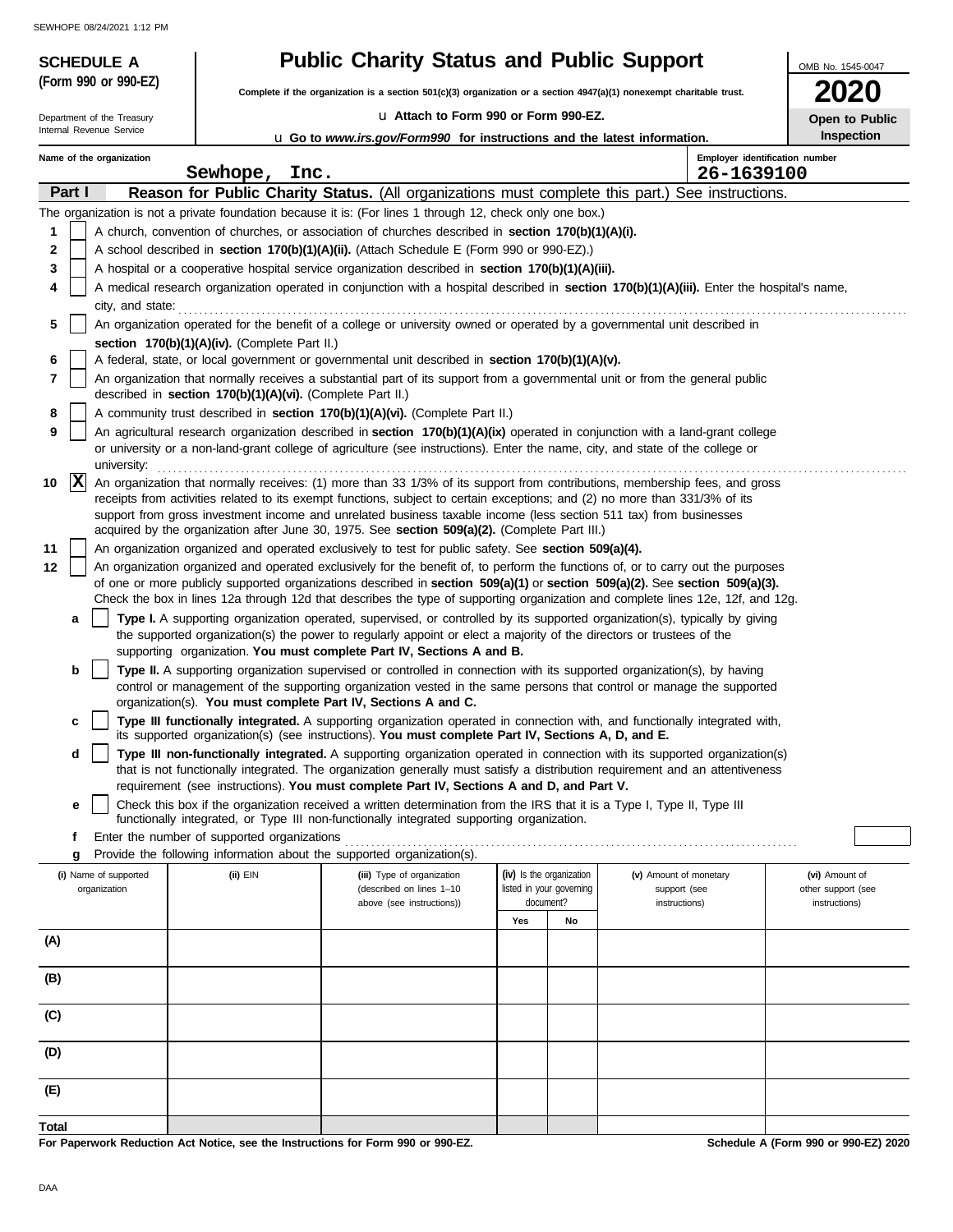|              | 26-1639100<br>Sewhope, Inc.<br>Schedule A (Form 990 or 990-EZ) 2020<br>Page 2                                                                                                                                                                                                                                                                                                                       |          |            |            |            |          |    |           |
|--------------|-----------------------------------------------------------------------------------------------------------------------------------------------------------------------------------------------------------------------------------------------------------------------------------------------------------------------------------------------------------------------------------------------------|----------|------------|------------|------------|----------|----|-----------|
|              | Support Schedule for Organizations Described in Sections 170(b)(1)(A)(iv) and 170(b)(1)(A)(vi)<br>Part II                                                                                                                                                                                                                                                                                           |          |            |            |            |          |    |           |
|              | (Complete only if you checked the box on line 5, 7, or 8 of Part I or if the organization failed to qualify under                                                                                                                                                                                                                                                                                   |          |            |            |            |          |    |           |
|              | Part III. If the organization fails to qualify under the tests listed below, please complete Part III.)                                                                                                                                                                                                                                                                                             |          |            |            |            |          |    |           |
|              | <b>Section A. Public Support</b>                                                                                                                                                                                                                                                                                                                                                                    |          |            |            |            |          |    |           |
|              | Calendar year (or fiscal year beginning in)<br>$\mathbf{u}$                                                                                                                                                                                                                                                                                                                                         | (a) 2016 | (b) $2017$ | $(c)$ 2018 | $(d)$ 2019 | (e) 2020 |    | (f) Total |
| 1            | Gifts, grants, contributions, and<br>membership fees received. (Do not<br>include any "unusual grants.")                                                                                                                                                                                                                                                                                            |          |            |            |            |          |    |           |
| $\mathbf{2}$ | Tax revenues levied for the<br>organization's benefit and either paid<br>to or expended on its behalf                                                                                                                                                                                                                                                                                               |          |            |            |            |          |    |           |
| 3            | The value of services or facilities<br>furnished by a governmental unit to the<br>organization without charge                                                                                                                                                                                                                                                                                       |          |            |            |            |          |    |           |
| 4            | Total. Add lines 1 through 3                                                                                                                                                                                                                                                                                                                                                                        |          |            |            |            |          |    |           |
| 5            | The portion of total contributions by<br>each person (other than a<br>governmental unit or publicly<br>supported organization) included on<br>line 1 that exceeds 2% of the amount<br>shown on line 11, column (f)                                                                                                                                                                                  |          |            |            |            |          |    |           |
| 6            | Public support. Subtract line 5 from line 4.                                                                                                                                                                                                                                                                                                                                                        |          |            |            |            |          |    |           |
|              | <b>Section B. Total Support</b>                                                                                                                                                                                                                                                                                                                                                                     |          |            |            |            |          |    |           |
|              | Calendar year (or fiscal year beginning in)<br>$\mathbf{u}$                                                                                                                                                                                                                                                                                                                                         | (a) 2016 | (b) $2017$ | $(c)$ 2018 | $(d)$ 2019 | (e) 2020 |    | (f) Total |
| 7<br>8       | Amounts from line 4<br>Gross income from interest, dividends,<br>payments received on securities loans,<br>rents, royalties, and income from<br>similar sources                                                                                                                                                                                                                                     |          |            |            |            |          |    |           |
| 9            | Net income from unrelated business<br>activities, whether or not the business<br>is regularly carried on                                                                                                                                                                                                                                                                                            |          |            |            |            |          |    |           |
| 10<br>11     | Other income. Do not include gain or<br>loss from the sale of capital assets<br>(Explain in Part VI.)<br>Total support. Add lines 7 through 10                                                                                                                                                                                                                                                      |          |            |            |            |          |    |           |
| 12           |                                                                                                                                                                                                                                                                                                                                                                                                     |          |            |            |            |          | 12 |           |
| 13           | First 5 years. If the Form 990 is for the organization's first, second, third, fourth, or fifth tax year as a section 501(c)(3)                                                                                                                                                                                                                                                                     |          |            |            |            |          |    |           |
|              | organization, check this box and stop here                                                                                                                                                                                                                                                                                                                                                          |          |            |            |            |          |    |           |
|              | Section C. Computation of Public Support Percentage                                                                                                                                                                                                                                                                                                                                                 |          |            |            |            |          |    |           |
| 14           |                                                                                                                                                                                                                                                                                                                                                                                                     |          |            |            |            |          | 14 | %         |
| 15           | Public support percentage from 2019 Schedule A, Part II, line 14                                                                                                                                                                                                                                                                                                                                    |          |            |            |            |          | 15 | %         |
| 16a          | 33 1/3% support test-2020. If the organization did not check the box on line 13, and line 14 is 33 1/3% or more, check this                                                                                                                                                                                                                                                                         |          |            |            |            |          |    |           |
|              | box and stop here. The organization qualifies as a publicly supported organization [11] content content content content content of the state of the state of the state of the state of the state of the state of the state of                                                                                                                                                                       |          |            |            |            |          |    |           |
| b            | 33 1/3% support test-2019. If the organization did not check a box on line 13 or 16a, and line 15 is 33 1/3% or more, check                                                                                                                                                                                                                                                                         |          |            |            |            |          |    |           |
|              | this box and stop here. The organization qualifies as a publicly supported organization                                                                                                                                                                                                                                                                                                             |          |            |            |            |          |    |           |
| 17a          | 10%-facts-and-circumstances test-2020. If the organization did not check a box on line 13, 16a, or 16b, and line 14 is<br>10% or more, and if the organization meets the "facts-and-circumstances" test, check this box and stop here. Explain in<br>Part VI how the organization meets the "facts-and-circumstances" test. The organization qualifies as a publicly supported<br>organization      |          |            |            |            |          |    |           |
| b            | 10%-facts-and-circumstances test-2019. If the organization did not check a box on line 13, 16a, 16b, or 17a, and line<br>15 is 10% or more, and if the organization meets the "facts-and-circumstances" test, check this box and stop here. Explain<br>in Part VI how the organization meets the "facts-and-circumstances" test. The organization qualifies as a publicly supported<br>organization |          |            |            |            |          |    |           |
| 18           | Private foundation. If the organization did not check a box on line 13, 16a, 16b, 17a, or 17b, check this box and see<br><b>instructions</b>                                                                                                                                                                                                                                                        |          |            |            |            |          |    |           |

**Schedule A (Form 990 or 990-EZ) 2020**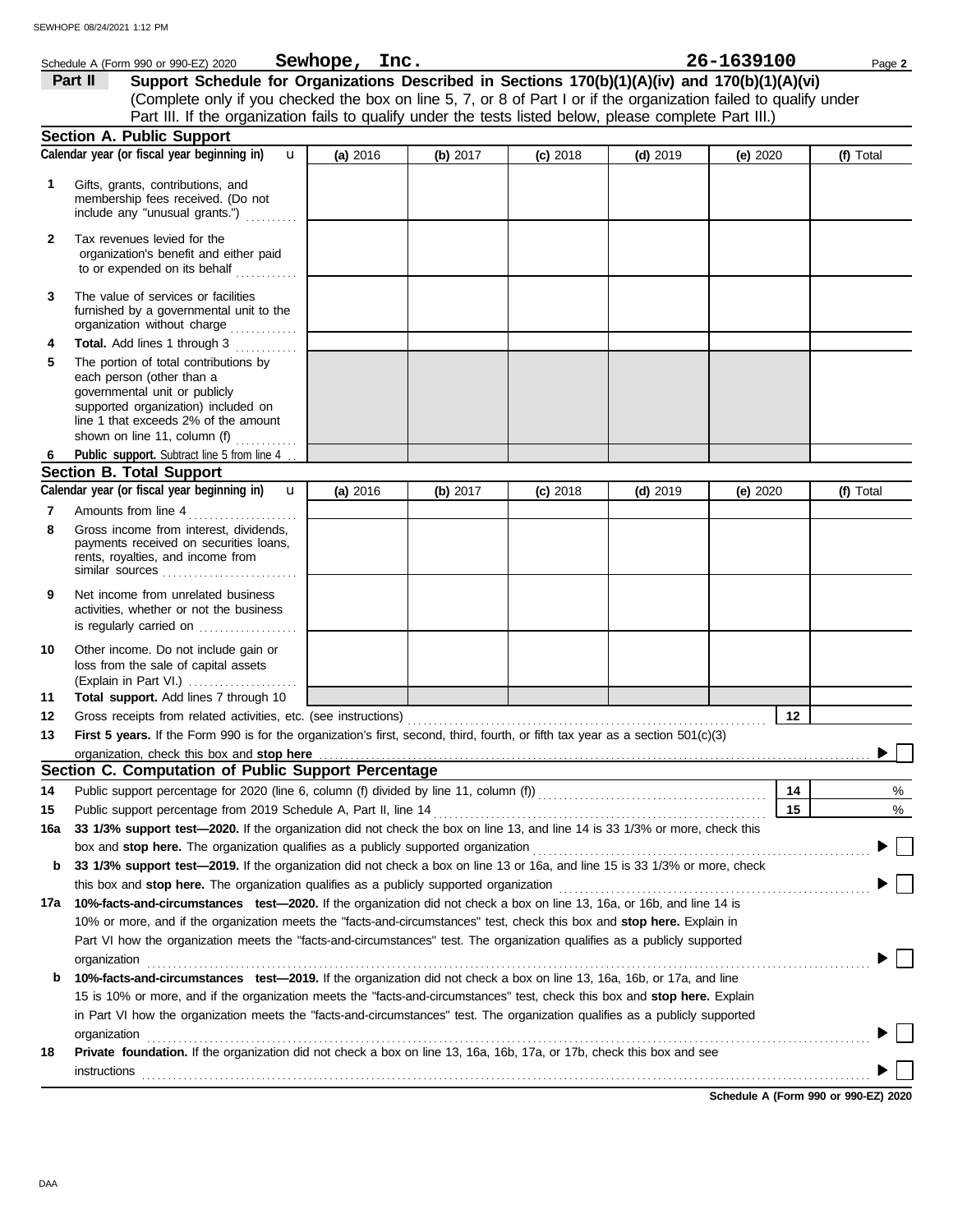|     | Schedule A (Form 990 or 990-EZ) 2020                                                                                                                                              | Sewhope, Inc. |            |            |            | 26-1639100 | Page 3    |
|-----|-----------------------------------------------------------------------------------------------------------------------------------------------------------------------------------|---------------|------------|------------|------------|------------|-----------|
|     | Support Schedule for Organizations Described in Section 509(a)(2)<br>Part III                                                                                                     |               |            |            |            |            |           |
|     | (Complete only if you checked the box on line 10 of Part I or if the organization failed to qualify under Part II.                                                                |               |            |            |            |            |           |
|     | If the organization fails to qualify under the tests listed below, please complete Part II.)                                                                                      |               |            |            |            |            |           |
|     | <b>Section A. Public Support</b>                                                                                                                                                  |               |            |            |            |            |           |
|     | Calendar year (or fiscal year beginning in)<br>u                                                                                                                                  | (a) 2016      | (b) $2017$ | $(c)$ 2018 | $(d)$ 2019 | (e) $2020$ | (f) Total |
| 1   | Gifts, grants, contributions, and membership fees<br>received. (Do not include any "unusual grants.")<br>.                                                                        | 92,073        | 156,878    | 174,181    | 221,065    | 206,009    | 850,206   |
| 2   | Gross receipts from admissions, merchandise<br>sold or services performed, or facilities<br>furnished in any activity that is related to the<br>organization's tax-exempt purpose |               |            |            |            |            |           |
| 3   | Gross receipts from activities that are not an<br>unrelated trade or business under section 513                                                                                   |               |            |            |            |            |           |
| 4   | Tax revenues levied for the<br>organization's benefit and either paid<br>to or expended on its behalf                                                                             |               |            |            |            |            |           |
| 5   | The value of services or facilities<br>furnished by a governmental unit to the<br>organization without charge                                                                     |               |            |            |            |            |           |
| 6   | Total. Add lines 1 through 5                                                                                                                                                      | 92,073        | 156,878    | 174,181    | 221,065    | 206,009    | 850,206   |
|     | <b>7a</b> Amounts included on lines 1, 2, and 3<br>received from disqualified persons                                                                                             |               |            |            |            |            |           |
| b   | Amounts included on lines 2 and 3<br>received from other than disqualified<br>persons that exceed the greater of \$5,000<br>or 1% of the amount on line 13 for the year           |               |            |            |            |            |           |
| c   | Add lines 7a and 7b                                                                                                                                                               |               |            |            |            |            |           |
| 8   | Public support. (Subtract line 7c from<br>line $6.$ )                                                                                                                             |               |            |            |            |            | 850,206   |
|     | <b>Section B. Total Support</b>                                                                                                                                                   |               |            |            |            |            |           |
|     | Calendar year (or fiscal year beginning in)<br>$\mathbf{u}$                                                                                                                       | (a) 2016      | (b) 2017   | $(c)$ 2018 | $(d)$ 2019 | (e) $2020$ | (f) Total |
| 9   | Amounts from line 6                                                                                                                                                               | 92,073        | 156,878    | 174,181    | 221,065    | 206,009    | 850,206   |
| 10a | Gross income from interest, dividends,<br>payments received on securities loans, rents,                                                                                           |               |            |            |            |            |           |
| b   | royalties, and income from similar sources<br>Unrelated business taxable income (less<br>section 511 taxes) from businesses<br>acquired after June 30, 1975                       | 66            | 57         | 1,019      | 1,367      | 33,049     | 35,558    |
| c   | Add lines 10a and 10b                                                                                                                                                             | 66            | 57         | 1,019      | 1,367      | 33,049     | 35,558    |
| 11  | Net income from unrelated business<br>activities not included in line 10b, whether<br>or not the business is regularly carried on                                                 |               |            |            |            |            |           |
| 12  | Other income. Do not include gain or<br>loss from the sale of capital assets<br>(Explain in Part VI.)                                                                             |               |            |            |            |            |           |
| 13  | Total support. (Add lines 9, 10c, 11,                                                                                                                                             |               |            |            |            |            |           |
|     | and 12.) $\ldots$                                                                                                                                                                 | 92,139        | 156,935    | 175,200    | 222,432    | 239,058    | 885,764   |
| 14  | First 5 years. If the Form 990 is for the organization's first, second, third, fourth, or fifth tax year as a section 501(c)(3)<br>organization, check this box and stop here     |               |            |            |            |            |           |
|     | Section C. Computation of Public Support Percentage                                                                                                                               |               |            |            |            |            |           |
| 15  |                                                                                                                                                                                   |               |            |            |            | 15         | 95.99%    |
| 16  |                                                                                                                                                                                   |               |            |            |            | 16         | 99.66%    |
|     | Section D. Computation of Investment Income Percentage                                                                                                                            |               |            |            |            |            |           |
| 17  | Investment income percentage for 2020 (line 10c, column (f), divided by line 13, column (f)) [[[[[[[[[[[[[[[[[                                                                    |               |            |            |            | 17         | 4 %       |
| 18  |                                                                                                                                                                                   |               |            |            |            | 18         | 3%        |
| 19a | 33 1/3% support tests-2020. If the organization did not check the box on line 14, and line 15 is more than 33 1/3%, and line                                                      |               |            |            |            |            |           |
|     |                                                                                                                                                                                   |               |            |            |            |            |           |
| b   | 33 1/3% support tests-2019. If the organization did not check a box on line 14 or line 19a, and line 16 is more than 33 1/3%, and                                                 |               |            |            |            |            |           |
|     | line 18 is not more than 33 1/3%, check this box and stop here. The organization qualifies as a publicly supported organization                                                   |               |            |            |            |            |           |
| 20  |                                                                                                                                                                                   |               |            |            |            |            |           |

**Schedule A (Form 990 or 990-EZ) 2020**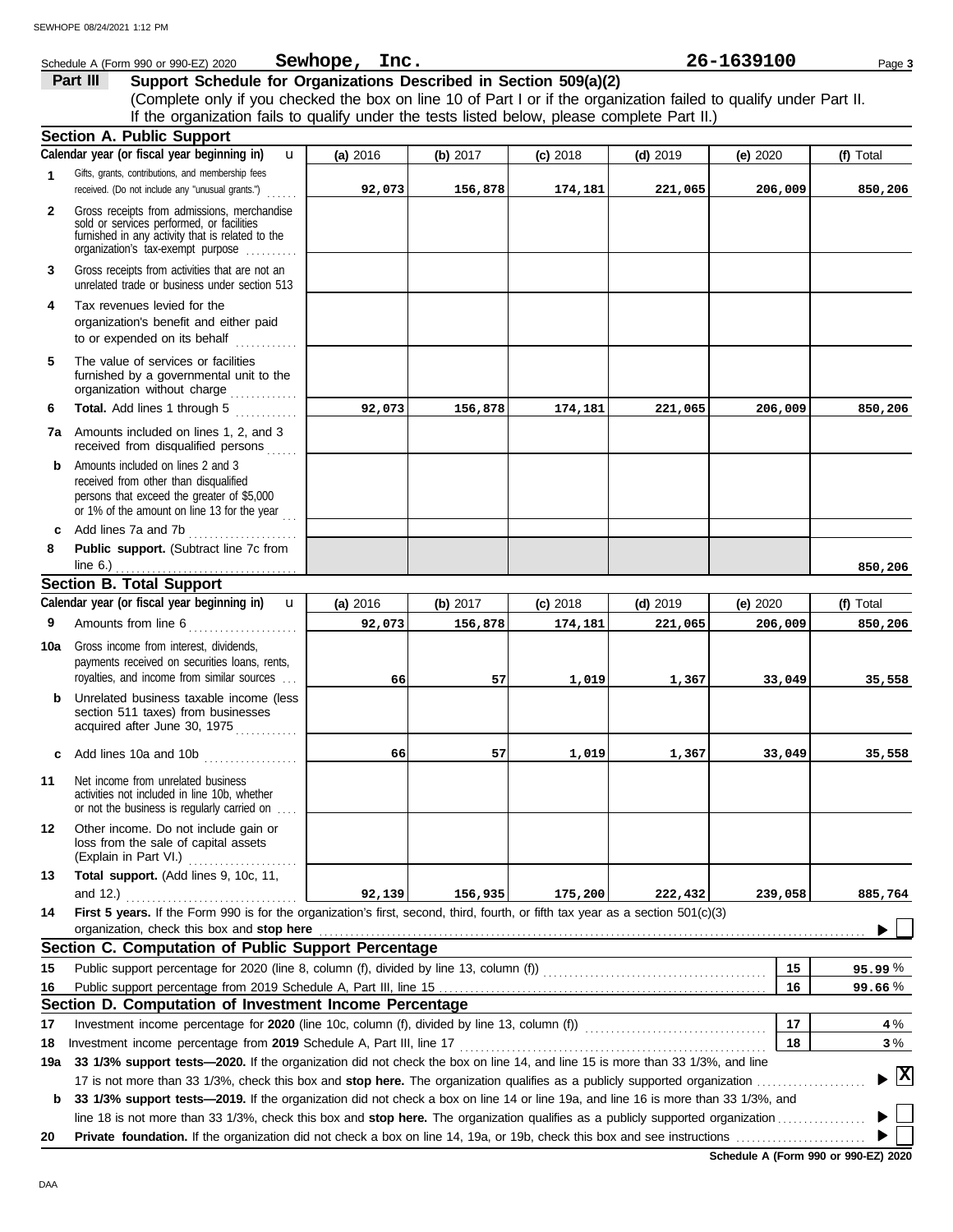|              | Sewhope, Inc.<br>Schedule A (Form 990 or 990-EZ) 2020                                                                     | 26-1639100 |     | Page 4 |
|--------------|---------------------------------------------------------------------------------------------------------------------------|------------|-----|--------|
|              | Part IV<br><b>Supporting Organizations</b>                                                                                |            |     |        |
|              | (Complete only if you checked a box in line 12 on Part I. If you checked box 12a, Part I, complete Sections A             |            |     |        |
|              | and B. If you checked box 12b, Part I, complete Sections A and C. If you checked box 12c, Part I, complete                |            |     |        |
|              | Sections A, D, and E. If you checked box 12d, Part I, complete Sections A and D, and complete Part V.)                    |            |     |        |
|              | Section A. All Supporting Organizations                                                                                   |            |     |        |
|              |                                                                                                                           |            | Yes | No     |
| 1            | Are all of the organization's supported organizations listed by name in the organization's governing                      |            |     |        |
|              | documents? If "No," describe in Part VI how the supported organizations are designated. If designated by                  |            |     |        |
|              | class or purpose, describe the designation. If historic and continuing relationship, explain.                             | 1          |     |        |
| $\mathbf{2}$ | Did the organization have any supported organization that does not have an IRS determination of status                    |            |     |        |
|              | under section 509(a)(1) or (2)? If "Yes," explain in Part VI how the organization determined that the supported           |            |     |        |
|              | organization was described in section $509(a)(1)$ or (2).                                                                 | 2          |     |        |
| 3a           | Did the organization have a supported organization described in section $501(c)(4)$ , $(5)$ , or $(6)$ ? If "Yes," answer |            |     |        |
|              | lines 3b and 3c below.                                                                                                    | За         |     |        |
| b            | Did the organization confirm that each supported organization qualified under section 501(c)(4), (5), or (6) and          |            |     |        |
|              | satisfied the public support tests under section 509(a)(2)? If "Yes," describe in Part VI when and how the                |            |     |        |
|              | organization made the determination.                                                                                      | 3b         |     |        |
| c            | Did the organization ensure that all support to such organizations was used exclusively for section $170(c)(2)(B)$        |            |     |        |
|              | purposes? If "Yes," explain in Part VI what controls the organization put in place to ensure such use.                    | 3c         |     |        |
| 4a           | Was any supported organization not organized in the United States ("foreign supported organization")? If                  |            |     |        |
|              | "Yes," and if you checked 12a or 12b in Part I, answer (b) and (c) below.                                                 | 4a         |     |        |
| b            | Did the organization have ultimate control and discretion in deciding whether to make grants to the foreign               |            |     |        |
|              | supported organization? If "Yes," describe in Part VI how the organization had such control and discretion                |            |     |        |
|              | despite being controlled or supervised by or in connection with its supported organizations.                              | 4b         |     |        |
| c            | Did the organization support any foreign supported organization that does not have an IRS determination                   |            |     |        |
|              | under sections $501(c)(3)$ and $509(a)(1)$ or (2)? If "Yes," explain in Part VI what controls the organization used       |            |     |        |
|              | to ensure that all support to the foreign supported organization was used exclusively for section $170(c)(2)(B)$          |            |     |        |
|              | purposes.                                                                                                                 | 4c         |     |        |
| 5a           | Did the organization add, substitute, or remove any supported organizations during the tax year? If "Yes,"                |            |     |        |
|              | answer lines 5b and 5c below (if applicable). Also, provide detail in Part VI, including (i) the names and EIN            |            |     |        |
|              | numbers of the supported organizations added, substituted, or removed; (ii) the reasons for each such action;             |            |     |        |
|              | (iii) the authority under the organization's organizing document authorizing such action; and (iv) how the action         |            |     |        |
|              | was accomplished (such as by amendment to the organizing document).                                                       | 5a         |     |        |
| b            | Type I or Type II only. Was any added or substituted supported organization part of a class already                       |            |     |        |
|              | designated in the organization's organizing document?                                                                     | 5b         |     |        |
| c            | <b>Substitutions only.</b> Was the substitution the result of an event beyond the organization's control?                 | 5c         |     |        |
| 6            | Did the organization provide support (whether in the form of grants or the provision of services or facilities) to        |            |     |        |
|              | anyone other than (i) its supported organizations, (ii) individuals that are part of the charitable class benefited       |            |     |        |
|              | by one or more of its supported organizations, or (iii) other supporting organizations that also support or               |            |     |        |
|              | benefit one or more of the filing organization's supported organizations? If "Yes," provide detail in Part VI.            | 6          |     |        |
| 7            | Did the organization provide a grant, loan, compensation, or other similar payment to a substantial contributor           |            |     |        |
|              | (as defined in section 4958(c)(3)(C)), a family member of a substantial contributor, or a 35% controlled entity           |            |     |        |
|              | with regard to a substantial contributor? If "Yes," complete Part I of Schedule L (Form 990 or 990-EZ).                   | 7          |     |        |
| 8            | Did the organization make a loan to a disqualified person (as defined in section 4958) not described in line 7?           |            |     |        |
|              | If "Yes," complete Part I of Schedule L (Form 990 or 990-EZ).                                                             | 8          |     |        |
| 9a           | Was the organization controlled directly or indirectly at any time during the tax year by one or more                     |            |     |        |
|              | disqualified persons, as defined in section 4946 (other than foundation managers and organizations                        |            |     |        |
|              | described in section 509(a)(1) or (2))? If "Yes," provide detail in Part VI.                                              | 9а         |     |        |
| b            | Did one or more disqualified persons (as defined in line 9a) hold a controlling interest in any entity in which           |            |     |        |
|              | the supporting organization had an interest? If "Yes," provide detail in Part VI.                                         | 9b         |     |        |
| c            | Did a disqualified person (as defined in line 9a) have an ownership interest in, or derive any personal benefit           |            |     |        |
|              | from, assets in which the supporting organization also had an interest? If "Yes," provide detail in Part VI.              | 9c         |     |        |
| 10a          | Was the organization subject to the excess business holdings rules of section 4943 because of section                     |            |     |        |
|              | 4943(f) (regarding certain Type II supporting organizations, and all Type III non-functionally integrated                 |            |     |        |
|              | supporting organizations)? If "Yes," answer line 10b below.                                                               | 10a        |     |        |
| b            | Did the organization have any excess business holdings in the tax year? (Use Schedule C, Form 4720, to                    |            |     |        |

**b** Did the organization have any excess business holdings in the tax year? *(Use Schedule C, Form 4720, to determine whether the organization had excess business holdings.)*

**Schedule A (Form 990 or 990-EZ) 2020 10b**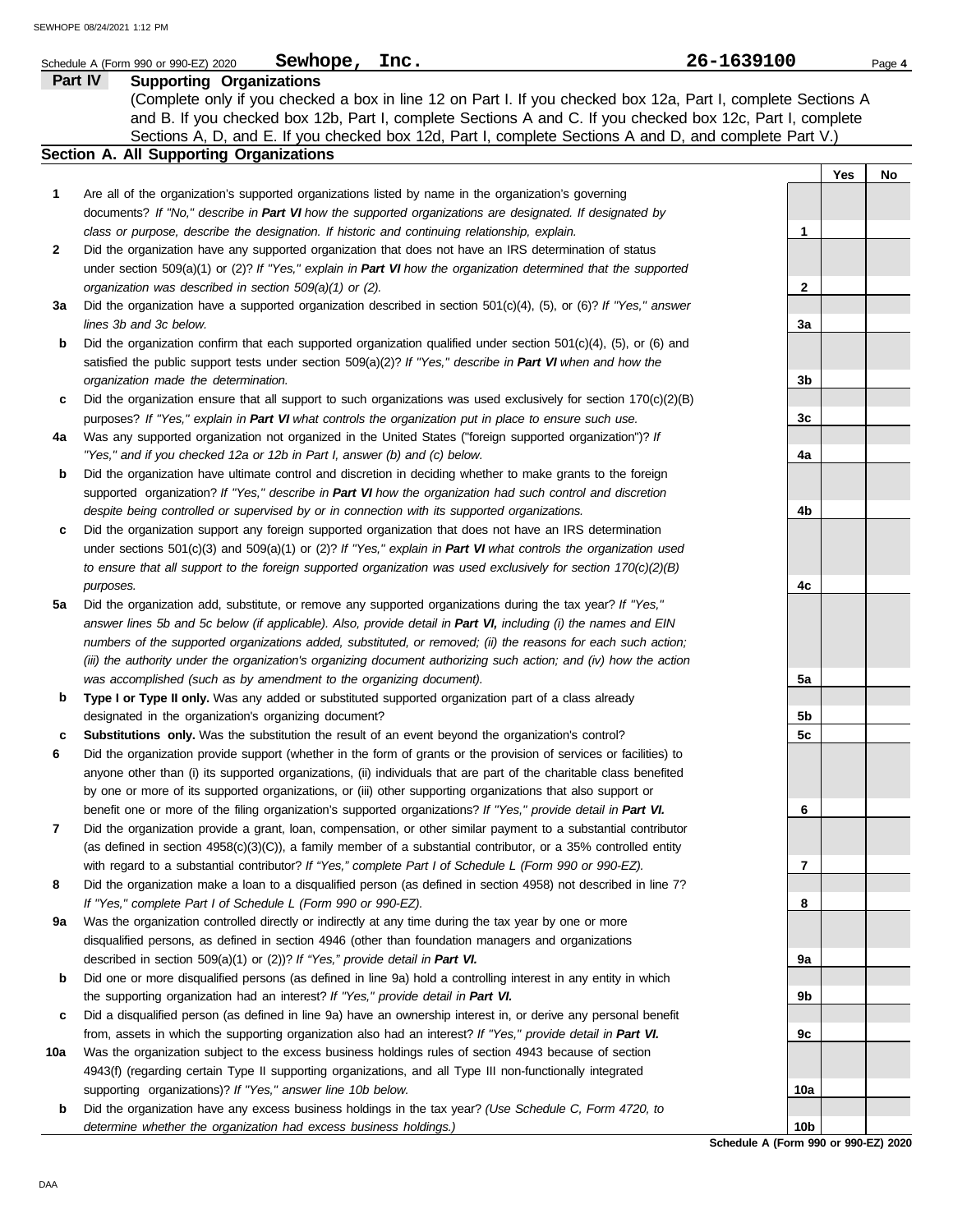|                                            | Sewhope,<br>Inc.<br>Schedule A (Form 990 or 990-EZ) 2020                                                                   | 26-1639100      |     | Page 5 |  |  |  |
|--------------------------------------------|----------------------------------------------------------------------------------------------------------------------------|-----------------|-----|--------|--|--|--|
|                                            | Part IV<br>Supporting Organizations (continued)                                                                            |                 |     |        |  |  |  |
|                                            |                                                                                                                            |                 | Yes | No     |  |  |  |
| 11                                         | Has the organization accepted a gift or contribution from any of the following persons?                                    |                 |     |        |  |  |  |
| a                                          | A person who directly or indirectly controls, either alone or together with persons described in lines 11b and             |                 |     |        |  |  |  |
|                                            | 11c below, the governing body of a supported organization?                                                                 | 11a             |     |        |  |  |  |
| b                                          | A family member of a person described in line 11a above?                                                                   | 11 <sub>b</sub> |     |        |  |  |  |
| c                                          | A 35% controlled entity of a person described in line 11a or 11b above? If "Yes" to line 11a, 11b, or 11c, provide         |                 |     |        |  |  |  |
|                                            | detail in Part VI.                                                                                                         | 11c             |     |        |  |  |  |
| Section B. Type I Supporting Organizations |                                                                                                                            |                 |     |        |  |  |  |
|                                            |                                                                                                                            |                 | Yes | No     |  |  |  |
|                                            | Did the governing body, members of the governing body, officers acting in their official capacity, or membership of one or |                 |     |        |  |  |  |

- **2** *supported organizations and what conditions or restrictions, if any, applied to such powers during the tax year. organization, describe how the powers to appoint and/or remove officers, directors, or trustees were allocated among the effectively operated, supervised, or controlled the organization's activities. If the organization had more than one supported* directors, or trustees at all times during the tax year? *If "No," describe in Part VI how the supported organization(s)* more supported organizations have the power to regularly appoint or elect at least a majority of the organization's officers, Did the organization operate for the benefit of any supported organization other than the supported **1**
- organization(s) that operated, supervised, or controlled the supporting organization? *If "Yes," explain in Part VI how providing such benefit carried out the purposes of the supported organization(s) that operated, supervised, or controlled the supporting organization.*

## **Section C. Type II Supporting Organizations**

Were a majority of the organization's directors or trustees during the tax year also a majority of the directors or trustees of each of the organization's supported organization(s)? *If "No," describe in Part VI how control* **1** *or management of the supporting organization was vested in the same persons that controlled or managed the supported organization(s).* **Yes No 1**

## **Section D. All Type III Supporting Organizations**

|                |                                                                                                                        |   | Yes | No |
|----------------|------------------------------------------------------------------------------------------------------------------------|---|-----|----|
| 1              | Did the organization provide to each of its supported organizations, by the last day of the fifth month of the         |   |     |    |
|                | organization's tax year, (i) a written notice describing the type and amount of support provided during the prior tax  |   |     |    |
|                | year, (ii) a copy of the Form 990 that was most recently filed as of the date of notification, and (iii) copies of the |   |     |    |
|                | organization's governing documents in effect on the date of notification, to the extent not previously provided?       |   |     |    |
| $\overline{2}$ | Were any of the organization's officers, directors, or trustees either (i) appointed or elected by the supported       |   |     |    |
|                | organization(s) or (ii) serving on the governing body of a supported organization? If "No," explain in Part VI how     |   |     |    |
|                | the organization maintained a close and continuous working relationship with the supported organization(s).            | っ |     |    |
| $\mathbf{3}$   | By reason of the relationship described in line 2, above, did the organization's supported organizations have          |   |     |    |
|                | a significant voice in the organization's investment policies and in directing the use of the organization's           |   |     |    |
|                | income or assets at all times during the tax year? If "Yes," describe in Part VI the role the organization's           |   |     |    |
|                | supported organizations played in this regard.                                                                         | ◠ |     |    |

## **Section E. Type III Functionally-Integrated Supporting Organizations**

- **1** *Check the box next to the method that the organization used to satisfy the Integral Part Test during the year (see instructions).*
	- The organization satisfied the Activities Test. *Complete line 2 below.* **a**
	- The organization is the parent of each of its supported organizations. *Complete line 3 below.* **b**
	- The organization supported a governmental entity. *Describe in Part VI how you supported a governmental entity (see instructions).* **c**
- **2** Activities Test. *Answer lines 2a and 2b below.*
- **a** Did substantially all of the organization's activities during the tax year directly further the exempt purposes of the supported organization(s) to which the organization was responsive? *If "Yes," then in Part VI identify those supported organizations and explain how these activities directly furthered their exempt purposes,*  how the organization was responsive to those supported organizations, and how the organization determined *that these activities constituted substantially all of its activities.*
- **b** Did the activities described in line 2a, above, constitute activities that, but for the organization's involvement, one or more of the organization's supported organization(s) would have been engaged in? If "Yes," explain in *Part VI the reasons for the organization's position that its supported organization(s) would have engaged in these activities but for the organization's involvement.*
- **3** Parent of Supported Organizations. *Answer lines 3a and 3b below.*
- **a** Did the organization have the power to regularly appoint or elect a majority of the officers, directors, or trustees of each of the supported organizations? *If "Yes" or "No," provide details in Part VI.*
- DAA **Schedule A (Form 990 or 990-EZ) 2020 b** Did the organization exercise a substantial degree of direction over the policies, programs, and activities of each of its supported organizations? *If "Yes," describe in Part VI the role played by the organization in this regard.*

**2a 2b 3a 3b**

**Yes No**

**2**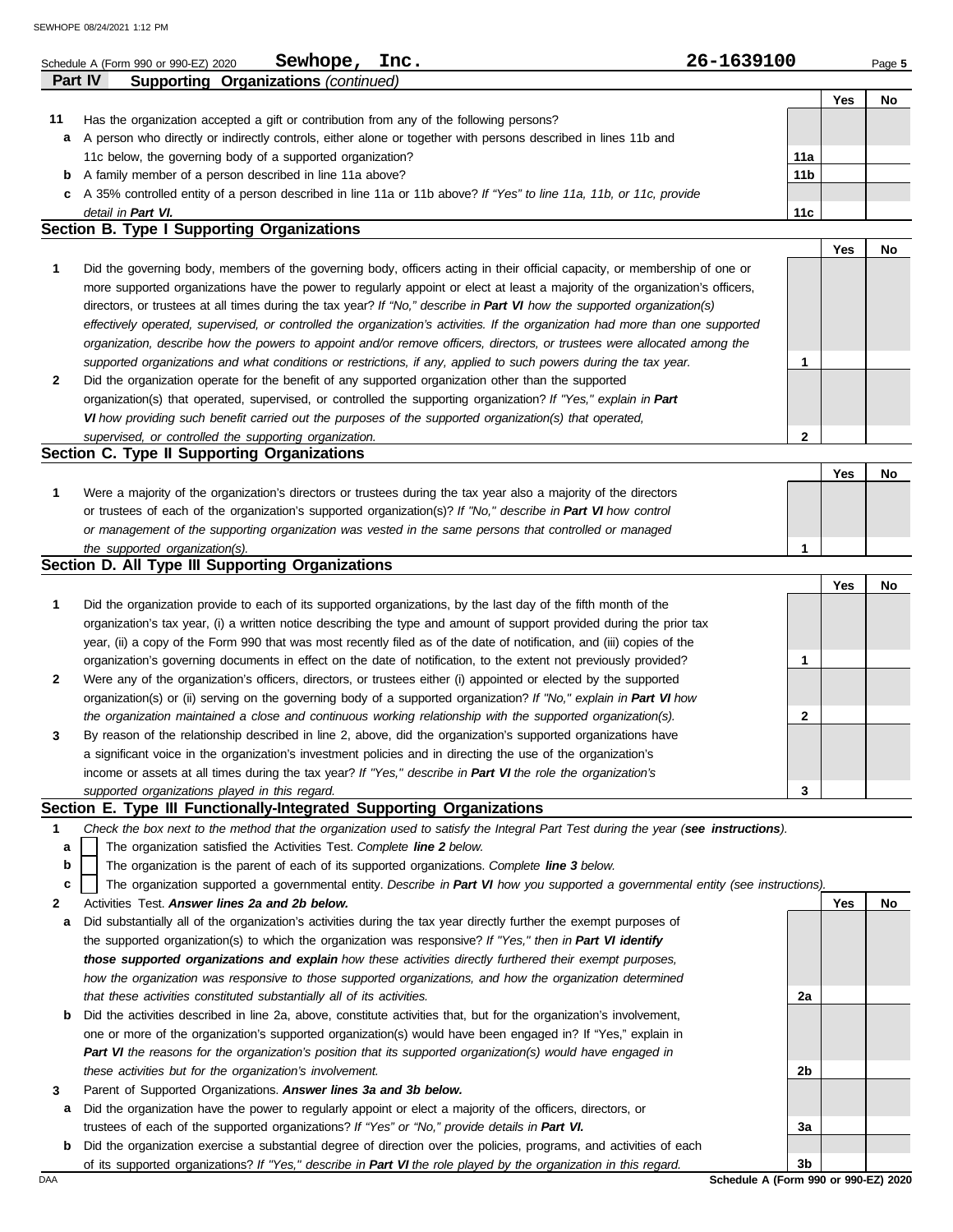|                | Sewhope, Inc.<br>Schedule A (Form 990 or 990-EZ) 2020                                                                            |                         | 26-1639100     | Page 6                         |
|----------------|----------------------------------------------------------------------------------------------------------------------------------|-------------------------|----------------|--------------------------------|
| <b>Part V</b>  | Type III Non-Functionally Integrated 509(a)(3) Supporting Organizations                                                          |                         |                |                                |
| 1              | Check here if the organization satisfied the Integral Part Test as a qualifying trust on Nov. 20, 1970 (explain in Part VI). See |                         |                |                                |
|                | instructions. All other Type III non-functionally integrated supporting organizations must complete Sections A through E.        |                         |                |                                |
|                | Section A - Adjusted Net Income                                                                                                  |                         | (A) Prior Year | (B) Current Year<br>(optional) |
| 1.             | Net short-term capital gain                                                                                                      | 1                       |                |                                |
| 2              | Recoveries of prior-year distributions                                                                                           | $\mathbf 2$             |                |                                |
| 3              | Other gross income (see instructions)                                                                                            | 3                       |                |                                |
| 4              | Add lines 1 through 3.                                                                                                           | 4                       |                |                                |
| 5              | Depreciation and depletion                                                                                                       | 5                       |                |                                |
| 6              | Portion of operating expenses paid or incurred for production or collection of                                                   |                         |                |                                |
|                | gross income or for management, conservation, or maintenance of property                                                         |                         |                |                                |
|                | held for production of income (see instructions)                                                                                 | 6                       |                |                                |
| 7              | Other expenses (see instructions)                                                                                                | $\overline{\mathbf{r}}$ |                |                                |
| 8              | Adjusted Net Income (subtract lines 5, 6, and 7 from line 4)                                                                     | 8                       |                |                                |
|                | Section B - Minimum Asset Amount                                                                                                 |                         | (A) Prior Year | (B) Current Year<br>(optional) |
| 1.             | Aggregate fair market value of all non-exempt-use assets (see                                                                    |                         |                |                                |
|                | instructions for short tax year or assets held for part of year):                                                                |                         |                |                                |
|                | a Average monthly value of securities                                                                                            | 1a                      |                |                                |
|                | <b>b</b> Average monthly cash balances                                                                                           | 1b                      |                |                                |
|                | c Fair market value of other non-exempt-use assets                                                                               | 1c                      |                |                                |
|                | <b>d Total</b> (add lines 1a, 1b, and 1c)                                                                                        | 1d                      |                |                                |
|                | e Discount claimed for blockage or other factors                                                                                 |                         |                |                                |
|                | (explain in detail in Part VI):                                                                                                  |                         |                |                                |
| $\mathbf{2}$   | Acquisition indebtedness applicable to non-exempt-use assets                                                                     | $\mathbf{2}$            |                |                                |
| 3              | Subtract line 2 from line 1d.                                                                                                    | 3                       |                |                                |
| 4              | Cash deemed held for exempt use. Enter 0.015 of line 3 (for greater amount,                                                      |                         |                |                                |
|                | see instructions).                                                                                                               | 4                       |                |                                |
| 5              | Net value of non-exempt-use assets (subtract line 4 from line 3)                                                                 | 5                       |                |                                |
| 6              | Multiply line 5 by 0.035.                                                                                                        | 6                       |                |                                |
| 7              | Recoveries of prior-year distributions                                                                                           | $\overline{\mathbf{r}}$ |                |                                |
| 8              | Minimum Asset Amount (add line 7 to line 6)                                                                                      | 8                       |                |                                |
|                | Section C - Distributable Amount                                                                                                 |                         |                | <b>Current Year</b>            |
| 1              | Adjusted net income for prior year (from Section A, line 8, column A)                                                            | 1                       |                |                                |
| 2              | Enter 0.85 of line 1.                                                                                                            | 2                       |                |                                |
| 3              | Minimum asset amount for prior year (from Section B, line 8, column A)                                                           | 3                       |                |                                |
| 4              | Enter greater of line 2 or line 3.                                                                                               | 4                       |                |                                |
| 5              | Income tax imposed in prior year                                                                                                 | 5                       |                |                                |
| 6              | Distributable Amount. Subtract line 5 from line 4, unless subject to                                                             |                         |                |                                |
|                | emergency temporary reduction (see instructions).                                                                                | 6                       |                |                                |
| $\overline{7}$ | Check here if the current year is the organization's first as a non-functionally integrated Type III supporting organization     |                         |                |                                |

(see instructions).

**Schedule A (Form 990 or 990-EZ) 2020**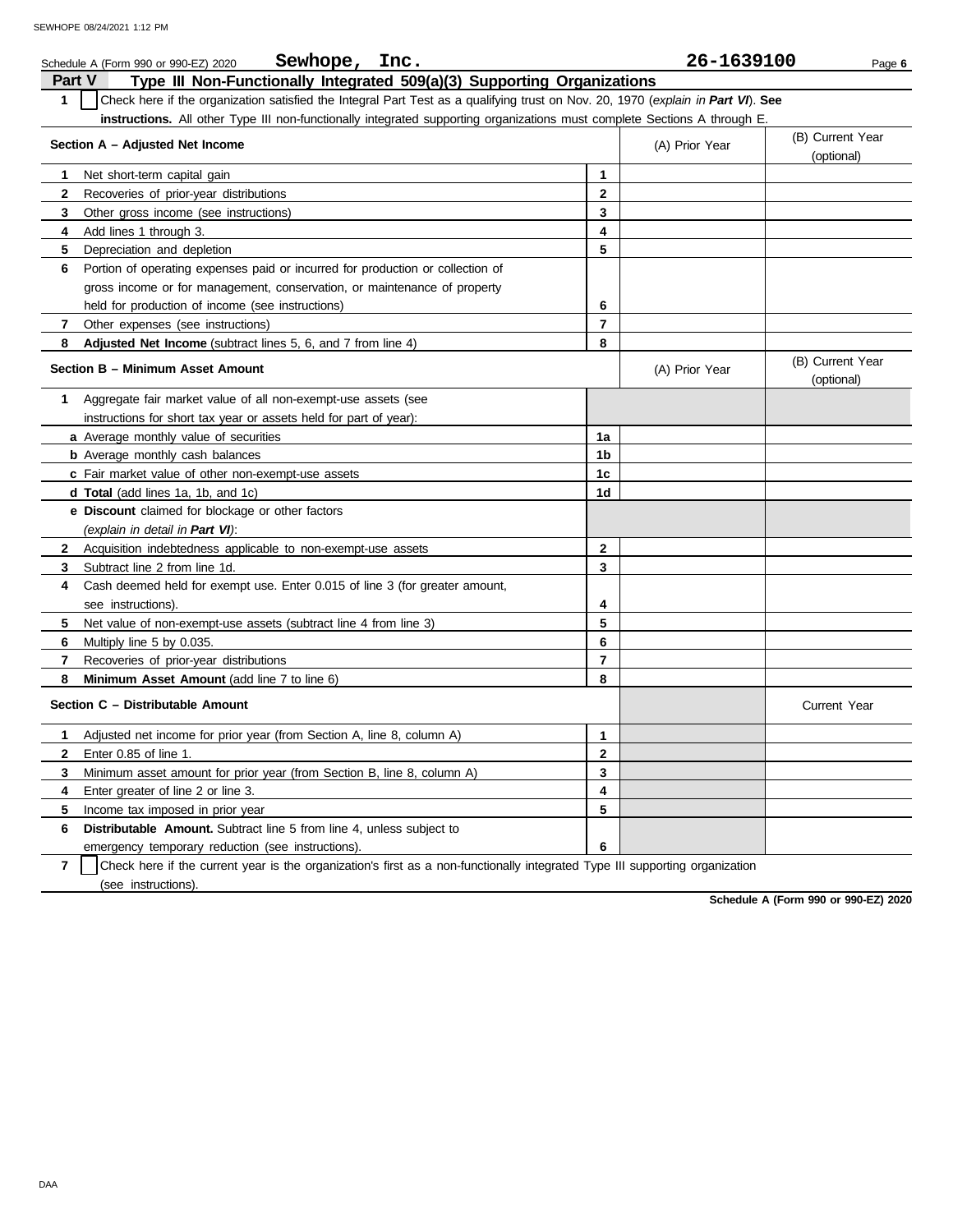|                   | Sewhope, Inc.<br>Schedule A (Form 990 or 990-EZ) 2020                                                       |                             | 26-1639100                | Page 7               |
|-------------------|-------------------------------------------------------------------------------------------------------------|-----------------------------|---------------------------|----------------------|
| <b>Part V</b>     | Type III Non-Functionally Integrated 509(a)(3) Supporting Organizations (continued)                         |                             |                           |                      |
|                   | Section D - Distributions                                                                                   |                             |                           | <b>Current Year</b>  |
| 1                 | Amounts paid to supported organizations to accomplish exempt purposes                                       |                             |                           |                      |
| $\mathbf{2}$      | Amounts paid to perform activity that directly furthers exempt purposes of supported                        |                             |                           |                      |
|                   | organizations, in excess of income from activity                                                            |                             |                           |                      |
| 3                 | Administrative expenses paid to accomplish exempt purposes of supported organizations                       |                             |                           |                      |
| 4                 | Amounts paid to acquire exempt-use assets                                                                   |                             |                           |                      |
| 5                 | Qualified set-aside amounts (prior IRS approval required— <i>provide details in Part VI</i> )               |                             |                           |                      |
| 6                 | Other distributions (describe in Part VI). See instructions.                                                |                             |                           |                      |
| 7                 | Total annual distributions. Add lines 1 through 6.                                                          |                             |                           |                      |
| 8                 | Distributions to attentive supported organizations to which the organization is responsive                  |                             |                           |                      |
|                   | (provide details in Part VI). See instructions.                                                             |                             |                           |                      |
| 9                 | Distributable amount for 2020 from Section C, line 6                                                        |                             |                           |                      |
| 10                | Line 8 amount divided by line 9 amount                                                                      |                             |                           |                      |
|                   |                                                                                                             | (i)                         | (ii)                      | (iii)                |
|                   | <b>Section E - Distribution Allocations (see instructions)</b>                                              | <b>Excess Distributions</b> | <b>Underdistributions</b> | <b>Distributable</b> |
|                   |                                                                                                             |                             | Pre-2020                  | Amount for 2020      |
| 1<br>$\mathbf{2}$ | Distributable amount for 2020 from Section C, line 6<br>Underdistributions, if any, for years prior to 2020 |                             |                           |                      |
|                   | (reasonable cause required-explain in Part VI). See                                                         |                             |                           |                      |
|                   | instructions.                                                                                               |                             |                           |                      |
| 3                 | Excess distributions carryover, if any, to 2020                                                             |                             |                           |                      |
|                   |                                                                                                             |                             |                           |                      |
|                   |                                                                                                             |                             |                           |                      |
|                   |                                                                                                             |                             |                           |                      |
|                   |                                                                                                             |                             |                           |                      |
|                   |                                                                                                             |                             |                           |                      |
|                   | f Total of lines 3a through 3e                                                                              |                             |                           |                      |
|                   | g Applied to underdistributions of prior years                                                              |                             |                           |                      |
|                   | h Applied to 2020 distributable amount                                                                      |                             |                           |                      |
|                   | i Carryover from 2015 not applied (see instructions)                                                        |                             |                           |                      |
|                   | Remainder. Subtract lines 3g, 3h, and 3i from line 3f.                                                      |                             |                           |                      |
| 4                 | Distributions for 2020 from                                                                                 |                             |                           |                      |
|                   | \$<br>Section D, line 7:                                                                                    |                             |                           |                      |
|                   | a Applied to underdistributions of prior years                                                              |                             |                           |                      |
|                   | <b>b</b> Applied to 2020 distributable amount                                                               |                             |                           |                      |
|                   | <b>c</b> Remainder. Subtract lines 4a and 4b from line 4.                                                   |                             |                           |                      |
| 5                 | Remaining underdistributions for years prior to 2020, if                                                    |                             |                           |                      |
|                   | any. Subtract lines 3g and 4a from line 2. For result                                                       |                             |                           |                      |
|                   | greater than zero, explain in Part VI. See instructions.                                                    |                             |                           |                      |
| 6                 | Remaining underdistributions for 2020 Subtract lines 3h                                                     |                             |                           |                      |
|                   | and 4b from line 1. For result greater than zero, explain in                                                |                             |                           |                      |
|                   | Part VI. See instructions.                                                                                  |                             |                           |                      |
| 7                 | Excess distributions carryover to 2021. Add lines 3j                                                        |                             |                           |                      |
|                   | and 4c.                                                                                                     |                             |                           |                      |
| 8                 | Breakdown of line 7:                                                                                        |                             |                           |                      |
|                   |                                                                                                             |                             |                           |                      |
|                   |                                                                                                             |                             |                           |                      |
|                   |                                                                                                             |                             |                           |                      |
|                   |                                                                                                             |                             |                           |                      |
|                   | e Excess from 2020                                                                                          |                             |                           |                      |

**Schedule A (Form 990 or 990-EZ) 2020**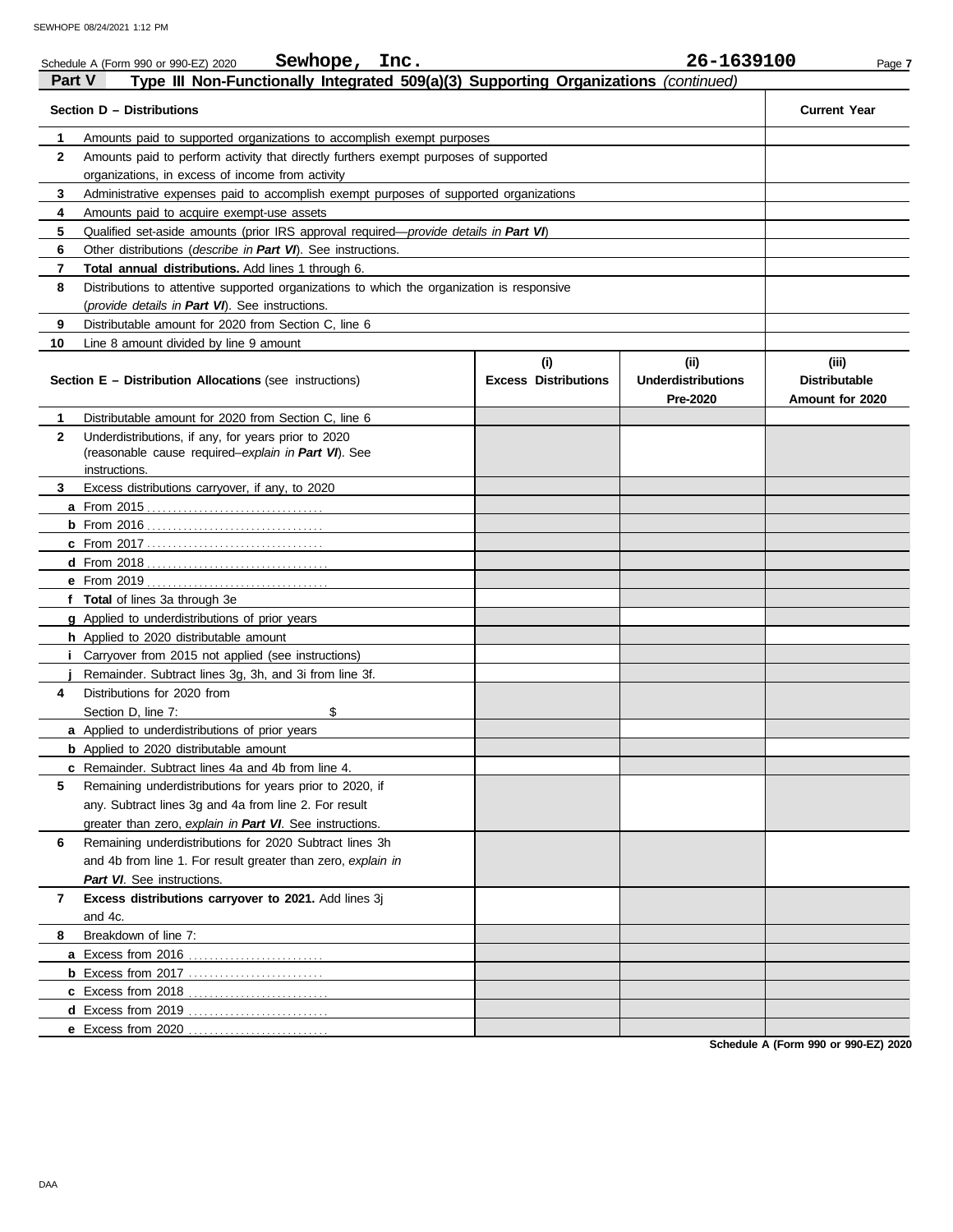|         | Schedule A (Form 990 or 990-EZ) 2020 | Sewhope, Inc. |                                                                                                                                                                                                                                                                                                                                                                                                                                                                                                                                                                                             | 26-1639100 | Page 8 |
|---------|--------------------------------------|---------------|---------------------------------------------------------------------------------------------------------------------------------------------------------------------------------------------------------------------------------------------------------------------------------------------------------------------------------------------------------------------------------------------------------------------------------------------------------------------------------------------------------------------------------------------------------------------------------------------|------------|--------|
| Part VI |                                      |               | Supplemental Information. Provide the explanations required by Part II, line 10; Part II, line 17a or 17b; Part<br>III, line 12; Part IV, Section A, lines 1, 2, 3b, 3c, 4b, 4c, 5a, 6, 9a, 9b, 9c, 11a, 11b, and 11c; Part IV, Section<br>B, lines 1 and 2; Part IV, Section C, line 1; Part IV, Section D, lines 2 and 3; Part IV, Section E, lines 1c, 2a, 2b,<br>3a, and 3b; Part V, line 1; Part V, Section B, line 1e; Part V, Section D, lines 5, 6, and 8; and Part V, Section E,<br>lines 2, 5, and 6. Also complete this part for any additional information. (See instructions.) |            |        |
|         |                                      |               |                                                                                                                                                                                                                                                                                                                                                                                                                                                                                                                                                                                             |            |        |
|         |                                      |               |                                                                                                                                                                                                                                                                                                                                                                                                                                                                                                                                                                                             |            |        |
|         |                                      |               |                                                                                                                                                                                                                                                                                                                                                                                                                                                                                                                                                                                             |            |        |
|         |                                      |               |                                                                                                                                                                                                                                                                                                                                                                                                                                                                                                                                                                                             |            |        |
|         |                                      |               |                                                                                                                                                                                                                                                                                                                                                                                                                                                                                                                                                                                             |            |        |
|         |                                      |               |                                                                                                                                                                                                                                                                                                                                                                                                                                                                                                                                                                                             |            |        |
|         |                                      |               |                                                                                                                                                                                                                                                                                                                                                                                                                                                                                                                                                                                             |            |        |
|         |                                      |               |                                                                                                                                                                                                                                                                                                                                                                                                                                                                                                                                                                                             |            |        |
|         |                                      |               |                                                                                                                                                                                                                                                                                                                                                                                                                                                                                                                                                                                             |            |        |
|         |                                      |               |                                                                                                                                                                                                                                                                                                                                                                                                                                                                                                                                                                                             |            |        |
|         |                                      |               |                                                                                                                                                                                                                                                                                                                                                                                                                                                                                                                                                                                             |            |        |
|         |                                      |               |                                                                                                                                                                                                                                                                                                                                                                                                                                                                                                                                                                                             |            |        |
|         |                                      |               |                                                                                                                                                                                                                                                                                                                                                                                                                                                                                                                                                                                             |            |        |
|         |                                      |               |                                                                                                                                                                                                                                                                                                                                                                                                                                                                                                                                                                                             |            |        |
|         |                                      |               |                                                                                                                                                                                                                                                                                                                                                                                                                                                                                                                                                                                             |            |        |
|         |                                      |               |                                                                                                                                                                                                                                                                                                                                                                                                                                                                                                                                                                                             |            |        |
|         |                                      |               |                                                                                                                                                                                                                                                                                                                                                                                                                                                                                                                                                                                             |            |        |
|         |                                      |               |                                                                                                                                                                                                                                                                                                                                                                                                                                                                                                                                                                                             |            |        |
|         |                                      |               |                                                                                                                                                                                                                                                                                                                                                                                                                                                                                                                                                                                             |            |        |
|         |                                      |               |                                                                                                                                                                                                                                                                                                                                                                                                                                                                                                                                                                                             |            |        |
|         |                                      |               |                                                                                                                                                                                                                                                                                                                                                                                                                                                                                                                                                                                             |            |        |
|         |                                      |               |                                                                                                                                                                                                                                                                                                                                                                                                                                                                                                                                                                                             |            |        |
|         |                                      |               |                                                                                                                                                                                                                                                                                                                                                                                                                                                                                                                                                                                             |            |        |
|         |                                      |               |                                                                                                                                                                                                                                                                                                                                                                                                                                                                                                                                                                                             |            |        |
|         |                                      |               |                                                                                                                                                                                                                                                                                                                                                                                                                                                                                                                                                                                             |            |        |
|         |                                      |               |                                                                                                                                                                                                                                                                                                                                                                                                                                                                                                                                                                                             |            |        |
|         |                                      |               |                                                                                                                                                                                                                                                                                                                                                                                                                                                                                                                                                                                             |            |        |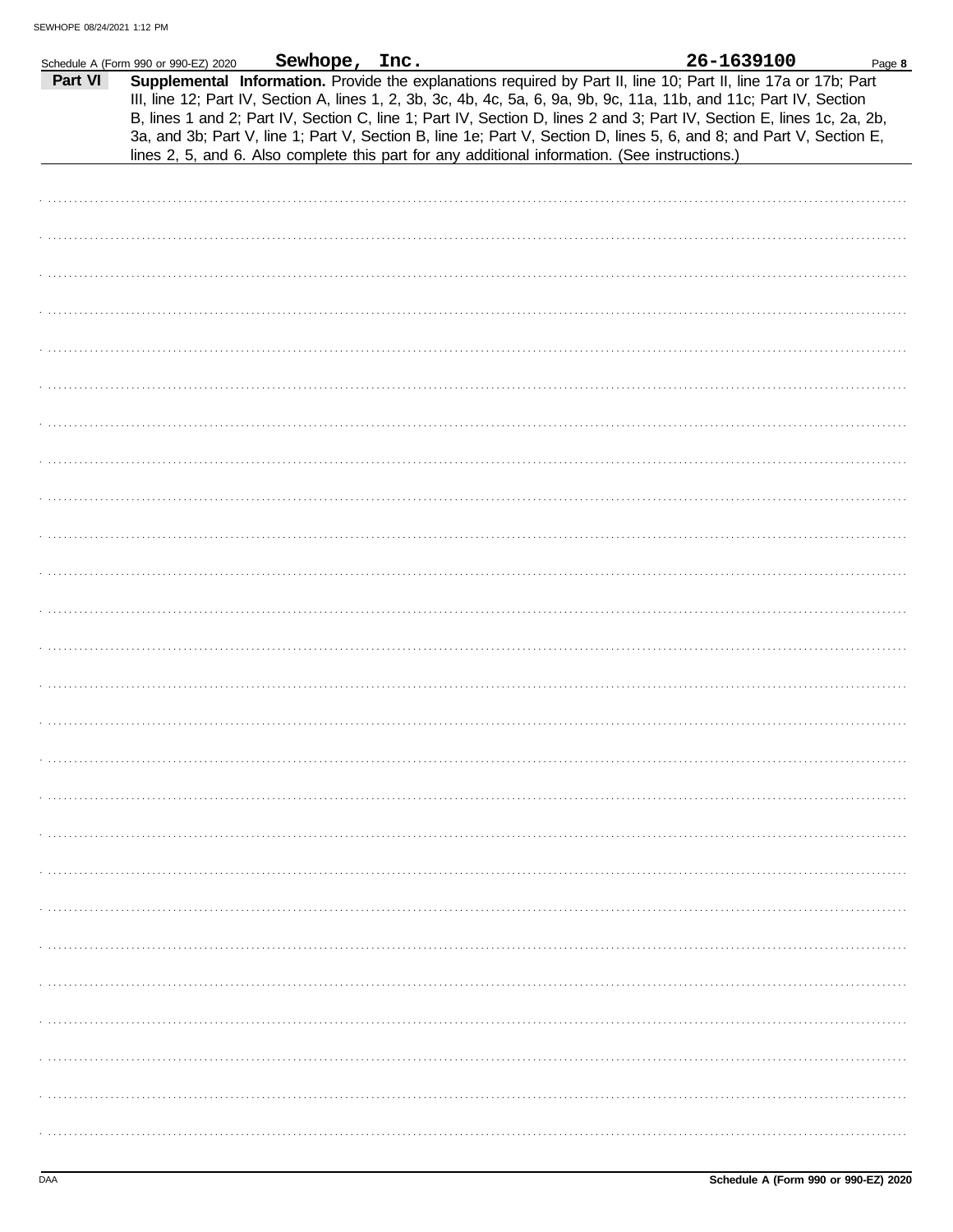| <b>Schedule B</b><br>(Form 990, 990-EZ,                              | <b>Schedule of Contributors</b>                                                                                      | OMB No. 1545-0047 |                                |  |
|----------------------------------------------------------------------|----------------------------------------------------------------------------------------------------------------------|-------------------|--------------------------------|--|
| or 990-PF)<br>Department of the Treasury<br>Internal Revenue Service | u Attach to Form 990, Form 990-EZ, or Form 990-PF.<br><b>u</b> Go to www.irs.gov/Form990 for the latest information. |                   | 2020                           |  |
| Name of the organization                                             |                                                                                                                      |                   | Employer identification number |  |
| Sewhope,<br>Inc.                                                     |                                                                                                                      | 26-1639100        |                                |  |
| <b>Organization type (check one):</b>                                |                                                                                                                      |                   |                                |  |
| Filers of:                                                           | Section:                                                                                                             |                   |                                |  |
| Form 990 or 990-EZ                                                   | X<br>3<br>) (enter number) organization<br>501(c)(                                                                   |                   |                                |  |
|                                                                      | $4947(a)(1)$ nonexempt charitable trust not treated as a private foundation                                          |                   |                                |  |
|                                                                      | 527 political organization                                                                                           |                   |                                |  |
| Form 990-PF                                                          | 501(c)(3) exempt private foundation                                                                                  |                   |                                |  |

4947(a)(1) nonexempt charitable trust treated as a private foundation

501(c)(3) taxable private foundation

Check if your organization is covered by the **General Rule** or a **Special Rule. Note:** Only a section 501(c)(7), (8), or (10) organization can check boxes for both the General Rule and a Special Rule. See instructions.

#### **General Rule**

For an organization filing Form 990, 990-EZ, or 990-PF that received, during the year, contributions totaling \$5,000 **X** or more (in money or property) from any one contributor. Complete Parts I and II. See instructions for determining a contributor's total contributions.

#### **Special Rules**

For an organization described in section 501(c)(3) filing Form 990 or 990-EZ that met the 33<sup>1</sup>/3% support test of the regulations under sections 509(a)(1) and 170(b)(1)(A)(vi), that checked Schedule A (Form 990 or 990-EZ), Part II, line 13, 16a, or 16b, and that received from any one contributor, during the year, total contributions of the greater of **(1)** \$5,000; or **(2)** 2% of the amount on (i) Form 990, Part VIII, line 1h; or (ii) Form 990-EZ, line 1. Complete Parts I and II.

literary, or educational purposes, or for the prevention of cruelty to children or animals. Complete Parts I (entering For an organization described in section 501(c)(7), (8), or (10) filing Form 990 or 990-EZ that received from any one contributor, during the year, total contributions of more than \$1,000 *exclusively* for religious, charitable, scientific, "N/A" in column (b) instead of the contributor name and address), II, and III.

For an organization described in section 501(c)(7), (8), or (10) filing Form 990 or 990-EZ that received from any one contributor, during the year, contributions *exclusively* for religious, charitable, etc., purposes, but no such contributions totaled more than \$1,000. If this box is checked, enter here the total contributions that were received during the year for an *exclusively* religious, charitable, etc., purpose. Don't complete any of the parts unless the **General Rule** applies to this organization because it received *nonexclusively* religious, charitable, etc., contributions totaling \$5,000 or more during the year . . . . . . . . . . . . . . . . . . . . . . . . . . . . . . . . . . . . . . . . . . . . . . . . . . . . . . . . . . . . . . . . . . . . . . . . . . . . . . . .

990-EZ, or 990-PF), but it **must** answer "No" on Part IV, line 2, of its Form 990; or check the box on line H of its Form 990-EZ or on its Form 990-PF, Part I, line 2, to certify that it doesn't meet the filing requirements of Schedule B (Form 990, 990-EZ, or 990-PF). **Caution:** An organization that isn't covered by the General Rule and/or the Special Rules doesn't file Schedule B (Form 990,

**For Paperwork Reduction Act Notice, see the instructions for Form 990, 990-EZ, or 990-PF.**

 $\blacktriangleright$  \$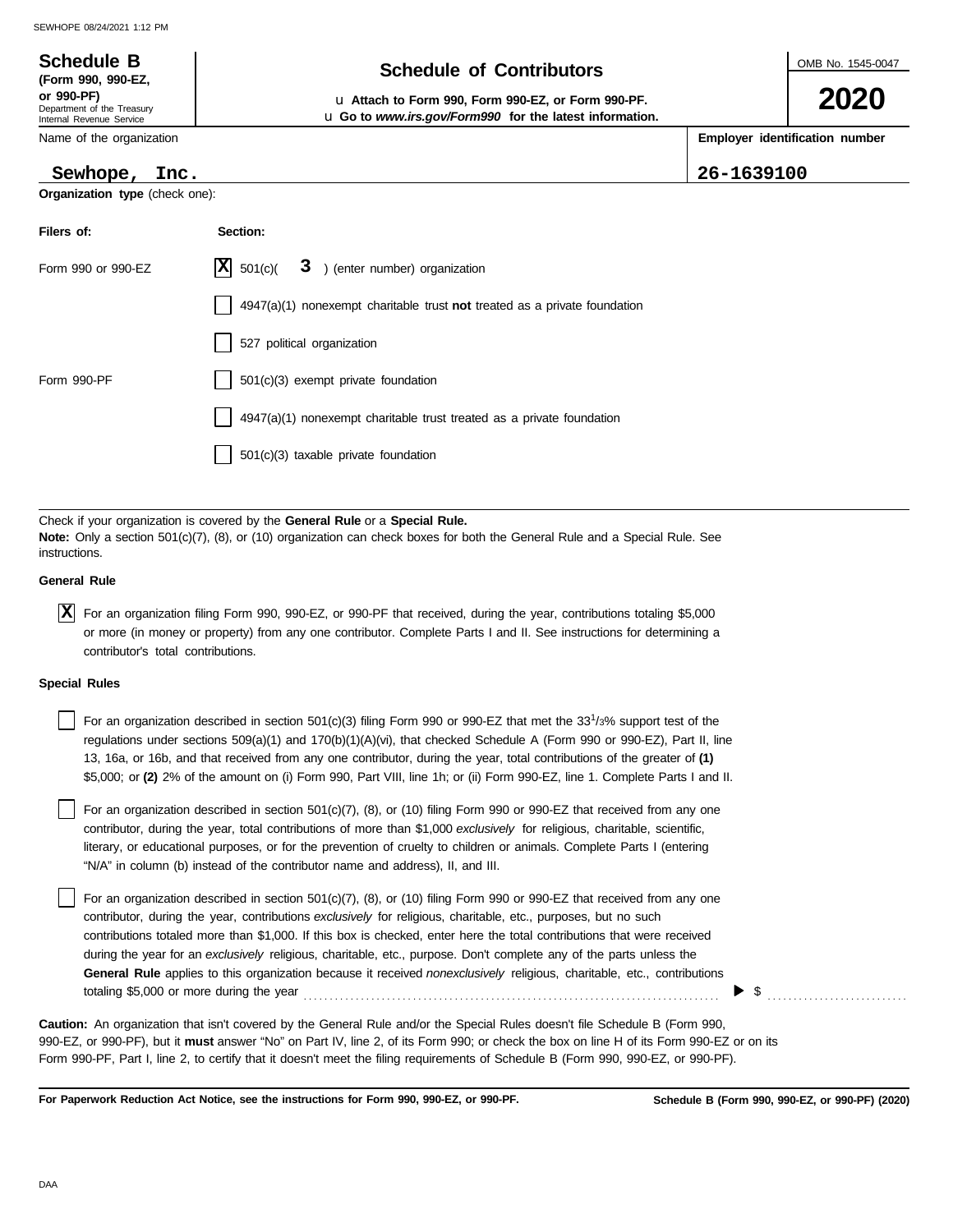| Schedule B (Form 990, 990-EZ, or 990-PF) (2020) | Page 1 of .    |  | Page 2                         |
|-------------------------------------------------|----------------|--|--------------------------------|
| Name of organization                            |                |  | Employer identification number |
| Sewhope,<br>Inc.                                | $26 - 1639100$ |  |                                |

| Part I               | <b>Contributors</b> (see instructions). Use duplicate copies of Part I if additional space is needed. |                                   |                                                                                                                            |
|----------------------|-------------------------------------------------------------------------------------------------------|-----------------------------------|----------------------------------------------------------------------------------------------------------------------------|
| (a)<br>No.           | (b)<br>Name, address, and ZIP + 4                                                                     | (c)<br><b>Total contributions</b> | (d)<br>Type of contribution                                                                                                |
| 1                    | Randall & Anne Ruch<br>3828 Brookside Rd.<br>Ottawa Hills<br>OH 43606                                 | 36,088<br>\$                      | X<br>Person<br>Payroll<br>X<br>Noncash<br>(Complete Part II for<br>noncash contributions.)                                 |
| (a)                  | (b)                                                                                                   | (c)<br><b>Total contributions</b> | (d)                                                                                                                        |
| No.<br>$\mathbf{2}$  | Name, address, and ZIP + 4<br>Timothy & Ann Heckler<br>4124 Sheraton Rd.<br>Ottawa Hills<br>OH 43606  | 27,649<br>\$                      | Type of contribution<br> X<br>Person<br>Payroll<br>X<br><b>Noncash</b><br>(Complete Part II for<br>noncash contributions.) |
| (a)<br>No.           | (b)<br>Name, address, and ZIP + 4                                                                     | (c)<br><b>Total contributions</b> | (d)<br>Type of contribution                                                                                                |
| $\mathbf{3}_{\cdot}$ | William Balzer & Margaret Lockhart<br>745 Washington St., Apt. 305<br>Toledo<br>OH 43604              | 5,180<br>\$                       | X<br>Person<br>Payroll<br><b>Noncash</b><br>(Complete Part II for<br>noncash contributions.)                               |
| (a)<br>No.           | (b)<br>Name, address, and ZIP + 4                                                                     | (c)<br><b>Total contributions</b> | (d)<br>Type of contribution                                                                                                |
| $\frac{4}{1}$        | Mark & Gloria Buganski<br>5238 Snowden Dr.<br>Toledo<br>OH 43623                                      | 6,540<br>\$                       | X<br>Person<br>Payroll<br><b>Noncash</b><br>(Complete Part II for<br>noncash contributions.)                               |
| (a)<br>No.           | (b)<br>Name, address, and ZIP + 4                                                                     | (c)<br><b>Total contributions</b> | (d)<br>Type of contribution                                                                                                |
| 5 <sub>1</sub>       | John & Georgia DeKeyser<br>2259 Saint Elias Dr.<br>AK 99517<br>Anchorage                              | 10,000<br>$\frac{1}{2}$           | x<br>Person<br>Payroll<br><b>Noncash</b><br>(Complete Part II for<br>noncash contributions.)                               |
| (a)<br>No.           | (b)<br>Name, address, and ZIP + 4                                                                     | (c)<br><b>Total contributions</b> | (d)<br>Type of contribution                                                                                                |
| 6                    | Dr. & Mrs. John Dignam<br>28741 Georgia Rd.<br>Perrysburg<br>OH 43551                                 | 7,641<br>$\sim$                   | x<br>Person<br>Payroll<br>Noncash<br>(Complete Part II for<br>noncash contributions.)                                      |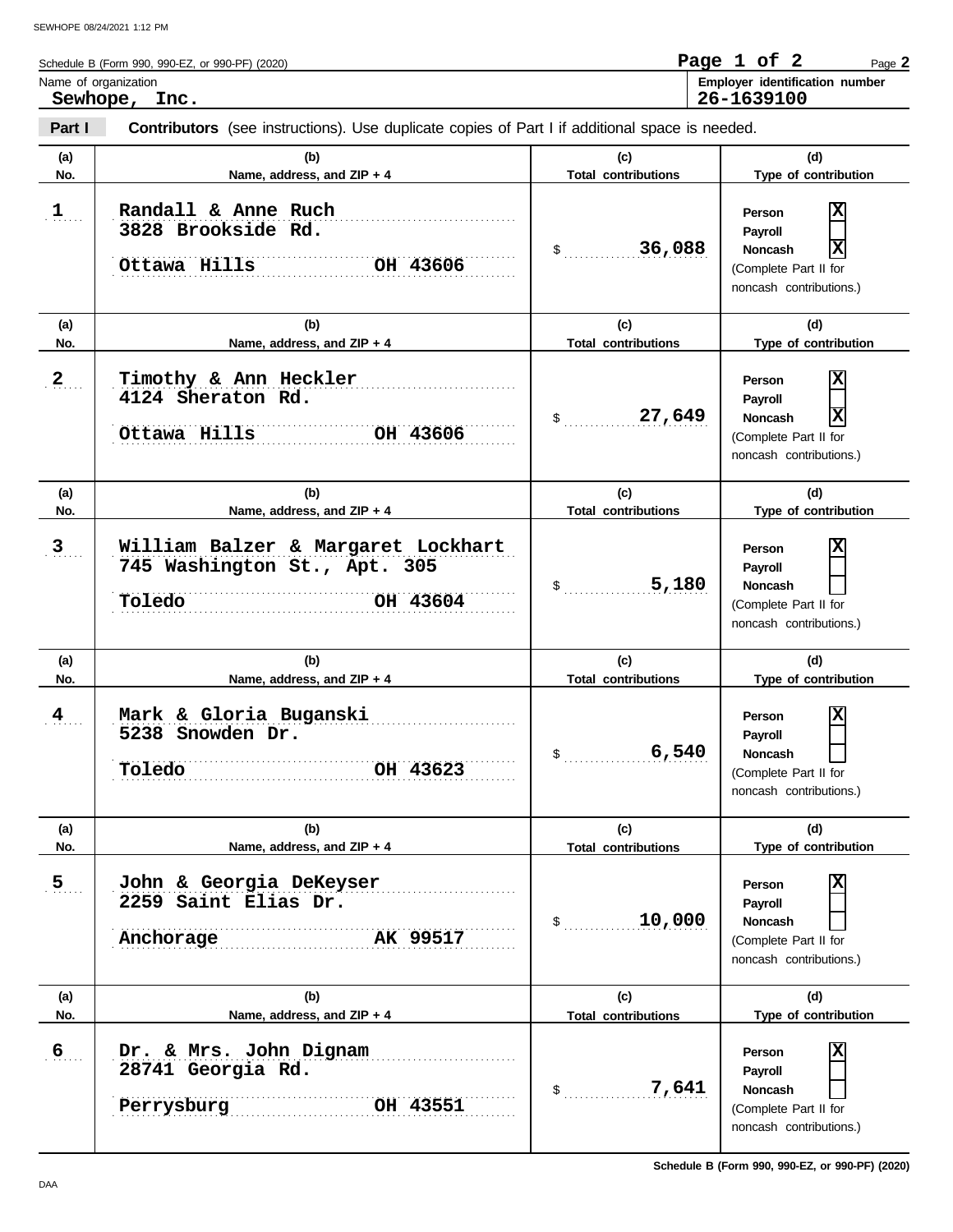|                                       | Schedule B (Form 990, 990-EZ, or 990-PF) (2020)                                                       |     | Page 2 of 2                                  | Page 2 |  |  |  |
|---------------------------------------|-------------------------------------------------------------------------------------------------------|-----|----------------------------------------------|--------|--|--|--|
| Name of organization<br>Sewhope, Inc. |                                                                                                       |     | Employer identification number<br>26-1639100 |        |  |  |  |
| Part I                                | <b>Contributors</b> (see instructions). Use duplicate copies of Part I if additional space is needed. |     |                                              |        |  |  |  |
| (a)                                   | (b)                                                                                                   | (c) | (d)                                          |        |  |  |  |

| No.              | Name, address, and ZIP + 4                                                  | <b>Total contributions</b>        | Type of contribution                                                                                            |  |
|------------------|-----------------------------------------------------------------------------|-----------------------------------|-----------------------------------------------------------------------------------------------------------------|--|
| $\overline{Z}$ . | Dorothea Sawicki<br>2940 Talmadge Rd.<br>Ottawa Hills<br>OH 43606           | 12,310<br>$\frac{1}{2}$           | х<br>Person<br>Payroll<br>Noncash<br>(Complete Part II for<br>noncash contributions.)                           |  |
| (a)<br>No.       | (b)<br>Name, address, and ZIP + 4                                           | (c)<br><b>Total contributions</b> | (d)<br>Type of contribution                                                                                     |  |
| 8 <sub>1</sub>   | Anthony & Rachel Novakovic<br>4131 Sheraton Rd.<br>Ottawa Hills<br>OH 43606 | 5,000<br>\$                       | х<br>Person<br>Payroll<br>Noncash<br>(Complete Part II for<br>noncash contributions.)                           |  |
| (a)              | (b)                                                                         | (c)                               | (d)                                                                                                             |  |
| No.              | Name, address, and ZIP + 4                                                  | <b>Total contributions</b>        | Type of contribution<br>Person<br>Payroll<br>Noncash                                                            |  |
|                  |                                                                             | $\$\$                             | (Complete Part II for<br>noncash contributions.)                                                                |  |
| (a)<br>No.       | (b)<br>Name, address, and ZIP + 4                                           | (c)<br><b>Total contributions</b> | (d)<br>Type of contribution                                                                                     |  |
|                  |                                                                             | \$                                | Person<br>Payroll<br>Noncash<br>(Complete Part II for<br>noncash contributions.)                                |  |
| (a)              | (b)                                                                         | (c)                               | (d)                                                                                                             |  |
| No.              | Name, address, and ZIP + 4                                                  | <b>Total contributions</b><br>\$  | Type of contribution<br>Person<br>Payroll<br>Noncash<br>(Complete Part II for<br>noncash contributions.)        |  |
| (a)              | (b)                                                                         | (c)                               | (d)                                                                                                             |  |
| No.              | Name, address, and ZIP + 4                                                  | <b>Total contributions</b><br>\$  | Type of contribution<br>Person<br>Payroll<br><b>Noncash</b><br>(Complete Part II for<br>noncash contributions.) |  |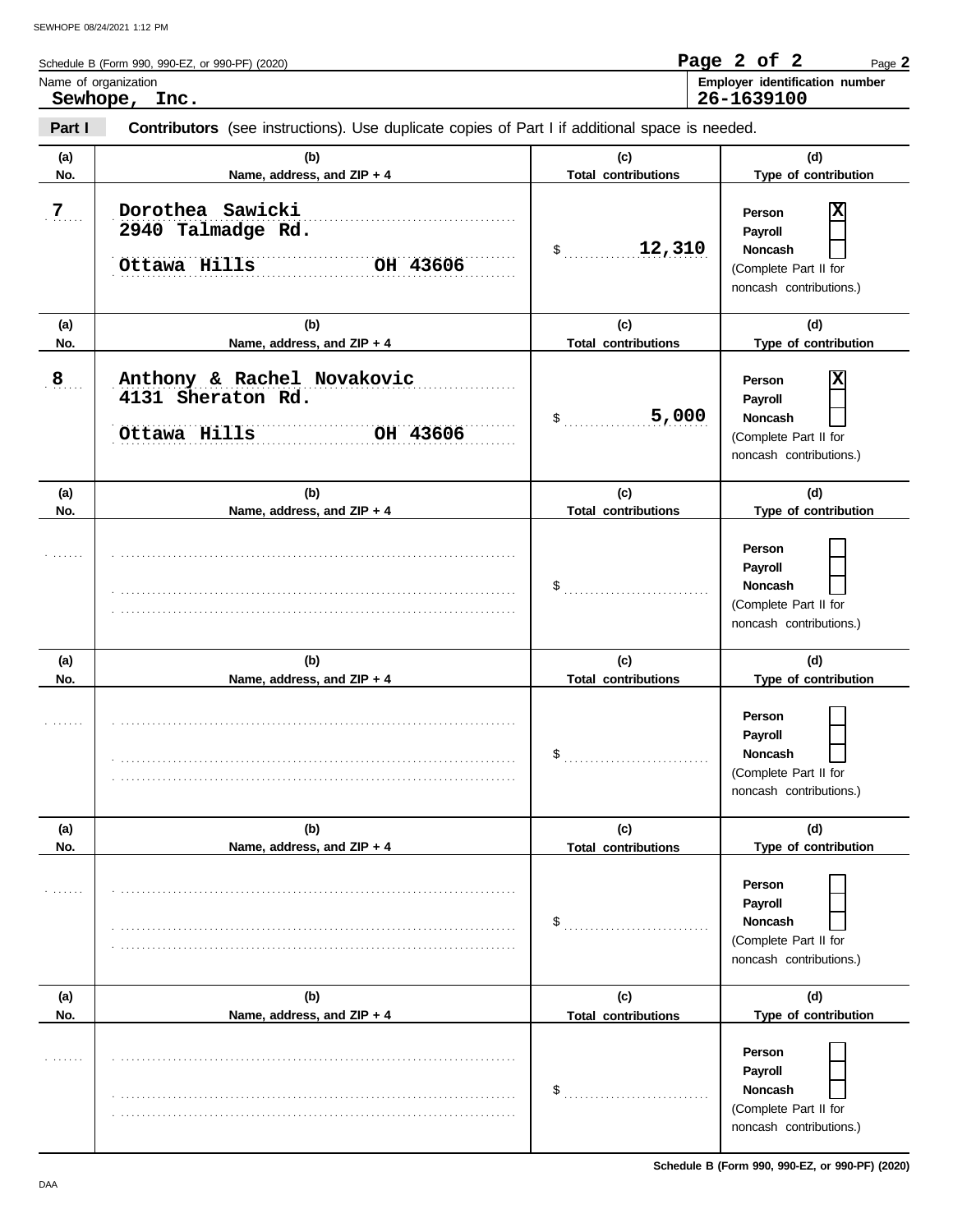$\overline{a}$ 

| Schedule B (Form 990, 990-EZ, or 990-PF) (2020)                                                                | Page 1 of 1 |  | Page 3                         |
|----------------------------------------------------------------------------------------------------------------|-------------|--|--------------------------------|
| Name of organization<br>Sewhope, Inc.                                                                          | 26-1639100  |  | Employer identification number |
| Part II<br>Noncash Property (see instructions). Use duplicate copies of Part II if additional space is needed. |             |  |                                |

| (a) No.<br>from<br>Part I | (b)<br>Description of noncash property given | (c)<br>FMV (or estimate)<br>(See instructions.) | (d)<br>Date received |
|---------------------------|----------------------------------------------|-------------------------------------------------|----------------------|
| $\mathbf{1}$              | 150 shares of Microsoft Corp.                | 29,986<br>$\mathsf{\$}$                         | 06/15/20             |
| (a) No.<br>from<br>Part I | (b)<br>Description of noncash property given | (c)<br>FMV (or estimate)<br>(See instructions.) | (d)<br>Date received |
| 2                         | 200 shares Apple, Inc.                       | 26,799<br>$\updownarrow$                        | 12/31/20             |
| (a) No.<br>from<br>Part I | (b)<br>Description of noncash property given | (c)<br>FMV (or estimate)<br>(See instructions.) | (d)<br>Date received |
| .                         |                                              | \$                                              | .                    |
| (a) No.<br>from<br>Part I | (b)<br>Description of noncash property given | (c)<br>FMV (or estimate)<br>(See instructions.) | (d)<br>Date received |
| .                         |                                              | \$                                              | .                    |
| (a) No.<br>from<br>Part I | (b)<br>Description of noncash property given | (c)<br>FMV (or estimate)<br>(See instructions.) | (d)<br>Date received |
| .                         |                                              | \$                                              | .                    |
| (a) No.<br>from<br>Part I | (b)<br>Description of noncash property given | (c)<br>FMV (or estimate)<br>(See instructions.) | (d)<br>Date received |
| .                         |                                              | \$                                              | .                    |

Schedule B (Form 990, 990-EZ, or 990-PF) (2020)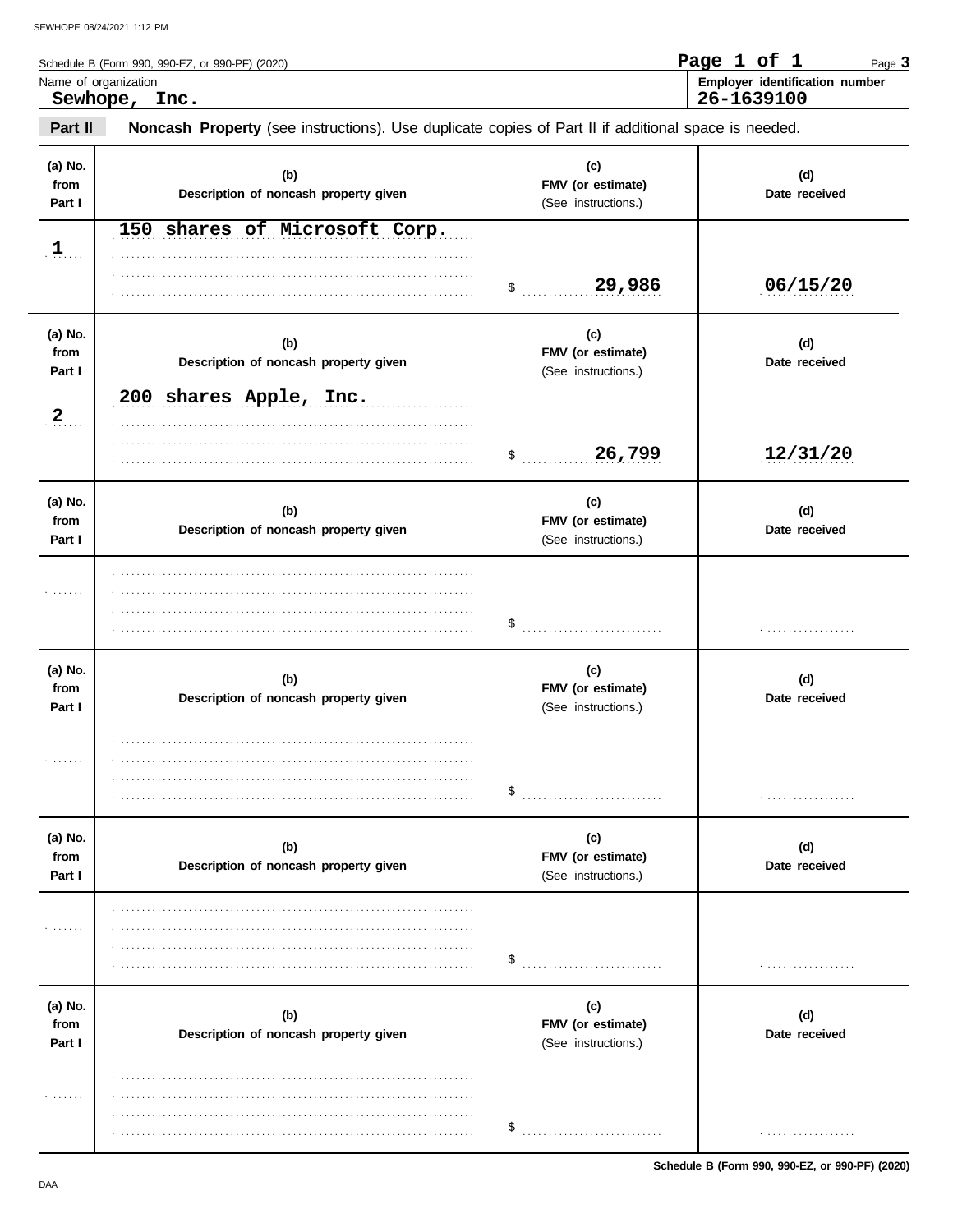|            | <b>SCHEDULE D</b>                         |                                                                                                                                                                                                                                       | Supplemental Financial Statements                                                                    |                                | OMB No. 1545-0047               |  |
|------------|-------------------------------------------|---------------------------------------------------------------------------------------------------------------------------------------------------------------------------------------------------------------------------------------|------------------------------------------------------------------------------------------------------|--------------------------------|---------------------------------|--|
| (Form 990) |                                           |                                                                                                                                                                                                                                       | u Complete if the organization answered "Yes" on Form 990,                                           |                                |                                 |  |
|            | Department of the Treasury                |                                                                                                                                                                                                                                       | Part IV, line 6, 7, 8, 9, 10, 11a, 11b, 11c, 11d, 11e, 11f, 12a, or 12b.<br>La Attach to Form 990.   | Open to Public                 |                                 |  |
|            | Internal Revenue Service                  |                                                                                                                                                                                                                                       | <b>u</b> Go to www.irs.gov/Form990 for instructions and the latest information.                      |                                | <b>Inspection</b>               |  |
|            | Name of the organization                  |                                                                                                                                                                                                                                       |                                                                                                      | Employer identification number |                                 |  |
|            | Sewhope, Inc.                             |                                                                                                                                                                                                                                       |                                                                                                      | 26-1639100                     |                                 |  |
|            | Part I                                    | Organizations Maintaining Donor Advised Funds or Other Similar Funds or Accounts.                                                                                                                                                     |                                                                                                      |                                |                                 |  |
|            |                                           | Complete if the organization answered "Yes" on Form 990, Part IV, line 6.                                                                                                                                                             |                                                                                                      |                                |                                 |  |
|            |                                           |                                                                                                                                                                                                                                       | (a) Donor advised funds                                                                              |                                | (b) Funds and other accounts    |  |
| 1          |                                           |                                                                                                                                                                                                                                       |                                                                                                      |                                |                                 |  |
| 2          |                                           |                                                                                                                                                                                                                                       |                                                                                                      |                                |                                 |  |
| 3          |                                           |                                                                                                                                                                                                                                       |                                                                                                      |                                |                                 |  |
| 4<br>5     |                                           | Did the organization inform all donors and donor advisors in writing that the assets held in donor advised                                                                                                                            |                                                                                                      |                                |                                 |  |
|            |                                           |                                                                                                                                                                                                                                       |                                                                                                      |                                | Yes<br><b>No</b>                |  |
| 6          |                                           | Did the organization inform all grantees, donors, and donor advisors in writing that grant funds can be used                                                                                                                          |                                                                                                      |                                |                                 |  |
|            |                                           | only for charitable purposes and not for the benefit of the donor or donor advisor, or for any other purpose                                                                                                                          |                                                                                                      |                                |                                 |  |
|            |                                           |                                                                                                                                                                                                                                       |                                                                                                      |                                | <b>Yes</b><br>No                |  |
|            | Part II                                   | <b>Conservation Easements.</b>                                                                                                                                                                                                        |                                                                                                      |                                |                                 |  |
|            |                                           | Complete if the organization answered "Yes" on Form 990, Part IV, line 7.                                                                                                                                                             |                                                                                                      |                                |                                 |  |
|            |                                           | Purpose(s) of conservation easements held by the organization (check all that apply).                                                                                                                                                 |                                                                                                      |                                |                                 |  |
|            | Protection of natural habitat             | Preservation of land for public use (for example, recreation or education)                                                                                                                                                            | Preservation of a historically important land area<br>Preservation of a certified historic structure |                                |                                 |  |
|            | Preservation of open space                |                                                                                                                                                                                                                                       |                                                                                                      |                                |                                 |  |
| 2.         |                                           | Complete lines 2a through 2d if the organization held a qualified conservation contribution in the form of a conservation                                                                                                             |                                                                                                      |                                |                                 |  |
|            | easement on the last day of the tax year. |                                                                                                                                                                                                                                       |                                                                                                      |                                | Held at the End of the Tax Year |  |
|            |                                           |                                                                                                                                                                                                                                       |                                                                                                      | 2a                             |                                 |  |
| b          |                                           |                                                                                                                                                                                                                                       |                                                                                                      | 2 <sub>b</sub>                 |                                 |  |
| c          |                                           | Number of conservation easements on a certified historic structure included in (a) [11] Number of conservation easements on a certified historic structure included in (a)                                                            |                                                                                                      | 2c                             |                                 |  |
|            |                                           | d Number of conservation easements included in (c) acquired after 7/25/06, and not on a                                                                                                                                               |                                                                                                      |                                |                                 |  |
|            |                                           | historic structure listed in the National Register                                                                                                                                                                                    |                                                                                                      | 2d                             |                                 |  |
| 3          |                                           | Number of conservation easements modified, transferred, released, extinguished, or terminated by the organization during the                                                                                                          |                                                                                                      |                                |                                 |  |
|            | tax year <b>u</b>                         |                                                                                                                                                                                                                                       |                                                                                                      |                                |                                 |  |
|            |                                           | Number of states where property subject to conservation easement is located u                                                                                                                                                         |                                                                                                      |                                |                                 |  |
| 5          |                                           | Does the organization have a written policy regarding the periodic monitoring, inspection, handling of                                                                                                                                |                                                                                                      |                                |                                 |  |
|            |                                           | violations, and enforcement of the conservation easements it holds? $\Box$ Yes $\Box$ No<br>Staff and volunteer hours devoted to monitoring, inspecting, handling of violations, and enforcing conservation easements during the year |                                                                                                      |                                |                                 |  |
| 6          | u                                         |                                                                                                                                                                                                                                       |                                                                                                      |                                |                                 |  |
| 7          | .                                         | Amount of expenses incurred in monitoring, inspecting, handling of violations, and enforcing conservation easements during the year                                                                                                   |                                                                                                      |                                |                                 |  |
|            | u \$                                      |                                                                                                                                                                                                                                       |                                                                                                      |                                |                                 |  |
| 8          |                                           | Does each conservation easement reported on line 2(d) above satisfy the requirements of section 170(h)(4)(B)(i)                                                                                                                       |                                                                                                      |                                |                                 |  |
|            |                                           |                                                                                                                                                                                                                                       |                                                                                                      |                                | Yes<br>No                       |  |
| 9          |                                           | In Part XIII, describe how the organization reports conservation easements in its revenue and expense statement and                                                                                                                   |                                                                                                      |                                |                                 |  |
|            |                                           | balance sheet, and include, if applicable, the text of the footnote to the organization's financial statements that describes the                                                                                                     |                                                                                                      |                                |                                 |  |
|            |                                           | organization's accounting for conservation easements.                                                                                                                                                                                 |                                                                                                      |                                |                                 |  |
|            | Part III                                  | Organizations Maintaining Collections of Art, Historical Treasures, or Other Similar Assets.<br>Complete if the organization answered "Yes" on Form 990, Part IV, line 8.                                                             |                                                                                                      |                                |                                 |  |
|            |                                           | 1a If the organization elected, as permitted under FASB ASC 958, not to report in its revenue statement and balance sheet works                                                                                                       |                                                                                                      |                                |                                 |  |
|            |                                           | of art, historical treasures, or other similar assets held for public exhibition, education, or research in furtherance of public                                                                                                     |                                                                                                      |                                |                                 |  |
|            |                                           | service, provide in Part XIII the text of the footnote to its financial statements that describes these items.                                                                                                                        |                                                                                                      |                                |                                 |  |
|            |                                           | <b>b</b> If the organization elected, as permitted under FASB ASC 958, to report in its revenue statement and balance sheet works of                                                                                                  |                                                                                                      |                                |                                 |  |
|            |                                           | art, historical treasures, or other similar assets held for public exhibition, education, or research in furtherance of public service,                                                                                               |                                                                                                      |                                |                                 |  |
|            |                                           | provide the following amounts relating to these items:                                                                                                                                                                                |                                                                                                      |                                |                                 |  |
|            |                                           |                                                                                                                                                                                                                                       |                                                                                                      |                                |                                 |  |
|            | (ii) Assets included in Form 990, Part X  |                                                                                                                                                                                                                                       |                                                                                                      |                                | $\mathbf{u}$ \$                 |  |
| 2          |                                           | If the organization received or held works of art, historical treasures, or other similar assets for financial gain, provide the                                                                                                      |                                                                                                      |                                |                                 |  |
|            |                                           | following amounts required to be reported under FASB ASC 958 relating to these items:                                                                                                                                                 |                                                                                                      |                                |                                 |  |
| a          |                                           |                                                                                                                                                                                                                                       |                                                                                                      |                                |                                 |  |
|            |                                           |                                                                                                                                                                                                                                       |                                                                                                      |                                |                                 |  |

For Paperwork Reduction Act Notice, see the Instructions for Form 990.<br><sub>DAA</sub>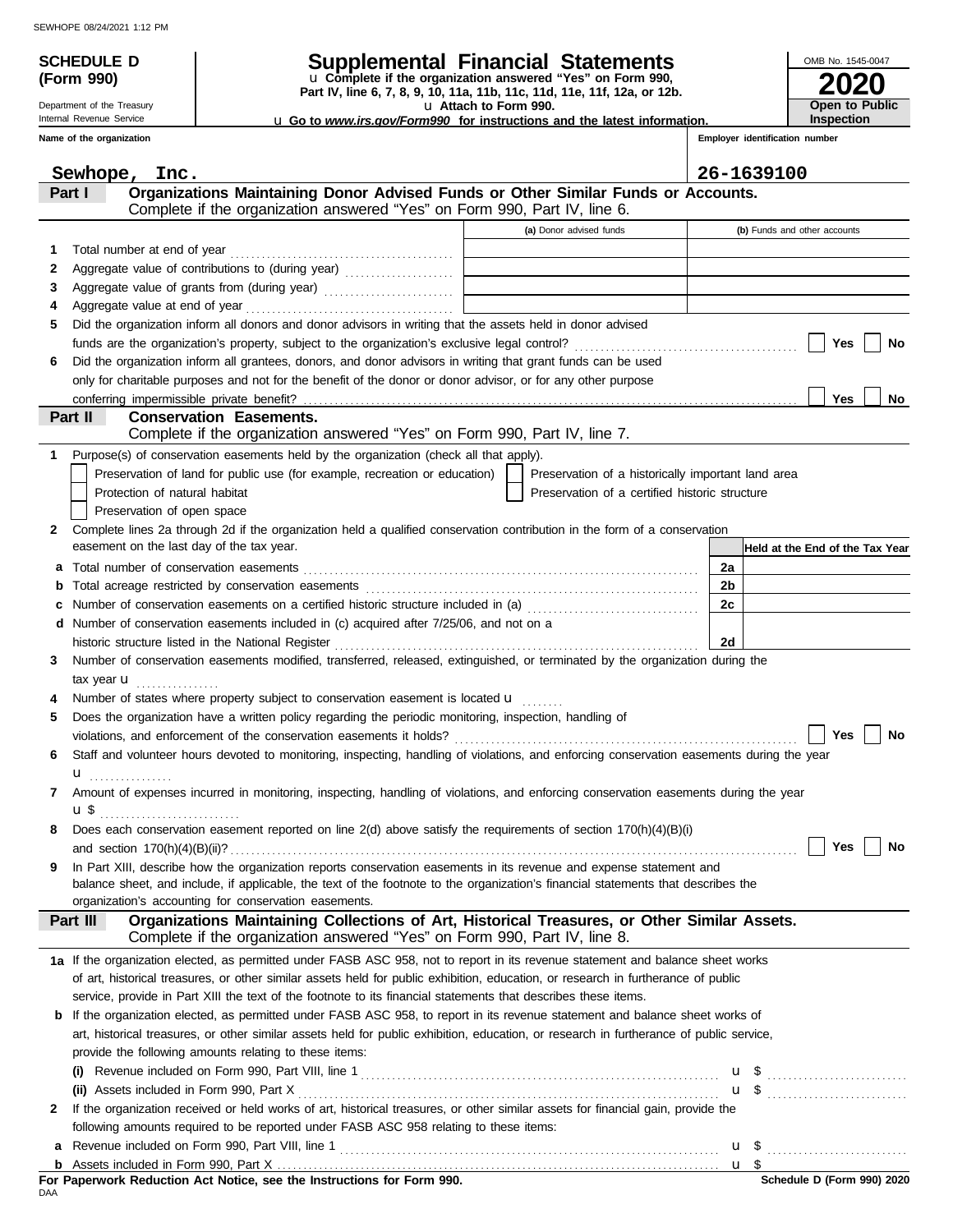|   | Schedule D (Form 990) 2020 Sewhope, Inc.                                                                                                                                                                                            |                         |                          |                         | 26-1639100      |                      |                | Page 2              |  |
|---|-------------------------------------------------------------------------------------------------------------------------------------------------------------------------------------------------------------------------------------|-------------------------|--------------------------|-------------------------|-----------------|----------------------|----------------|---------------------|--|
|   | Organizations Maintaining Collections of Art, Historical Treasures, or Other Similar Assets (continued)<br>Part III                                                                                                                 |                         |                          |                         |                 |                      |                |                     |  |
|   | 3 Using the organization's acquisition, accession, and other records, check any of the following that make significant use of its<br>collection items (check all that apply):                                                       |                         |                          |                         |                 |                      |                |                     |  |
| a | Public exhibition                                                                                                                                                                                                                   | d                       | Loan or exchange program |                         |                 |                      |                |                     |  |
| b | Scholarly research                                                                                                                                                                                                                  | е                       |                          |                         |                 |                      |                |                     |  |
| c | Preservation for future generations                                                                                                                                                                                                 |                         |                          |                         |                 |                      |                |                     |  |
| 4 | Provide a description of the organization's collections and explain how they further the organization's exempt purpose in Part                                                                                                      |                         |                          |                         |                 |                      |                |                     |  |
|   | XIII.                                                                                                                                                                                                                               |                         |                          |                         |                 |                      |                |                     |  |
| 5 | During the year, did the organization solicit or receive donations of art, historical treasures, or other similar                                                                                                                   |                         |                          |                         |                 |                      |                |                     |  |
|   |                                                                                                                                                                                                                                     |                         |                          |                         |                 |                      | Yes            | <b>No</b>           |  |
|   | Part IV<br><b>Escrow and Custodial Arrangements.</b>                                                                                                                                                                                |                         |                          |                         |                 |                      |                |                     |  |
|   | Complete if the organization answered "Yes" on Form 990, Part IV, line 9, or reported an amount on Form                                                                                                                             |                         |                          |                         |                 |                      |                |                     |  |
|   | 990, Part X, line 21.                                                                                                                                                                                                               |                         |                          |                         |                 |                      |                |                     |  |
|   | 1a Is the organization an agent, trustee, custodian or other intermediary for contributions or other assets not                                                                                                                     |                         |                          |                         |                 |                      |                |                     |  |
|   |                                                                                                                                                                                                                                     |                         |                          |                         |                 |                      | Yes            | No                  |  |
|   | b If "Yes," explain the arrangement in Part XIII and complete the following table:                                                                                                                                                  |                         |                          |                         |                 |                      |                |                     |  |
|   |                                                                                                                                                                                                                                     |                         |                          |                         |                 |                      | Amount         |                     |  |
|   | c Beginning balance contract and contract and contract and contract and contract and contract and contract and contract and contract and contract and contract and contract and contract and contract and contract and contrac      |                         |                          |                         |                 | 1c                   |                |                     |  |
| d |                                                                                                                                                                                                                                     |                         |                          |                         |                 | 1d                   |                |                     |  |
| е |                                                                                                                                                                                                                                     |                         |                          |                         |                 | 1е                   |                |                     |  |
| f | Ending balance <b>construction and the construction of the construction</b> of the construction of the construction of the construction of the construction of the construction of the construction of the construction of the cons |                         |                          |                         |                 | 1f                   |                |                     |  |
|   | 2a Did the organization include an amount on Form 990, Part X, line 21, for escrow or custodial account liability?                                                                                                                  |                         |                          |                         |                 |                      | Yes            | <b>No</b>           |  |
|   |                                                                                                                                                                                                                                     |                         |                          |                         |                 |                      |                |                     |  |
|   | <b>Endowment Funds.</b><br>Part V                                                                                                                                                                                                   |                         |                          |                         |                 |                      |                |                     |  |
|   | Complete if the organization answered "Yes" on Form 990, Part IV, line 10.                                                                                                                                                          |                         |                          |                         |                 |                      |                |                     |  |
|   |                                                                                                                                                                                                                                     | (a) Current year        | (b) Prior year           | (c) Two years back      |                 | (d) Three years back |                | (e) Four years back |  |
|   | 1a Beginning of year balance                                                                                                                                                                                                        |                         |                          |                         |                 |                      |                |                     |  |
|   | <b>b</b> Contributions <b>contributions</b>                                                                                                                                                                                         |                         |                          |                         |                 |                      |                |                     |  |
|   | c Net investment earnings, gains, and                                                                                                                                                                                               |                         |                          |                         |                 |                      |                |                     |  |
|   |                                                                                                                                                                                                                                     |                         |                          |                         |                 |                      |                |                     |  |
|   | d Grants or scholarships<br>e Other expenditures for facilities and                                                                                                                                                                 |                         |                          |                         |                 |                      |                |                     |  |
|   |                                                                                                                                                                                                                                     |                         |                          |                         |                 |                      |                |                     |  |
|   | f Administrative expenses                                                                                                                                                                                                           |                         |                          |                         |                 |                      |                |                     |  |
| g |                                                                                                                                                                                                                                     |                         |                          |                         |                 |                      |                |                     |  |
| 2 | Provide the estimated percentage of the current year end balance (line 1g, column (a)) held as:                                                                                                                                     |                         |                          |                         |                 |                      |                |                     |  |
|   | a Board designated or quasi-endowment u                                                                                                                                                                                             | %                       |                          |                         |                 |                      |                |                     |  |
|   | Permanent endowment <b>u</b> %                                                                                                                                                                                                      |                         |                          |                         |                 |                      |                |                     |  |
| c | Term endowment <b>u</b>                                                                                                                                                                                                             |                         |                          |                         |                 |                      |                |                     |  |
|   | The percentages on lines 2a, 2b, and 2c should equal 100%.                                                                                                                                                                          |                         |                          |                         |                 |                      |                |                     |  |
|   | 3a Are there endowment funds not in the possession of the organization that are held and administered for the                                                                                                                       |                         |                          |                         |                 |                      |                |                     |  |
|   | organization by:                                                                                                                                                                                                                    |                         |                          |                         |                 |                      |                | Yes<br>No           |  |
|   |                                                                                                                                                                                                                                     |                         |                          |                         |                 |                      | 3a(i)          |                     |  |
|   |                                                                                                                                                                                                                                     |                         |                          |                         |                 |                      | 3a(ii)         |                     |  |
|   |                                                                                                                                                                                                                                     |                         |                          |                         |                 |                      | 3b             |                     |  |
|   | Describe in Part XIII the intended uses of the organization's endowment funds.                                                                                                                                                      |                         |                          |                         |                 |                      |                |                     |  |
|   | Land, Buildings, and Equipment.<br>Part VI                                                                                                                                                                                          |                         |                          |                         |                 |                      |                |                     |  |
|   | Complete if the organization answered "Yes" on Form 990, Part IV, line 11a. See Form 990, Part X, line 10.                                                                                                                          |                         |                          |                         |                 |                      |                |                     |  |
|   | Description of property                                                                                                                                                                                                             | (a) Cost or other basis |                          | (b) Cost or other basis | (c) Accumulated |                      | (d) Book value |                     |  |
|   |                                                                                                                                                                                                                                     | (investment)            |                          | (other)                 | depreciation    |                      |                |                     |  |
|   |                                                                                                                                                                                                                                     |                         |                          | 35,667                  |                 |                      |                | 35,667              |  |
|   |                                                                                                                                                                                                                                     |                         |                          | 183,503                 |                 | 27,098               |                | 156,405             |  |
|   | c Leasehold improvements                                                                                                                                                                                                            |                         |                          |                         |                 |                      |                |                     |  |
| d |                                                                                                                                                                                                                                     |                         |                          | 62,485                  |                 | 57,984               |                | 4,501               |  |
|   |                                                                                                                                                                                                                                     |                         |                          |                         |                 |                      |                |                     |  |
|   | Total. Add lines 1a through 1e. (Column (d) must equal Form 990, Part X, column (B), line 10c.)                                                                                                                                     |                         |                          |                         |                 | u                    |                | 196,573             |  |

**Schedule D (Form 990) 2020**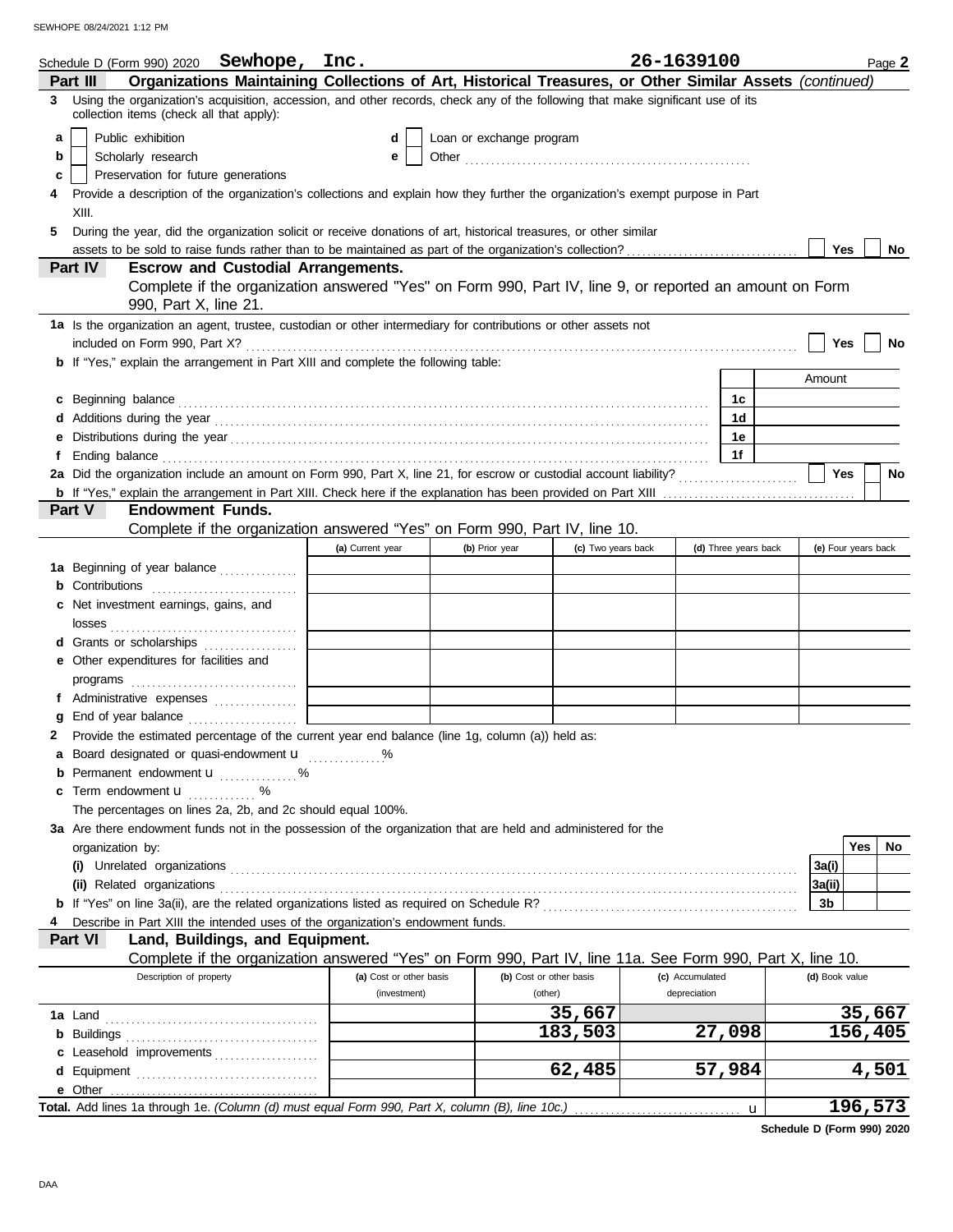DAA

|                              | Sewhope, Inc.<br>Schedule D (Form 990) 2020                                                                |                | 26-1639100                       | Page 3         |
|------------------------------|------------------------------------------------------------------------------------------------------------|----------------|----------------------------------|----------------|
| Part VII                     | <b>Investments - Other Securities.</b>                                                                     |                |                                  |                |
|                              | Complete if the organization answered "Yes" on Form 990, Part IV, line 11b. See Form 990, Part X, line 12. |                |                                  |                |
|                              | (a) Description of security or category                                                                    | (b) Book value | (c) Method of valuation:         |                |
|                              | (including name of security)                                                                               |                | Cost or end-of-year market value |                |
|                              |                                                                                                            |                |                                  |                |
|                              |                                                                                                            |                |                                  |                |
|                              |                                                                                                            |                |                                  |                |
|                              |                                                                                                            |                |                                  |                |
| (B)                          |                                                                                                            |                |                                  |                |
| (C)                          |                                                                                                            |                |                                  |                |
| (D)                          |                                                                                                            |                |                                  |                |
| $\mathbf{E}(\mathsf{E})$     |                                                                                                            |                |                                  |                |
| $\overline{\mathcal{F}}$ (F) |                                                                                                            |                |                                  |                |
| (G)                          |                                                                                                            |                |                                  |                |
| (H)                          |                                                                                                            |                |                                  |                |
|                              | Total. (Column (b) must equal Form 990, Part X, col. (B) line 12.)<br>u                                    |                |                                  |                |
| Part VIII                    | Investments - Program Related.                                                                             |                |                                  |                |
|                              | Complete if the organization answered "Yes" on Form 990, Part IV, line 11c. See Form 990, Part X, line 13. |                |                                  |                |
|                              | (a) Description of investment                                                                              | (b) Book value | (c) Method of valuation:         |                |
|                              |                                                                                                            |                | Cost or end-of-year market value |                |
| (1)                          |                                                                                                            |                |                                  |                |
| (2)                          |                                                                                                            |                |                                  |                |
| (3)                          |                                                                                                            |                |                                  |                |
| (4)                          |                                                                                                            |                |                                  |                |
| (5)                          |                                                                                                            |                |                                  |                |
| (6)                          |                                                                                                            |                |                                  |                |
| (7)                          |                                                                                                            |                |                                  |                |
| (8)                          |                                                                                                            |                |                                  |                |
| (9)                          | Total. (Column (b) must equal Form 990, Part X, col. (B) line 13.)<br>u                                    |                |                                  |                |
| Part IX                      | Other Assets.                                                                                              |                |                                  |                |
|                              | Complete if the organization answered "Yes" on Form 990, Part IV, line 11d. See Form 990, Part X, line 15. |                |                                  |                |
|                              | (a) Description                                                                                            |                |                                  | (b) Book value |
| (1)                          | Construction<br>in Process                                                                                 |                |                                  | 27,501         |
| (2)                          |                                                                                                            |                |                                  |                |
| (3)                          |                                                                                                            |                |                                  |                |
| <u>(4)</u>                   |                                                                                                            |                |                                  |                |
| (5)                          |                                                                                                            |                |                                  |                |
| (6)                          |                                                                                                            |                |                                  |                |
| (7)                          |                                                                                                            |                |                                  |                |
| (8)                          |                                                                                                            |                |                                  |                |
| (9)                          |                                                                                                            |                |                                  |                |
|                              | Total. (Column (b) must equal Form 990, Part X, col. (B) line 15.)                                         |                | u                                | 27,501         |
| Part X                       | Other Liabilities.                                                                                         |                |                                  |                |
|                              | Complete if the organization answered "Yes" on Form 990, Part IV, line 11e or 11f. See Form 990, Part X,   |                |                                  |                |
|                              | line 25.                                                                                                   |                |                                  |                |
| 1.                           | (a) Description of liability                                                                               |                |                                  | (b) Book value |
| (1)                          | Federal income taxes                                                                                       |                |                                  |                |
| (2)                          | Payroll liabilities                                                                                        |                |                                  | 1,860          |
| (3)                          | Credit card payable                                                                                        |                |                                  | 1,517          |
| (4)                          |                                                                                                            |                |                                  |                |
| (5)                          |                                                                                                            |                |                                  |                |
| (6)                          |                                                                                                            |                |                                  |                |
| (7)                          |                                                                                                            |                |                                  |                |
| (8)                          |                                                                                                            |                |                                  |                |
| (9)                          | Total. (Column (b) must equal Form 990, Part X, col. (B) line 25.)                                         |                |                                  | 3,377          |
|                              |                                                                                                            |                | u                                |                |

Liability for uncertain tax positions. In Part XIII, provide the text of the footnote to the organization's financial statements that reports the **2.** organization's liability for uncertain tax positions under FASB ASC 740. Check here if the text of the footnote has been provided in Part XIII ..........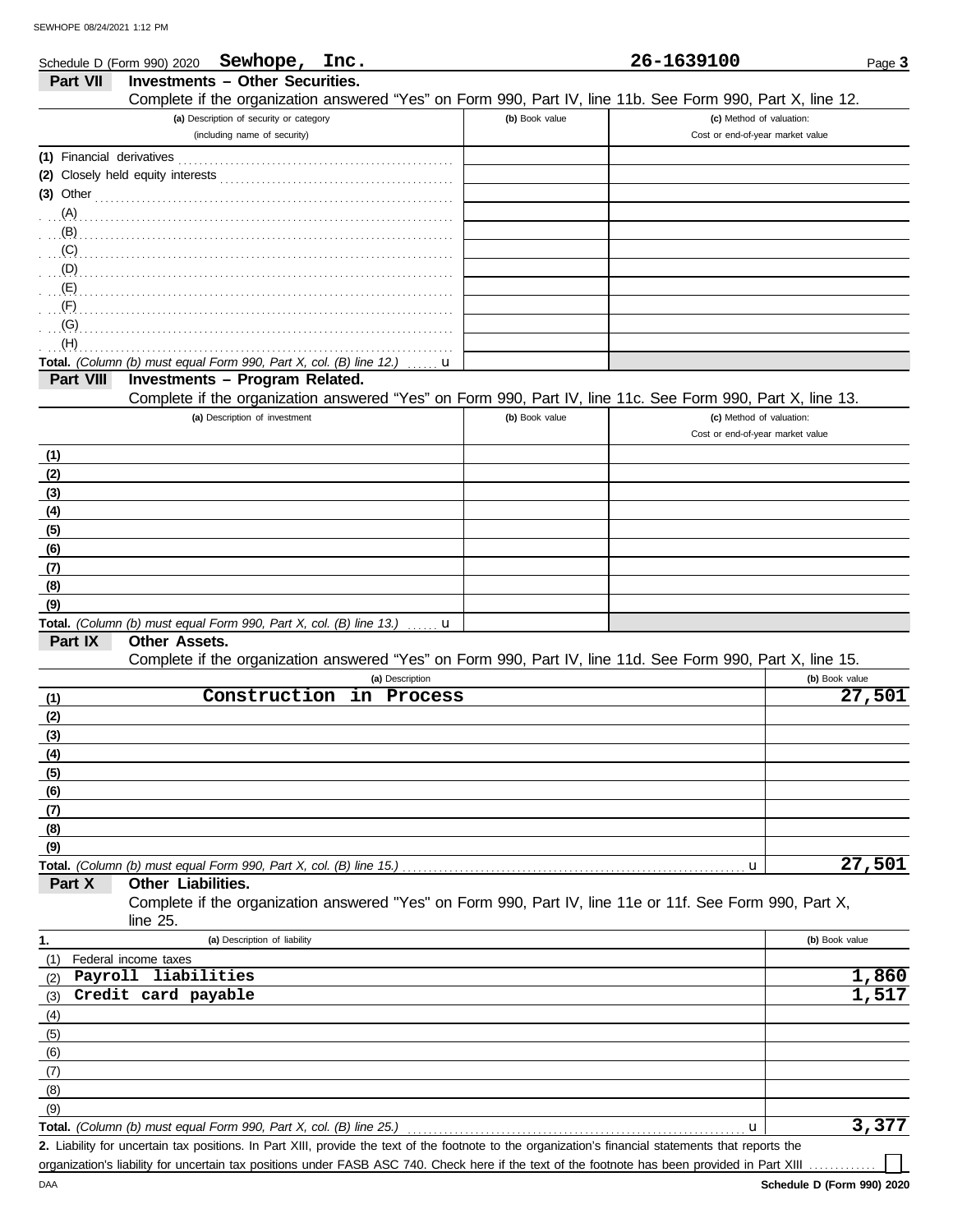| Schedule D (Form 990) 2020 Sewhope, Inc.                                                                                                                                                                                           |                | 26-1639100   | Page 4 |
|------------------------------------------------------------------------------------------------------------------------------------------------------------------------------------------------------------------------------------|----------------|--------------|--------|
| Reconciliation of Revenue per Audited Financial Statements With Revenue per Return.<br>Part XI                                                                                                                                     |                |              |        |
| Complete if the organization answered "Yes" on Form 990, Part IV, line 12a.                                                                                                                                                        |                |              |        |
| Total revenue, gains, and other support per audited financial statements [111][11][11][11][11][11][11][11][11]<br>1                                                                                                                |                | $\mathbf{1}$ |        |
| Amounts included on line 1 but not on Form 990, Part VIII, line 12:<br>2                                                                                                                                                           |                |              |        |
| a                                                                                                                                                                                                                                  | 2a             |              |        |
| b                                                                                                                                                                                                                                  | 2 <sub>b</sub> |              |        |
| c                                                                                                                                                                                                                                  | 2c             |              |        |
| d                                                                                                                                                                                                                                  | 2d             |              |        |
| Add lines 2a through 2d [11] Additional Property and Property and Property and Property and Property and Property and Property and Property and Property and Property and Property and Property and Property and Property and<br>е |                | 2e           |        |
| 3                                                                                                                                                                                                                                  |                | 3            |        |
| Amounts included on Form 990, Part VIII, line 12, but not on line 1:<br>4                                                                                                                                                          |                |              |        |
| a Investment expenses not included on Form 990, Part VIII, line 7b                                                                                                                                                                 | 4a             |              |        |
| b                                                                                                                                                                                                                                  | 4b             |              |        |
| Add lines 4a and 4b<br>C                                                                                                                                                                                                           |                | 4c           |        |
|                                                                                                                                                                                                                                    |                | 5            |        |
| Reconciliation of Expenses per Audited Financial Statements With Expenses per Return.<br>Part XII                                                                                                                                  |                |              |        |
| Complete if the organization answered "Yes" on Form 990, Part IV, line 12a.                                                                                                                                                        |                |              |        |
| 1.                                                                                                                                                                                                                                 |                | $\mathbf{1}$ |        |
| Amounts included on line 1 but not on Form 990, Part IX, line 25:<br>2                                                                                                                                                             |                |              |        |
| a                                                                                                                                                                                                                                  | 2a             |              |        |
| b                                                                                                                                                                                                                                  | 2 <sub>b</sub> |              |        |
| c                                                                                                                                                                                                                                  | 2c             |              |        |
| d                                                                                                                                                                                                                                  | 2d             |              |        |
|                                                                                                                                                                                                                                    |                | 2e           |        |
| 3                                                                                                                                                                                                                                  |                | 3            |        |
| Amounts included on Form 990, Part IX, line 25, but not on line 1:<br>4                                                                                                                                                            |                |              |        |
| Investment expenses not included on Form 990, Part VIII, line 7b [<br>a                                                                                                                                                            | 4a             |              |        |
| b                                                                                                                                                                                                                                  | 4 <sub>b</sub> |              |        |
| c Add lines 4a and 4b                                                                                                                                                                                                              |                | 4c           |        |
|                                                                                                                                                                                                                                    |                | 5            |        |
| Part XIII Supplemental Information.                                                                                                                                                                                                |                |              |        |
| Provide the descriptions required for Part II, lines 3, 5, and 9; Part III, lines 1a and 4; Part IV, lines 1b and 2b; Part V, line 4; Part X, line                                                                                 |                |              |        |
| 2; Part XI, lines 2d and 4b; and Part XII, lines 2d and 4b. Also complete this part to provide any additional information.                                                                                                         |                |              |        |
|                                                                                                                                                                                                                                    |                |              |        |
|                                                                                                                                                                                                                                    |                |              |        |
|                                                                                                                                                                                                                                    |                |              |        |
|                                                                                                                                                                                                                                    |                |              |        |
|                                                                                                                                                                                                                                    |                |              |        |
|                                                                                                                                                                                                                                    |                |              |        |
|                                                                                                                                                                                                                                    |                |              |        |
|                                                                                                                                                                                                                                    |                |              |        |
|                                                                                                                                                                                                                                    |                |              |        |
|                                                                                                                                                                                                                                    |                |              |        |
|                                                                                                                                                                                                                                    |                |              |        |
|                                                                                                                                                                                                                                    |                |              |        |
|                                                                                                                                                                                                                                    |                |              |        |
|                                                                                                                                                                                                                                    |                |              |        |
|                                                                                                                                                                                                                                    |                |              |        |
|                                                                                                                                                                                                                                    |                |              |        |
|                                                                                                                                                                                                                                    |                |              |        |
|                                                                                                                                                                                                                                    |                |              |        |
|                                                                                                                                                                                                                                    |                |              |        |
|                                                                                                                                                                                                                                    |                |              |        |
|                                                                                                                                                                                                                                    |                |              |        |
|                                                                                                                                                                                                                                    |                |              |        |
|                                                                                                                                                                                                                                    |                |              |        |
|                                                                                                                                                                                                                                    |                |              |        |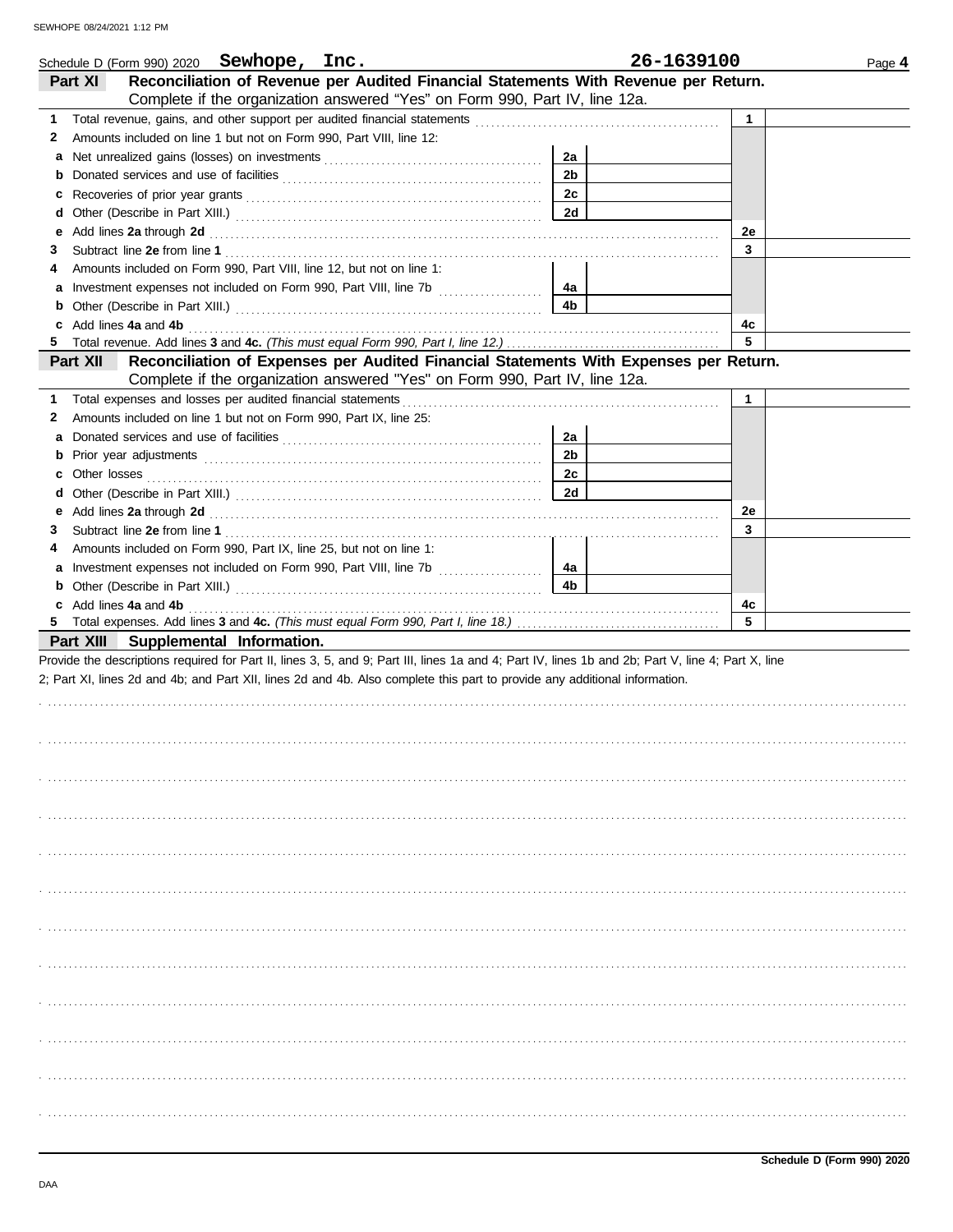|  | Schedule D (Form 990) 2020 Sewhope, Inc.<br>Part XIII Supplemental Information (continued) |  | 26-1639100 | Page 5 |
|--|--------------------------------------------------------------------------------------------|--|------------|--------|
|  |                                                                                            |  |            |        |
|  |                                                                                            |  |            |        |
|  |                                                                                            |  |            |        |
|  |                                                                                            |  |            |        |
|  |                                                                                            |  |            |        |
|  |                                                                                            |  |            |        |
|  |                                                                                            |  |            |        |
|  |                                                                                            |  |            |        |
|  |                                                                                            |  |            |        |
|  |                                                                                            |  |            |        |
|  |                                                                                            |  |            |        |
|  |                                                                                            |  |            |        |
|  |                                                                                            |  |            |        |
|  |                                                                                            |  |            |        |
|  |                                                                                            |  |            |        |
|  |                                                                                            |  |            |        |
|  |                                                                                            |  |            |        |
|  |                                                                                            |  |            |        |
|  |                                                                                            |  |            |        |
|  |                                                                                            |  |            |        |
|  |                                                                                            |  |            |        |
|  |                                                                                            |  |            |        |
|  |                                                                                            |  |            |        |
|  |                                                                                            |  |            |        |
|  |                                                                                            |  |            |        |
|  |                                                                                            |  |            |        |
|  |                                                                                            |  |            |        |
|  |                                                                                            |  |            |        |
|  |                                                                                            |  |            |        |
|  |                                                                                            |  |            |        |
|  |                                                                                            |  |            |        |
|  |                                                                                            |  |            |        |
|  |                                                                                            |  |            |        |
|  |                                                                                            |  |            |        |
|  |                                                                                            |  |            |        |
|  |                                                                                            |  |            |        |
|  |                                                                                            |  |            |        |
|  |                                                                                            |  |            |        |
|  |                                                                                            |  |            |        |
|  |                                                                                            |  |            |        |
|  |                                                                                            |  |            |        |
|  |                                                                                            |  |            |        |
|  |                                                                                            |  |            |        |
|  |                                                                                            |  |            |        |
|  |                                                                                            |  |            |        |
|  |                                                                                            |  |            |        |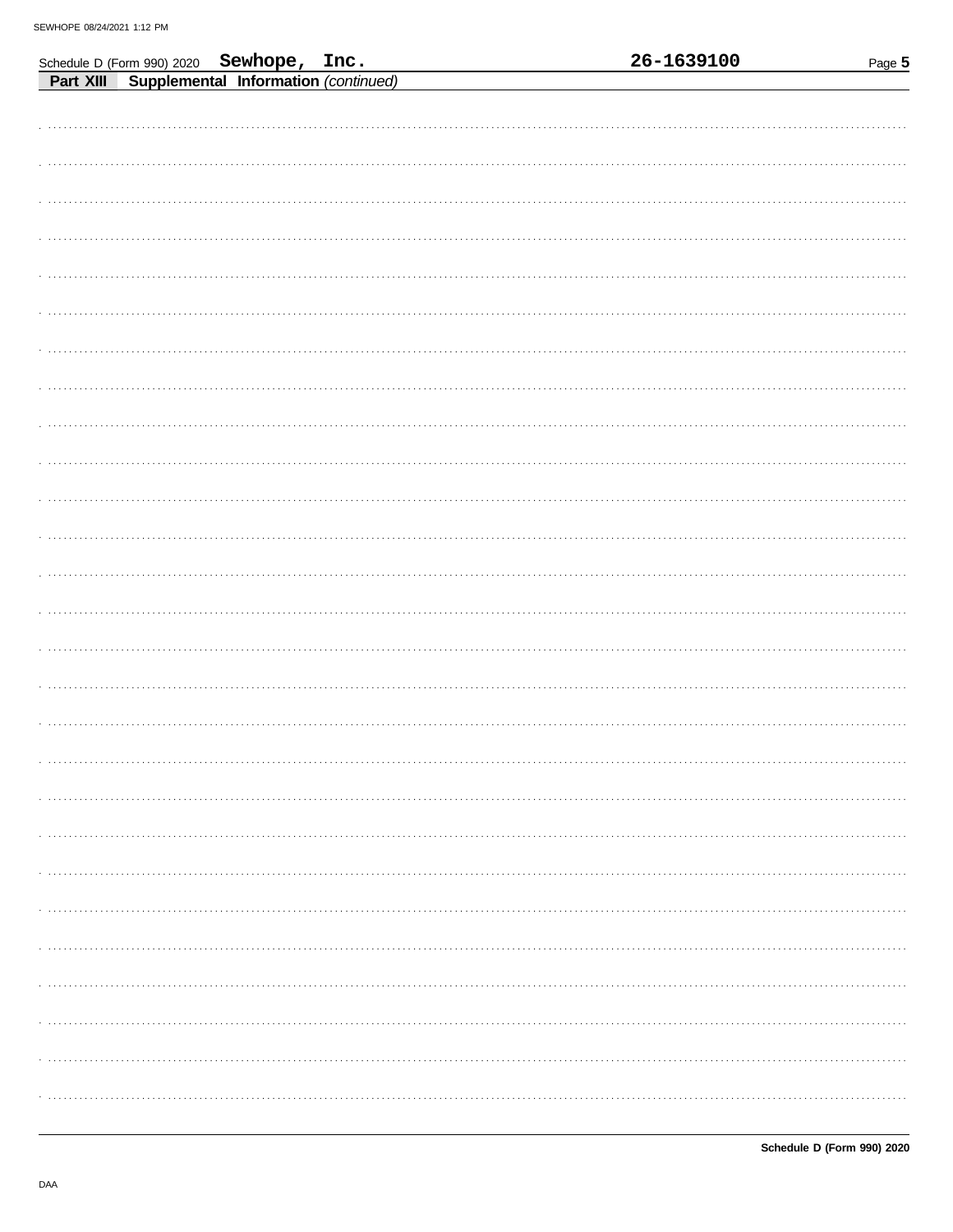| <b>Statement of Activities Outside the United States</b><br><b>SCHEDULE F</b><br>(Form 990)<br>u Complete if the organization answered "Yes" on Form 990, Part IV, line 14b, 15, or 16. |  |                                           |                                                                                           |                                                                                                                                                                                                                        |                                                                                    | OMB No. 1545-0047              |                                                                   |
|-----------------------------------------------------------------------------------------------------------------------------------------------------------------------------------------|--|-------------------------------------------|-------------------------------------------------------------------------------------------|------------------------------------------------------------------------------------------------------------------------------------------------------------------------------------------------------------------------|------------------------------------------------------------------------------------|--------------------------------|-------------------------------------------------------------------|
| Department of the Treasury                                                                                                                                                              |  |                                           |                                                                                           | La Attach to Form 990.                                                                                                                                                                                                 |                                                                                    |                                | Open to Public                                                    |
| Internal Revenue Service<br>Name of the organization                                                                                                                                    |  |                                           |                                                                                           | u Go to www.irs.gov/Form990 for instructions and the latest information.                                                                                                                                               |                                                                                    | Employer identification number | Inspection                                                        |
| Part I                                                                                                                                                                                  |  | Sewhope, Inc.                             |                                                                                           | General Information on Activities Outside the United States. Complete if the organization answered "Yes" on                                                                                                            |                                                                                    | 26-1639100                     |                                                                   |
|                                                                                                                                                                                         |  | Form 990, Part IV, line 14b.              |                                                                                           |                                                                                                                                                                                                                        |                                                                                    |                                |                                                                   |
|                                                                                                                                                                                         |  |                                           |                                                                                           | 1 For grantmakers. Does the organization maintain records to substantiate the amount of its grants and<br>other assistance, the grantees' eligibility for the grants or assistance, and the selection criteria used to |                                                                                    |                                | Yes $X$ No                                                        |
| outside the United States.                                                                                                                                                              |  |                                           |                                                                                           | 2 For grantmakers. Describe in Part V the organization's procedures for monitoring the use of its grants and other assistance                                                                                          |                                                                                    |                                |                                                                   |
| 3                                                                                                                                                                                       |  |                                           |                                                                                           | Activities per Region. (The following Part I, line 3 table can be duplicated if additional space is needed.)                                                                                                           |                                                                                    |                                |                                                                   |
| (a) Region                                                                                                                                                                              |  | (b) Number<br>of offices in<br>the region | (c) Number of<br>employees,<br>agents, and<br>independent<br>contractors<br>in the region | (d) Activities conducted in the<br>region (by type) (such as,<br>fundraising, program services,<br>investments, grants to recipients<br>located in the region)                                                         | (e) If activity listed in (d) is<br>a program service,<br>service(s) in the region | describe specific type of      | (f) Total<br>expenditures for<br>and investments<br>in the region |
| Central America<br>(1)                                                                                                                                                                  |  | 1                                         |                                                                                           | 6 Education                                                                                                                                                                                                            |                                                                                    | Supplemental Educati           | 42,518                                                            |
| Central America                                                                                                                                                                         |  |                                           |                                                                                           | Womens Health Care                                                                                                                                                                                                     |                                                                                    | Cervical Cancer Scre           | 20,167                                                            |
| (2)<br>Central America                                                                                                                                                                  |  |                                           |                                                                                           |                                                                                                                                                                                                                        |                                                                                    |                                |                                                                   |
| (3)                                                                                                                                                                                     |  |                                           |                                                                                           | Nutrition                                                                                                                                                                                                              |                                                                                    | Teaching Agriculatur           | 42,964                                                            |
| (4)                                                                                                                                                                                     |  |                                           |                                                                                           |                                                                                                                                                                                                                        |                                                                                    |                                |                                                                   |
| (5)                                                                                                                                                                                     |  |                                           |                                                                                           |                                                                                                                                                                                                                        |                                                                                    |                                |                                                                   |
| (6)                                                                                                                                                                                     |  |                                           |                                                                                           |                                                                                                                                                                                                                        |                                                                                    |                                |                                                                   |
| (7)                                                                                                                                                                                     |  |                                           |                                                                                           |                                                                                                                                                                                                                        |                                                                                    |                                |                                                                   |
| (8)                                                                                                                                                                                     |  |                                           |                                                                                           |                                                                                                                                                                                                                        |                                                                                    |                                |                                                                   |
| (9)                                                                                                                                                                                     |  |                                           |                                                                                           |                                                                                                                                                                                                                        |                                                                                    |                                |                                                                   |
| (10)                                                                                                                                                                                    |  |                                           |                                                                                           |                                                                                                                                                                                                                        |                                                                                    |                                |                                                                   |
| (11)                                                                                                                                                                                    |  |                                           |                                                                                           |                                                                                                                                                                                                                        |                                                                                    |                                |                                                                   |
| (12)                                                                                                                                                                                    |  |                                           |                                                                                           |                                                                                                                                                                                                                        |                                                                                    |                                |                                                                   |
| (13)                                                                                                                                                                                    |  |                                           |                                                                                           |                                                                                                                                                                                                                        |                                                                                    |                                |                                                                   |
| (14)                                                                                                                                                                                    |  |                                           |                                                                                           |                                                                                                                                                                                                                        |                                                                                    |                                |                                                                   |
| (15)                                                                                                                                                                                    |  |                                           |                                                                                           |                                                                                                                                                                                                                        |                                                                                    |                                |                                                                   |
| (16)                                                                                                                                                                                    |  |                                           |                                                                                           |                                                                                                                                                                                                                        |                                                                                    |                                |                                                                   |
| (17)                                                                                                                                                                                    |  |                                           |                                                                                           |                                                                                                                                                                                                                        |                                                                                    |                                |                                                                   |
| <b>3a</b> Subtotal<br><b>b</b> Total from continuation                                                                                                                                  |  | 1                                         | 6                                                                                         |                                                                                                                                                                                                                        |                                                                                    |                                | 105,649                                                           |
| sheets to Part I<br>c Totals (add                                                                                                                                                       |  |                                           |                                                                                           |                                                                                                                                                                                                                        |                                                                                    |                                |                                                                   |
| lines 3a and 3b)                                                                                                                                                                        |  | 1                                         | 6                                                                                         |                                                                                                                                                                                                                        |                                                                                    |                                | 105,649                                                           |

**For Paperwork Reduction Act Notice, see the Instructions for Form 990.** Schedule F (Form 990) 2020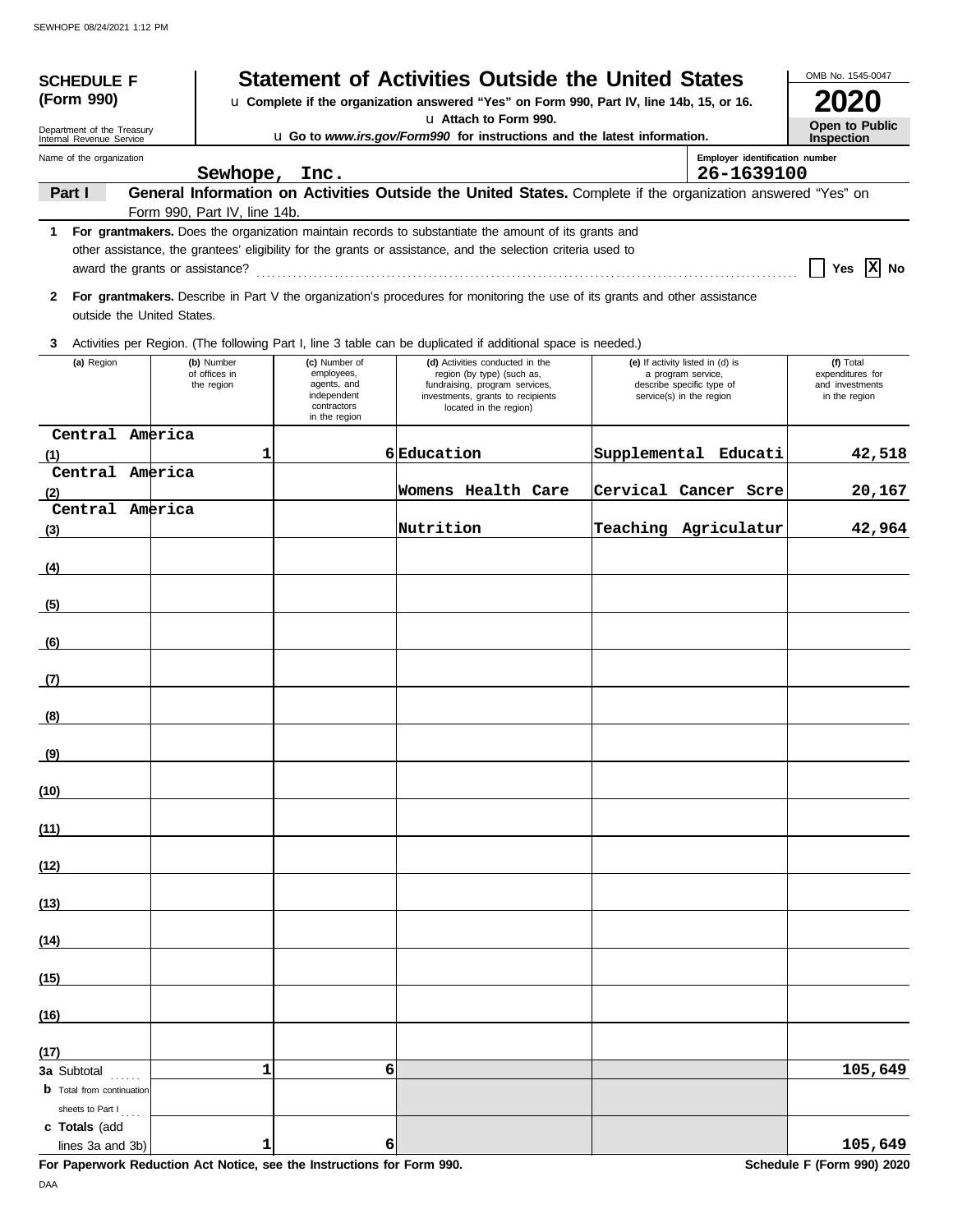| Part II      |                             |                                                    |            | Grants and Other Assistance to Organizations or Entities Outside the United States. Complete if the organization answered "Yes" on Form 990,<br>Part IV, line 15, for any recipient who received more than \$5,000. Part II can be duplicated if additional space is needed. |                             |                                       |                                        |                                          |                                                                |
|--------------|-----------------------------|----------------------------------------------------|------------|------------------------------------------------------------------------------------------------------------------------------------------------------------------------------------------------------------------------------------------------------------------------------|-----------------------------|---------------------------------------|----------------------------------------|------------------------------------------|----------------------------------------------------------------|
| $\mathbf{1}$ | (a) Name of<br>organization | (b) IRS code<br>section and EIN<br>(if applicable) | (c) Region | (d) Purpose of<br>grant                                                                                                                                                                                                                                                      | (e) Amount of<br>cash grant | (f) Manner of<br>cash<br>disbursement | (g) Amount of<br>noncash<br>assistance | (h) Description<br>of noncash assistance | (i) Method of<br>valuation<br>(book, FMV,<br>appraisal, other) |
| (1)          |                             |                                                    |            |                                                                                                                                                                                                                                                                              |                             |                                       |                                        |                                          |                                                                |
| (2)          |                             |                                                    |            |                                                                                                                                                                                                                                                                              |                             |                                       |                                        |                                          |                                                                |
| (3)          |                             |                                                    |            |                                                                                                                                                                                                                                                                              |                             |                                       |                                        |                                          |                                                                |
| (4)          |                             |                                                    |            |                                                                                                                                                                                                                                                                              |                             |                                       |                                        |                                          |                                                                |
| (5)          |                             |                                                    |            |                                                                                                                                                                                                                                                                              |                             |                                       |                                        |                                          |                                                                |
| (6)          |                             |                                                    |            |                                                                                                                                                                                                                                                                              |                             |                                       |                                        |                                          |                                                                |
| (7)          |                             |                                                    |            |                                                                                                                                                                                                                                                                              |                             |                                       |                                        |                                          |                                                                |
| (8)          |                             |                                                    |            |                                                                                                                                                                                                                                                                              |                             |                                       |                                        |                                          |                                                                |
| (9)          |                             |                                                    |            |                                                                                                                                                                                                                                                                              |                             |                                       |                                        |                                          |                                                                |
| (10)         |                             |                                                    |            |                                                                                                                                                                                                                                                                              |                             |                                       |                                        |                                          |                                                                |
| (11)         |                             |                                                    |            |                                                                                                                                                                                                                                                                              |                             |                                       |                                        |                                          |                                                                |
| (12)         |                             |                                                    |            |                                                                                                                                                                                                                                                                              |                             |                                       |                                        |                                          |                                                                |
| (13)         |                             |                                                    |            |                                                                                                                                                                                                                                                                              |                             |                                       |                                        |                                          |                                                                |
| (14)         |                             |                                                    |            |                                                                                                                                                                                                                                                                              |                             |                                       |                                        |                                          |                                                                |
| (15)         |                             |                                                    |            |                                                                                                                                                                                                                                                                              |                             |                                       |                                        |                                          |                                                                |
| (16)         |                             |                                                    |            |                                                                                                                                                                                                                                                                              |                             |                                       |                                        |                                          |                                                                |
|              |                             |                                                    |            | 2 Enter total number of recipient organizations listed above that are recognized as charities by the foreign country, recognized as a tax                                                                                                                                    |                             |                                       |                                        | $\mathbf{u}$                             |                                                                |

**Schedule F (Form 990) 2020**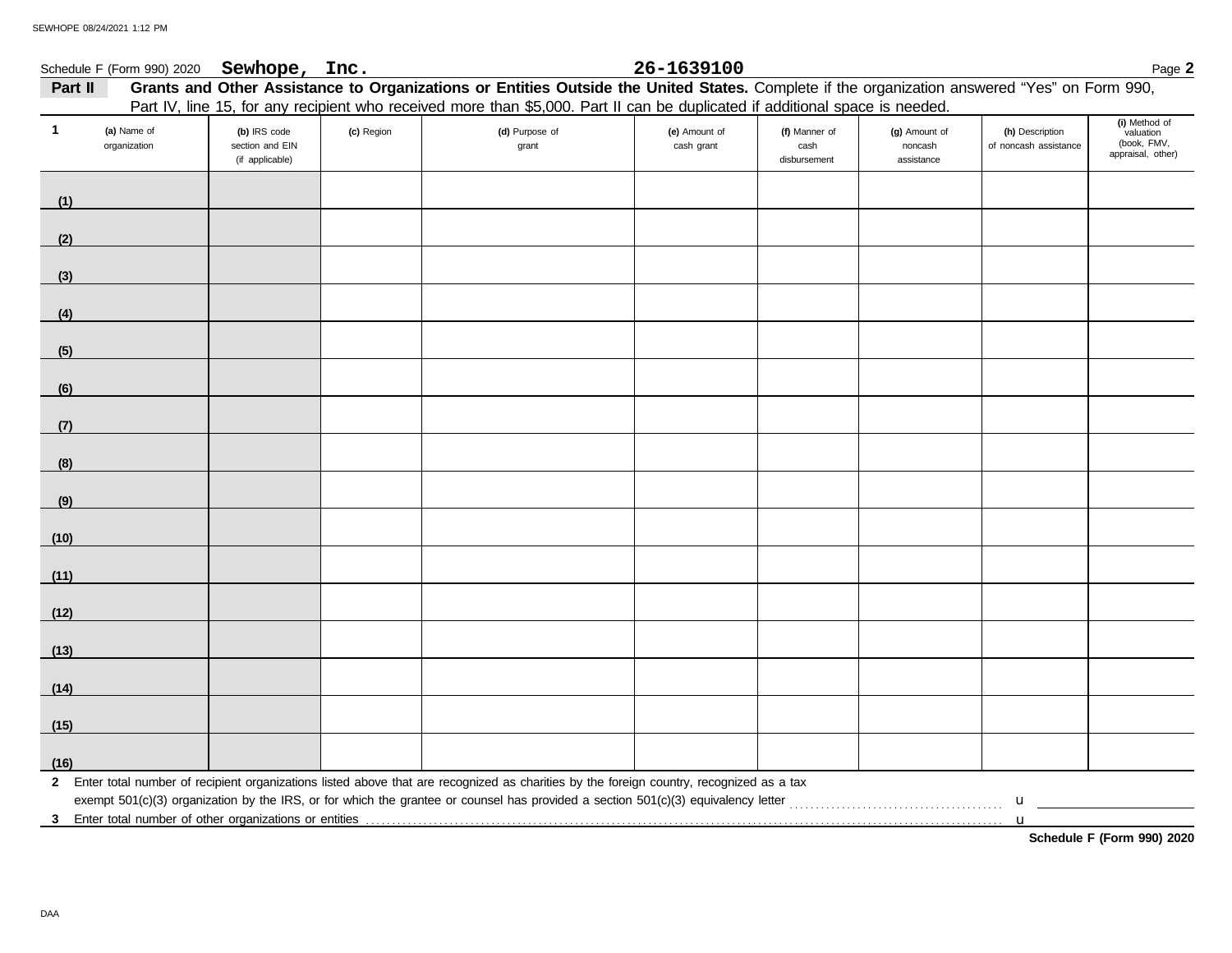## Schedule F (Form 990) 2020 Page **3 Sewhope, Inc. 26-1639100**

| Part III | Grants and Other Assistance to Individuals Outside the United States. Complete if the organization answered "Yes" on Form 990, Part IV, line 16. |            |                             |                             |                                       |                                        |                                          |                                                                |
|----------|--------------------------------------------------------------------------------------------------------------------------------------------------|------------|-----------------------------|-----------------------------|---------------------------------------|----------------------------------------|------------------------------------------|----------------------------------------------------------------|
|          | Part III can be duplicated if additional space is needed.                                                                                        |            |                             |                             |                                       |                                        |                                          |                                                                |
|          | (a) Type of grant or assistance                                                                                                                  | (b) Region | (c) Number of<br>recipients | (d) Amount of<br>cash grant | (e) Manner of<br>cash<br>disbursement | (f) Amount of<br>noncash<br>assistance | (g) Description<br>of noncash assistance | (h) Method of<br>valuation<br>(book, FMV,<br>appraisal, other) |
| (1)      |                                                                                                                                                  |            |                             |                             |                                       |                                        |                                          |                                                                |
| (2)      |                                                                                                                                                  |            |                             |                             |                                       |                                        |                                          |                                                                |
| (3)      |                                                                                                                                                  |            |                             |                             |                                       |                                        |                                          |                                                                |
| (4)      |                                                                                                                                                  |            |                             |                             |                                       |                                        |                                          |                                                                |
| (5)      |                                                                                                                                                  |            |                             |                             |                                       |                                        |                                          |                                                                |
| (6)      |                                                                                                                                                  |            |                             |                             |                                       |                                        |                                          |                                                                |
| (7)      |                                                                                                                                                  |            |                             |                             |                                       |                                        |                                          |                                                                |
| (8)      |                                                                                                                                                  |            |                             |                             |                                       |                                        |                                          |                                                                |
| (9)      |                                                                                                                                                  |            |                             |                             |                                       |                                        |                                          |                                                                |
| (10)     |                                                                                                                                                  |            |                             |                             |                                       |                                        |                                          |                                                                |
| (11)     |                                                                                                                                                  |            |                             |                             |                                       |                                        |                                          |                                                                |
| (12)     |                                                                                                                                                  |            |                             |                             |                                       |                                        |                                          |                                                                |
| (13)     | <u> 1989 - Jan Stein Stein Stein Stein Stein Stein Stein Stein Stein Stein Stein Stein Stein Stein Stein Stein St</u>                            |            |                             |                             |                                       |                                        |                                          |                                                                |
| (14)     |                                                                                                                                                  |            |                             |                             |                                       |                                        |                                          |                                                                |
| (15)     |                                                                                                                                                  |            |                             |                             |                                       |                                        |                                          |                                                                |
| (16)     | the control of the control of the control of                                                                                                     |            |                             |                             |                                       |                                        |                                          |                                                                |
| (17)     |                                                                                                                                                  |            |                             |                             |                                       |                                        |                                          |                                                                |
| (18)     |                                                                                                                                                  |            |                             |                             |                                       |                                        |                                          |                                                                |

**Schedule F (Form 990) 2020**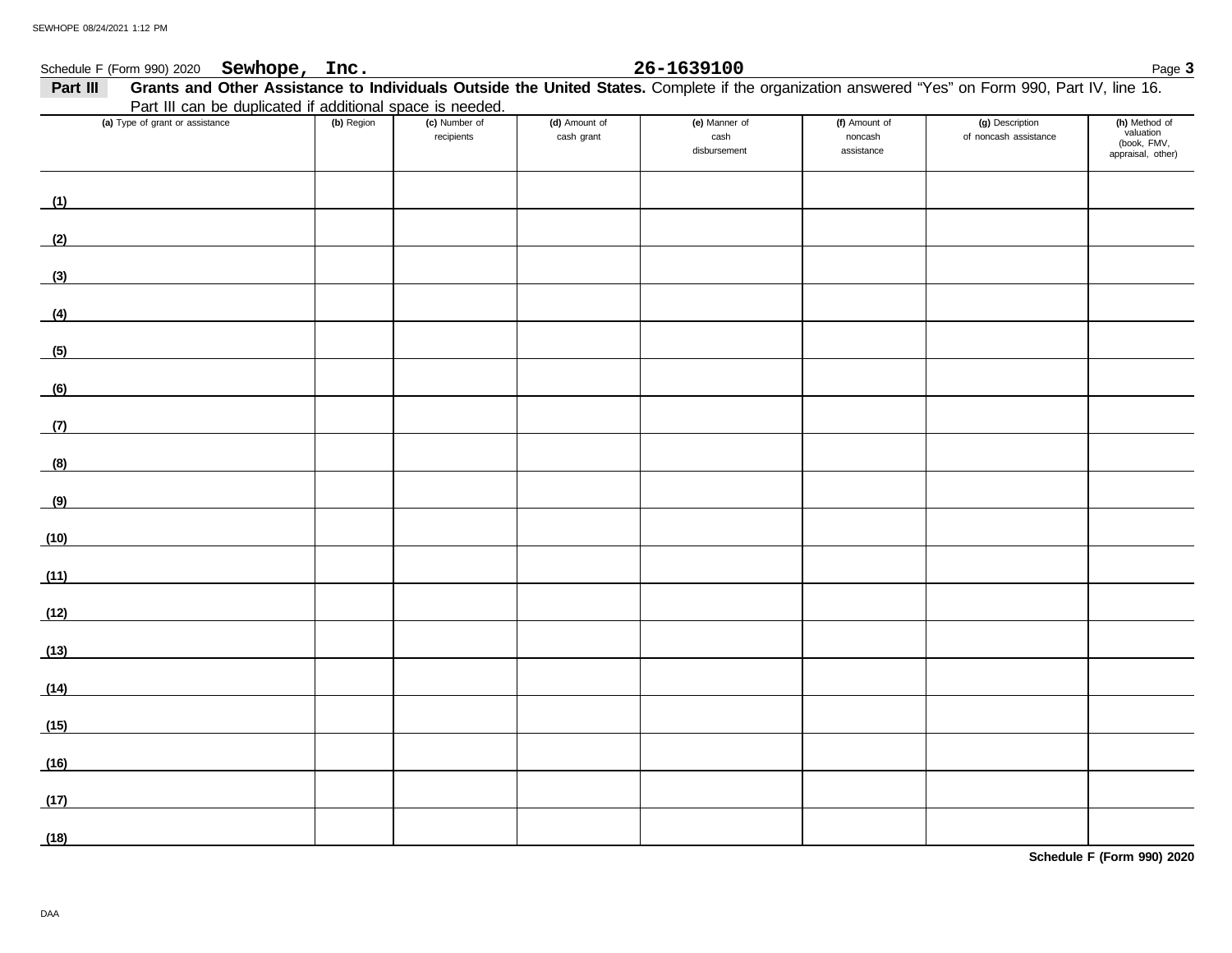|              |                | Schedule F (Form 990) 2020 | Sewhope, Inc. |                                                               | 26-1639100                                                                                                                                                                                                                                                                                                                                                                                                                                      |     | Page 4    |
|--------------|----------------|----------------------------|---------------|---------------------------------------------------------------|-------------------------------------------------------------------------------------------------------------------------------------------------------------------------------------------------------------------------------------------------------------------------------------------------------------------------------------------------------------------------------------------------------------------------------------------------|-----|-----------|
|              | <b>Part IV</b> | <b>Foreign Forms</b>       |               |                                                               |                                                                                                                                                                                                                                                                                                                                                                                                                                                 |     |           |
| 1            |                |                            |               |                                                               | Was the organization a U.S. transferor of property to a foreign corporation during the tax year? If "Yes,"<br>the organization may be required to file Form 926, Return by a U.S. Transferor of Property to a Foreign                                                                                                                                                                                                                           | Yes | ΙxΙ<br>No |
| $\mathbf{2}$ |                |                            |               |                                                               | Did the organization have an interest in a foreign trust during the tax year? If "Yes," the organization may<br>be required to separately file Form 3520, Annual Return To Report Transactions With Foreign Trusts and<br>Receipt of Certain Foreign Gifts, and/or Form 3520-A, Annual Information Return of Foreign Trust With a                                                                                                               | Yes | X <br>No  |
| 3            |                |                            |               | Certain Foreign Corporations (see Instructions for Form 5471) | Did the organization have an ownership interest in a foreign corporation during the tax year? If "Yes,"<br>the organization may be required to file Form 5471, Information Return of U.S. Persons With Respect to                                                                                                                                                                                                                               | Yes | x <br>No  |
| 4            |                |                            |               |                                                               | Was the organization a direct or indirect shareholder of a passive foreign investment company or a<br>qualified electing fund during the tax year? If "Yes," the organization may be required to file Form 8621,<br>Information Return by a Shareholder of a Passive Foreign Investment Company or Qualified Electing                                                                                                                           | Yes | X<br>No   |
| 5.           |                |                            |               |                                                               | Did the organization have an ownership interest in a foreign partnership during the tax year? If "Yes,"<br>the organization may be required to file Form 8865, Return of U.S. Persons With Respect to Certain<br>Foreign Partnerships (see Instructions for Form 8865) Material Construction Construction Construction Construction Construction Construction Construction Construction Construction Construction Construction Construction Con | Yes | X<br>No   |
| 6            |                |                            |               |                                                               | Did the organization have any operations in or related to any boycotting countries during the tax year? If<br>"Yes," the organization may be required to separately file Form 5713, International Boycott Report (see                                                                                                                                                                                                                           | Yes | х<br>No   |

**Schedule F (Form 990) 2020**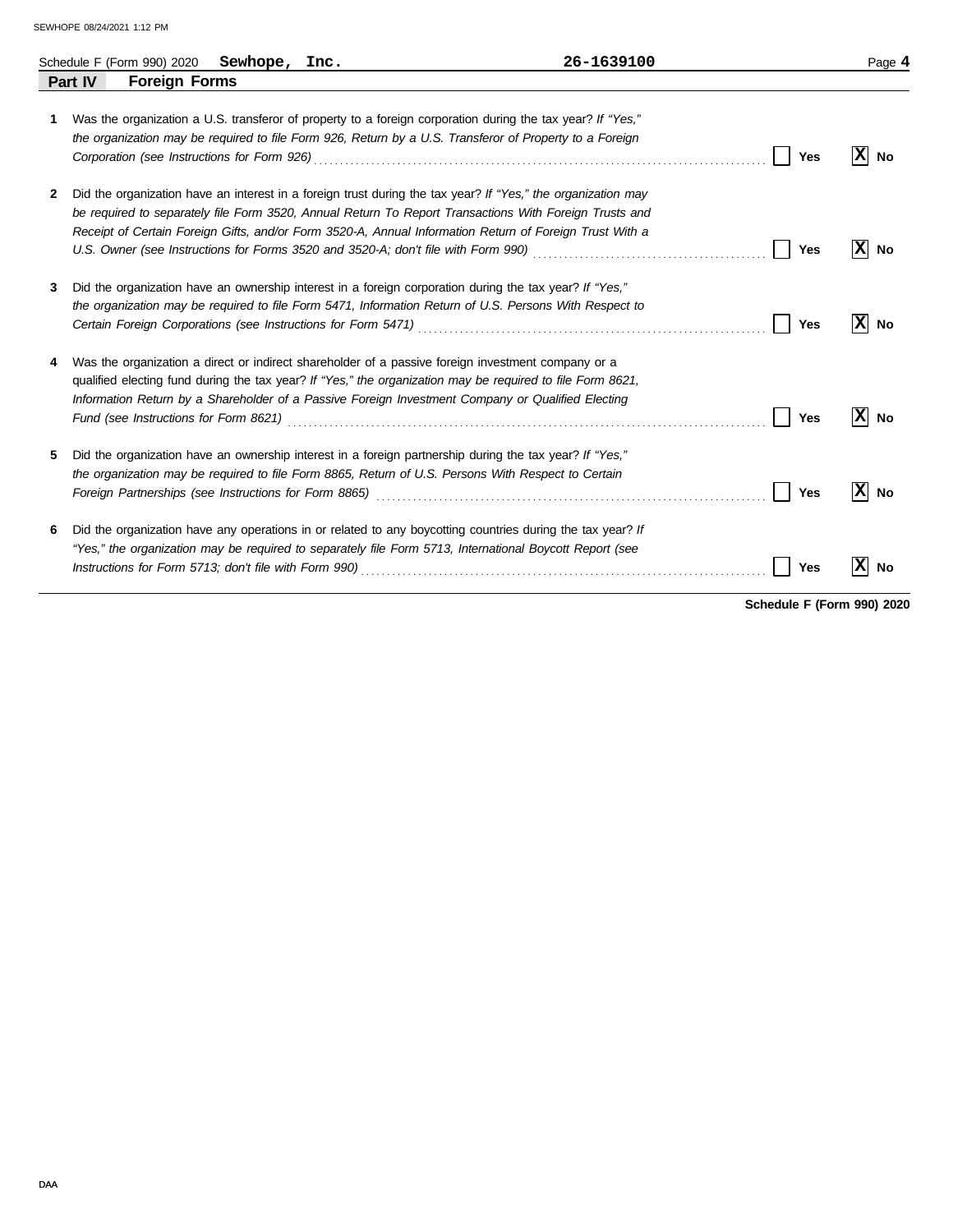| Schedule F (Form 990) 2020 Sewhope, Inc.                                                                                                                                                                                                                                                                                                                                                                                                                   |     | 26-1639100   | Page 5      |
|------------------------------------------------------------------------------------------------------------------------------------------------------------------------------------------------------------------------------------------------------------------------------------------------------------------------------------------------------------------------------------------------------------------------------------------------------------|-----|--------------|-------------|
| Part V<br>Supplemental Information<br>Provide the information required by Part I, line 2 (monitoring of funds); Part I, line 3, column (f) (accounting method;<br>amounts of investments vs. expenditures per region); Part II, line 1 (accounting method); Part III (accounting method); and<br>Part III, column (c) (estimated number of recipients), as applicable. Also complete this part to provide any additional<br>information. See instructions. |     |              |             |
| Part I, Line 3 - Activities per Region                                                                                                                                                                                                                                                                                                                                                                                                                     |     |              |             |
| Region                                                                                                                                                                                                                                                                                                                                                                                                                                                     |     | Expenditures | Investments |
| Central America                                                                                                                                                                                                                                                                                                                                                                                                                                            | \$. | $42,518$ \$  | 0           |
| Central America                                                                                                                                                                                                                                                                                                                                                                                                                                            | \$  | $20,167$ \$  | 0           |
| Central America                                                                                                                                                                                                                                                                                                                                                                                                                                            | \$  | $42,964$ \$  | 0           |
| Part V - Additional Information                                                                                                                                                                                                                                                                                                                                                                                                                            |     |              |             |
| Part I, Line 2:                                                                                                                                                                                                                                                                                                                                                                                                                                            |     |              |             |
| Frequent reporting of financial and informational reporting from                                                                                                                                                                                                                                                                                                                                                                                           |     |              |             |
| Association Civil Sewhope to Sewhope, Inc. Oversight also provided by                                                                                                                                                                                                                                                                                                                                                                                      |     |              |             |
| Sewhope, Inc. board members traveling to Association Civil Sewhope and                                                                                                                                                                                                                                                                                                                                                                                     |     |              |             |
| staying on-site for observations.                                                                                                                                                                                                                                                                                                                                                                                                                          |     |              |             |
| Part I, Line 3:                                                                                                                                                                                                                                                                                                                                                                                                                                            |     |              |             |
| Basis of accounting used is the cash basis for program related expenses.                                                                                                                                                                                                                                                                                                                                                                                   |     |              |             |
| All amounts are for direct program service expenses.                                                                                                                                                                                                                                                                                                                                                                                                       |     |              |             |
| Part I, Line 3, Column $(E)$ :                                                                                                                                                                                                                                                                                                                                                                                                                             |     |              |             |
| Region: Central America                                                                                                                                                                                                                                                                                                                                                                                                                                    |     |              |             |
| (E) Specific types of services in region: cervical cancer screenings,                                                                                                                                                                                                                                                                                                                                                                                      |     |              |             |
| malnutrition for women and children, and training for providing pap smears.                                                                                                                                                                                                                                                                                                                                                                                |     |              |             |
| Part II, Line 1 (Accounting Method):                                                                                                                                                                                                                                                                                                                                                                                                                       |     |              |             |
| The accounting method used for cash and non-cash expenses follows the tax-<br>basis financial reporting. Non-cash expenses use the FMV basis.                                                                                                                                                                                                                                                                                                              |     |              |             |
|                                                                                                                                                                                                                                                                                                                                                                                                                                                            |     |              |             |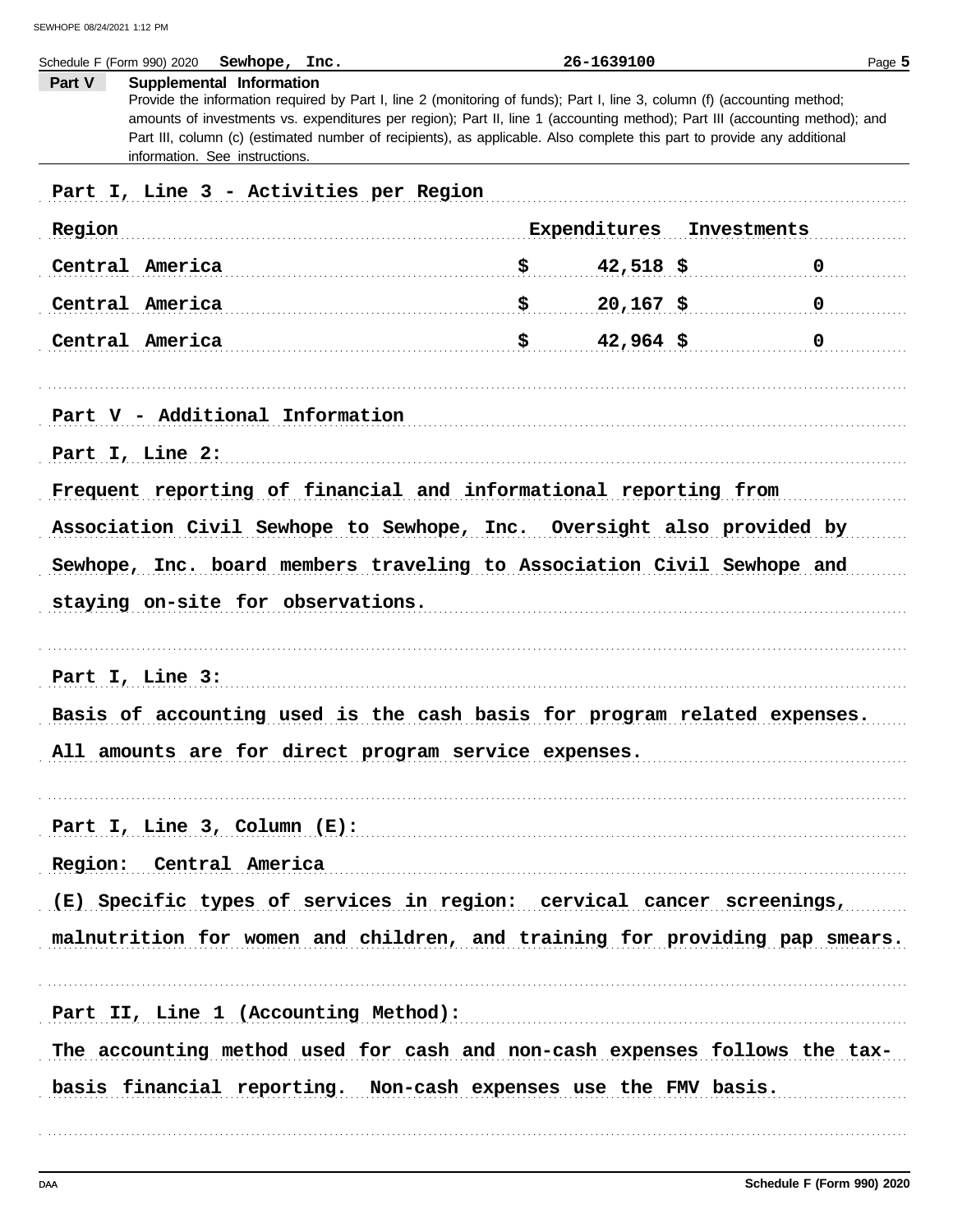| <b>SCHEDULE G</b><br>(Form 990 or 990-EZ) | Supplemental Information Regarding Fundraising or Gaming Activities<br>Complete if the organization answered "Yes" on Form 990, Part IV, line 17, 18, or 19, or if the                                                                   |                                                   |                        |                                                            |                                                                                 |                                                                | OMB No. 1545-0047                                       |
|-------------------------------------------|------------------------------------------------------------------------------------------------------------------------------------------------------------------------------------------------------------------------------------------|---------------------------------------------------|------------------------|------------------------------------------------------------|---------------------------------------------------------------------------------|----------------------------------------------------------------|---------------------------------------------------------|
| Department of the Treasury                |                                                                                                                                                                                                                                          | LI Attach to Form 990 or Form 990-EZ.             |                        |                                                            | organization entered more than \$15,000 on Form 990-EZ, line 6a.                |                                                                | Open to Public                                          |
| Internal Revenue Service                  |                                                                                                                                                                                                                                          |                                                   |                        |                                                            | <b>u</b> Go to www.irs.gov/Form990 for instructions and the latest information. |                                                                | Inspection                                              |
| Name of the organization                  | Sewhope, Inc.                                                                                                                                                                                                                            |                                                   |                        |                                                            |                                                                                 | Employer identification number<br>26-1639100                   |                                                         |
| Part I                                    | Fundraising Activities. Complete if the organization answered "Yes" on Form 990, Part IV, line 17.<br>Form 990-EZ filers are not required to complete this part.                                                                         |                                                   |                        |                                                            |                                                                                 |                                                                |                                                         |
| 1                                         | Indicate whether the organization raised funds through any of the following activities. Check all that apply.                                                                                                                            |                                                   |                        |                                                            |                                                                                 |                                                                |                                                         |
| X<br>Mail solicitations<br>a              |                                                                                                                                                                                                                                          | $ \mathbf{x} $<br>e                               |                        |                                                            | Solicitation of non-government grants                                           |                                                                |                                                         |
| Internet and email solicitations<br>b     |                                                                                                                                                                                                                                          | f                                                 |                        |                                                            | Solicitation of government grants                                               |                                                                |                                                         |
| Phone solicitations<br>c                  |                                                                                                                                                                                                                                          | $ \mathbf{x} $<br>Special fundraising events<br>g |                        |                                                            |                                                                                 |                                                                |                                                         |
| In-person solicitations<br>d              |                                                                                                                                                                                                                                          |                                                   |                        |                                                            |                                                                                 |                                                                |                                                         |
|                                           | 2a Did the organization have a written or oral agreement with any individual (including officers, directors, trustees,<br>or key employees listed in Form 990, Part VII) or entity in connection with professional fundraising services? |                                                   |                        |                                                            |                                                                                 |                                                                | Yes<br>No                                               |
|                                           | b If "Yes," list the 10 highest paid individuals or entities (fundraisers) pursuant to agreements under which the fundraiser is to be<br>compensated at least \$5,000 by the organization.                                               |                                                   |                        |                                                            |                                                                                 |                                                                |                                                         |
|                                           | (i) Name and address of individual<br>or entity (fundraiser)                                                                                                                                                                             | (ii) Activity                                     |                        | (iii) Did fund-<br>raiser have<br>custody or<br>control of | (iv) Gross receipts<br>from activity                                            | (v) Amount paid to<br>(or retained by)<br>fundraiser listed in | (vi) Amount paid to<br>(or retained by)<br>organization |
|                                           |                                                                                                                                                                                                                                          |                                                   | contributions?<br>Yes⊺ |                                                            |                                                                                 | col. (i)                                                       |                                                         |
| 1                                         |                                                                                                                                                                                                                                          |                                                   |                        | No                                                         |                                                                                 |                                                                |                                                         |
| $\mathbf{2}$                              |                                                                                                                                                                                                                                          |                                                   |                        |                                                            |                                                                                 |                                                                |                                                         |
| 3                                         |                                                                                                                                                                                                                                          |                                                   |                        |                                                            |                                                                                 |                                                                |                                                         |
|                                           |                                                                                                                                                                                                                                          |                                                   |                        |                                                            |                                                                                 |                                                                |                                                         |
| 4                                         |                                                                                                                                                                                                                                          |                                                   |                        |                                                            |                                                                                 |                                                                |                                                         |
| 5                                         |                                                                                                                                                                                                                                          |                                                   |                        |                                                            |                                                                                 |                                                                |                                                         |
| 6                                         |                                                                                                                                                                                                                                          |                                                   |                        |                                                            |                                                                                 |                                                                |                                                         |
| 7                                         |                                                                                                                                                                                                                                          |                                                   |                        |                                                            |                                                                                 |                                                                |                                                         |
| 8                                         |                                                                                                                                                                                                                                          |                                                   |                        |                                                            |                                                                                 |                                                                |                                                         |
| 9                                         |                                                                                                                                                                                                                                          |                                                   |                        |                                                            |                                                                                 |                                                                |                                                         |
| 10                                        |                                                                                                                                                                                                                                          |                                                   |                        |                                                            |                                                                                 |                                                                |                                                         |
|                                           |                                                                                                                                                                                                                                          |                                                   |                        |                                                            |                                                                                 |                                                                |                                                         |
| Total<br>3<br>registration or licensing.  | List all states in which the organization is registered or licensed to solicit contributions or has been notified it is exempt from                                                                                                      |                                                   |                        |                                                            |                                                                                 |                                                                |                                                         |
|                                           |                                                                                                                                                                                                                                          |                                                   |                        |                                                            |                                                                                 |                                                                |                                                         |
|                                           |                                                                                                                                                                                                                                          |                                                   |                        |                                                            |                                                                                 |                                                                |                                                         |
|                                           |                                                                                                                                                                                                                                          |                                                   |                        |                                                            |                                                                                 |                                                                |                                                         |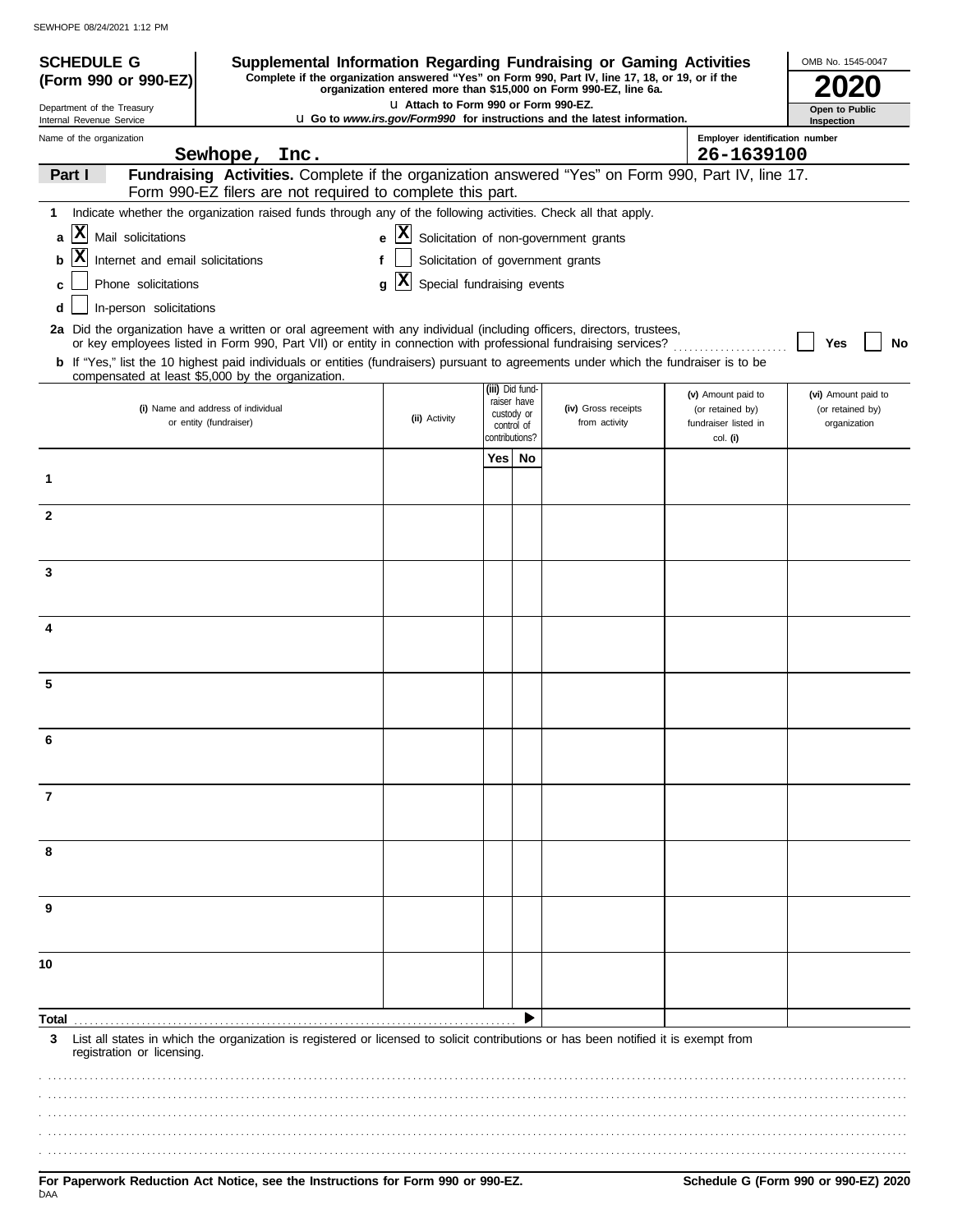|                    |         | Schedule G (Form 990 or 990-EZ) 2020 | Sewhope, Inc.                                                                                                                                              |                         | 26-1639100                     | Page 2                     |
|--------------------|---------|--------------------------------------|------------------------------------------------------------------------------------------------------------------------------------------------------------|-------------------------|--------------------------------|----------------------------|
|                    | Part II |                                      | Fundraising Events. Complete if the organization answered "Yes" on Form 990, Part IV, line 18, or reported more                                            |                         |                                |                            |
|                    |         |                                      | than \$15,000 of fundraising event contributions and gross income on Form 990-EZ, lines 1 and 6b. List events with<br>gross receipts greater than \$5,000. |                         |                                |                            |
|                    |         |                                      | (a) Event #1                                                                                                                                               | (b) Event $#2$          | (c) Other events               |                            |
|                    |         |                                      |                                                                                                                                                            |                         |                                | (d) Total events           |
|                    |         |                                      | <b>LEAP</b>                                                                                                                                                | Other                   | None                           | (add col. (a) through      |
|                    |         |                                      | (event type)                                                                                                                                               | (event type)            | (total number)                 | $col.$ (c))                |
| Revenue            |         |                                      |                                                                                                                                                            |                         |                                |                            |
|                    |         | 1 Gross receipts [1]                 | 64,051                                                                                                                                                     | 7,723                   |                                | 71,774                     |
|                    |         | 2 Less: Contributions                |                                                                                                                                                            |                         |                                |                            |
|                    |         | 3 Gross income (line 1 minus         |                                                                                                                                                            |                         |                                |                            |
|                    |         |                                      | 64,051                                                                                                                                                     | 7,723                   |                                | 71,774                     |
|                    |         |                                      |                                                                                                                                                            |                         |                                |                            |
|                    |         | 4 Cash prizes                        |                                                                                                                                                            |                         |                                |                            |
|                    |         | 5 Noncash prizes                     |                                                                                                                                                            |                         |                                |                            |
|                    |         | 6 Rent/facility costs                |                                                                                                                                                            |                         |                                |                            |
| Expenses<br>Direct |         | 7 Food and beverages                 |                                                                                                                                                            |                         |                                |                            |
|                    |         |                                      |                                                                                                                                                            |                         |                                |                            |
|                    |         | 8 Entertainment                      |                                                                                                                                                            |                         |                                |                            |
|                    |         | 9 Other direct expenses              | 13,480                                                                                                                                                     |                         |                                | 13,480                     |
|                    |         |                                      |                                                                                                                                                            |                         |                                | <u>13,480</u>              |
|                    |         |                                      |                                                                                                                                                            |                         |                                | $\overline{58,294}$        |
|                    |         | Part III                             | Gaming. Complete if the organization answered "Yes" on Form 990, Part IV, line 19, or reported more than                                                   |                         |                                |                            |
|                    |         |                                      | \$15,000 on Form 990-EZ, line 6a.                                                                                                                          | (b) Pull tabs/instant   |                                | (d) Total gaming (add      |
|                    |         |                                      | (a) Bingo                                                                                                                                                  | bingo/progressive bingo | (c) Other gaming               | col. (a) through col. (c)) |
| Revenue            |         |                                      |                                                                                                                                                            |                         |                                |                            |
|                    |         | 1 Gross revenue                      |                                                                                                                                                            |                         |                                |                            |
|                    |         |                                      |                                                                                                                                                            |                         |                                |                            |
| 8                  |         |                                      |                                                                                                                                                            |                         |                                |                            |
| Expens             |         | 3 Noncash prizes                     |                                                                                                                                                            |                         |                                |                            |
|                    |         |                                      |                                                                                                                                                            |                         |                                |                            |
| Direct             |         | 4 Rent/facility costs                |                                                                                                                                                            |                         |                                |                            |
|                    |         | 5 Other direct expenses              |                                                                                                                                                            |                         |                                |                            |
|                    |         |                                      | Yes $%$                                                                                                                                                    |                         | <b>Yes</b> ______________<br>% |                            |
|                    |         | 6 Volunteer labor                    | No                                                                                                                                                         | No.                     | No.                            |                            |
|                    |         |                                      |                                                                                                                                                            |                         |                                |                            |
|                    |         |                                      |                                                                                                                                                            |                         |                                |                            |
|                    |         |                                      |                                                                                                                                                            |                         |                                |                            |
| 9                  |         |                                      |                                                                                                                                                            |                         |                                |                            |
|                    |         |                                      |                                                                                                                                                            |                         |                                | Yes<br>No                  |
|                    |         | <b>b</b> If "No," explain:           |                                                                                                                                                            |                         |                                |                            |
|                    |         |                                      |                                                                                                                                                            |                         |                                |                            |
|                    |         |                                      |                                                                                                                                                            |                         |                                | Yes<br>No                  |
|                    |         | <b>b</b> If "Yes," explain:          |                                                                                                                                                            |                         |                                |                            |
|                    |         |                                      |                                                                                                                                                            |                         |                                |                            |
|                    |         |                                      |                                                                                                                                                            |                         |                                |                            |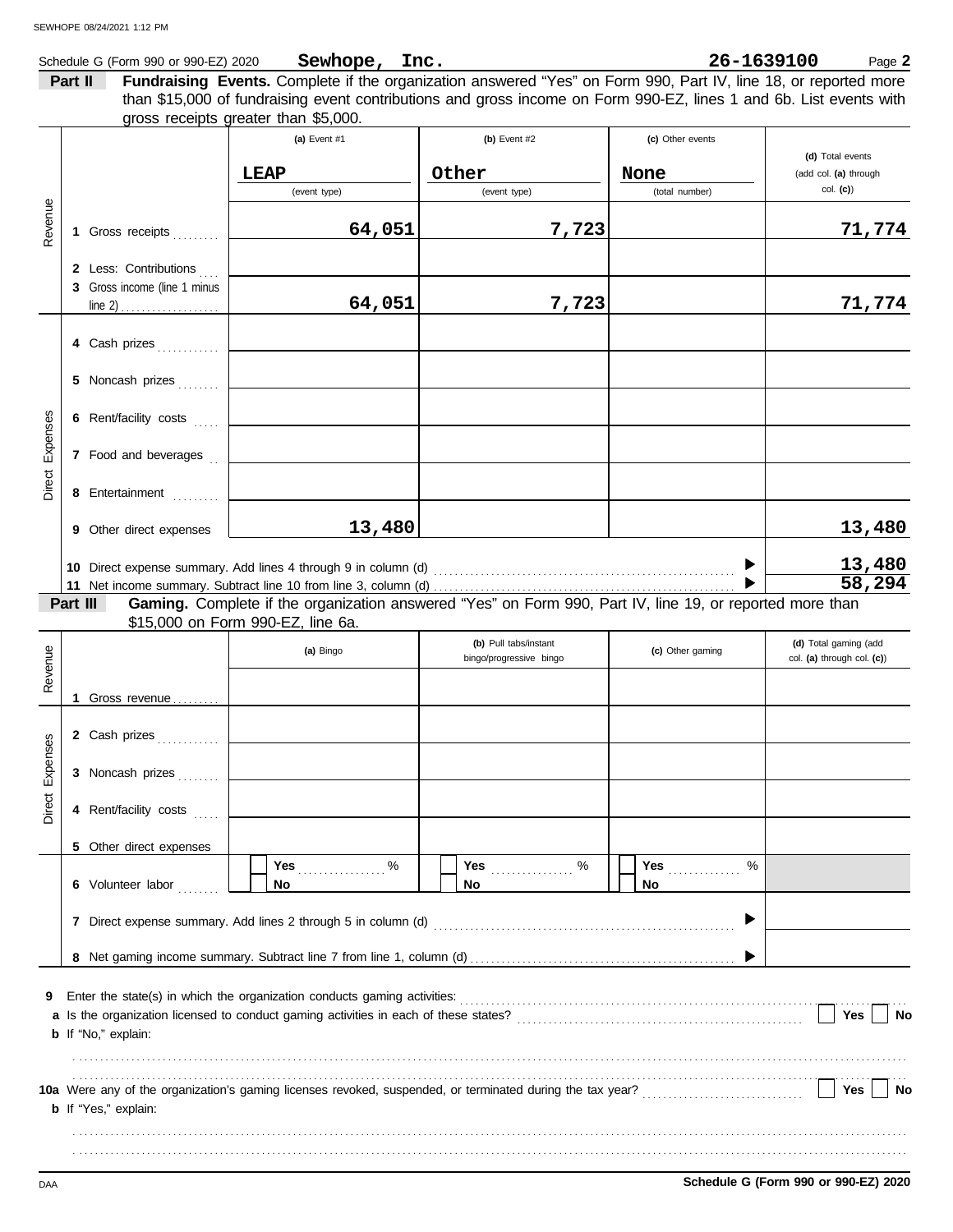|        | Schedule G (Form 990 or 990-EZ) 2020                                                  | Sewhope, Inc. |                                                                                                                                                                                                                                                                                                                                                  | 26-1639100 |            | Page 3    |
|--------|---------------------------------------------------------------------------------------|---------------|--------------------------------------------------------------------------------------------------------------------------------------------------------------------------------------------------------------------------------------------------------------------------------------------------------------------------------------------------|------------|------------|-----------|
| 11     |                                                                                       |               |                                                                                                                                                                                                                                                                                                                                                  |            | Yes        | No        |
| 12     |                                                                                       |               | Is the organization a grantor, beneficiary or trustee of a trust, or a member of a partnership or other entity                                                                                                                                                                                                                                   |            |            |           |
|        |                                                                                       |               |                                                                                                                                                                                                                                                                                                                                                  |            | <b>Yes</b> | No        |
| 13     | Indicate the percentage of gaming activity conducted in:                              |               |                                                                                                                                                                                                                                                                                                                                                  |            |            |           |
| a<br>b |                                                                                       |               | The organization's facility contains and contains a series of the organization's facility contains a series of the series of the series of the series of the series of the series of the series of the series of the series of                                                                                                                   | 13а<br>13b |            | %<br>$\%$ |
| 14     |                                                                                       |               | An outside facility <b>contract and the contract of a contract and the contract of a contract of a contract of a contract of a contract of a contract of a contract of a contract of a contract of a contract of a contract of a</b><br>Enter the name and address of the person who prepares the organization's gaming/special events books and |            |            |           |
|        | records:                                                                              |               |                                                                                                                                                                                                                                                                                                                                                  |            |            |           |
|        |                                                                                       |               |                                                                                                                                                                                                                                                                                                                                                  |            |            |           |
|        |                                                                                       |               | Address <b>u</b>                                                                                                                                                                                                                                                                                                                                 |            |            |           |
| 15a    | revenue?                                                                              |               | Does the organization have a contract with a third party from whom the organization receives gaming                                                                                                                                                                                                                                              |            | Yes        | No        |
| b      |                                                                                       |               |                                                                                                                                                                                                                                                                                                                                                  |            |            |           |
|        |                                                                                       |               |                                                                                                                                                                                                                                                                                                                                                  |            |            |           |
| c      | If "Yes," enter name and address of the third party:                                  |               |                                                                                                                                                                                                                                                                                                                                                  |            |            |           |
|        |                                                                                       |               |                                                                                                                                                                                                                                                                                                                                                  |            |            |           |
|        |                                                                                       |               |                                                                                                                                                                                                                                                                                                                                                  |            |            |           |
|        |                                                                                       |               | Address <b>u</b>                                                                                                                                                                                                                                                                                                                                 |            |            |           |
| 16     | Gaming manager information:                                                           |               |                                                                                                                                                                                                                                                                                                                                                  |            |            |           |
|        |                                                                                       |               |                                                                                                                                                                                                                                                                                                                                                  |            |            |           |
|        |                                                                                       |               |                                                                                                                                                                                                                                                                                                                                                  |            |            |           |
|        |                                                                                       |               |                                                                                                                                                                                                                                                                                                                                                  |            |            |           |
|        | Director/officer                                                                      | Employee      | Independent contractor                                                                                                                                                                                                                                                                                                                           |            |            |           |
| 17     | Mandatory distributions:                                                              |               |                                                                                                                                                                                                                                                                                                                                                  |            |            |           |
|        |                                                                                       |               | Is the organization required under state law to make charitable distributions from the gaming proceeds to                                                                                                                                                                                                                                        |            |            |           |
|        |                                                                                       |               |                                                                                                                                                                                                                                                                                                                                                  |            | Yes        | No        |
| b      |                                                                                       |               | Enter the amount of distributions required under state law to be distributed to other exempt organizations or                                                                                                                                                                                                                                    |            |            |           |
|        | spent in the organization's own exempt activities during the tax year $\mathbf{u}$ \$ |               |                                                                                                                                                                                                                                                                                                                                                  |            |            |           |
|        | Part IV<br>See instructions.                                                          |               | Supplemental Information. Provide the explanations required by Part I, line 2b, columns (iii) and (v); and<br>Part III, lines 9, 9b, 10b, 15b, 15c, 16, and 17b, as applicable. Also provide any additional information.                                                                                                                         |            |            |           |
|        |                                                                                       |               |                                                                                                                                                                                                                                                                                                                                                  |            |            |           |
|        |                                                                                       |               |                                                                                                                                                                                                                                                                                                                                                  |            |            |           |
|        |                                                                                       |               |                                                                                                                                                                                                                                                                                                                                                  |            |            |           |
|        |                                                                                       |               |                                                                                                                                                                                                                                                                                                                                                  |            |            |           |
|        |                                                                                       |               |                                                                                                                                                                                                                                                                                                                                                  |            |            |           |
|        |                                                                                       |               |                                                                                                                                                                                                                                                                                                                                                  |            |            |           |
|        |                                                                                       |               |                                                                                                                                                                                                                                                                                                                                                  |            |            |           |
|        |                                                                                       |               |                                                                                                                                                                                                                                                                                                                                                  |            |            |           |
|        |                                                                                       |               |                                                                                                                                                                                                                                                                                                                                                  |            |            |           |
|        |                                                                                       |               |                                                                                                                                                                                                                                                                                                                                                  |            |            |           |
|        |                                                                                       |               |                                                                                                                                                                                                                                                                                                                                                  |            |            |           |
|        |                                                                                       |               |                                                                                                                                                                                                                                                                                                                                                  |            |            |           |

Schedule G (Form 990 or 990-EZ) 2020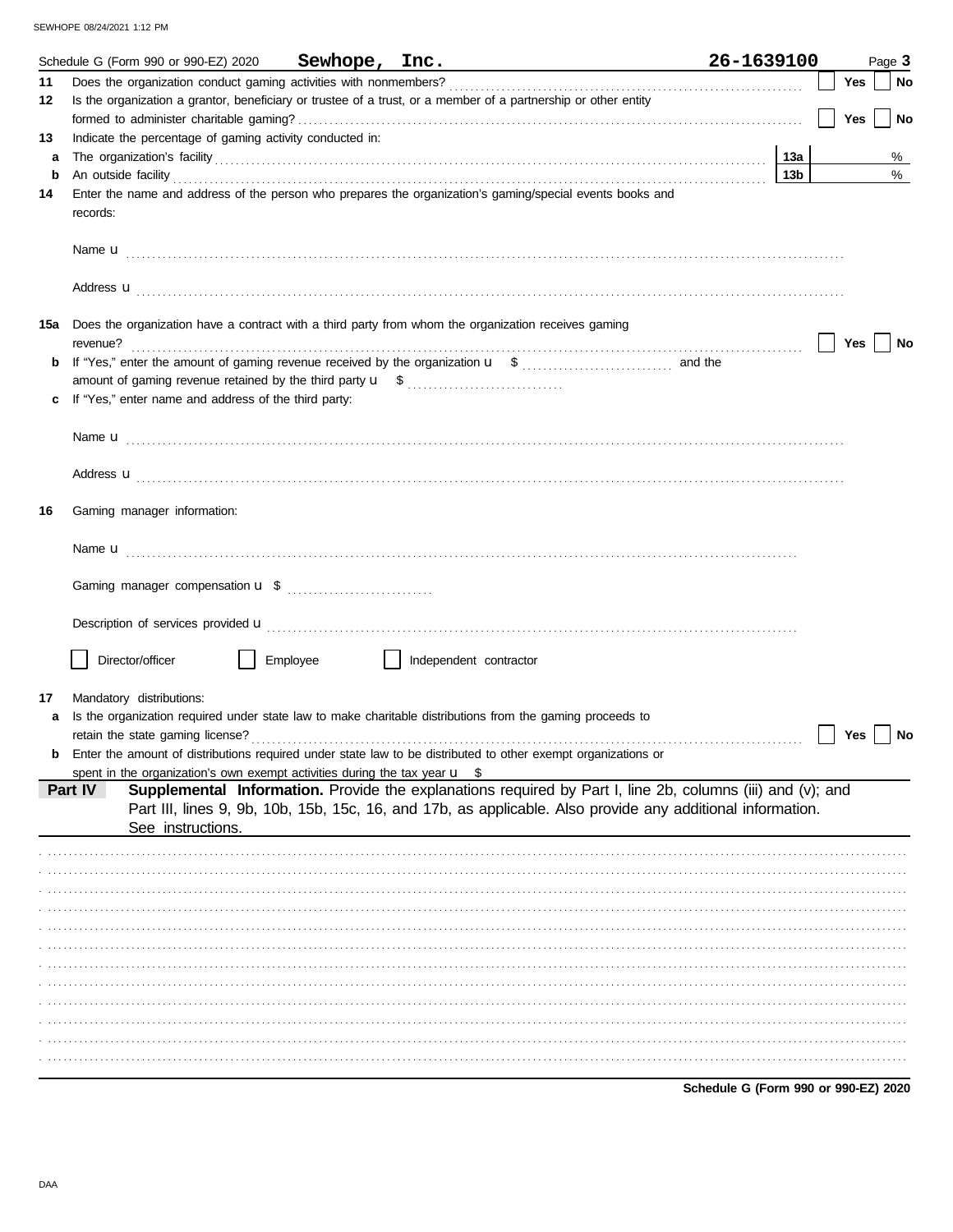# **SCHEDULE M Noncash Contributions**

OMB No. 1545-0047 **2020**

| (Form 990) |  |
|------------|--|

Department of the Treasury<br>Internal Revenue Service

u **Complete if the organizations answered "Yes" on Form 990, Part IV, lines 29 or 30.** u **Attach to Form 990.**

u **Go to** *www.irs.gov/Form990* **for instructions and the latest information.**

**Inspection Open To Public**

|     | Name of the organization                                                                                                                                                                                                                                         |                               |                                                        |                                                                                    |              | Employer identification number                               |            |     |    |
|-----|------------------------------------------------------------------------------------------------------------------------------------------------------------------------------------------------------------------------------------------------------------------|-------------------------------|--------------------------------------------------------|------------------------------------------------------------------------------------|--------------|--------------------------------------------------------------|------------|-----|----|
|     | Sewhope, Inc.                                                                                                                                                                                                                                                    |                               |                                                        |                                                                                    |              | 26-1639100                                                   |            |     |    |
|     | <b>Types of Property</b><br>Part I                                                                                                                                                                                                                               |                               |                                                        |                                                                                    |              |                                                              |            |     |    |
|     |                                                                                                                                                                                                                                                                  | (a)<br>Check if<br>applicable | (b)<br>Number of contributions or<br>items contributed | (c)<br>Noncash contribution<br>amounts reported on<br>Form 990, Part VIII, line 1g |              | (d)<br>Method of determining<br>noncash contribution amounts |            |     |    |
| 1   | Art - Works of art                                                                                                                                                                                                                                               |                               |                                                        |                                                                                    |              |                                                              |            |     |    |
| 2   | Art - Historical treasures                                                                                                                                                                                                                                       |                               |                                                        |                                                                                    |              |                                                              |            |     |    |
| 3   | Art - Fractional interests                                                                                                                                                                                                                                       |                               |                                                        |                                                                                    |              |                                                              |            |     |    |
| 4   | Books and publications                                                                                                                                                                                                                                           |                               |                                                        |                                                                                    |              |                                                              |            |     |    |
| 5   | Clothing and household<br>goods<br><i>compare in the set of the set of the set of the set of the set of the set of the set of the set of the set of the set of the set of the set of the set of the set of the set of the set of the set of the set of the s</i> |                               |                                                        |                                                                                    |              |                                                              |            |     |    |
| 6   | Cars and other vehicles                                                                                                                                                                                                                                          |                               |                                                        |                                                                                    |              |                                                              |            |     |    |
| 7   | Boats and planes                                                                                                                                                                                                                                                 |                               |                                                        |                                                                                    |              |                                                              |            |     |    |
| 8   | Intellectual property                                                                                                                                                                                                                                            |                               |                                                        |                                                                                    |              |                                                              |            |     |    |
| 9   | Securities - Publicly traded                                                                                                                                                                                                                                     | $\mathbf x$                   | $\mathbf{2}$                                           | 56,785                                                                             | market value |                                                              |            |     |    |
| 10  | Securities - Closely held stock                                                                                                                                                                                                                                  |                               |                                                        |                                                                                    |              |                                                              |            |     |    |
| 11  | Securities - Partnership, LLC,                                                                                                                                                                                                                                   |                               |                                                        |                                                                                    |              |                                                              |            |     |    |
|     | or trust interests                                                                                                                                                                                                                                               |                               |                                                        |                                                                                    |              |                                                              |            |     |    |
| 12  | Securities - Miscellaneous                                                                                                                                                                                                                                       |                               |                                                        |                                                                                    |              |                                                              |            |     |    |
| 13  | Qualified conservation<br>contribution - Historic                                                                                                                                                                                                                |                               |                                                        |                                                                                    |              |                                                              |            |     |    |
|     | structures                                                                                                                                                                                                                                                       |                               |                                                        |                                                                                    |              |                                                              |            |     |    |
| 14  | Qualified conservation                                                                                                                                                                                                                                           |                               |                                                        |                                                                                    |              |                                                              |            |     |    |
|     | contribution - Other                                                                                                                                                                                                                                             |                               |                                                        |                                                                                    |              |                                                              |            |     |    |
| 15  | Real estate - Residential                                                                                                                                                                                                                                        |                               |                                                        |                                                                                    |              |                                                              |            |     |    |
| 16  | Real estate - Commercial                                                                                                                                                                                                                                         |                               |                                                        |                                                                                    |              |                                                              |            |     |    |
| 17  | Real estate - Other                                                                                                                                                                                                                                              |                               |                                                        |                                                                                    |              |                                                              |            |     |    |
| 18  |                                                                                                                                                                                                                                                                  |                               |                                                        |                                                                                    |              |                                                              |            |     |    |
| 19  | Food inventory                                                                                                                                                                                                                                                   |                               |                                                        |                                                                                    |              |                                                              |            |     |    |
| 20  | Drugs and medical supplies                                                                                                                                                                                                                                       |                               |                                                        |                                                                                    |              |                                                              |            |     |    |
| 21  |                                                                                                                                                                                                                                                                  |                               |                                                        |                                                                                    |              |                                                              |            |     |    |
| 22  | Historical artifacts                                                                                                                                                                                                                                             |                               |                                                        |                                                                                    |              |                                                              |            |     |    |
| 23  | Scientific specimens                                                                                                                                                                                                                                             |                               |                                                        |                                                                                    |              |                                                              |            |     |    |
| 24  | Archeological artifacts                                                                                                                                                                                                                                          |                               |                                                        |                                                                                    |              |                                                              |            |     |    |
| 25  | Other $\mathbf{u}(\dots, \dots, \dots, \dots, \dots)$                                                                                                                                                                                                            |                               |                                                        |                                                                                    |              |                                                              |            |     |    |
| 26  | Other $\mathbf{u}(\dots, \dots, \dots, \dots, \dots)$                                                                                                                                                                                                            |                               |                                                        |                                                                                    |              |                                                              |            |     |    |
| 27  | Other $\mathbf{u}$ (                                                                                                                                                                                                                                             |                               |                                                        |                                                                                    |              |                                                              |            |     |    |
| 28  | Other $\mathbf{u}$ (                                                                                                                                                                                                                                             |                               |                                                        |                                                                                    |              |                                                              |            |     |    |
| 29  | Number of Forms 8283 received by the organization during the tax year for contributions for                                                                                                                                                                      |                               |                                                        |                                                                                    |              |                                                              |            |     |    |
|     | which the organization completed Form 8283, Part IV, Donee Acknowledgement                                                                                                                                                                                       |                               |                                                        |                                                                                    | 29           |                                                              |            |     |    |
|     |                                                                                                                                                                                                                                                                  |                               |                                                        |                                                                                    |              |                                                              |            | Yes | No |
| 30a | During the year, did the organization receive by contribution any property reported in Part I, lines 1 through<br>28, that it must hold for at least three years from the date of the initial contribution, and which isn't required                             |                               |                                                        |                                                                                    |              |                                                              |            |     |    |
|     |                                                                                                                                                                                                                                                                  |                               |                                                        |                                                                                    |              |                                                              | <b>30a</b> |     | X  |
| b   | If "Yes," describe the arrangement in Part II.                                                                                                                                                                                                                   |                               |                                                        |                                                                                    |              |                                                              |            |     |    |
| 31  | Does the organization have a gift acceptance policy that requires the review of any nonstandard                                                                                                                                                                  |                               |                                                        |                                                                                    |              |                                                              | 31         |     | X  |
| 32a | contributions?<br>Does the organization hire or use third parties or related organizations to solicit, process, or sell noncash                                                                                                                                  |                               |                                                        |                                                                                    |              |                                                              |            |     |    |
|     | contributions?                                                                                                                                                                                                                                                   |                               |                                                        |                                                                                    |              |                                                              | 32a        |     | X  |
| b   | If "Yes," describe in Part II.                                                                                                                                                                                                                                   |                               |                                                        |                                                                                    |              |                                                              |            |     |    |
| 33  | If the organization didn't report an amount in column (c) for a type of property for which column (a) is checked,                                                                                                                                                |                               |                                                        |                                                                                    |              |                                                              |            |     |    |

describe in Part II.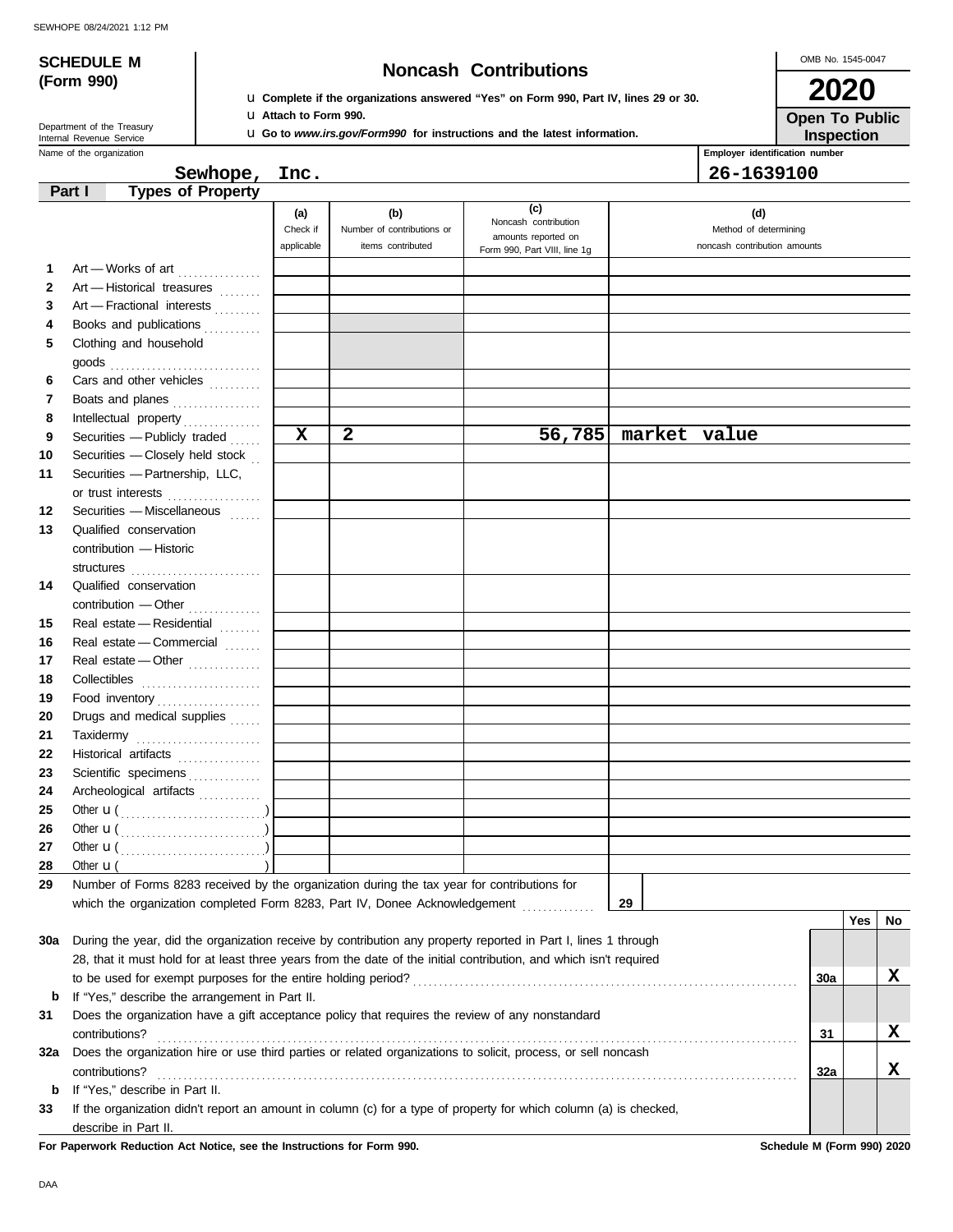|         | Schedule M (Form 990) 2020 Sewhope, Inc. | 26-1639100                                                                                                                                                                                                                                                                                                        | Page 2 |
|---------|------------------------------------------|-------------------------------------------------------------------------------------------------------------------------------------------------------------------------------------------------------------------------------------------------------------------------------------------------------------------|--------|
| Part II |                                          | Supplemental Information. Provide the information required by Part I, lines 30b, 32b, and 33, and whether<br>the organization is reporting in Part I, column (b), the number of contributions, the number of items received,<br>or a combination of both. Also complete this part for any additional information. |        |
|         |                                          |                                                                                                                                                                                                                                                                                                                   |        |
|         |                                          |                                                                                                                                                                                                                                                                                                                   |        |
|         |                                          |                                                                                                                                                                                                                                                                                                                   |        |
|         |                                          |                                                                                                                                                                                                                                                                                                                   |        |
|         |                                          |                                                                                                                                                                                                                                                                                                                   |        |
|         |                                          |                                                                                                                                                                                                                                                                                                                   |        |
|         |                                          |                                                                                                                                                                                                                                                                                                                   |        |
|         |                                          |                                                                                                                                                                                                                                                                                                                   |        |
|         |                                          |                                                                                                                                                                                                                                                                                                                   |        |
|         |                                          |                                                                                                                                                                                                                                                                                                                   |        |
|         |                                          |                                                                                                                                                                                                                                                                                                                   |        |
|         |                                          |                                                                                                                                                                                                                                                                                                                   |        |
|         |                                          |                                                                                                                                                                                                                                                                                                                   |        |
|         |                                          |                                                                                                                                                                                                                                                                                                                   |        |
|         |                                          |                                                                                                                                                                                                                                                                                                                   |        |
|         |                                          |                                                                                                                                                                                                                                                                                                                   |        |
|         |                                          |                                                                                                                                                                                                                                                                                                                   |        |
|         |                                          |                                                                                                                                                                                                                                                                                                                   | .      |
|         |                                          |                                                                                                                                                                                                                                                                                                                   |        |
|         |                                          |                                                                                                                                                                                                                                                                                                                   |        |
|         |                                          |                                                                                                                                                                                                                                                                                                                   |        |
|         |                                          |                                                                                                                                                                                                                                                                                                                   |        |
|         |                                          |                                                                                                                                                                                                                                                                                                                   |        |
|         |                                          |                                                                                                                                                                                                                                                                                                                   |        |
|         |                                          |                                                                                                                                                                                                                                                                                                                   |        |
|         |                                          |                                                                                                                                                                                                                                                                                                                   |        |
|         |                                          |                                                                                                                                                                                                                                                                                                                   |        |
|         |                                          |                                                                                                                                                                                                                                                                                                                   |        |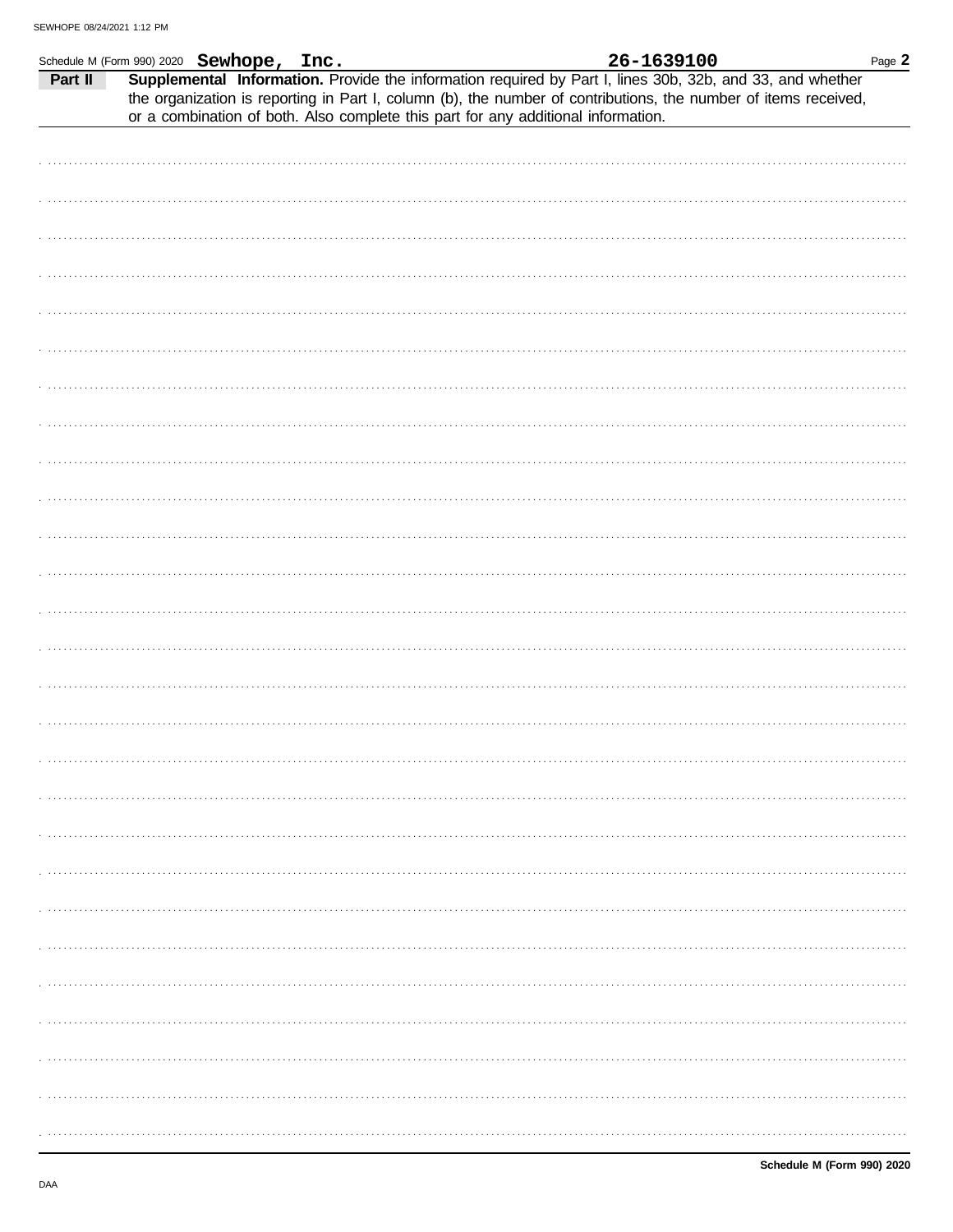| <b>SCHEDULE O</b>                                      | Supplemental Information to Form 990 or 990-EZ                                                                                         |                                              | OMB No. 1545-0047            |
|--------------------------------------------------------|----------------------------------------------------------------------------------------------------------------------------------------|----------------------------------------------|------------------------------|
| (Form 990 or 990-EZ)                                   | Complete to provide information for responses to specific questions on<br>Form 990 or 990-EZ or to provide any additional information. |                                              | 2020                         |
| Department of the Treasury<br>Internal Revenue Service | La Attach to Form 990 or 990-EZ.<br>u Go to www.irs.gov/Form990 for the latest information.                                            |                                              | Open to Public<br>Inspection |
| Name of the organization                               | Sewhope, Inc.                                                                                                                          | Employer identification number<br>26-1639100 |                              |
|                                                        | Form 990, Part III, Line 4a - First Accomplishment                                                                                     |                                              |                              |
|                                                        |                                                                                                                                        |                                              |                              |
| Health Program:                                        |                                                                                                                                        |                                              |                              |
|                                                        | - Two full time nurses and a part-time pediatrician employed to see                                                                    |                                              |                              |
|                                                        | patients at our clinic throughout the year. On average, they see 50-80                                                                 |                                              |                              |
| patients per month.                                    |                                                                                                                                        |                                              |                              |
|                                                        | - One mission trip in February. Gloria Buganski, Randy, Tim Kuhn, Paige                                                                |                                              |                              |
|                                                        | Anderson (med student), Sara Bennett (med student) and Tim Reeder                                                                      |                                              |                              |
| (electrician).                                         | During that trip, we did 790 paps and 50 treatments.                                                                                   |                                              |                              |
|                                                        | - Meetings with leaders from Guatemalan Ministry of Health and weekend                                                                 |                                              |                              |
|                                                        | long training program for Guatemalan health promoters regarding women's                                                                |                                              |                              |
| health issues.                                         |                                                                                                                                        |                                              |                              |
|                                                        | - 100 additional women were seen for women's health related problems and                                                               |                                              |                              |
| obstetric care.                                        |                                                                                                                                        |                                              |                              |
|                                                        |                                                                                                                                        |                                              |                              |
|                                                        | Form 990, Part III, Line 4b - Second Accomplishment                                                                                    |                                              |                              |
| Education:                                             |                                                                                                                                        |                                              |                              |
|                                                        | - 95 children were enrolled in our Supplementary education program where                                                               |                                              |                              |
|                                                        | children received extensive instruction in math, reading, writing and art.                                                             |                                              |                              |
|                                                        | The curriculum included online education, small group work, lessons                                                                    |                                              |                              |
|                                                        |                                                                                                                                        |                                              |                              |
|                                                        | designed by Guatemalan teachers, and field trips.                                                                                      |                                              |                              |
|                                                        | - Schools were closed in Guatemala in late March 2020 because of COVID.                                                                |                                              |                              |
|                                                        | Our teachers continued to go to their homes throughout the pandemic to                                                                 |                                              |                              |
|                                                        | provide them with educational opportunities.                                                                                           |                                              |                              |
|                                                        | - Plans were completed and construction started on new building for full                                                               |                                              |                              |
|                                                        | time school to be open in 2021.                                                                                                        |                                              |                              |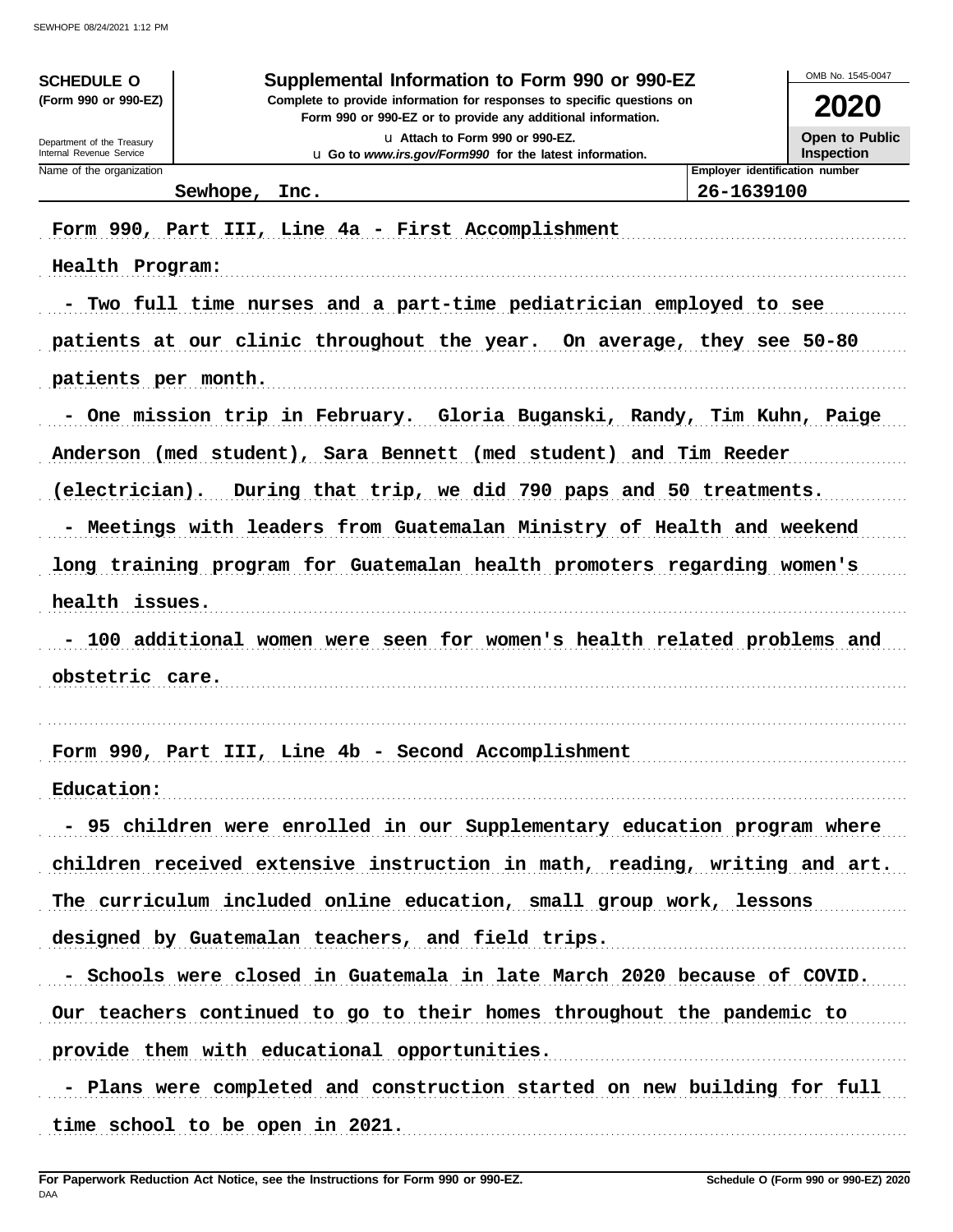| Schedule O (Form 990 or 990-EZ) 2020                                       | Page 2                                       |
|----------------------------------------------------------------------------|----------------------------------------------|
| Name of the organization<br>Sewhope, Inc.                                  | Employer identification number<br>26-1639100 |
| - Students participated in our agriculture program through raising         |                                              |
| chickens and tending a school agriculature program. Crops harvested from   |                                              |
| the school gardens were used in school meals or sold to produce income for |                                              |
| the school.                                                                |                                              |
| Form 990, Part III, Line 4d - All Other Accomplishments                    |                                              |
| - Sewhope provided nutrition relief to approximately 1,500 families for    |                                              |
| disaster relief after 2 hurricanes which destroyed multiple communities.   |                                              |
| - 7 families each raised 28 chickens and cultivated home gardens as part   |                                              |
| of a pilot program for developing at-home food sources.                    |                                              |
| - 4 safe, efficient stoves were installed last year for families of the    |                                              |
| children in our program.                                                   |                                              |
|                                                                            |                                              |
| Form 990, Part V, Line 4b - Financial Accounts in Foreign Countries        |                                              |
| Guatemala                                                                  |                                              |
|                                                                            |                                              |
| Form 990, Part VI, Line 2 - Related Party Information Among Officers       |                                              |
| Randall Ruch<br>Anne Ruch                                                  |                                              |
| Chairman<br>Vice-Chairma                                                   |                                              |
| Spouse                                                                     |                                              |
|                                                                            |                                              |
| Form 990, Part VI, Line 11b - Organization's Process to Review Form 990    |                                              |
| Board members are provided with a copy of the Form 990                     |                                              |
|                                                                            |                                              |
| Form 990, Part VI, Line 12c - Enforcement of Conflicts Policy              |                                              |
| Conflicts are monitored annually in accordance with the conflict of        |                                              |
| interest policy                                                            |                                              |

Page 1 of 2

Schedule O (Form 990 or 990-EZ) 2020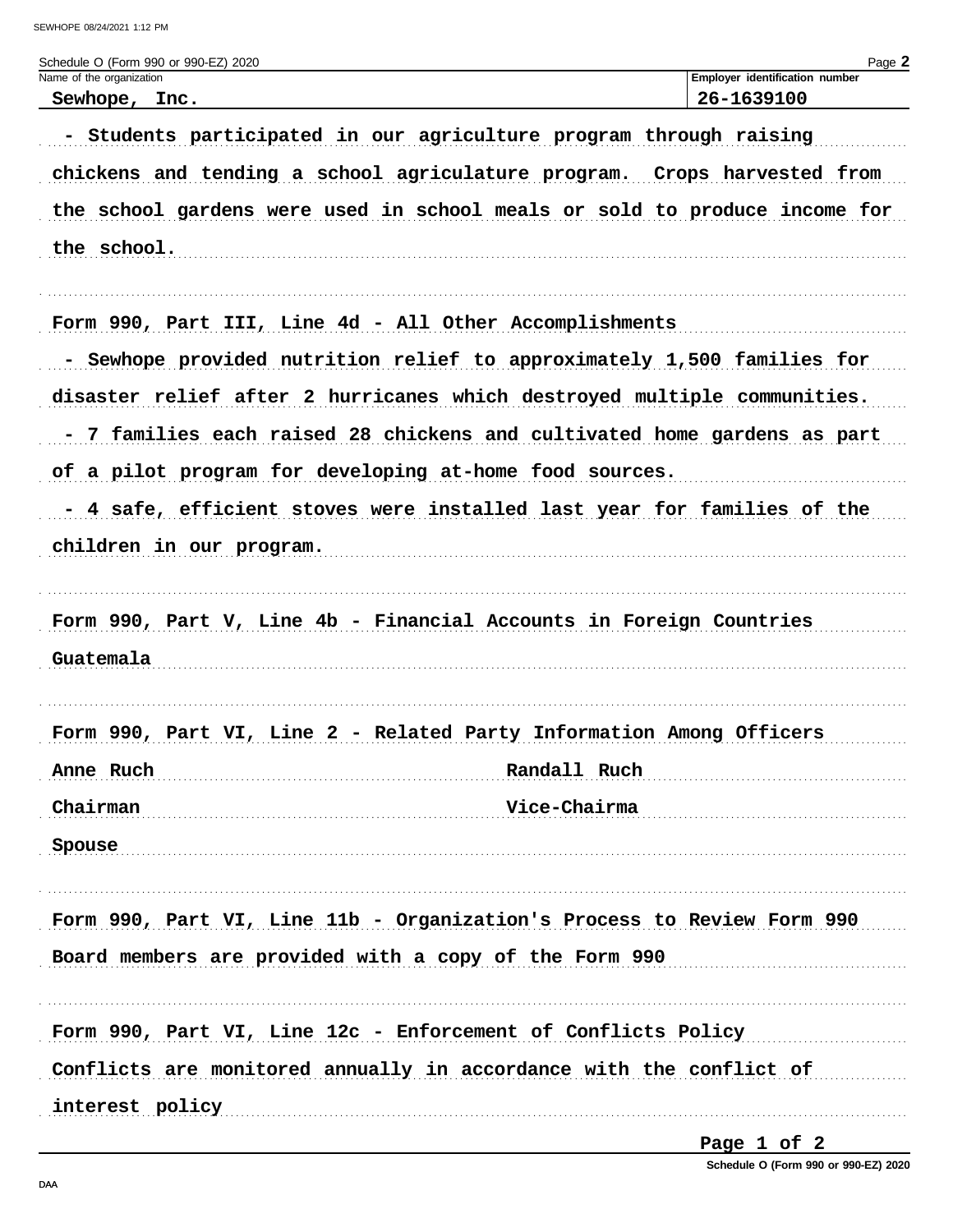| Schedule O (Form 990 or 990-EZ) 2020<br>Name of the organization        | Page 2<br>Employer identification number |
|-------------------------------------------------------------------------|------------------------------------------|
| Sewhope, Inc.                                                           | 26-1639100                               |
|                                                                         |                                          |
| Form 990, Part VI, Line 15a - Compensation Process for Top Official     |                                          |
| Compensation if established by the Board and takes into consideration   |                                          |
| salaries of similar sized organizations                                 |                                          |
|                                                                         |                                          |
| Form 990, Part VI, Line 19 - Governing Documents Disclosure Explanation |                                          |
| The organization makes these documents available at their website       |                                          |
|                                                                         |                                          |
|                                                                         |                                          |
|                                                                         |                                          |
|                                                                         |                                          |
|                                                                         |                                          |
|                                                                         |                                          |
|                                                                         |                                          |
|                                                                         |                                          |
|                                                                         |                                          |
|                                                                         |                                          |
|                                                                         |                                          |
|                                                                         |                                          |
|                                                                         |                                          |
|                                                                         |                                          |
|                                                                         |                                          |
|                                                                         |                                          |
|                                                                         |                                          |
|                                                                         |                                          |
|                                                                         |                                          |
|                                                                         |                                          |
|                                                                         |                                          |
|                                                                         |                                          |

| Page 2 of 2 |  |                                      |
|-------------|--|--------------------------------------|
|             |  | Schedule O (Form 990 or 990-EZ) 2020 |

DAA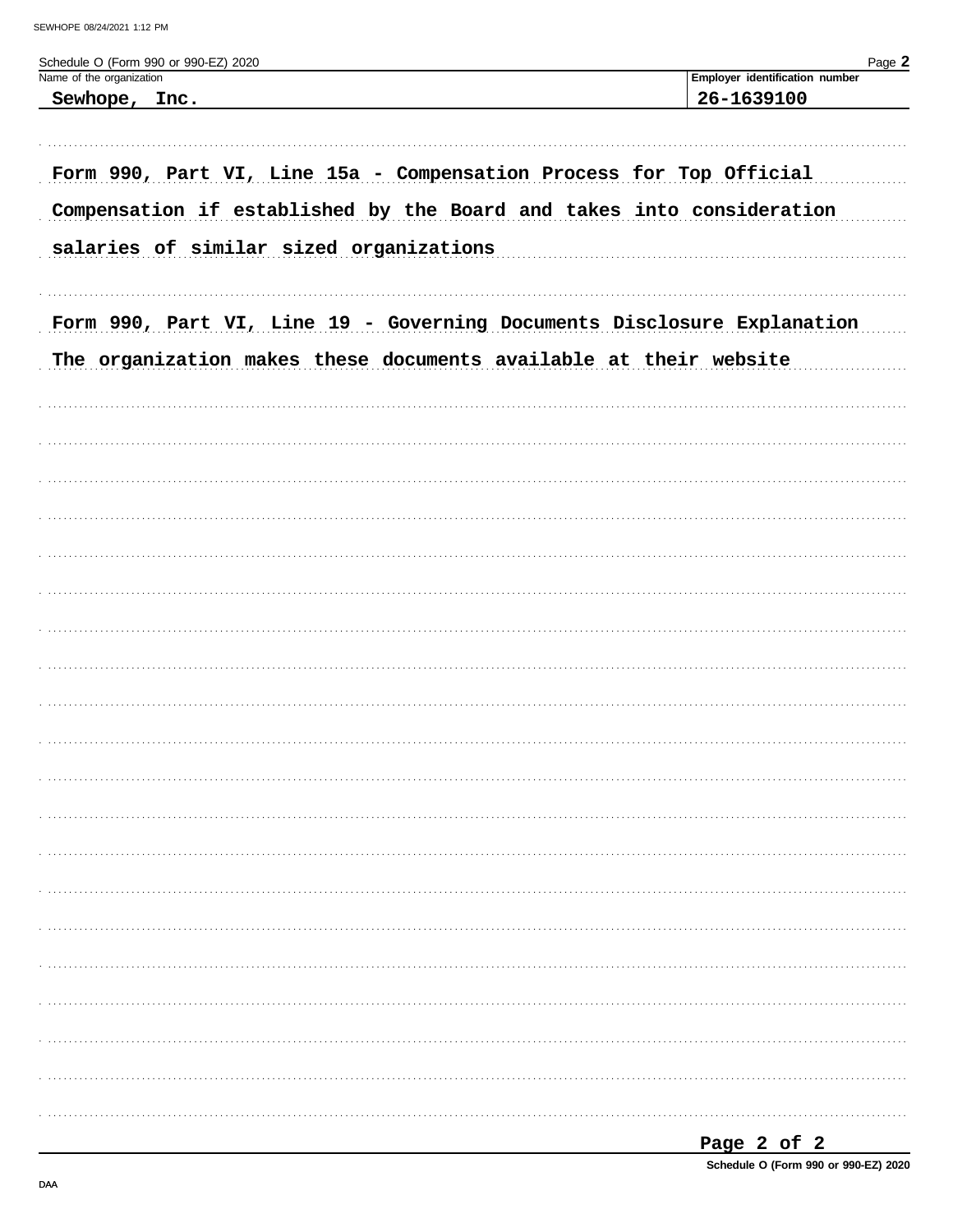| IL VVIIUTLUOIZHIZUZI I.IZ FIVI<br><b>SCHEDULE R</b>    |                                                                                                                                                                                                                    |                         |                                                     |                            |                                                        |                                     | OMB No. 1545-0047                                 |    |  |  |
|--------------------------------------------------------|--------------------------------------------------------------------------------------------------------------------------------------------------------------------------------------------------------------------|-------------------------|-----------------------------------------------------|----------------------------|--------------------------------------------------------|-------------------------------------|---------------------------------------------------|----|--|--|
| (Form 990)                                             | <b>Related Organizations and Unrelated Partnerships</b>                                                                                                                                                            |                         |                                                     |                            |                                                        |                                     | 2020                                              |    |  |  |
|                                                        | u Complete if the organization answered "Yes" on Form 990, Part IV, line 33, 34, 35b, 36, or 37.                                                                                                                   | u Attach to Form 990.   |                                                     |                            |                                                        |                                     |                                                   |    |  |  |
| Department of the Treasury<br>Internal Revenue Service | u Go to www.irs.gov/Form990 for instructions and the latest information.                                                                                                                                           |                         |                                                     |                            |                                                        |                                     | <b>Open to Public</b><br>Inspection               |    |  |  |
| Name of the organization                               |                                                                                                                                                                                                                    |                         |                                                     |                            |                                                        |                                     | Employer identification number                    |    |  |  |
|                                                        | Sewhope, Inc.                                                                                                                                                                                                      |                         |                                                     |                            |                                                        | 26-1639100                          |                                                   |    |  |  |
| Part I                                                 | Identification of Disregarded Entities. Complete if the organization answered "Yes" on Form 990, Part IV, line 33.                                                                                                 |                         |                                                     |                            |                                                        |                                     |                                                   |    |  |  |
|                                                        | (a)<br>Name, address, and EIN (if applicable) of disregarded entity                                                                                                                                                | (b)<br>Primary activity | (c)<br>Legal domicile (state<br>or foreign country) |                            | (d)<br>Total income                                    | (e)<br>End-of-year assets           | (f)<br>Direct controlling<br>entity               |    |  |  |
| Association Civil Sewhope<br>(1)                       | Barrio La Calzada, Ruta A Poptun<br>Gu Guatemala                                                                                                                                                                   |                         |                                                     |                            |                                                        |                                     | Associatio                                        |    |  |  |
| Santa Ana, Peten<br>(2)                                |                                                                                                                                                                                                                    | Indigent R              | Gu                                                  |                            | 5,017                                                  |                                     |                                                   |    |  |  |
|                                                        |                                                                                                                                                                                                                    |                         |                                                     |                            |                                                        |                                     |                                                   |    |  |  |
| (3)                                                    |                                                                                                                                                                                                                    |                         |                                                     |                            |                                                        |                                     |                                                   |    |  |  |
|                                                        |                                                                                                                                                                                                                    |                         |                                                     |                            |                                                        |                                     |                                                   |    |  |  |
| (4)                                                    |                                                                                                                                                                                                                    |                         |                                                     |                            |                                                        |                                     |                                                   |    |  |  |
|                                                        |                                                                                                                                                                                                                    |                         |                                                     |                            |                                                        |                                     |                                                   |    |  |  |
| (5)                                                    |                                                                                                                                                                                                                    |                         |                                                     |                            |                                                        |                                     |                                                   |    |  |  |
|                                                        |                                                                                                                                                                                                                    |                         |                                                     |                            |                                                        |                                     |                                                   |    |  |  |
| Part II                                                | Identification of Related Tax-Exempt Organizations. Complete if the organization answered "Yes" on Form 990, Part IV, line 34, because it had<br>one or more related tax-exempt organizations during the tax year. |                         |                                                     |                            |                                                        |                                     |                                                   |    |  |  |
|                                                        | (a)<br>Name, address, and EIN of related organization                                                                                                                                                              | (b)<br>Primary activity | (c)<br>Legal domicile (state<br>or foreign country) | (d)<br>Exempt Code section | (e)<br>Public charity status<br>(if section 501(c)(3)) | (f)<br>Direct controlling<br>entity | (g)<br>Section $512(b)(13)$<br>controlled entity? |    |  |  |
| (1)                                                    |                                                                                                                                                                                                                    |                         |                                                     |                            |                                                        |                                     | Yes                                               | No |  |  |
|                                                        |                                                                                                                                                                                                                    |                         |                                                     |                            |                                                        |                                     |                                                   |    |  |  |
| (2)                                                    |                                                                                                                                                                                                                    |                         |                                                     |                            |                                                        |                                     |                                                   |    |  |  |
|                                                        |                                                                                                                                                                                                                    |                         |                                                     |                            |                                                        |                                     |                                                   |    |  |  |
| (3)                                                    |                                                                                                                                                                                                                    |                         |                                                     |                            |                                                        |                                     |                                                   |    |  |  |
|                                                        |                                                                                                                                                                                                                    |                         |                                                     |                            |                                                        |                                     |                                                   |    |  |  |
| (4)                                                    |                                                                                                                                                                                                                    |                         |                                                     |                            |                                                        |                                     |                                                   |    |  |  |
|                                                        |                                                                                                                                                                                                                    |                         |                                                     |                            |                                                        |                                     |                                                   |    |  |  |
| (5)                                                    |                                                                                                                                                                                                                    |                         |                                                     |                            |                                                        |                                     |                                                   |    |  |  |
|                                                        |                                                                                                                                                                                                                    |                         |                                                     |                            |                                                        |                                     |                                                   |    |  |  |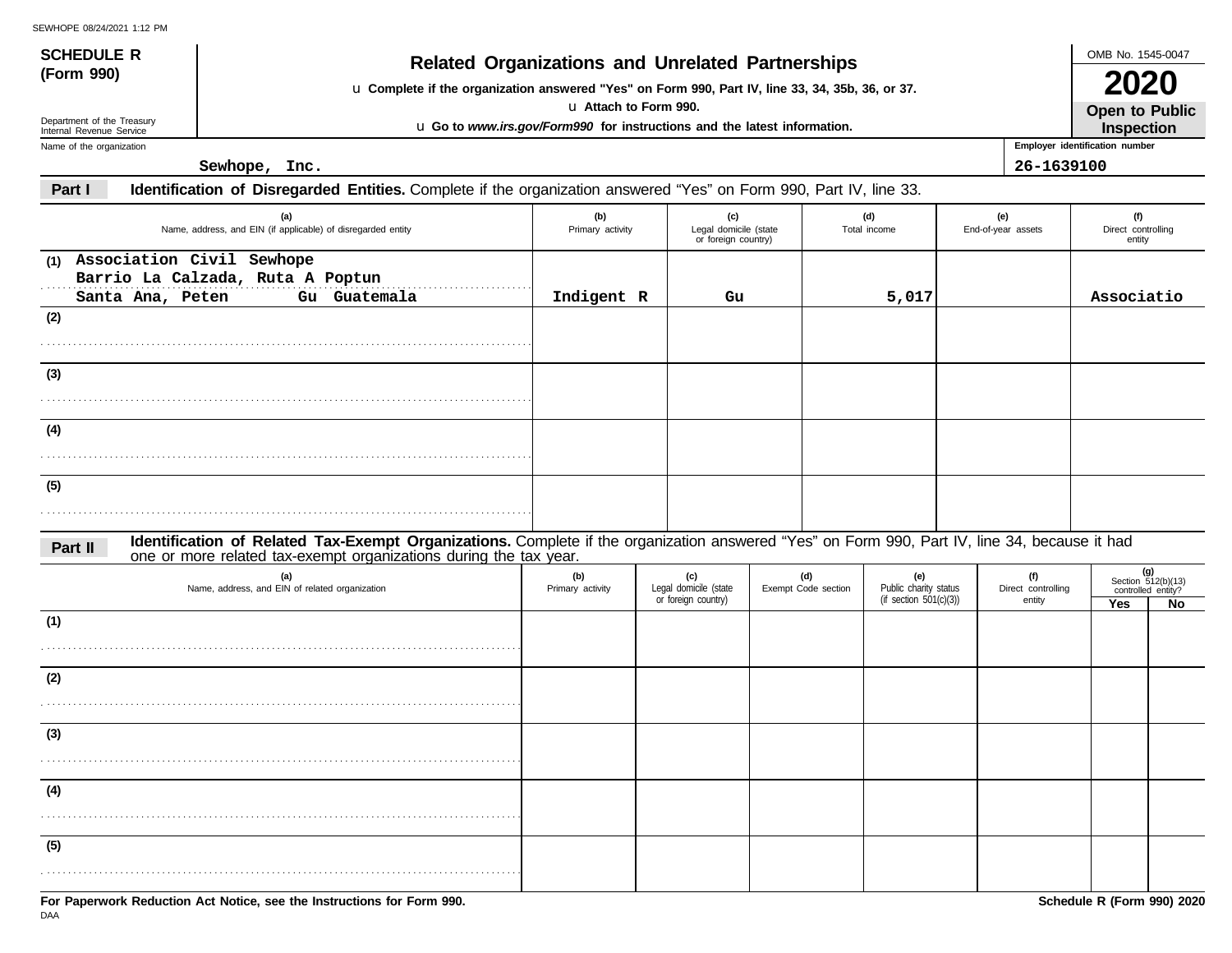|                                                          | Schedule R (Form 990) 2020 Sewhope, Inc.                                                                                                                                                                                                                         |                         |                                                              |                                                        | 26-1639100                                                                                              |                                                        |                                 |                                        |                                                   |  |                                                                         |                                |                                                       |  |                                                       | Page 2 |
|----------------------------------------------------------|------------------------------------------------------------------------------------------------------------------------------------------------------------------------------------------------------------------------------------------------------------------|-------------------------|--------------------------------------------------------------|--------------------------------------------------------|---------------------------------------------------------------------------------------------------------|--------------------------------------------------------|---------------------------------|----------------------------------------|---------------------------------------------------|--|-------------------------------------------------------------------------|--------------------------------|-------------------------------------------------------|--|-------------------------------------------------------|--------|
| Part III                                                 | Identification of Related Organizations Taxable as a Partnership. Complete if the organization answered "Yes" on Form 990, Part IV, line 34,<br>because it had one or more related organizations treated as a partnership during the tax year.                   |                         |                                                              |                                                        |                                                                                                         |                                                        |                                 |                                        |                                                   |  |                                                                         |                                |                                                       |  |                                                       |        |
| (a)<br>Name, address, and EIN of<br>related organization |                                                                                                                                                                                                                                                                  | (b)<br>Primary activity | (c)<br>Legal<br>domicile<br>(state or<br>foreign<br>country) | (d)<br>Direct controlling<br>entity                    | (e)<br>Predominant<br>income (related,<br>unrelated,<br>excluded from<br>tax under<br>sections 512-514) | (f)<br>Share of total<br>income                        |                                 | (g)<br>Share of end-of-<br>year assets | (h)<br>Dispro-<br>portionate<br>alloc.?<br>Yes No |  | (i)<br>Code V-UBI<br>amount in box 20<br>of Schedule K-1<br>(Form 1065) |                                | (j)<br>General or<br>managing<br>partner?<br>Yes   No |  | (k)<br>Percentage<br>ownership                        |        |
| (1)                                                      |                                                                                                                                                                                                                                                                  |                         |                                                              |                                                        |                                                                                                         |                                                        |                                 |                                        |                                                   |  |                                                                         |                                |                                                       |  |                                                       |        |
| (2)                                                      |                                                                                                                                                                                                                                                                  |                         |                                                              |                                                        |                                                                                                         |                                                        |                                 |                                        |                                                   |  |                                                                         |                                |                                                       |  |                                                       |        |
| (3)                                                      |                                                                                                                                                                                                                                                                  |                         |                                                              |                                                        |                                                                                                         |                                                        |                                 |                                        |                                                   |  |                                                                         |                                |                                                       |  |                                                       |        |
| (4)                                                      |                                                                                                                                                                                                                                                                  |                         |                                                              |                                                        |                                                                                                         |                                                        |                                 |                                        |                                                   |  |                                                                         |                                |                                                       |  |                                                       |        |
| Part IV                                                  | Identification of Related Organizations Taxable as a Corporation or Trust. Complete if the organization answered "Yes" on Form 990, Part IV,<br>line 34, because it had one or more related organizations treated as a corporation or trust during the tax year. |                         |                                                              |                                                        |                                                                                                         |                                                        |                                 |                                        |                                                   |  |                                                                         |                                |                                                       |  |                                                       |        |
|                                                          | (a)<br>Name, address, and EIN of related organization                                                                                                                                                                                                            | (b)<br>Primary activity |                                                              | (c)<br>Legal domicile<br>(state or<br>foreign country) | (d)<br>Direct controlling<br>entity                                                                     | (e)<br>Type of entity<br>(C corp, S corp,<br>or trust) | (f)<br>Share of total<br>income |                                        | (g)<br>Share of<br>end-of-year assets             |  |                                                                         | (h)<br>Percentage<br>ownership |                                                       |  | (i)<br>Section<br>512(b)(13)<br>controlled<br>entity? |        |
| (1)                                                      |                                                                                                                                                                                                                                                                  |                         |                                                              |                                                        |                                                                                                         |                                                        |                                 |                                        |                                                   |  |                                                                         |                                |                                                       |  | Yes   No                                              |        |
| (2)                                                      |                                                                                                                                                                                                                                                                  |                         |                                                              |                                                        |                                                                                                         |                                                        |                                 |                                        |                                                   |  |                                                                         |                                |                                                       |  |                                                       |        |
| (3)                                                      |                                                                                                                                                                                                                                                                  |                         |                                                              |                                                        |                                                                                                         |                                                        |                                 |                                        |                                                   |  |                                                                         |                                |                                                       |  |                                                       |        |
| (4)                                                      |                                                                                                                                                                                                                                                                  |                         |                                                              |                                                        |                                                                                                         |                                                        |                                 |                                        |                                                   |  |                                                                         |                                |                                                       |  |                                                       |        |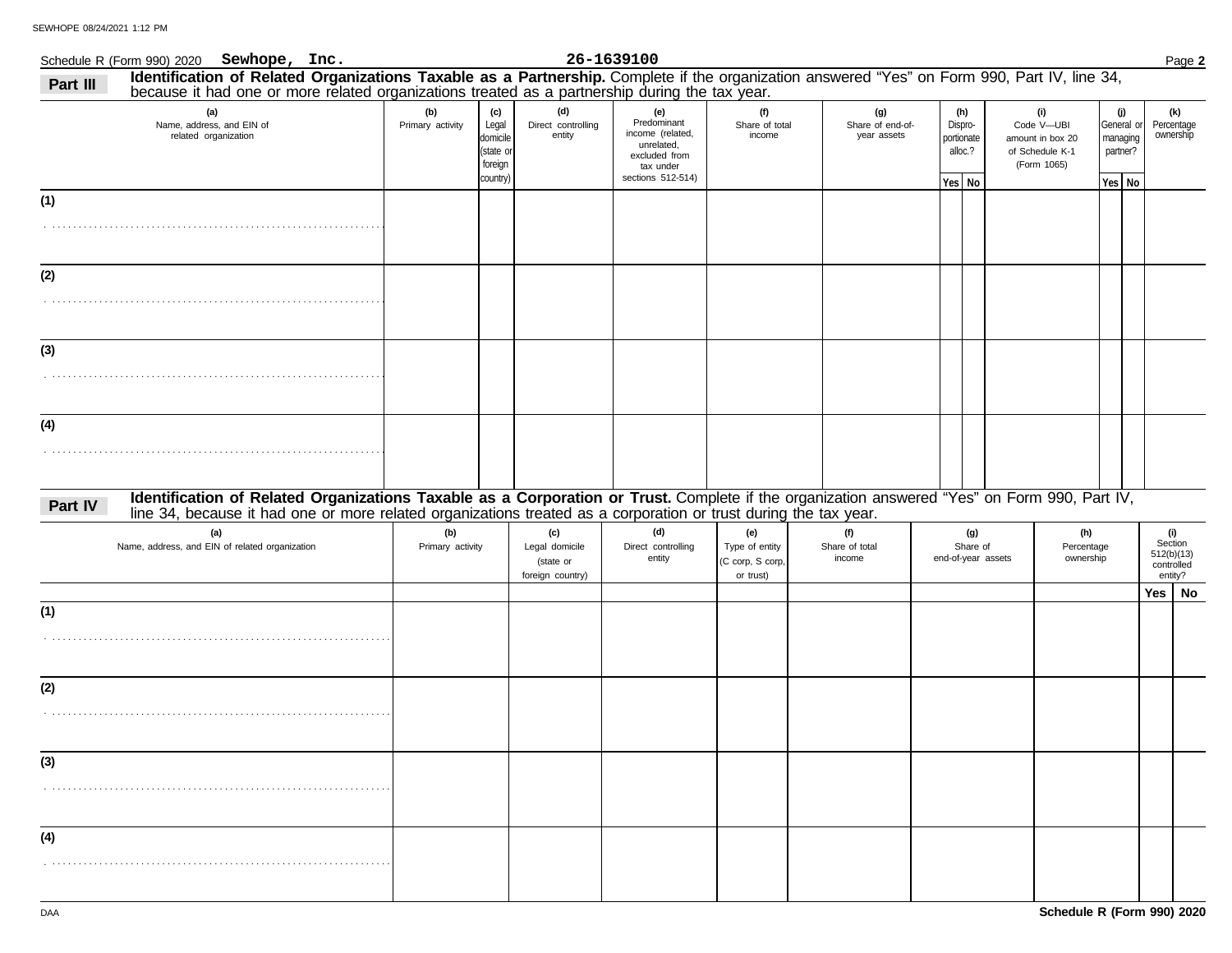| 26-1639100<br>Sewhope, Inc.<br>Schedule R (Form 990) 2020                                                                                                                                                                      | Page 3         |
|--------------------------------------------------------------------------------------------------------------------------------------------------------------------------------------------------------------------------------|----------------|
| Part V<br>Transactions With Related Organizations. Complete if the organization answered "Yes" on Form 990, Part IV, line 34, 35b, or 36.                                                                                      |                |
| Note: Complete line 1 if any entity is listed in Parts II, III, or IV of this schedule.                                                                                                                                        | Yes<br>No      |
| During the tax year, did the organization engage in any of the following transactions with one or more related organizations listed in Parts II-IV?                                                                            |                |
|                                                                                                                                                                                                                                | 1a             |
|                                                                                                                                                                                                                                | 1 <sub>b</sub> |
|                                                                                                                                                                                                                                | 1c             |
| d Loans or loan guarantees to or for related organization(s) encourance contained and contained and contained and contained and contained and contained and contained and contained and contained and contained and contained  | 1d             |
| e Loans or loan guarantees by related organization(s) with an accommodal control of the control of the control or control or control or control or control or control or control or control or control or control or control o | 1е             |
|                                                                                                                                                                                                                                |                |
|                                                                                                                                                                                                                                | 1f             |
| <b>g</b> Sale of assets to related organization(s)                                                                                                                                                                             | 1g             |
|                                                                                                                                                                                                                                | 1 <sub>h</sub> |
| Exchange of assets with related organization(s) excess contact the control of the control of the contact or exchange of assets with related organization(s)                                                                    | 1i             |
|                                                                                                                                                                                                                                | 1j.            |
|                                                                                                                                                                                                                                |                |
|                                                                                                                                                                                                                                | 1k             |
|                                                                                                                                                                                                                                | 11             |
|                                                                                                                                                                                                                                | 1 <sub>m</sub> |
|                                                                                                                                                                                                                                | 1n             |
| o Sharing of paid employees with related organization(s) with the contract the contract contract of the contract or contract or contract or contract or sharing of paid employees with related organization(s) with contract t | 1o             |
|                                                                                                                                                                                                                                |                |
| <b>n</b> Poimburgement paid to related organization(g) for expenses                                                                                                                                                            | 1n             |

| <b>p</b> Reimbursement paid to related organization(s) for expenses      |  |  |
|--------------------------------------------------------------------------|--|--|
| <b>q</b> Reimbursement paid by related organization(s) for expenses      |  |  |
|                                                                          |  |  |
| <b>r</b> Other transfer of cash or property to related organization(s)   |  |  |
| <b>s</b> Other transfer of cash or property from related organization(s) |  |  |

**1s**

2 If the answer to any of the above is "Yes," see the instructions for information on who must complete this line, including covered relationships and transaction thresholds.

| (a)<br>Name of related organization | (b)<br>Transaction<br>type (a-s) | (c)<br>Amount involved | (d)<br>Method of determining amount involved |
|-------------------------------------|----------------------------------|------------------------|----------------------------------------------|
| (1)                                 |                                  |                        |                                              |
| (2)                                 |                                  |                        |                                              |
| (3)                                 |                                  |                        |                                              |
| (4)                                 |                                  |                        |                                              |
| (5)                                 |                                  |                        |                                              |
| (6)                                 |                                  |                        |                                              |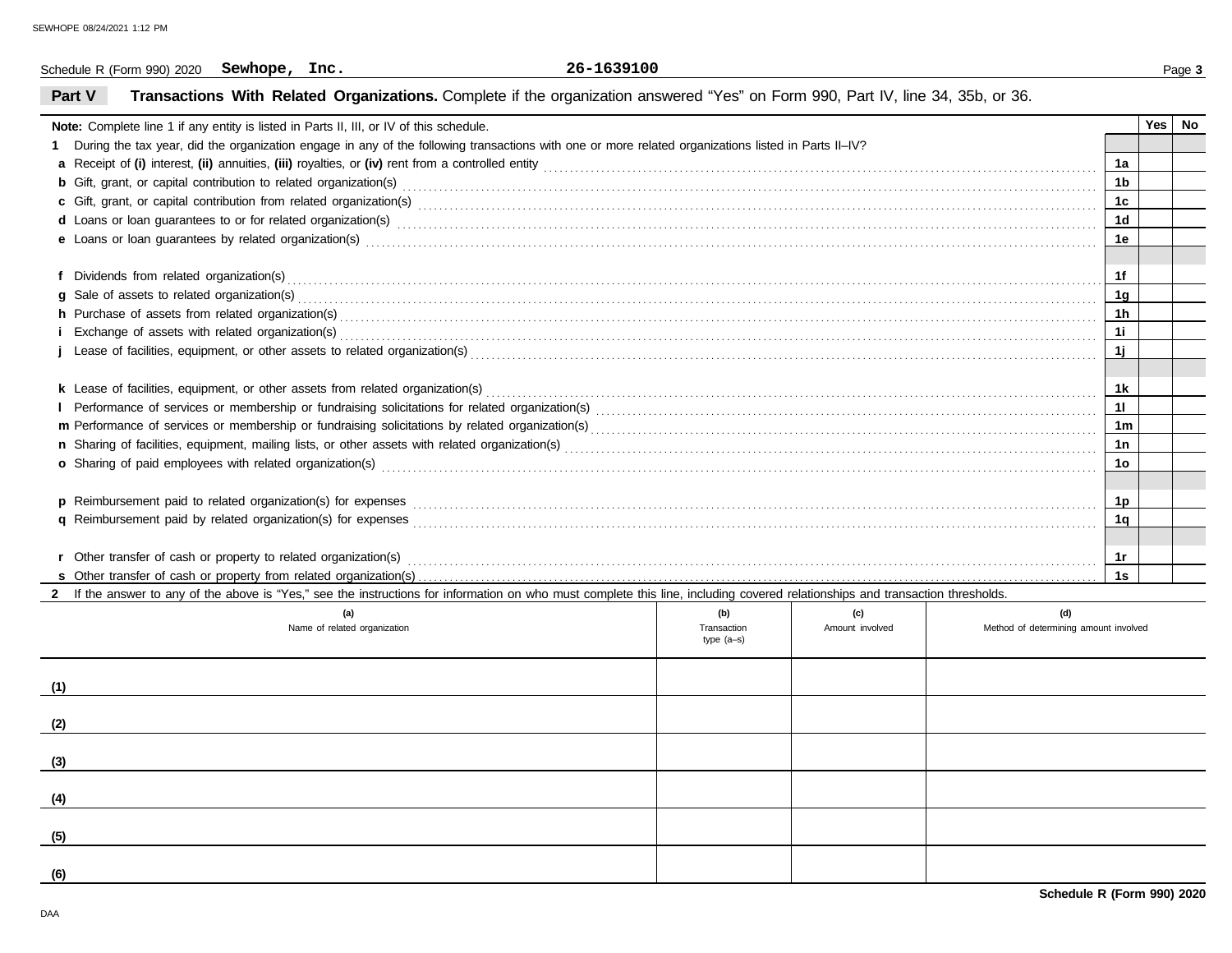#### Schedule R (Form 990) 2020 Page **4 Sewhope, Inc. 26-1639100**

### Part VI **Unrelated Organizations Taxable as a Partnership.** Complete if the organization answered "Yes" on Form 990, Part IV, line 37.

Provide the following information for each entity taxed as a partnership through which the organization conducted more than five percent of its activities (measured by total assets or gross revenue) that was not a related organization. See instructions regarding exclusion for certain investment partnerships.

| gives is come, who was not a country significantly see inconsistent regarding as<br>(a)<br>Name, address, and EIN of entity | (b)<br>Primary activity | (c)<br>Legal<br>domicile<br>(state or<br>foreign | (d)<br>Predominant<br>income (related,<br>unrelated, excluded<br>from tax under<br>sections 512-514) | (e)<br>Are all partners<br>section<br>501(c)(3)<br>organizations? |  | (f)<br>Share of<br>total income | (g)<br>Share of<br>end-of-year<br>assets | (h)<br>Disproportionate<br>allocations? |    | (i)<br>Code V-UBI<br>amount in box 20<br>of Schedule K-1<br>(Form 1065) | (j)<br>General or<br>managing<br>partner? |    | (k)<br>Percentage<br>ownership |
|-----------------------------------------------------------------------------------------------------------------------------|-------------------------|--------------------------------------------------|------------------------------------------------------------------------------------------------------|-------------------------------------------------------------------|--|---------------------------------|------------------------------------------|-----------------------------------------|----|-------------------------------------------------------------------------|-------------------------------------------|----|--------------------------------|
|                                                                                                                             |                         | country)                                         |                                                                                                      | Yes No                                                            |  |                                 |                                          | Yes                                     | No |                                                                         | Yes                                       | No |                                |
| (1)                                                                                                                         |                         |                                                  |                                                                                                      |                                                                   |  |                                 |                                          |                                         |    |                                                                         |                                           |    |                                |
| (2)                                                                                                                         |                         |                                                  |                                                                                                      |                                                                   |  |                                 |                                          |                                         |    |                                                                         |                                           |    |                                |
| (3)                                                                                                                         |                         |                                                  |                                                                                                      |                                                                   |  |                                 |                                          |                                         |    |                                                                         |                                           |    |                                |
| (4)                                                                                                                         |                         |                                                  |                                                                                                      |                                                                   |  |                                 |                                          |                                         |    |                                                                         |                                           |    |                                |
| (5)                                                                                                                         |                         |                                                  |                                                                                                      |                                                                   |  |                                 |                                          |                                         |    |                                                                         |                                           |    |                                |
| (6)                                                                                                                         |                         |                                                  |                                                                                                      |                                                                   |  |                                 |                                          |                                         |    |                                                                         |                                           |    |                                |
| (7)                                                                                                                         |                         |                                                  |                                                                                                      |                                                                   |  |                                 |                                          |                                         |    |                                                                         |                                           |    |                                |
| (8)                                                                                                                         |                         |                                                  |                                                                                                      |                                                                   |  |                                 |                                          |                                         |    |                                                                         |                                           |    |                                |
| (9)                                                                                                                         |                         |                                                  |                                                                                                      |                                                                   |  |                                 |                                          |                                         |    |                                                                         |                                           |    |                                |
| (10)                                                                                                                        |                         |                                                  |                                                                                                      |                                                                   |  |                                 |                                          |                                         |    |                                                                         |                                           |    |                                |
| (11)                                                                                                                        |                         |                                                  |                                                                                                      |                                                                   |  |                                 |                                          |                                         |    |                                                                         |                                           |    |                                |

**Schedule R (Form 990) 2020**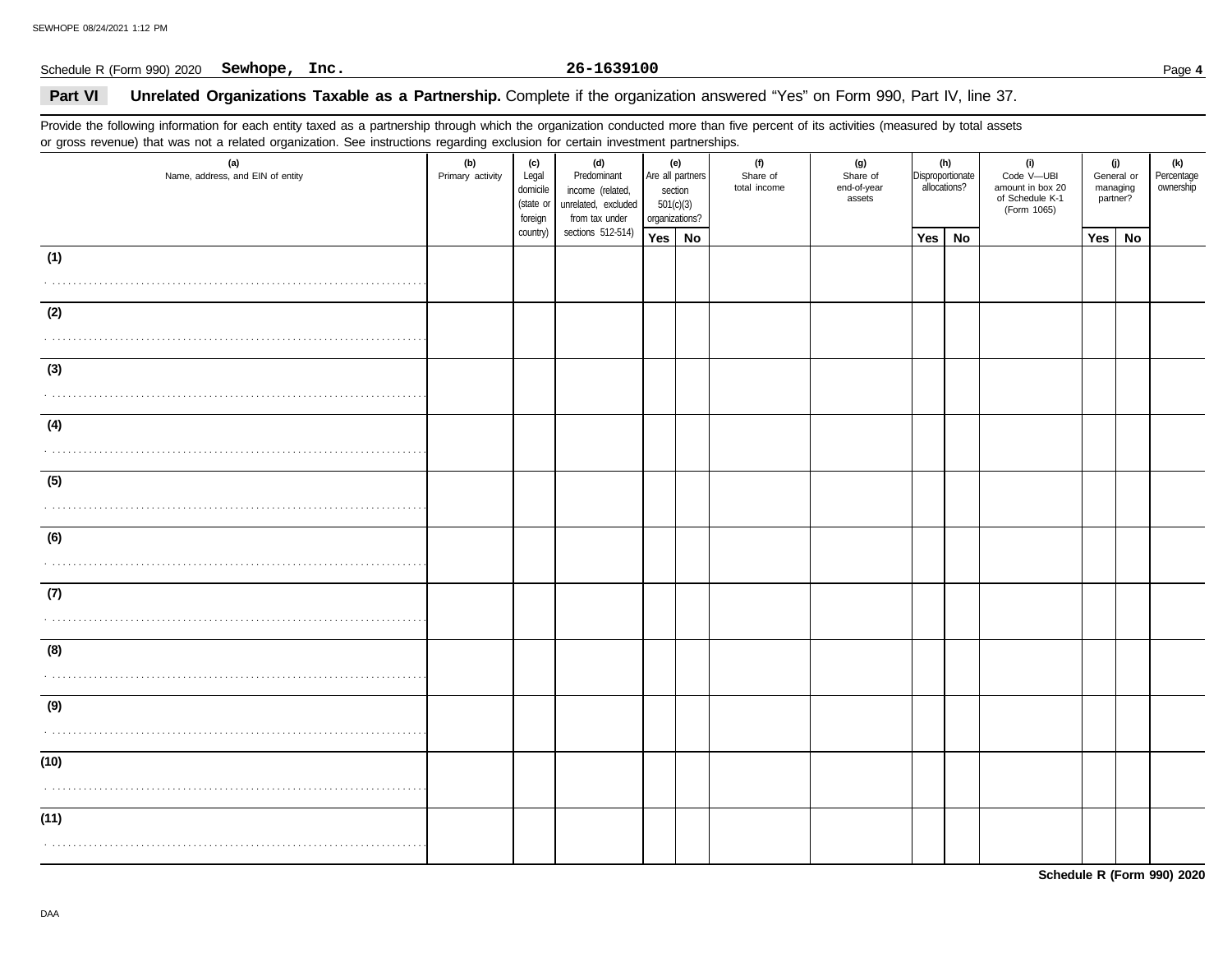|          | Schedule R (Form 990) 2020 Sewhope, Inc. |                           |                                                                                            |  | 26-1639100 | Page 5 |
|----------|------------------------------------------|---------------------------|--------------------------------------------------------------------------------------------|--|------------|--------|
| Part VII |                                          | Supplemental Information. | Provide additional information for responses to questions on Schedule R. See instructions. |  |            |        |
|          |                                          |                           |                                                                                            |  |            |        |
|          |                                          |                           |                                                                                            |  |            |        |
|          |                                          |                           |                                                                                            |  |            |        |
|          |                                          |                           |                                                                                            |  |            |        |
|          |                                          |                           |                                                                                            |  |            |        |
|          |                                          |                           |                                                                                            |  |            |        |
|          |                                          |                           |                                                                                            |  |            |        |
|          |                                          |                           |                                                                                            |  |            |        |
|          |                                          |                           |                                                                                            |  |            |        |
|          |                                          |                           |                                                                                            |  |            |        |
|          |                                          |                           |                                                                                            |  |            |        |
|          |                                          |                           |                                                                                            |  |            |        |
|          |                                          |                           |                                                                                            |  |            |        |
|          |                                          |                           |                                                                                            |  |            |        |
|          |                                          |                           |                                                                                            |  |            |        |
|          |                                          |                           |                                                                                            |  |            |        |
|          |                                          |                           |                                                                                            |  |            |        |
|          |                                          |                           |                                                                                            |  |            |        |
|          |                                          |                           |                                                                                            |  |            |        |
|          |                                          |                           |                                                                                            |  |            |        |
|          |                                          |                           |                                                                                            |  |            |        |
|          |                                          |                           |                                                                                            |  |            |        |
|          |                                          |                           |                                                                                            |  |            |        |
|          |                                          |                           |                                                                                            |  |            |        |
|          |                                          |                           |                                                                                            |  |            |        |
|          |                                          |                           |                                                                                            |  |            |        |
|          |                                          |                           |                                                                                            |  |            |        |
|          |                                          |                           |                                                                                            |  |            |        |
|          |                                          |                           |                                                                                            |  |            |        |